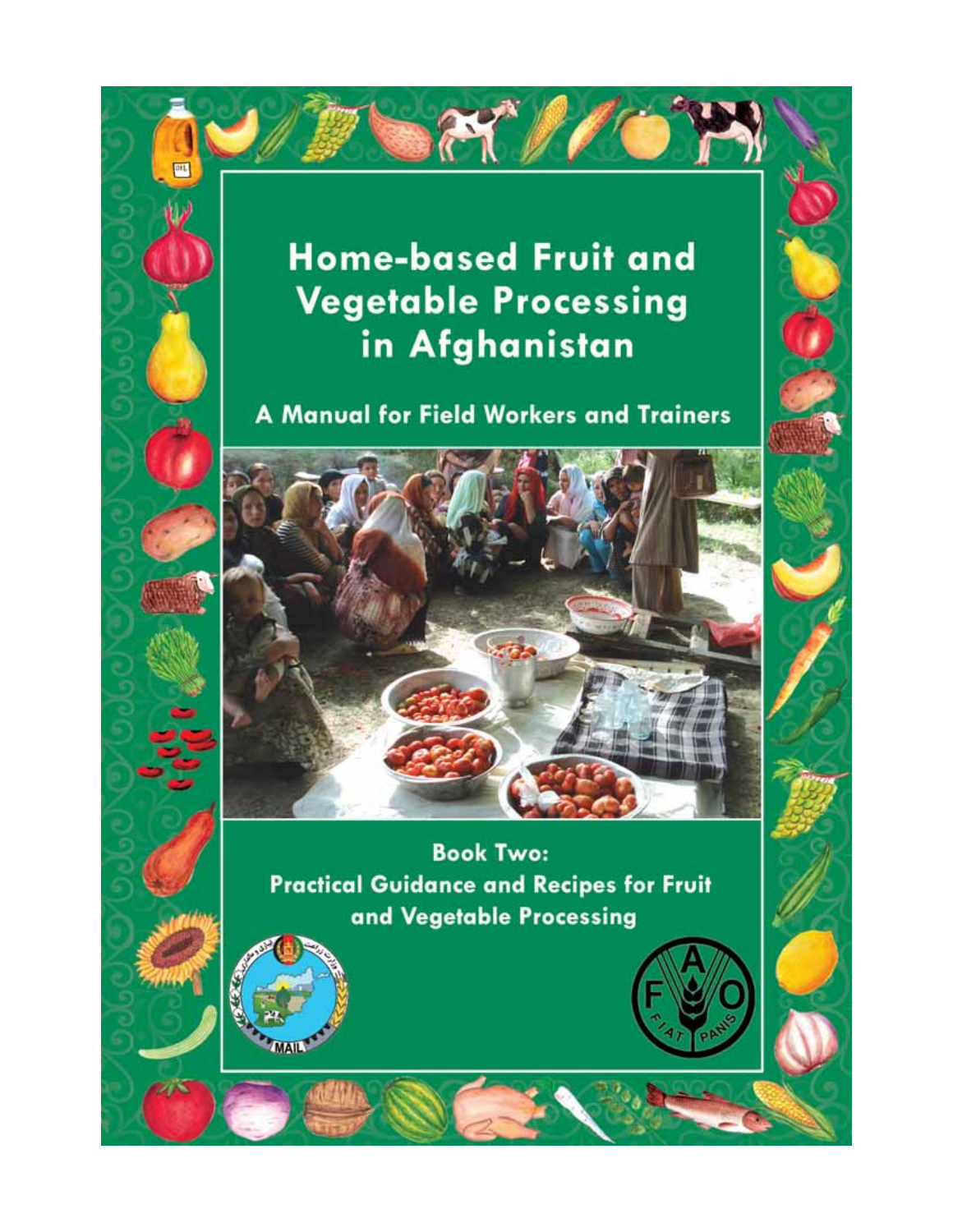# **HOME-BASED FRUIT AND VEGETABLE PROCESSING: A Manual for Field Workers and Trainers**

# **BOOK 2: Practical Guidance and Recipes**

Written by Susan Azam Ali Edited by Charlotte Dufour

Published by arrangement with the Food and Agriculture Organization of the United Nations by the Ministry of Agriculture, Irrigation and Livestock, Government of Afghanistan



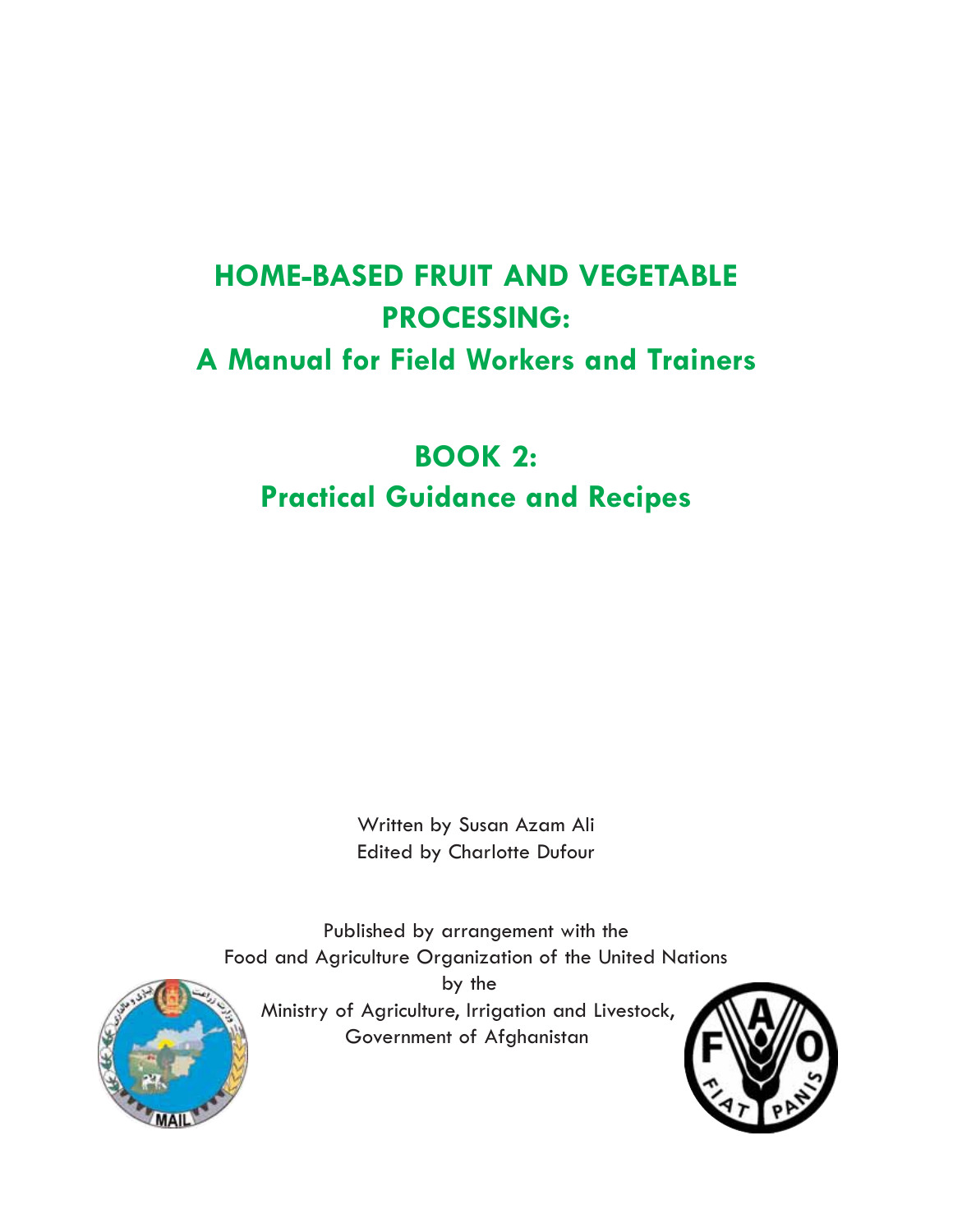The designations employed and the presentation of material in this information product do not imply the expression of any opinion whatsoever on the part of the Food and Agriculture Organization of the United Nations concerning the legal or development status of any country, territory, city or area or of its authorities, or concerning the delimitation of its frontiers or boundaries. The mention of specific companies or products of manufacturers, whether or not these have been patented, does not imply that these have been endorsed or recommended by the Food and Agriculture Organization of the United Nations in preference to others of a similar nature that are not mentioned. The views expressed in this publication are those of the author(s) and do not necessarily reflect the views of the Food and Agriculture Organization of the United Nations.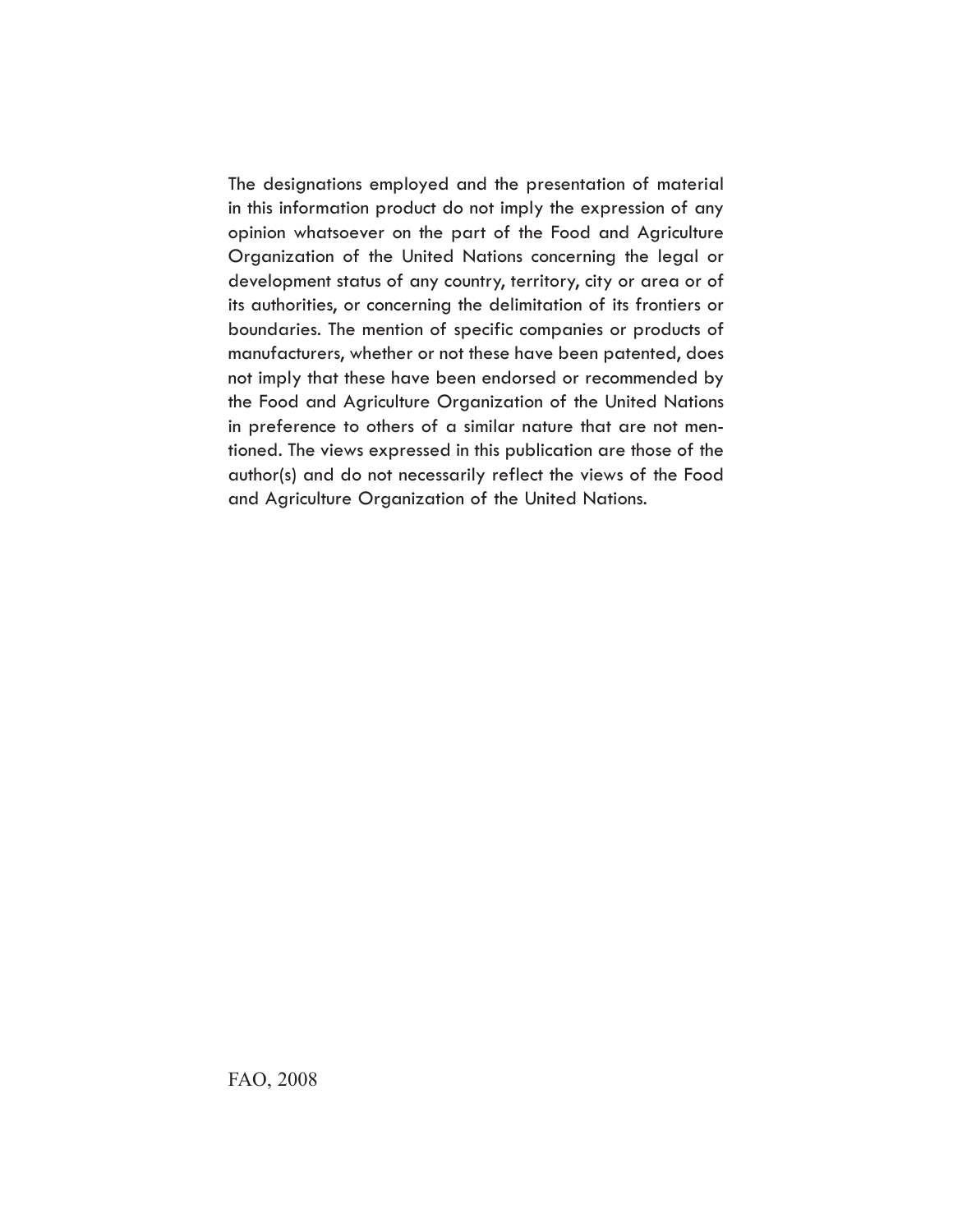# **USING THIS MANUAL**

The Manual on *Home-based Fruit and Vegetable Processing* is composed of two books. This book is designed to complement Book One, "Principles of post-harvest handling, storage and processing of fruits and vegetables", by providing recipes and guidance that will enable you to put into practice the principles described in Book One. It is advised that you start by reading Book One before applying the recipes provided here. You can also regularly refer back to Book One to better understand the purpose of each processing step described in Book Two.

Book Two is organised in seven chapters. Six chapters provide guidance and recipes on different food processing techniques, namely:

- Drying
- $\bullet$  Jam-making
- Sauces and chutneys
- Pickles
- Vinegar
- Potato crisps

Each chapter begins by describing the processing outline for a given technique, and then providing detailed guidance on each step of the process. A colour code and icons will enable you to follow clearly how the process unfolds. Detailed recipes for specific fruits or vegetables are then given, enabling you to put in practice the processing outline.

The last chapter, on "Measurements and Preparation of Solutions" gives guidance on essential tasks, such as how to calculate proportions of ingredients, chlorinate water, prepare solutions, and measure the strength of vinegar.

The definitions of words written in *italic* can be found in the Glossary of Book One.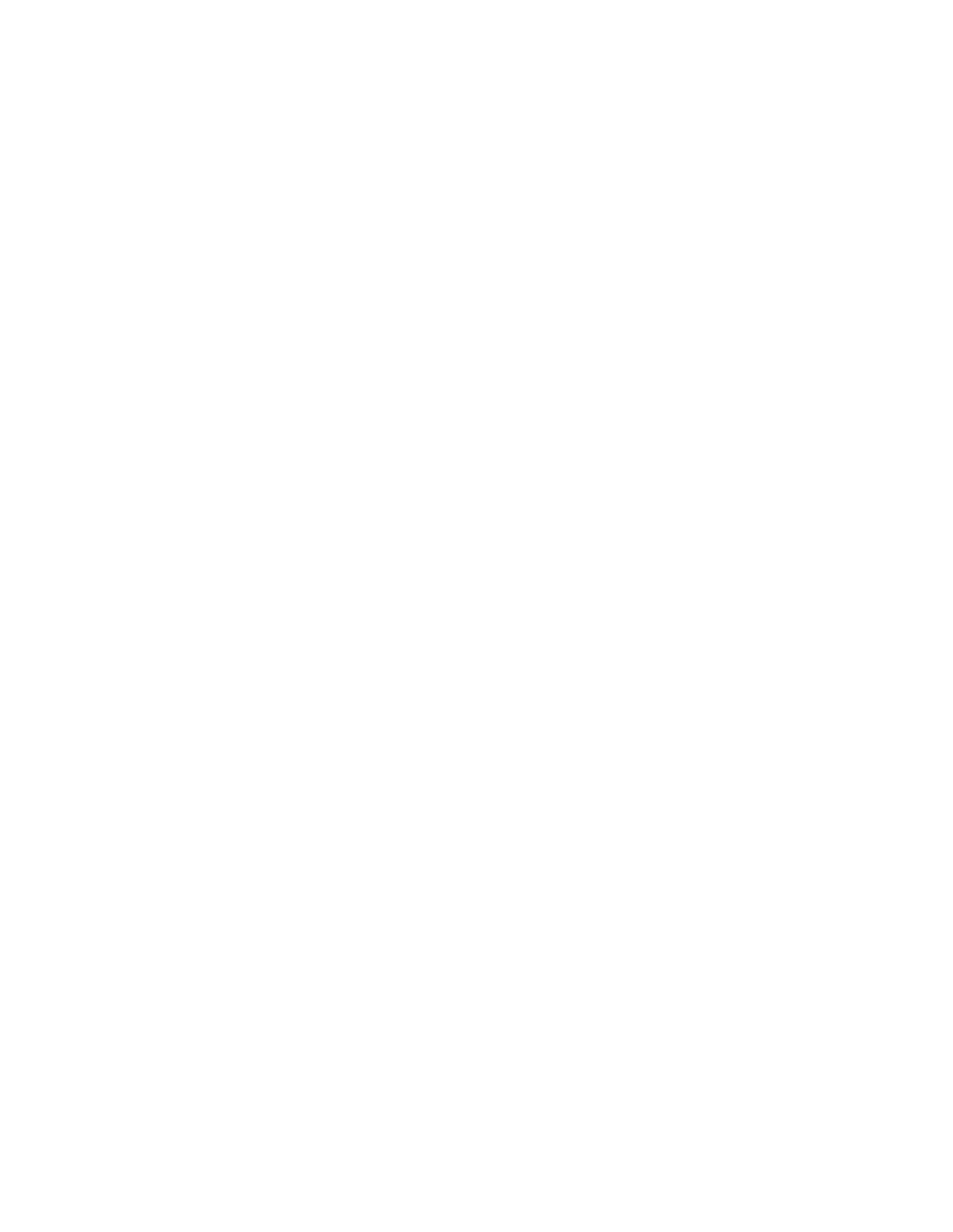# **TABLE OF CONTENTS**

| Fruit jam or jelly - process details and quality assurance 26 |  |
|---------------------------------------------------------------|--|
|                                                               |  |
|                                                               |  |
|                                                               |  |
|                                                               |  |
|                                                               |  |
|                                                               |  |
|                                                               |  |
|                                                               |  |
| Sauce and chutney - process details and quality assurance 41  |  |
|                                                               |  |
|                                                               |  |
|                                                               |  |
|                                                               |  |
|                                                               |  |
|                                                               |  |
|                                                               |  |
|                                                               |  |
|                                                               |  |
|                                                               |  |
|                                                               |  |
|                                                               |  |
|                                                               |  |
|                                                               |  |
|                                                               |  |
|                                                               |  |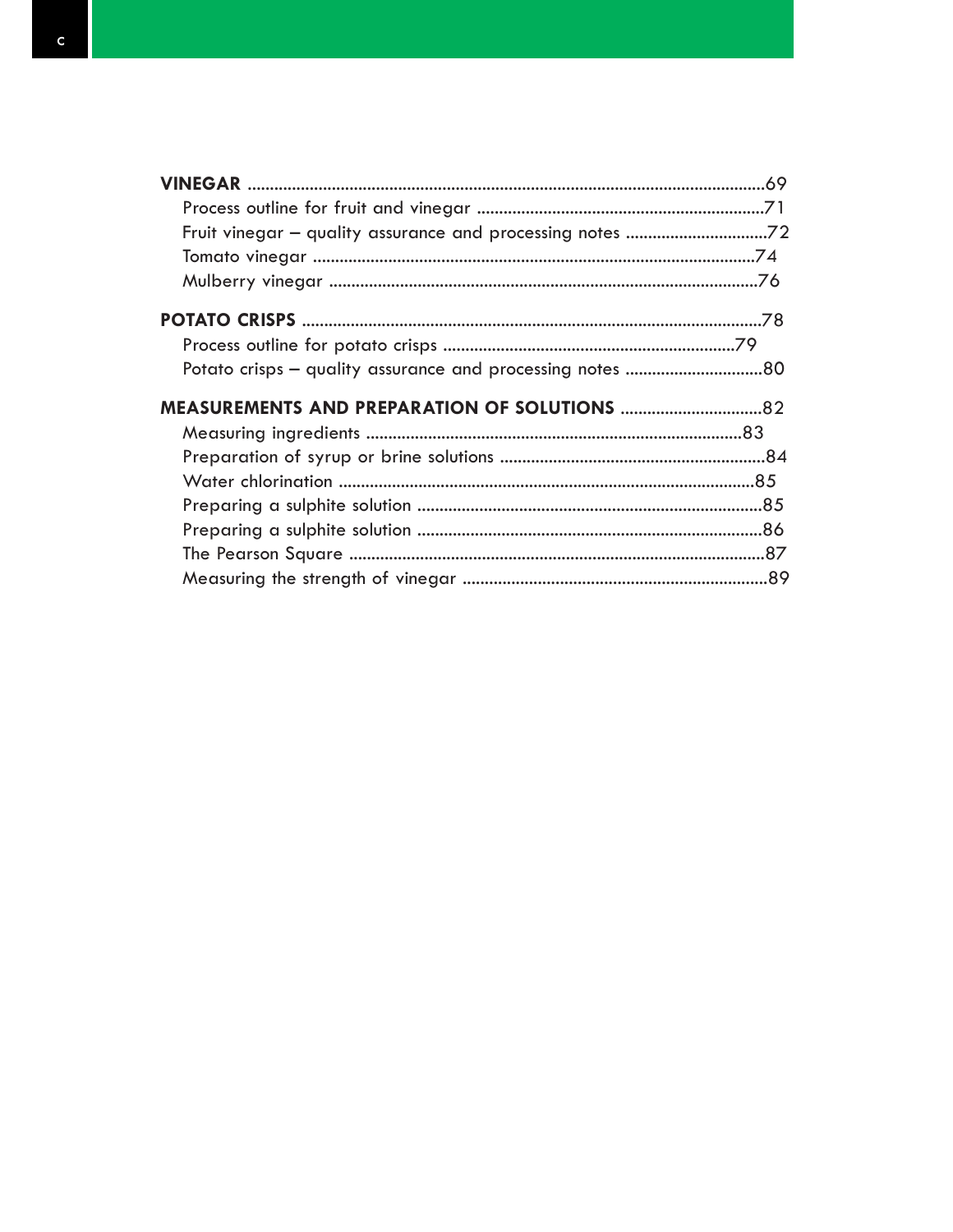# **DRYING**



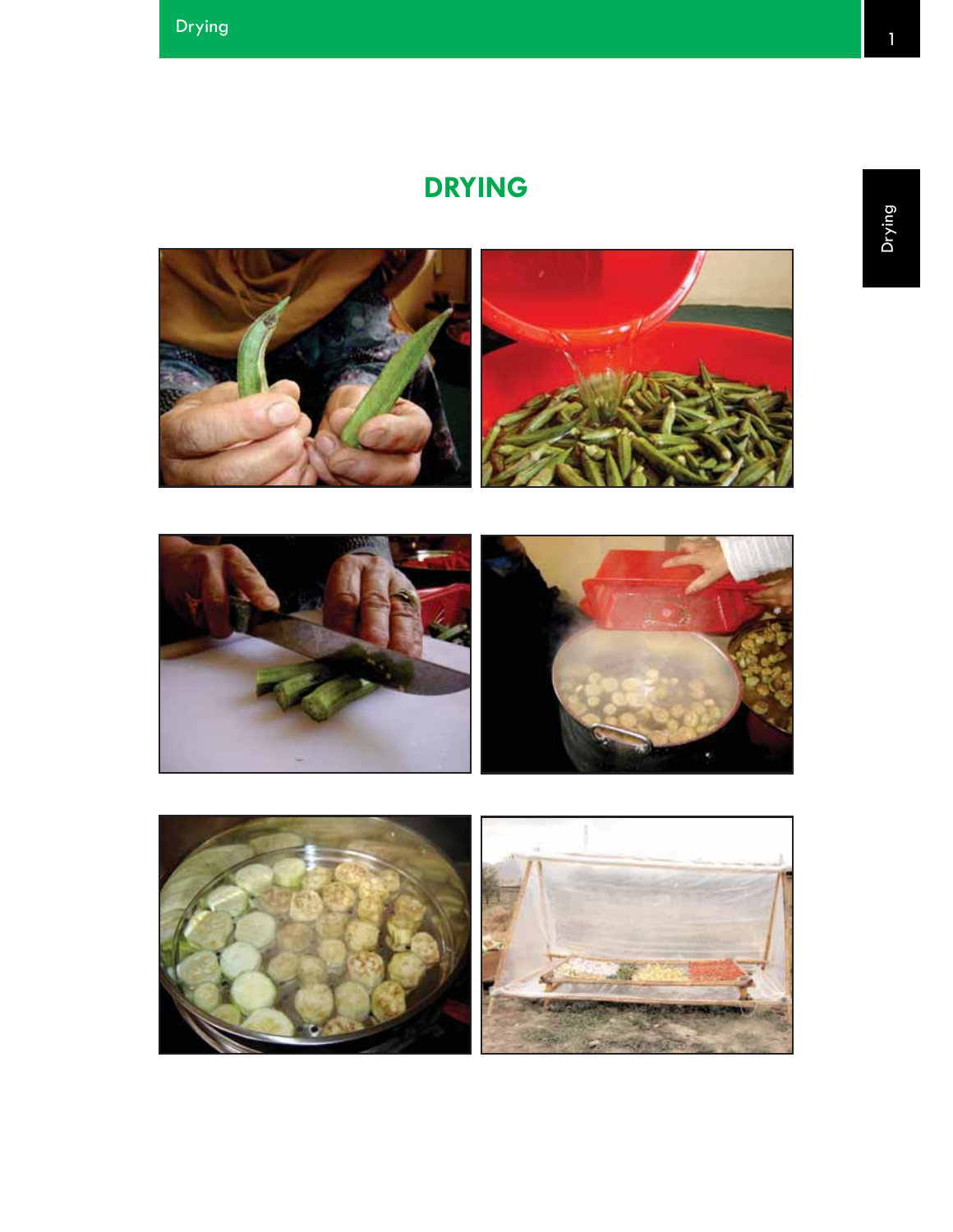

# **Drying**

Drying is one of the most popular methods of preserving fruit and vegetables. You can dry most fruit and vegetables and, if you dry them properly and store them well, they will keep for a long time.

### **Common fruits and vegetables suitable for drying:**

apricots grapes plums tomatoes onions okra egg plant garlic green vegetables such as spinach, mint, dill ("shibet").

At the home level, there are two main options for drying:

- drying in the sun,
- solar drying with either a direct or indirect solar dryer.

Each type of dryer has its advantages and disadvantages. The information provided in Book 1 allows you to decide which is the best type of dryer for your own situation.

*Annex 2 of Book 1 also provides different models of dryers and guidance on how to build them*

| <b>Should I dry fruit and vegetables?</b>                                                                                                                                                                                                                                                                                                                                                                                                                                                                                                                         |                                                                                                                                                                                                      |
|-------------------------------------------------------------------------------------------------------------------------------------------------------------------------------------------------------------------------------------------------------------------------------------------------------------------------------------------------------------------------------------------------------------------------------------------------------------------------------------------------------------------------------------------------------------------|------------------------------------------------------------------------------------------------------------------------------------------------------------------------------------------------------|
| Yes, if you live in a hot dry climate<br>Drying is one of the cheapest methods of<br>$\bullet$<br>food preservation<br>It requires very little equipment<br>$\bullet$<br>You can dry most fruit and vegetables and<br>$\bullet$<br>save them for the off season<br>Dried foods have a long shelf life and can<br>$\bullet$<br>be used in a variety of ways<br>No, if you live in a cold and/or humid climate<br>You will need to use a fuel-assisted dryer<br>which is expensive<br>The foods may not dry properly and will<br>$\bullet$<br>spoil during storage. | <b>DRYING - Equipment</b><br>needed<br>Knife<br>Sulphur tent or cabinet<br>(optional)<br>Large pan for blanch-<br>ing (optional)<br>Dryer (optional)<br>Packaging material<br>Heat sealer (optional) |
|                                                                                                                                                                                                                                                                                                                                                                                                                                                                                                                                                                   |                                                                                                                                                                                                      |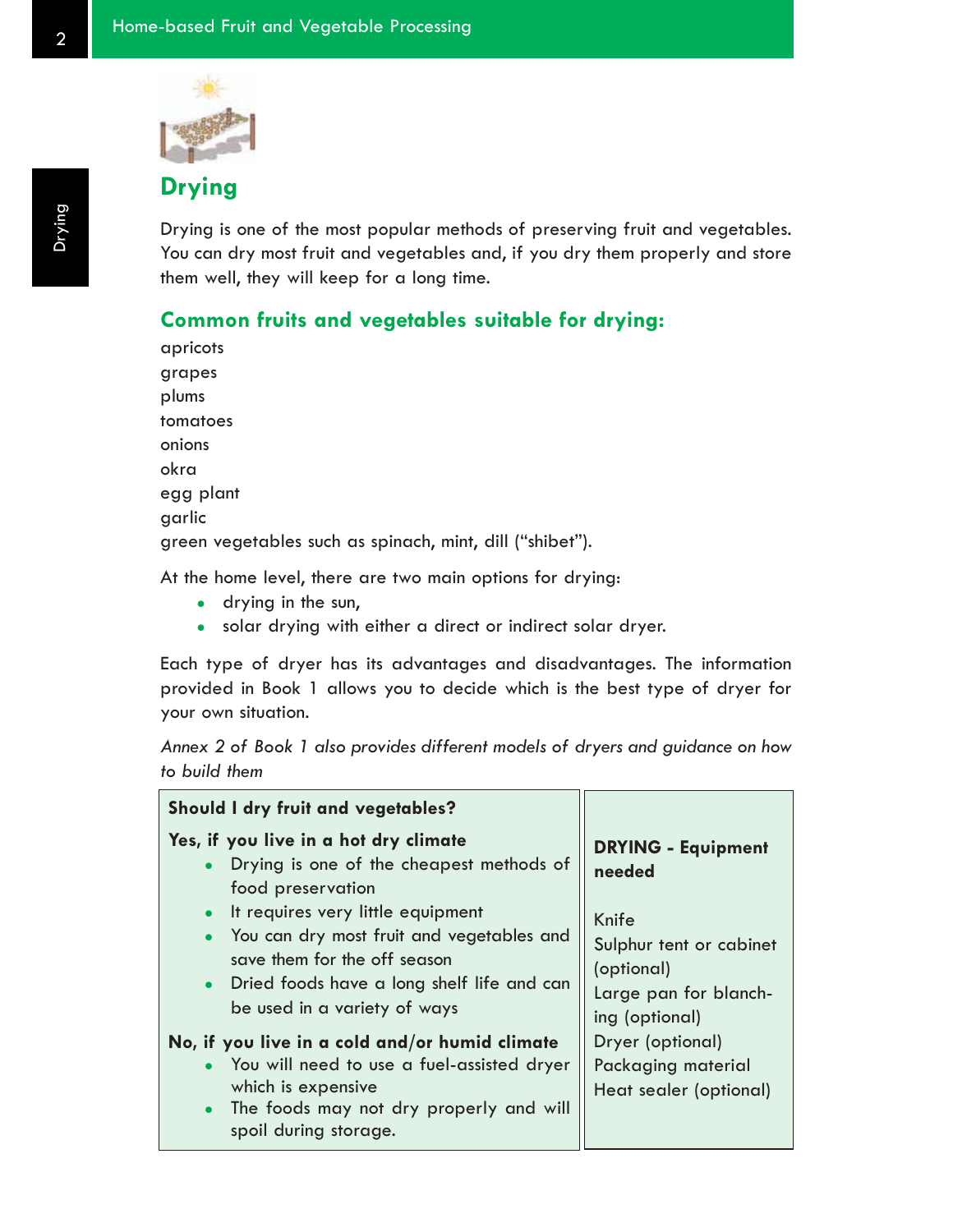# **Processing outline for dried fruit and vegetables**

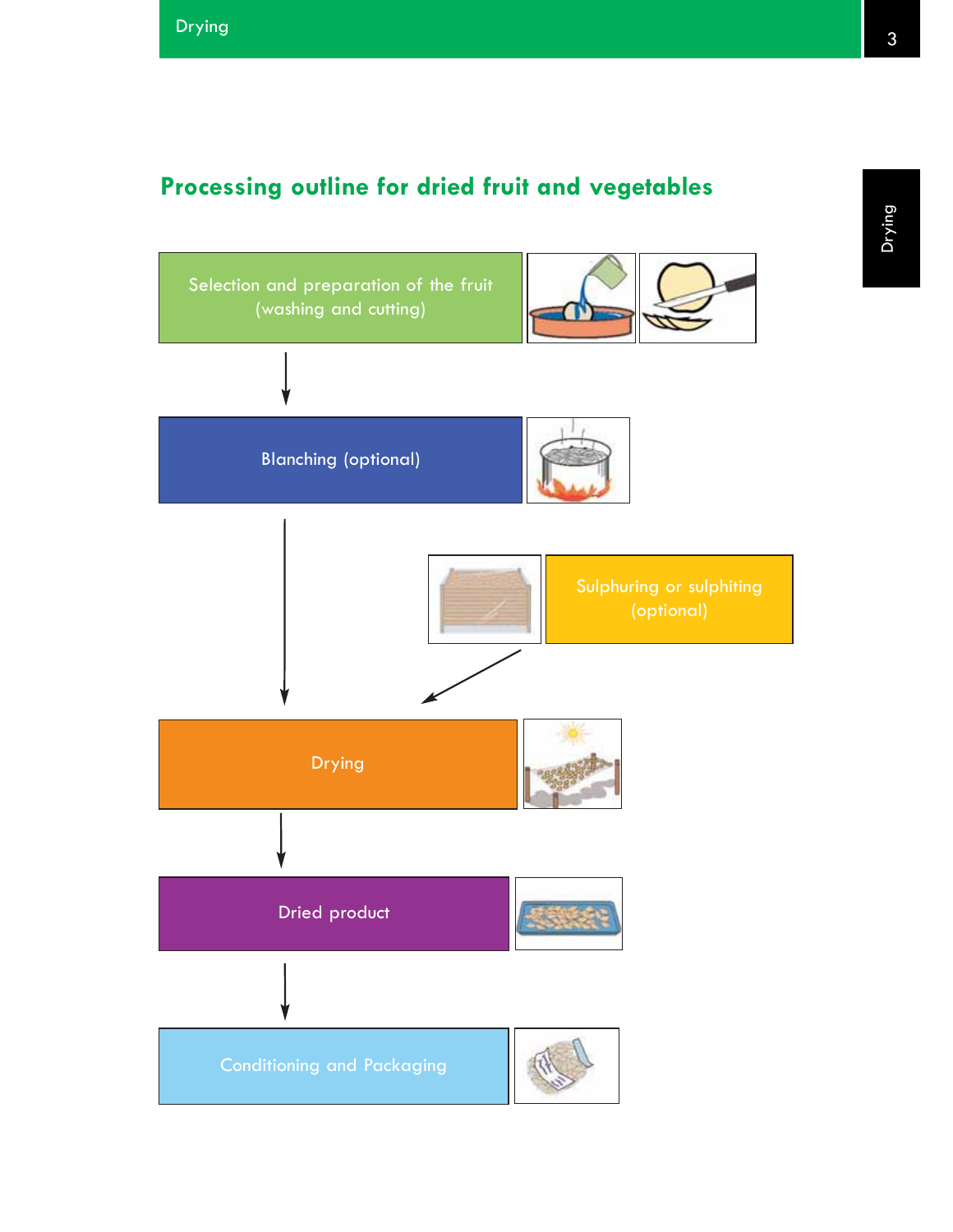# **Preparation of the fruit or vegetable**



### **Washing**

Wash the fruit and vegetables to remove dirt and bacteria that are present on the skin.

Wash unpeeled fruits and vegetables, using chlorinated water (see the section on the preparation of chlorinated water for washing, page X). Take care not to break the skin of the fruits as this will contaminate the flesh. Wear gloves and aprons to protect your hands and clothes. Ten litres of treated water (100ppm *chlorine*) will be sufficient for about 20kg fruit. Change the wash water after this amount has been washed as it becomes contaminated by the fruit.

#### **Chopping and slicing**

Cut the fruit and vegetables into slices of similar thickness and size so that they dry at the same rate. The table below gives recommended thickness for different fruit and vegetables.

The following points are useful to consider:

- thick pieces dry at a slower rate than thinner ones;
- thicker pieces may not dry fully in the centre and will not store well;
- $\bullet$  very thin pieces tend to stick to the drying trays;
- packets of mixed thick and thin pieces do not look attractive.

It is best to use stainless steel knives to peel and chop the fruit and vegetables. If you do not have a stainless steel knife, make sure you use one with a clean, sharp blade.

# **Table 1: Preparation and slice thickness for fruits and vegetables**

| Recommended preparation and slice thickness for various fruit and vegetables |                                                                                                                                                                                                      |  |
|------------------------------------------------------------------------------|------------------------------------------------------------------------------------------------------------------------------------------------------------------------------------------------------|--|
| Okra                                                                         | Wash the pods. If the pods are bigger<br>than 7cm long, cut them into slices (10mm<br>thick). Pods less than 7cm long can be<br>sliced in half from top to bottom.                                   |  |
| Spinach                                                                      | Wash thoroughly to remove soil. Cut out<br>the hard tough stem from the centre of<br>older leaves. The stem in younger leaves is<br>not as tough and can be used. Pat dry to<br>remove excess water. |  |
| Leek                                                                         | Wash and dry thoroughly. Remove the<br>outer dark green layers which may be old<br>and tough. Cut into rings (10mm).                                                                                 |  |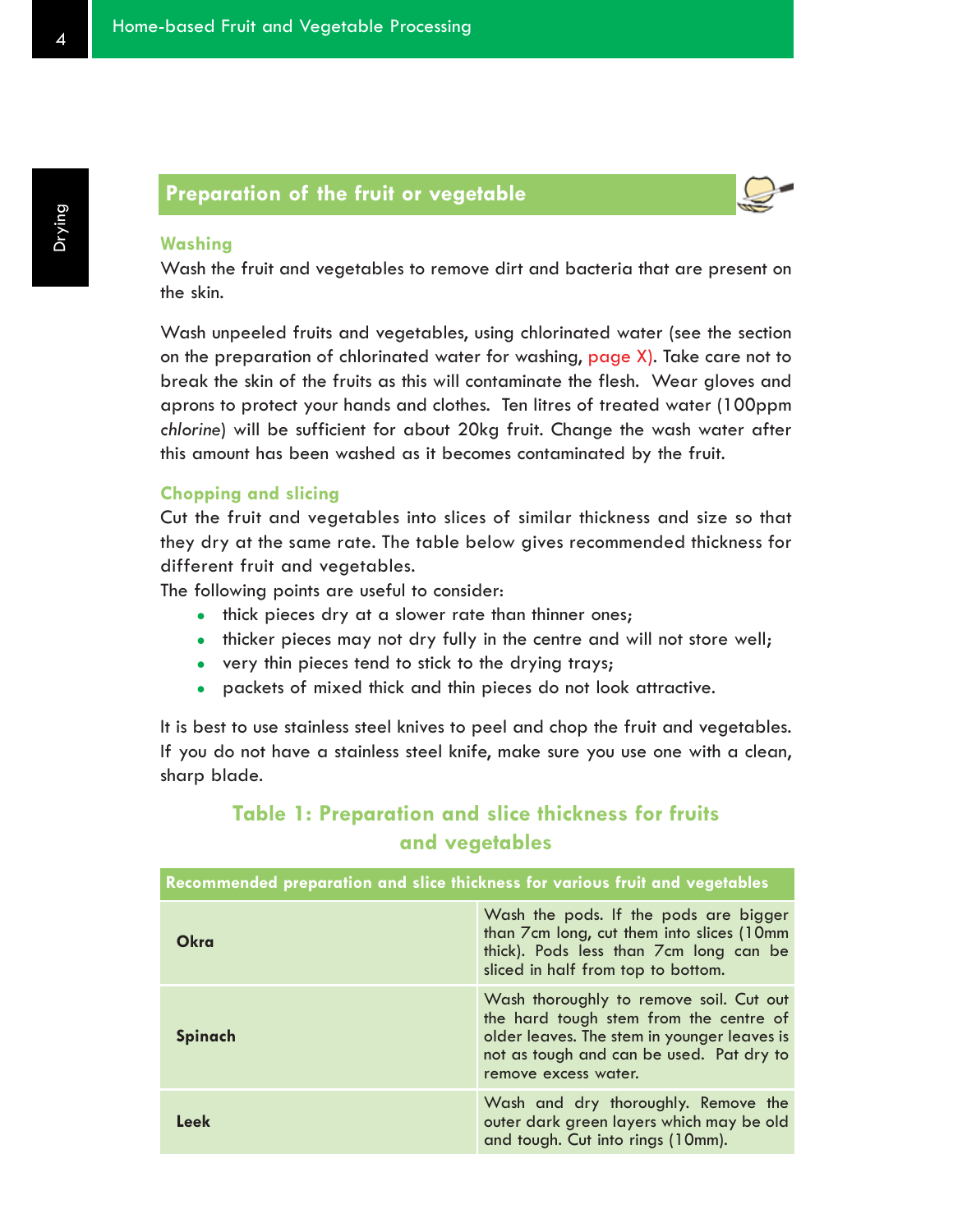| Onion           | Remove the outer skin. Remove the top and<br>root end. Cut into slices 3-5mm thick.                                                                                                                                                                                                                                                                         |
|-----------------|-------------------------------------------------------------------------------------------------------------------------------------------------------------------------------------------------------------------------------------------------------------------------------------------------------------------------------------------------------------|
| <b>Apricot</b>  | Select firm, mature, but not over-ripe fruit.<br>Wash well. Do not peel. You can cut the<br>apricots in half or leave them whole (this<br>makes the final product softer and easier<br>to clean). If you leave them whole,<br>squeeze out the pit after two to three<br>days of drying -when apricots are still<br>soft- by pressing gently on the apricot. |
| <b>Apple</b>    | Select mature, firm apples. Wash well.<br>Remove the peel and take out the central<br>core. Cut in rings or slices 3-5mm thick or<br>cut in quarters or eighths.                                                                                                                                                                                            |
| <b>Grape</b>    | Wash, sort, remove stems. Leave the small<br>seedless grapes whole. Large grapes<br>should be cut in half. If drying whole, crack<br>the skins by dipping in boiling water for 30<br>seconds. If halved, dip in a solution of dilut-<br>ed lemon juice (250ml lemon juice per litre<br>of water) for up to 10 minutes. Drain.                               |
| <b>Tomato</b>   | Dip in boiling water to loosen the skins. Chill<br>in cold water and peel. Cut into sections less<br>than 20mm wide or cut in half, depending on<br>the size of the tomato.                                                                                                                                                                                 |
| Plums           | Wash well. Leave whole if small; cut large<br>fruit into halves or slices and remove the<br>stone. If left whole, crack skins in boiling<br>water for 1 to 2 minutes. If cut in half, dip in<br>a solution of lemon juice for 10 minutes.<br>Remove and drain.                                                                                              |
| <b>Cherries</b> | Select fully ripe fruit. Wash well. Remove<br>stems and stones. Dip whole cherries in<br>boiling water for 30 seconds to crack the<br>skins. If cut in half, dip in a solution of<br>dilute lemon juice (250ml lemon juice per<br>litre of water) for up to 10 minutes.<br>Remove and drain well.                                                           |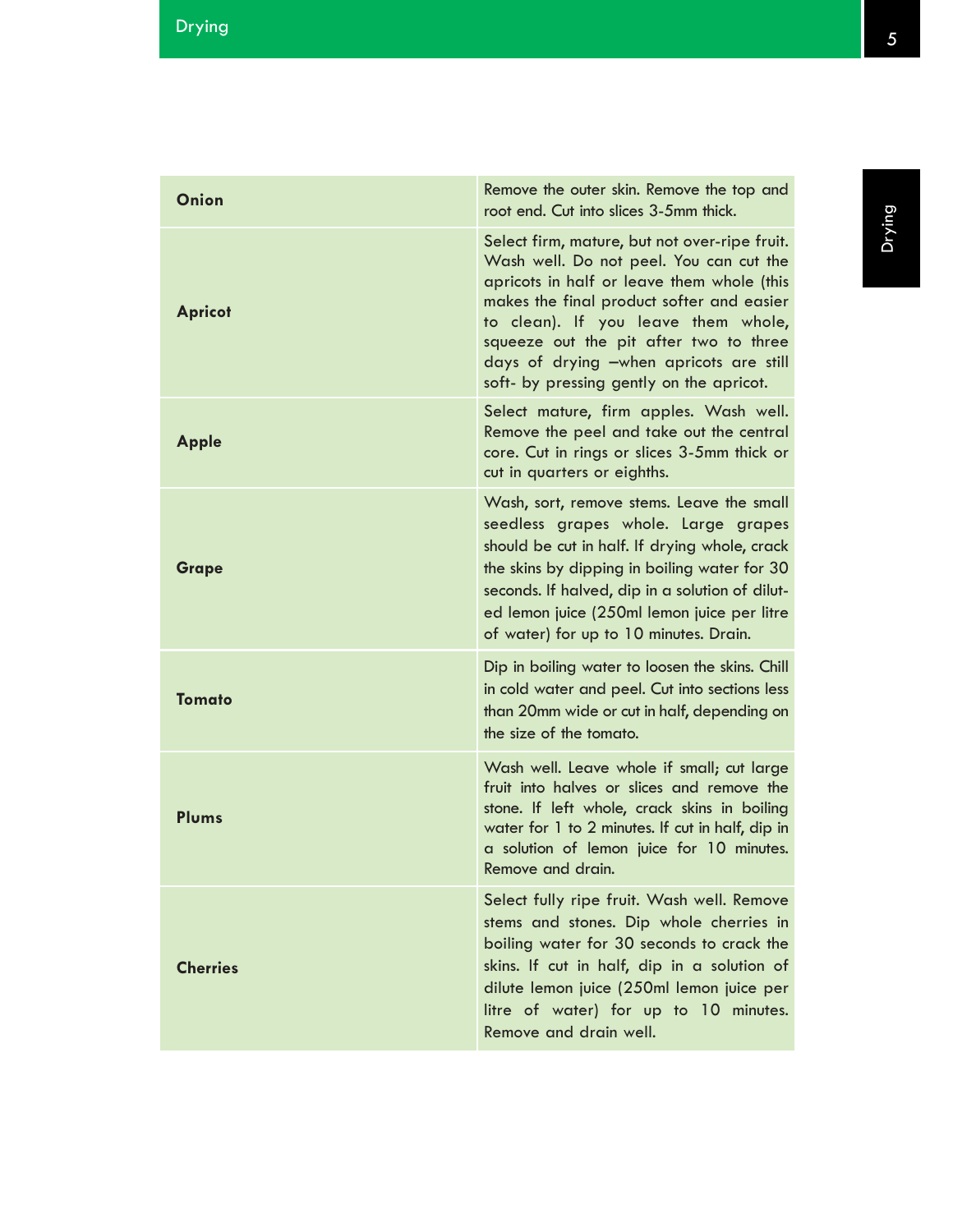## **Blanching**



Vegetables are blanched to inactivate the *enzymes* and reduce the number and activity of *microbes. Blanching* is used for hard vegetables such as carrots, beans and peas as it helps to preserve a good colour and softens the vegetable so that it dries more quickly later on. It is not used for soft vegetables or fruits such as tomatoes, onions and peppers.

Place the cut pieces of vegetable into boiling water or hold them in steam for up to 5 minutes.

The length of time needed to blanch a vegetable varies with the type of vegetable, the size of the pieces and the number of pieces blanched at any one time. The following table gives a rough guide. If vegetables are blanched for too long, they

lose their colour and taste.



Blanching

|                        | <b>Blanching time (minutes)</b> |                        |  |
|------------------------|---------------------------------|------------------------|--|
| <b>Vegetable</b>       | <b>Steam blanching</b>          | <b>Water blanching</b> |  |
| Eggplant (slices)      | 3.5                             | $\overline{2}$         |  |
| Leafy green vegetables | $2 - 2.5$                       | $1.5 - 2$              |  |
| Green beans            | $2 - 2.5$                       | $1.5 - 2$              |  |
| Carrots (sliced)       | $3 - 3.5$                       | 2                      |  |
| Cabbage                | $2.5 - 3$                       | 1.5                    |  |
| Okra (whole pods)      | $4.5 - 6$                       | $3 - 4$                |  |
| Cauliflower florets    | 4.5                             | 3                      |  |

### **Table 2: Blanching time for selected vegetables**

You need a large volume of water so that all the pieces are heated thoroughly in as short a time as possible. Use 4.5 litres of water for each 500g of prepared vegetable.

### **Hot water** *blanching*

- 1. Cut the vegetables into even sized pieces. Large thick pieces take longer to blanch than small thin pieces.
- 2. Boil a large pot of water.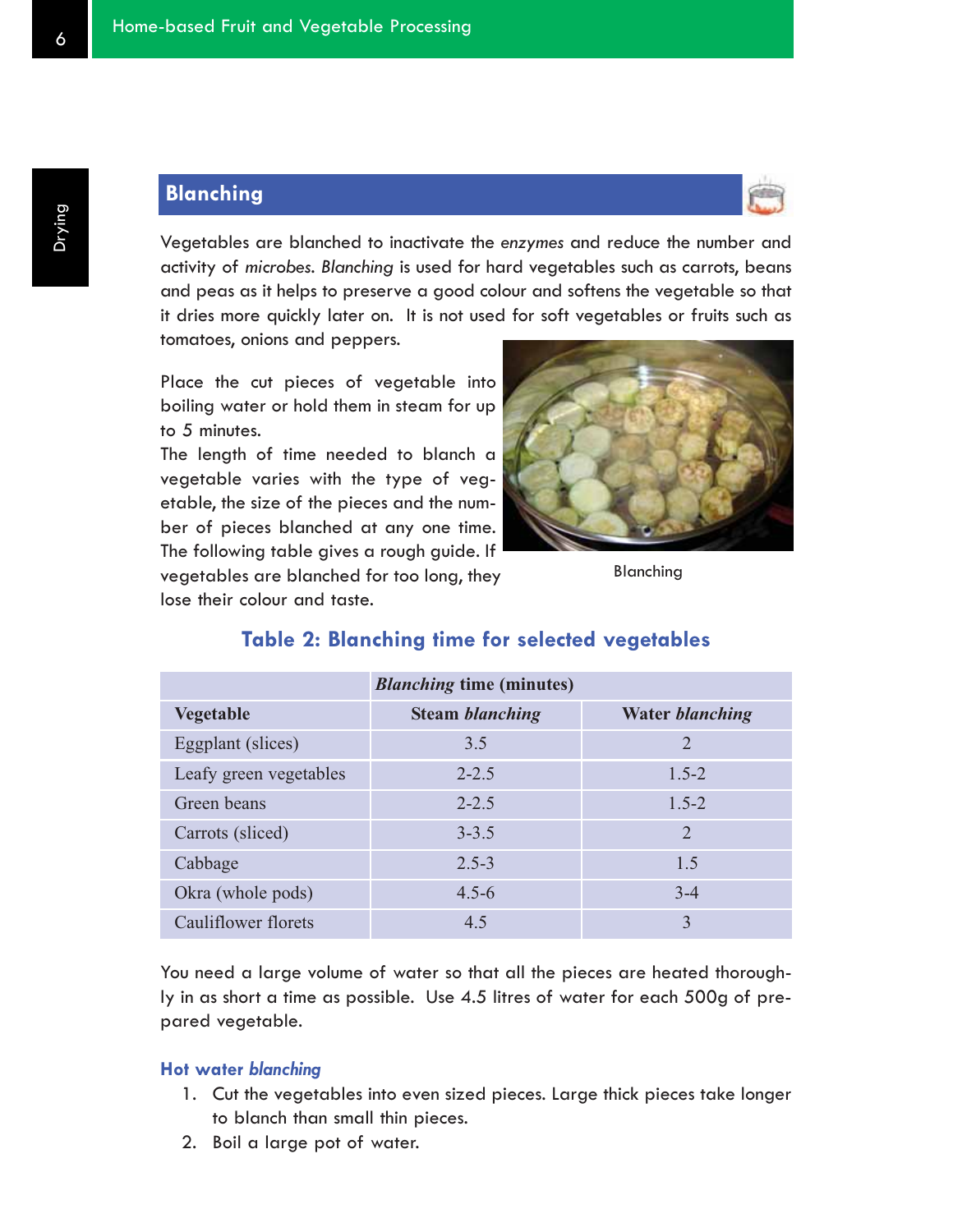3. Add the vegetables to the *boiling* water. Do not add too many at one time or the temperature of the water will drop and the process will take

**Why should I blanch vegetables before drying?**

Blanching is usually only used for hard or green vegetables. It softens the hard vegetables which makes it easier for the water to be lost from them during the drying process. It also helps to maintain a good colour, especially in

green vegetables.

Blanching kills microbes that can cause spoilage. It also inactivates enzymes that cause the vegetable to ripen and mature.

longer. If you have a sieve, mesh basket or clean muslin cloth, place the vegetable pieces in this and dip it in the *boiling* water. Move the muslin cloth around to ensure that the vegetables receive heat evenly.

- 4. Wait until the water starts to boil again (if it does not boil after 1 minute, there are too many vegetables for the amount of water). Boil for the required time then quickly remove the vegetables from the pan of water.
- 5. Immediately put the vegetables into a large pan of cold (iced, if possible) water. This stops the heating process and helps to keep a good colour.

### **Steam** *blanching*

- 1. Cut the vegetables into even sized pieces. Large thick pieces take longer to blanch than small thin pieces.
- 2. Boil a large pot of water.
- 3. Place the vegetable pieces in a sieve or colander. Hold the colander in the steam above the pot of *boiling* water. Place a lid on the pot and leave the vegetables in the steam for the required time (steam *blanching* takes about 1½ times longer than water *blanching*). You can use a *mantoo* pot for this step.
- 4. After the set time, quickly immerse the colander of vegetables into a large pan of cold (iced, if possible) water. This stops the heating process and helps to keep a good colour.

# **Sulphuring and sulphiting**

Sulphur dioxide is used to preserve the colour and increase the *shelf life* of dried foods, especially fruits. It cannot be used to treat red fruits such as cherries as it bleaches the flesh. It is commonly used to preserve apricots.

There are two methods of treating fruit with sulphur: *sulphiting* and *sulphuring*.

**Why do I need to use sulphur dioxide (SO2)?** Sulphur dioxide is not essential, but it helps to keep a good colour in fruits, especially apricots, and helps to prevent the growth of mould and fungus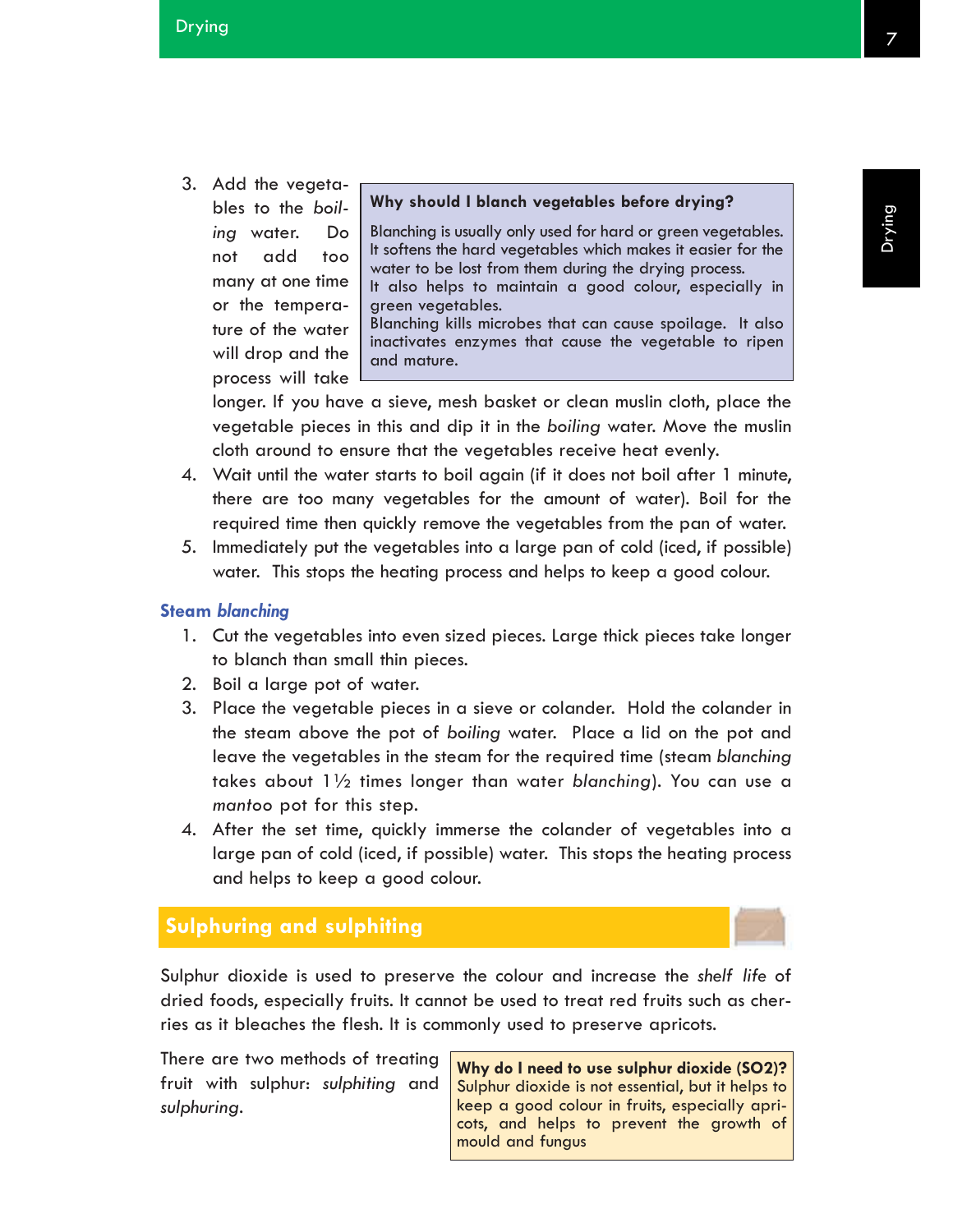#### **1. Sulphiting**,

Pieces of fruit or vegetables are dipped in a solution that is made by dissolving sodium or potassium metabisulphite in water. If the fruit is also being blanched, the chemical can be added to the blanching water.

The strength of the sulphite solution and the dipping time depend on the type of fruit and the size of the pieces.



Blanching

The strength of sulphur dioxide is expressed as "parts per million" (ppm). 1.5 grams of sodium metabisulphite in one litre of water gives 1000 ppm of sulphur dioxide.

#### **Warnings about sulphiting :**

- <sup>z</sup> *Do not get sulphite solution on the skin as it can cause a rash.*
- After dipping a batch of fruit or vegetable, refill the container to the original level with fresh preservative solution of correct strength. After five lots of produce have been dipped, the solution should be thrown away
- Sulphiting wets the fruit or vegetable: this makes the drying period longer

*See page X on how to prepare sulphite solutions of various strengths.*

Fruit halves should be dipped in the solution for up to 15 minutes. Fruit slices should be dipped for up to 5 minutes.

### **2. Sulphuring**

A piece of sulphur is burned in a closed chamber so that it gives off sulphur dioxide gas.

The sulphur chamber is either a cabinet or tent with a stack of perforated trays inside. *(see Annex 3 of Book 1, to see how to make a simple sulphur box or tent).* Food is placed on the trays, and the sulphur is placed on a metal plate, under the lowest tray in the chamber. Allow the sulphur to burn for 2-3 hours, or until all the fumes are absorbed by the fruits.

The amount of sulphur used and the time of exposure depend on the type of fruit, its *moisture content*, the size of the pieces and the permitted final levels in the product.

For most fruits 1.5-3g sulphur per kg food is sufficient.

#### **Warning about sulphuring :**

*Take care when using sulphur or sulphite as the gas is not pleasant and can cause breathing problems. You need to do sulphuring in a well ventilated place, preferably outdoors. Place the burning sulphur in an enclosed chamber and DO NOT breathe in the gas.*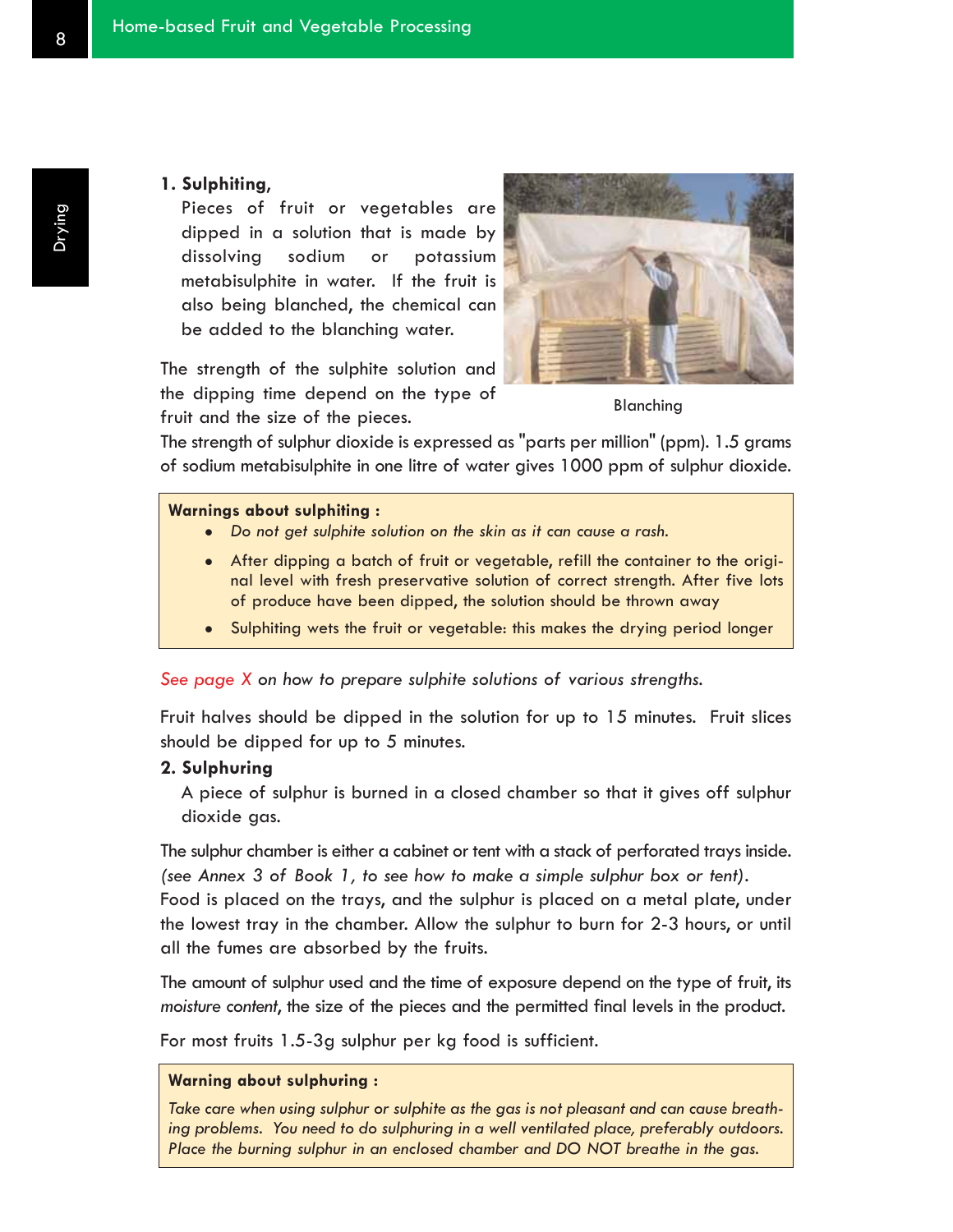Warning: If too much sulphite is used it gives the fruit a bad taste. The maximum permitted levels of sulphur in dried fruits are 0.005 to 0.2%. Some people do not like fruit that is treated with sulphur.

# **Table 3: Pre-treatments required for selected fruit and vegetables**

| <b>Fruit or vegetable</b> | <b>Pre-treatment required</b>                                                                                                                                                  |
|---------------------------|--------------------------------------------------------------------------------------------------------------------------------------------------------------------------------|
| Apple                     | Wash in clean water, peel, cut into $1/8$<br>pieces. Blanching is optional. Either sul-<br>phur using $1.5-3g/kg$ fresh fruit or dip in<br>sulphite $(3g/litre)$ for 5 minutes |
| Cabbage                   | Wash in clean water, shred coarsely.<br>Blanch 3 minutes. Sulphite dip (3g/litre) for<br>5 minutes                                                                             |
| Carrots                   | Wash in clean water, peel, cut into strips.<br>Blanch for 4 minutes. Sulphite dip (3g/litre)<br>for 5 minutes                                                                  |
| Spinach                   | Cut the stems near the base of the bunch,<br>wash the leaves                                                                                                                   |
|                           | thoroughly in clean water. Blanch 2 min-<br>utes. Sulphite dip $(3g/litre)$ for 5 minutes                                                                                      |
| Okra                      | Wash in clean water. Keep whole or slice<br>lengthwise. Blanch 3 minutes using 1%<br>NaHCO <sub>3</sub> (Sodium bicarbonate). Sulphite<br>dip $(3g/litre)$ for 5 minutes       |
| Tomato                    | in clean water, cut in half lengthwise, remove<br>seeds. Blanch 1-2 minutes. Do not sulphite.                                                                                  |

# **Drying**

Place the fruits and vegetables on drying trays, such as wooden frames with a fitted base of netting. Mesh made of woven grass or thin branches can also be used. Metal netting must NOT be used because it discolours the product.

Make sure that the fruit and vegetable pieces are in a single layer and that the pieces are not touching. With 80 cm x 50 cm trays, the approximate load for a tray is 3 kg;

Drying

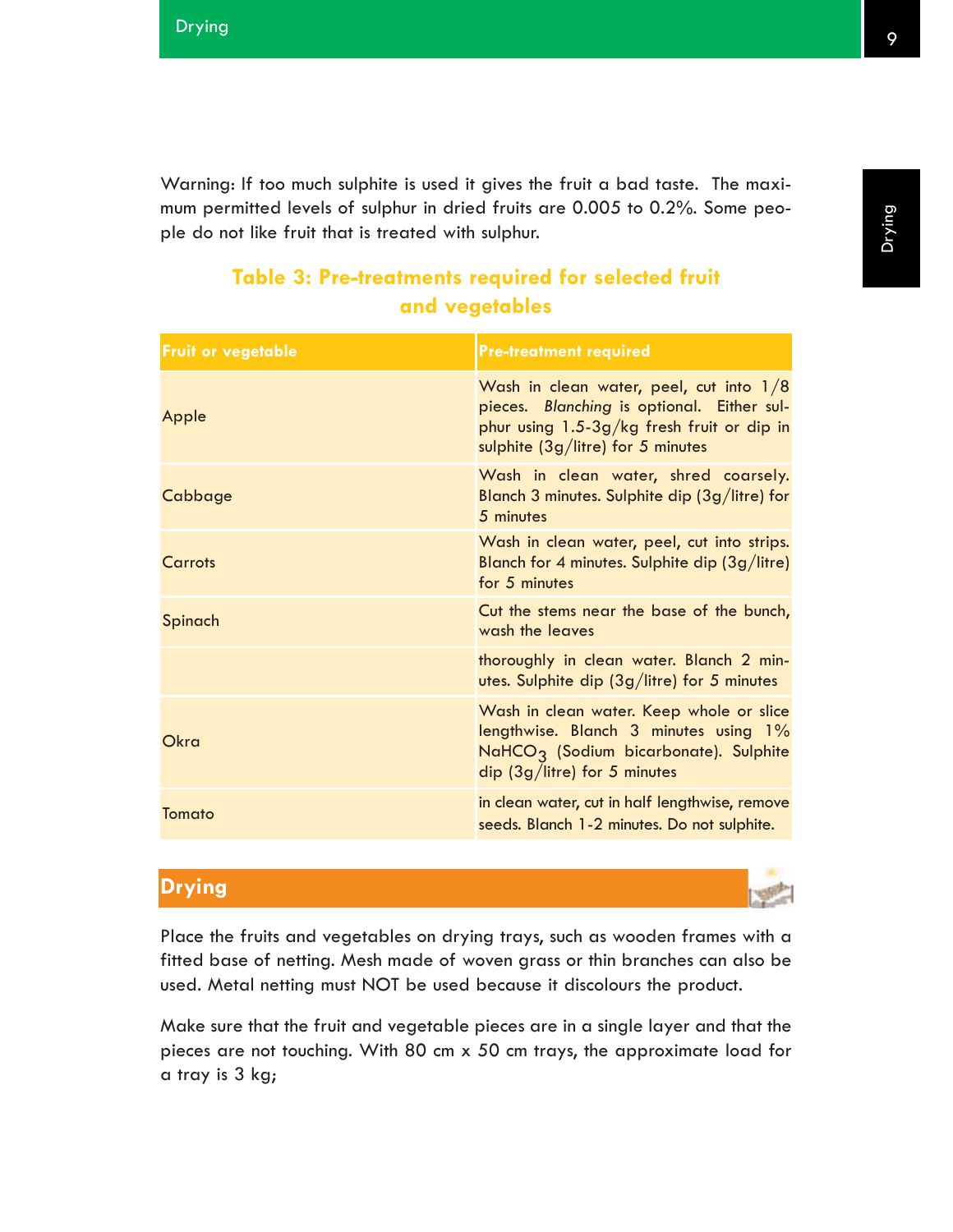**Sun drying:** place the trays on a framework at table height from the ground to allow the air to circulate freely around the drying material and to keep the food away from dirt. You can also make a bed of rocks, lay out a thin sheet (e.g. of cotton) on the rocks, and place the produce on the sheet.



Blanching

If there is no dust, expose the drying trays to the wind to speed up drying. Dry or nearly dry products can be blown away by the wind. You can prevent this by covering the loaded tray with an empty one; this also protects against insects and birds.

At night the trays should be stacked in a ventilated room or covered with canvas.

Plastic sheets should NEVER be used for covering individual trays during sun drying: they will cause condensation to form and the product will not dry. If you need to cover the trays use a clean cotton sheet.

Products for sun drying should be prepared early in the day; this will ensure that the material enjoys the full effect of the sun during the early stages of drying.

- Solar drying: Place the cut, prepared pieces of fruit and vegetable onto trays or drying racks that go inside the dryer. If you are using a cabinet dryer, you need to control the drying temperature so that the fruit and vegetables do not over-heat and dry too quickly. Most fruit and vegetables are dried at about 60-70°C
- **Shade drying:** Shade drying is carried out for products which can lose their colour and/or turn brown in direct sunlight, such as tomatoes, herbs, green and red sweet peppers, chilies, green beans and okra. The material to be dried requires full air circulation. Therefore, shade drying is carried out under a roof or thatch which has *open* sides. If using a dryer, it is better to place a screen inside the drying cabinet than to place the whole dryer in the shade. The screen can be made from a clean sheet that is suspended above the food. A portable shelter is useful. It can be used to cover the dryer to protect them from both the sun and the rain.

Under dry conditions when there is a good circulation of air, shade drying takes a little more time than is normally required for drying in full sunlight.

During the first part of the drying period, the material should be stirred and turned over at least once an hour. This will help the material dry faster and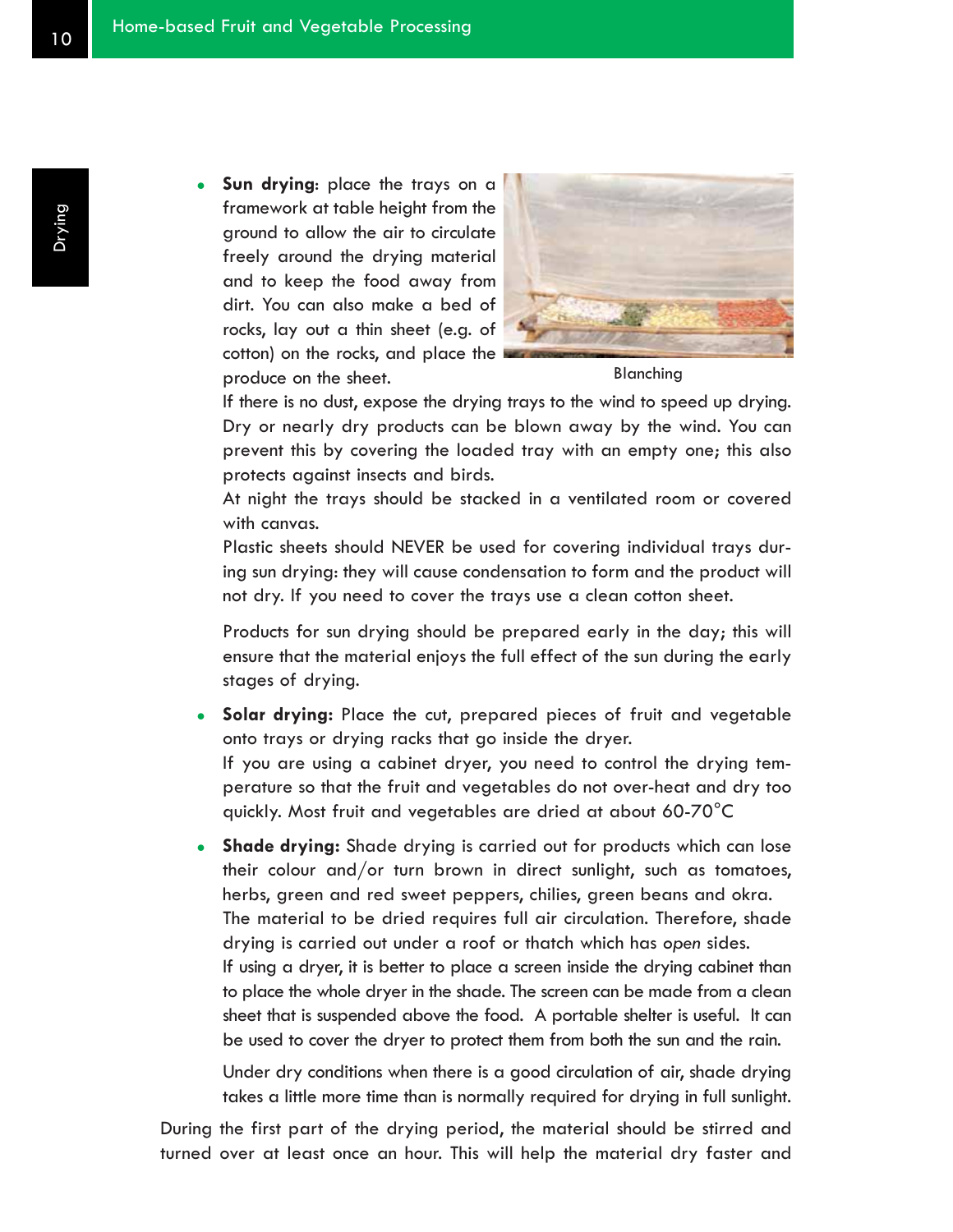Drying

more evenly, prevent it sticking together and improve the quality of the finished product.

Dry the prepared fruit and vegetables until they reach the required final *moisture content* (10-15% for fruit and less than 10% for vegetables).

### **What is case hardening?**

Sometimes fruits can dry too quickly in the early stages of drying (this usually only happens when artificial dryers are used) and a hard skin forms on the outside of the fruit pieces. This prevents any more water from being lost from the inside of the fruit piece. This is known as case hardening. It can be prevented by using a lower drying temperature at the start of drying and by cutting the fruit into smaller pieces so that the water from the inside of the fruit does not have as far to travel to reach the outside of the fruit piece.

### **How do I know when the fruit and vegetables are dry?**

Dry vegetables should be hard and brittle. Take out a small handful of the dried vegetables and cool for a few minutes before testing for dryness.

Dry fruits are more leathery and flexible than dried vegetables. To test them for dryness, take out a few pieces of dried fruit and let them cool to room temperature. Squeeze

To ensure safe storage of the fruit and vegetables, the final moisture content should be less than 10-15% for fruits and less than 10% for vegetables.

a handful of the fruit. If no moisture is left on the hand and pieces spring apart when you release your hand, they are dry.

It is important to let the fruit or vegetable cool before you test them as they are more soft and bendy when they are warm.

### **How long should a food be dried for?**

The drying time depends on several factors:

- the temperature inside the dryer
- the flow of air through the dryer
- the amount of *humidity* in the air
- the amount of water inside the food
- the size of the pieces of food.

When a new type of dryer is used, or if a different type of food is being dried, you have to do a few tests to find the rate of drying. The information can then be used to find the time that the food should spend in the dryer before the *moisture content* is low enough to prevent spoilage by *micro-organisms*. The rate of drying has an important effect on the quality of the dried foods.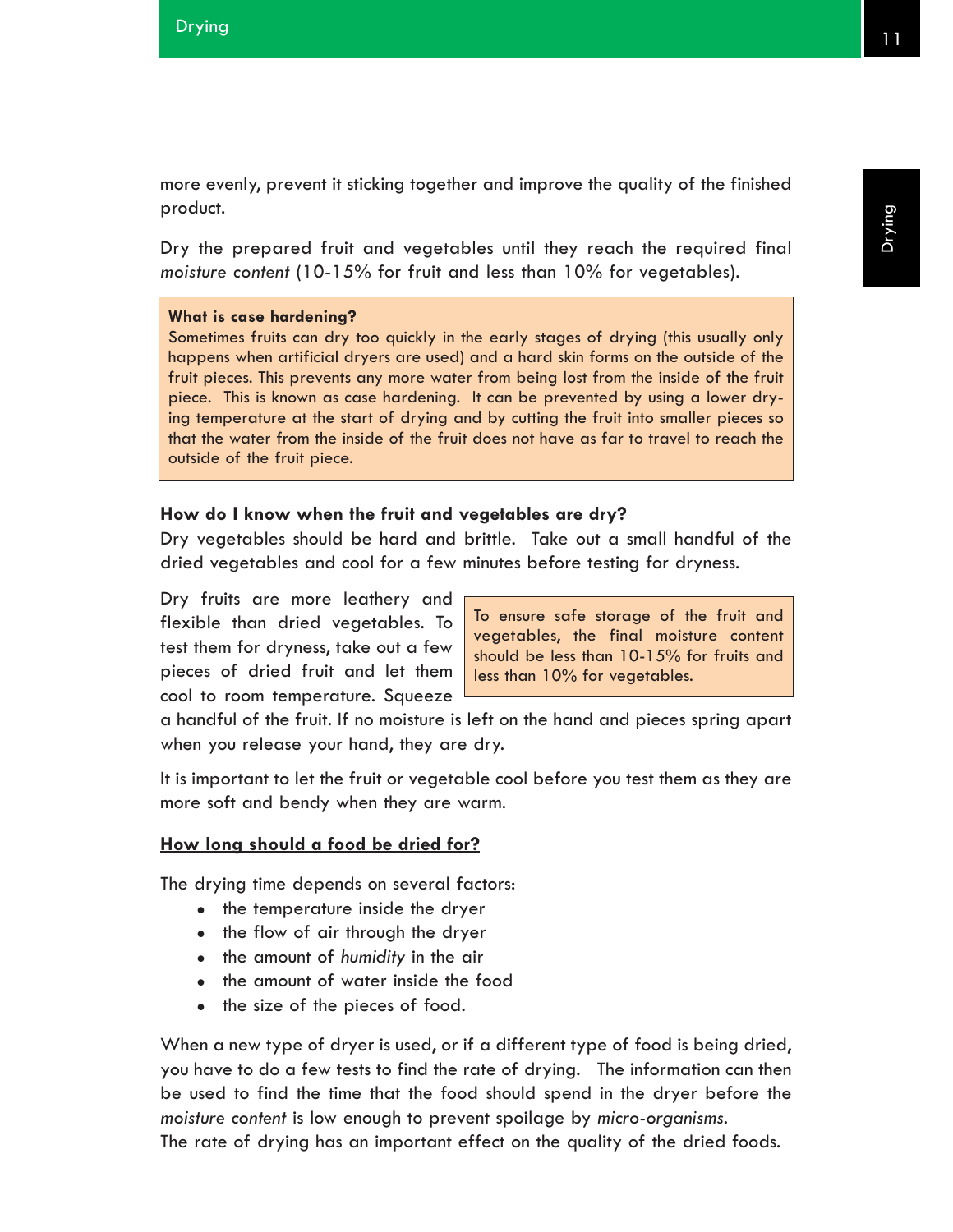### **How to find the rate of drying**

You need a clock and a set of scales.

- 1. Make a graph that shows the time on the bottom and the weight of the food on the side axis. (see figure 1)
- 2. Weigh the food and place it in the dryer. Record the weight on the graph.
- 3. Leave for 5-10 minutes, take it out and re-weigh it. Record the weight.
- 4. Replace in the dryer and leave for another 5-10 minutes.
- 5. Continue this process, recording each weight, until the weight of food does not change.
- 6. In the graph, you will see two separate phases of drying the 'constant rate' (A-B on the graph) and the 'falling' rate periods (B-C on the graph).

In the constant rate the surface of the food remains wet which means it can be spoiled by moulds and bacteria. In the falling rate the surface is dry and the risk of spoilage is much smaller. When drying foods, the period from A to B should be as short as possible to cut down on potential spoilage. The falling rate depends on the temperature and efficiency of the dryer. It should be quick to prevent spoilage, but not too fast so to avoid the problem of case hardening.

You should aim to get to the final weight (D on the graph) as quickly as possible to ensure the best quality product.



Drying time

**Figure 1. Example of a drying curve**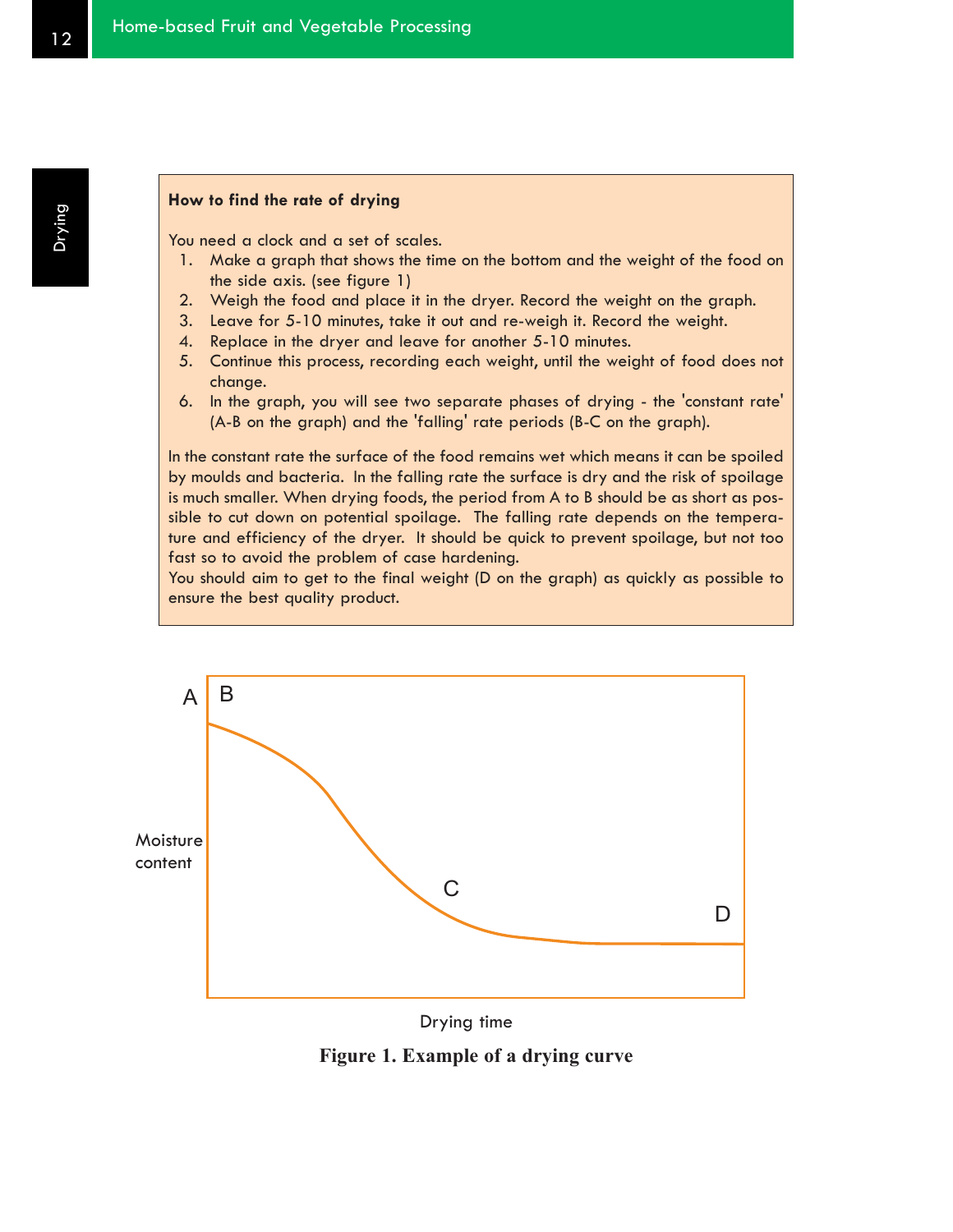# **Table 4: Drying times in a cabinet dryer for fruits and vegetables**

| Drying times in a cabinet dryer for fruit and vegetables |                                                                                                                                                                                                                                                                                                                                                  |  |
|----------------------------------------------------------|--------------------------------------------------------------------------------------------------------------------------------------------------------------------------------------------------------------------------------------------------------------------------------------------------------------------------------------------------|--|
| Okra                                                     | 8-10 hours until tough and brittle. Ratio of wet to dry weights $= 12.1$ <sup>*</sup> .<br>Moisture content = $5\%$                                                                                                                                                                                                                              |  |
| <b>Spinach</b>                                           | 6-10 hours until crisp. Ratio of wet to dry weight $= 12:1.*$ Moisture<br>content = $5\%$                                                                                                                                                                                                                                                        |  |
| Leek                                                     | 6-10 hours until very brittle (5% moisture)                                                                                                                                                                                                                                                                                                      |  |
| Onion                                                    | 6-10 hours until very brittle (5% moisture)                                                                                                                                                                                                                                                                                                      |  |
| <b>Apricot</b>                                           | Arrange in single layer on trays. If cut in half, place the pit side up<br>with cavity popped up to expose more flesh to the air. Dry until soft,<br>pliable, and leathery; no moist area in centre when cut (24-36 hours)<br>If left whole, leave to dry for one to 2 days and then press the pit out.<br>Leave to dry until soft and leathery. |  |
| <b>Apple</b>                                             | Arrange in single layer on trays, pit side up. Dry until soft, pliable, and<br>leathery and there is no moist area in centre when cut (6-24 hours)                                                                                                                                                                                               |  |
| <b>Grape</b>                                             | Dry until pliable and leathery with no moist centre (12-24 hours)                                                                                                                                                                                                                                                                                |  |
| <b>Tomato</b>                                            | 6-24 hours until they are leathery and pliable                                                                                                                                                                                                                                                                                                   |  |
| Plums                                                    | Arrange in single layer on trays pit side up, cavity popped out. Dry until<br>pliable and leathery (6-10 hours for slices; 24-36 hours for halves)                                                                                                                                                                                               |  |
| <b>Cherries</b>                                          | Arrange in single layer on trays. Dry until tough, leathery, and slight-<br>ly sticky (24-36 hours)                                                                                                                                                                                                                                              |  |

*\* This ratio means that dry okra is twelve times lighter than fresh okra.*

**Note: the drying times for tent dryers and sun drying are not provided because they depend on the climatic conditions.**

# **Conditioning and packaging**

When drying is complete, some pieces of fruit will contain more moisture than others due to their size and placement in the dryer during drying. *Conditioning* is a process that is used to distribute any remaining moisture throughout all the pieces. This reduces the chance of spoilage, especially from mould.

Dried vegetables contain less moisture than fruits so do not usually need to be conditioned.

To condition the dried fruits, place them in large plastic or glass containers, about two-thirds full. Cover the container and store in a warm, dry, well-ventilated place for four to 10 days. Stir or shake the containers daily to separate the pieces. If beads of moisture form inside the container, return the dried pieces to the dryer to continue the drying process, then repeat the *conditioning* step.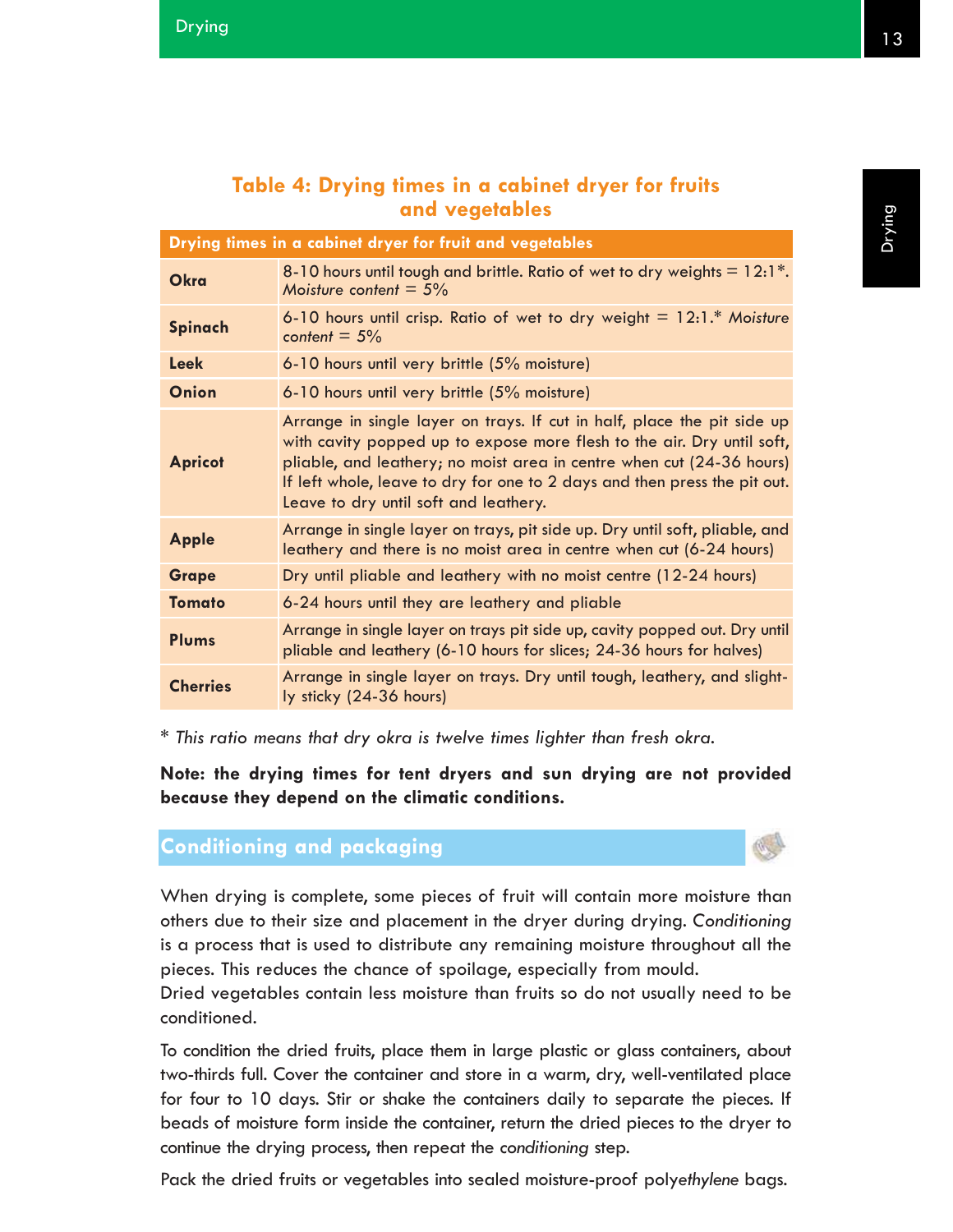

# **Dried tomato**

## **Preparation of the tomatoes**

Select firm, ripe tomatoes. Reject any tomatoes that are over-ripe, rotten or damaged. The under-ripe fruit can be left to ripen and used at a later date.

You can choose to leave the skin on, or remove it from the tomatoes. If you remove the skin, the fruit will dry more evenly. To do so, plunge the tomatoes in *boiling* water to loosen the skins. Remove from the hot water, cool in cold water and peel the skin.

If you leave the skin on, the drying process will take longer as it is difficult for the tomatoes to lose water through the skin. The final product will have a wrinkled leathery skin with curled up edges (see figure 2). If the unpeeled pieces of tomato are too big, it might be difficult to remove all the moisture from the centre of the pieces and they will not keep for very long after drying.

**Cut the tomatoes**. You can choose whether to leave them in half or quarters, or to cut them into slices (20mm thick). The amount of chopping depends on the size of the tomatoes. Remember that the smaller pieces dry more quickly so you will get a better dried product. But do not make the pieces too small (no less than 20mm thick) or they will shrivel and become crisp during drying.

### **Drying**

Place the cut pieces of tomato on the drying tray. If you are using tomato halves, place them with the cut side upwards. If you are not peeling the tomatoes, make sure the side with the peel is in contact with the tray. Place the pieces close together so you get as many as possible in the dryer. But do not let the pieces touch or overlap.

Place the trays of fruit into the dryer, or outside in a well-ventilated area protected from dust. Place the trays or dryer in the shade, as direct sunlight will cause the red colour to fade.

Dry until the pieces are soft and leathery.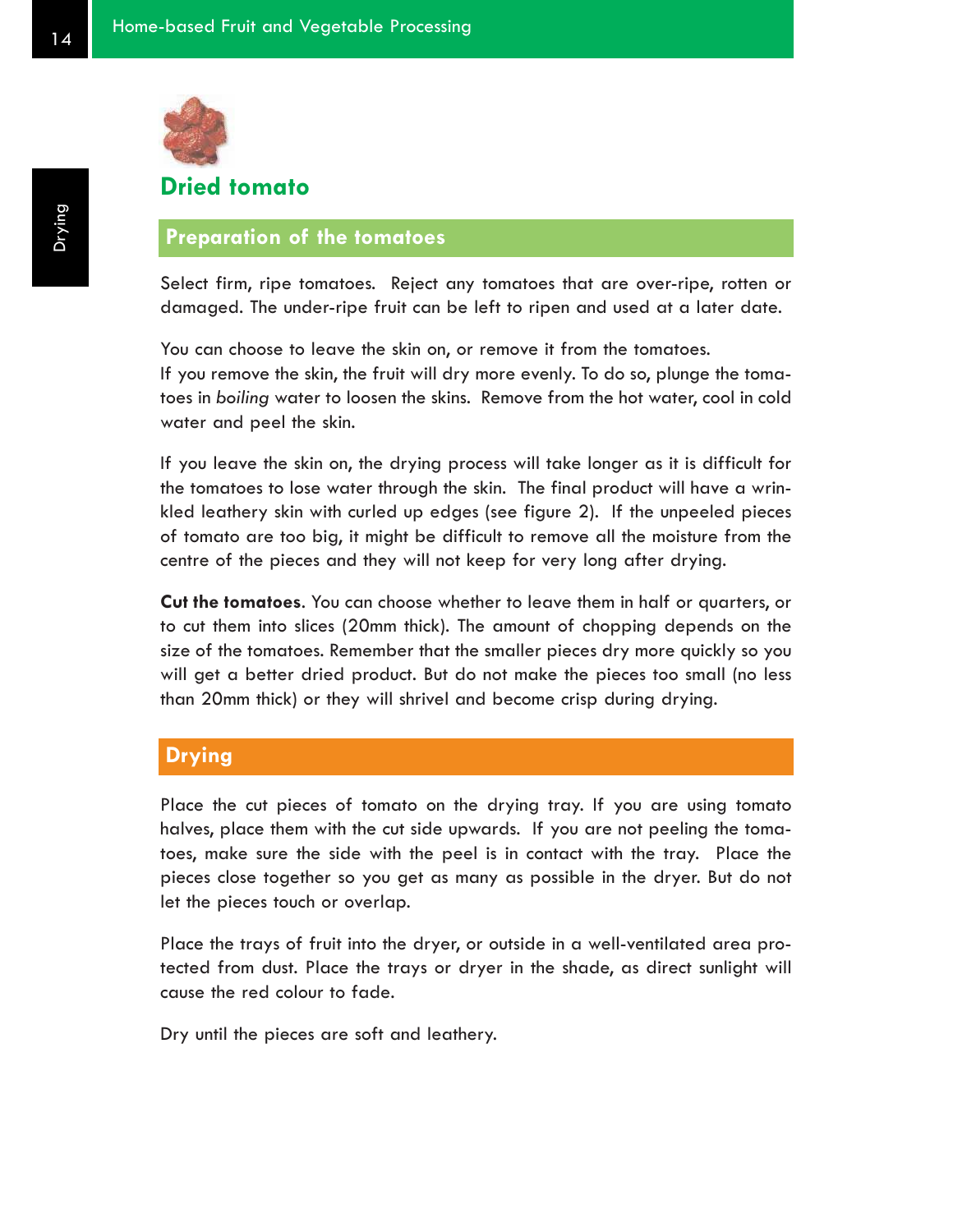*Conditioning* is especially important to carry out if you leave the peel on the tomato and there is the risk of some moisture remaining in the dried pieces. Let the dried fruit pieces cool and then place in a large plastic or glass container. Fill the container to about two thirds full. Stand in a warm, dry, well ventilated place for up to 10 days. After this time, inspect the pieces of tomato. If there are beads of moisture on the pieces, return them to the dryer or sun. Check them daily and retrieve them when they are dry.

Once you are sure that the pieces are all dry, pack them in moisture proof packaging.

Figure 2 Dried tomatoes with a wrinkled skin. www.trainafoods.com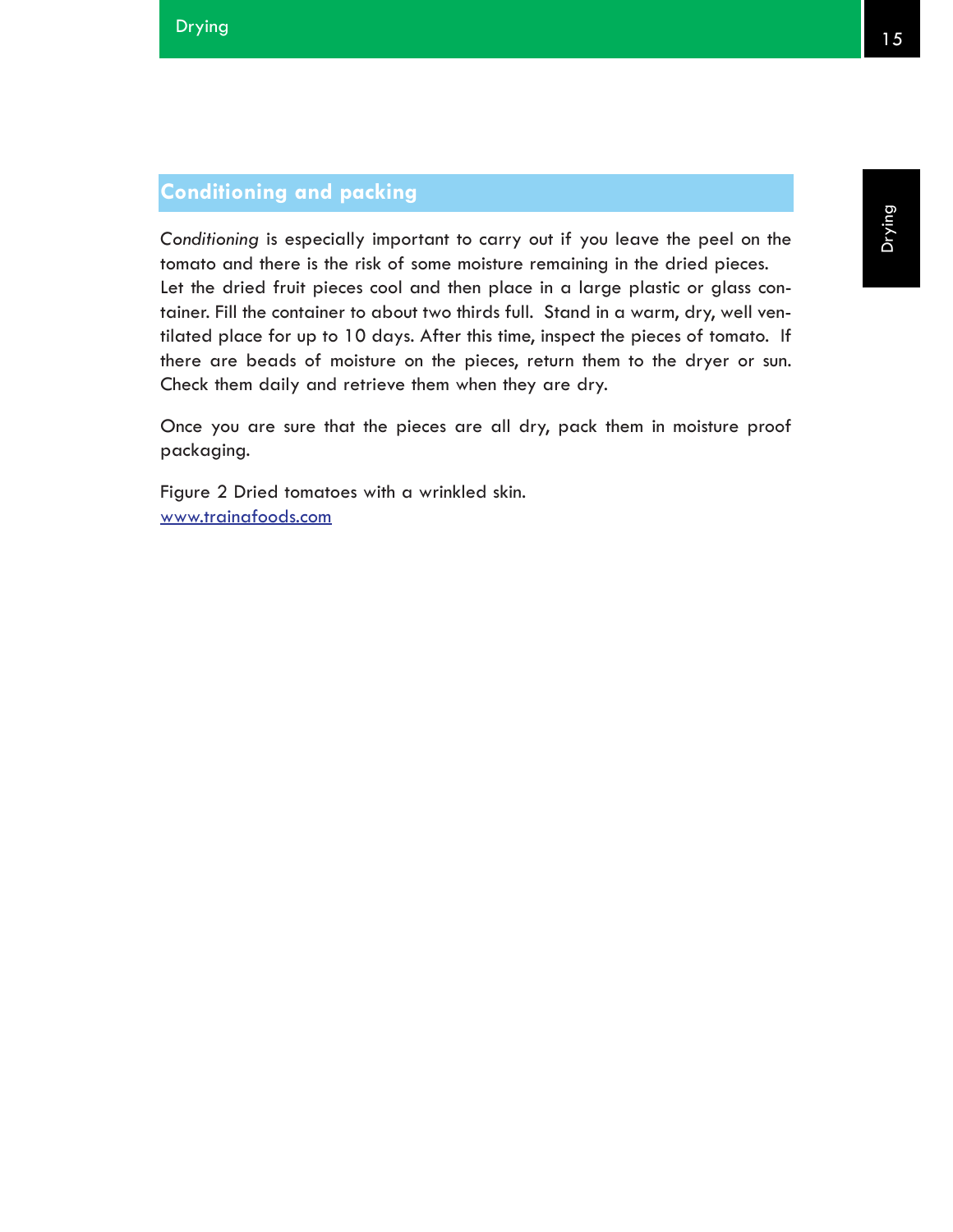

# **Dried apricots**

# **Preparation of the apricots**

Select firm, ripe apricots. Reject any fruit that are soft and over-ripe, rotten or damaged. Wash the fruit in clean water.

**Cut the fruit**. Leave the apricots whole, or cut them apricots in half and take out the stone. Do not peel the fruit.

### **Sulphuring (optional)**

Apricots are treated with sulphur dioxide to help them keep a bright orange colour. It is not essential to treat with sulphur, but if you have some, it will also help to preserve the fruit.

Place the apricot pieces (if cut, peel side downwards) onto mesh trays that fit into the sulphur cabinet or tent. Place the pieces close together so that you can get as many as possible onto the tray. Do not let the pieces touch or overlap.

Place the sulphur (2g per kg of fruit) in a small dish inside the sulphur tent or cabinet. Burn the sulphur for 2-3 hours to allow the gas to penetrate into the apricots.

Make sure that the sulphur gas cannot escape from the *sulphuring* chamber as it can cause breathing difficulties.

## **Drying**

Place the trays of apricot into the dryer. Solar drying is better than sun drying as it gives the fruit some protection from dust and insects during drying. If you do not have a dryer, place them out in the sun, in a well ventilated area protected from dust. Dry the apricot pieces until they are soft and leathery.

If you have left the apricots whole, squeeze out the pit by pressing gently, after 1 or 2 days of drying (when the apricots are still soft but firm)

### **Conditioning and packing**

Remove the dried apricots from the dryer or sun. Allow them to cool to room temperature.

Place the dried apricot pieces in a large plastic or glass container. Fill the container to about two thirds full. Stand in a warm, dry, well ventilated place for up to 10 days. After this time, inspect the pieces of apricot. If there are beads of moisture on the pieces, return them to the dryer or sun. Check them daily and retrieve them when they are dry.

Check that the pieces are all dry and pack in moisture proof packaging.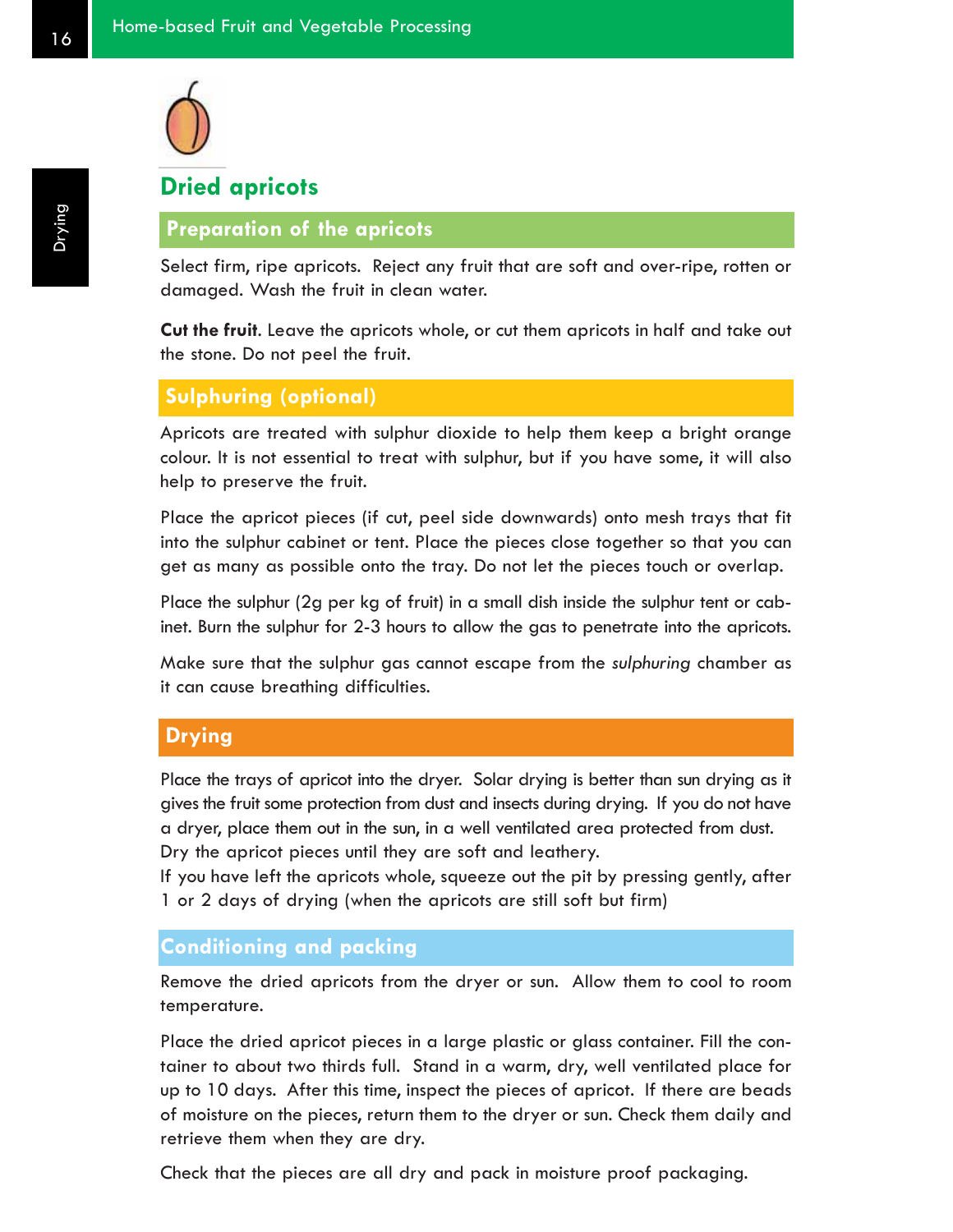

# **Preparation of the onions**

Select firm onions. Discard any that are rotten. Remove the outer skin and slice the onion into rings 3-5mm thick.

## **Drying**

Place the onion rings onto the drying tray. Separate the smaller rings from the larger ones. Place the pieces close together so you get as many as possible in the dryer. But do not let the pieces touch or overlap.

Place the trays of onion into the dryer or in the sun and dry until the pieces are dry and brittle – the dried pieces should crumble in the hands when they are crushed.

# **Packing**

Remove the dried onions from the dryer or sun. Allow them to cool to room temperature. Check that the pieces are all dry and pack in moisture proof packaging.

*Conditioning* is not necessary for onions as they are dried until they are brittle and crisp.

Do not pack them while they are still warm or condensation will form on the inside of the packet, and spoil the onions.

Also, do not leave dried onions in the open air: they easily attract water and become moist and soft again, and will need re-drying.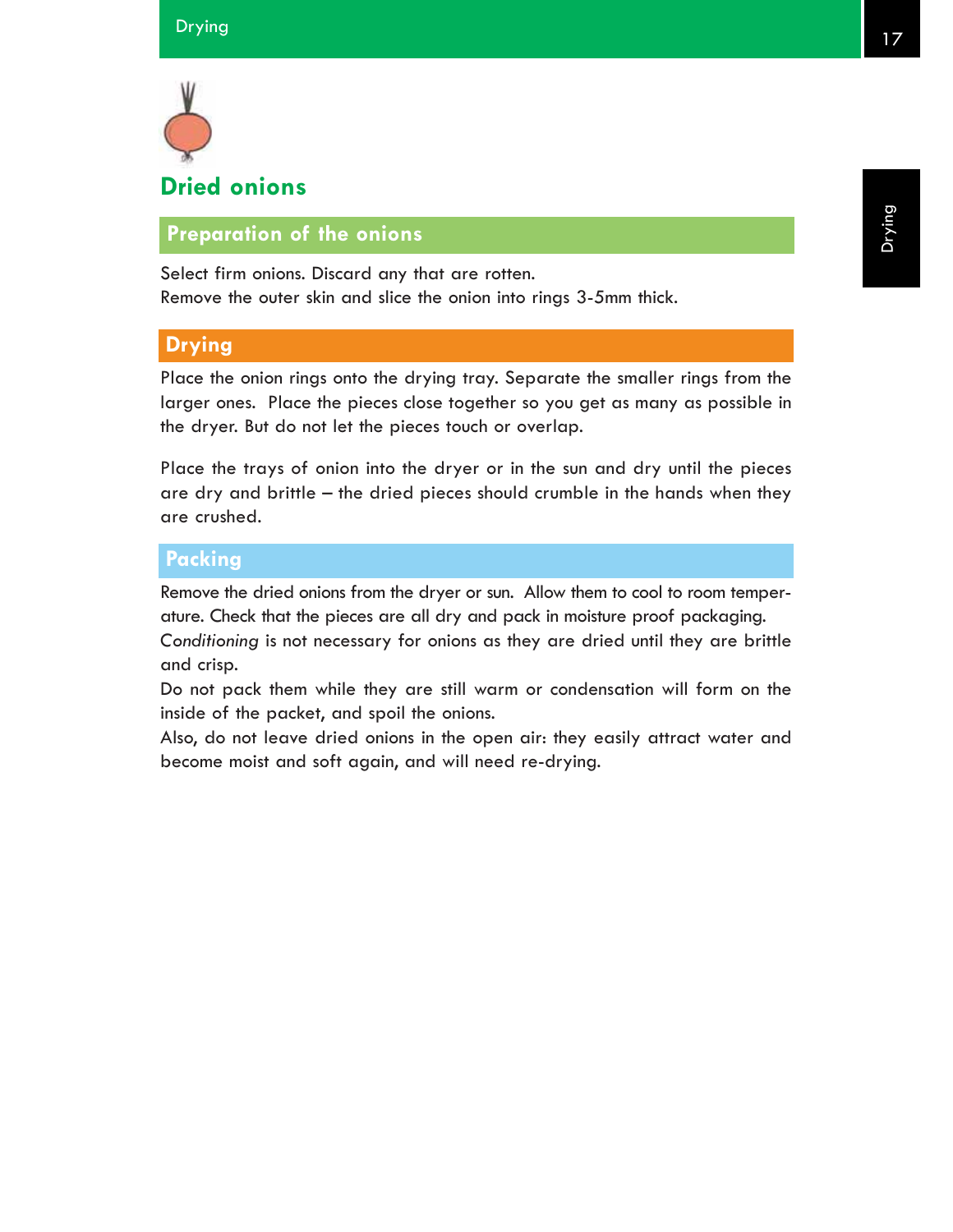

# **Dried apples**

# **Preparation of the apples**

Select ripe apples. Wash the fruit in clean water.

Peel the fruit and remove the core. To make apple rings, slice the apple in half and remove the core of the apples. Then slice each half into rings (3-5mm thick). Make sure all the slices are of the same thickness so they dry at the same rate. Alternatively, cut the apple into quarters and remove the core from each segment. Cut the quarters in half again for drying.

Apple rings are the preferred method of drying as they are the same thickness throughout. Apple segments are thicker on the outer edge than at the centre and will not dry as well as the flat rings.

Place the slices of apple into a bowl of water that contains 250ml lemon juice per litre of water to prevent the apple pieces browning. Drain well and place the slices on a tray for drying. The pieces should be close together but not touching.

### **Drying**

Place trays of fruit into the dryer. Solar drying is better than sun drying as it gives the fruit some protection from dust and insects during drying. If you do not have a dryer, place them out in the sun, in a well ventilated area protected from dust.

Dry the apple pieces until they are soft and leathery. Depending on the size of the pieces and the climate, drying will take about 2 to 3 days in the sun.

### **Conditioning and packing**

Remove the dried apples from the dryer or sun. Allow them to cool to room temperature.

Place the dried apple pieces in a large plastic or glass container. Fill the container to about two thirds full. Stand in a warm, dry, well ventilated place for up to 10 days. After this time, inspect the pieces of fruit. If there are beads of moisture on the pieces, return them to the dryer or sun. Check them daily and retrieve them when they are dry.

Check that the pieces are all dry and pack in moisture proof packaging.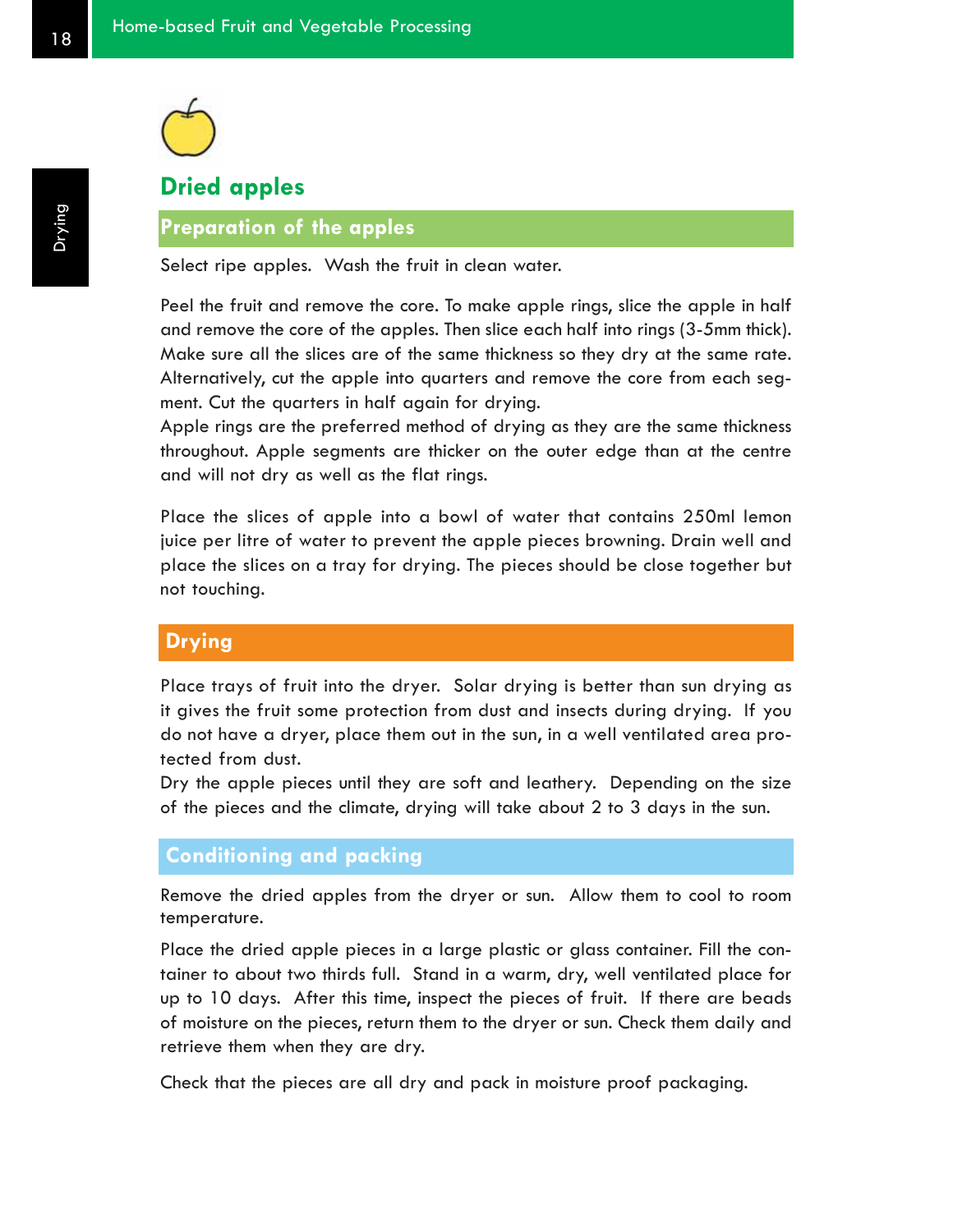# **JAM-MAKING**

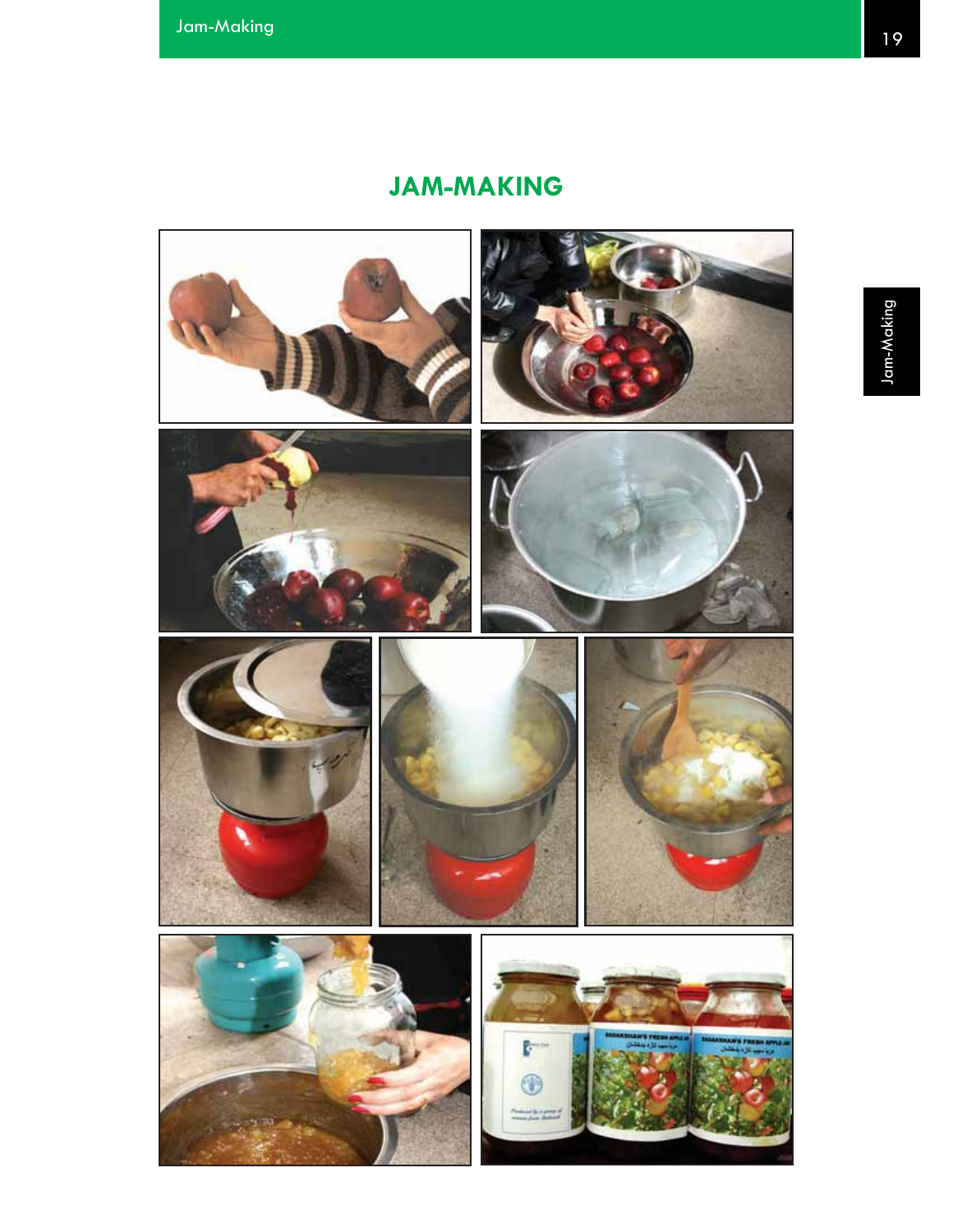# **Jam making**

Jam making is quite a technical process. It requires a large amount of sugar (equal quantities of fruit and sugar), citric *acid* (or lemon juice) and *pectin*. It also requires considerable amounts of fuel to boil the mixture to the required consistency and final *moisture content*. These ingredients and the fuel can be quite expensive. In addition, glass jars are required for packaging, which may be difficult and expensive to acquire. (Jam is sometimes packaged in plastic containers, but this reduces its keeping quality considerably, and makes it prone to rapid spoilage).

### **Common fruit and vegetables suitable for jam-making**

**Apricots Cherries** Plums Mulberries Apples – apples can be used alone or mixed with other fruit, such as mulberries Carrot Pumpkin

**JAM MAKING - equipment required** Sharp stainless steel knife Weighing scales (large and small if available) Plastic bowls Cooker or stove Boiling pan (stainless steel or aluminum) Spoons for measuring Wooden spoon for stirring Sugar thermometer (if available) Refractometer (if available) Jars and lids Labels

#### **Should I make jam?**

**Yes**

- Jam can be made with relatively simple equipment that is available in the home
- The products are quite safe and have a fairly long shelf life due to the combination of high sugar and low moisture content
- Jam can be prepared from a range of different fruits depending on local taste and availability

**No**

- Jam requires a lot of sugar, which may be expensive
- Jam requires a lot of fuel for heating , which is expensive
- $\bullet$  Glass jars for packaging are difficult to find
- There is a limited market for the product.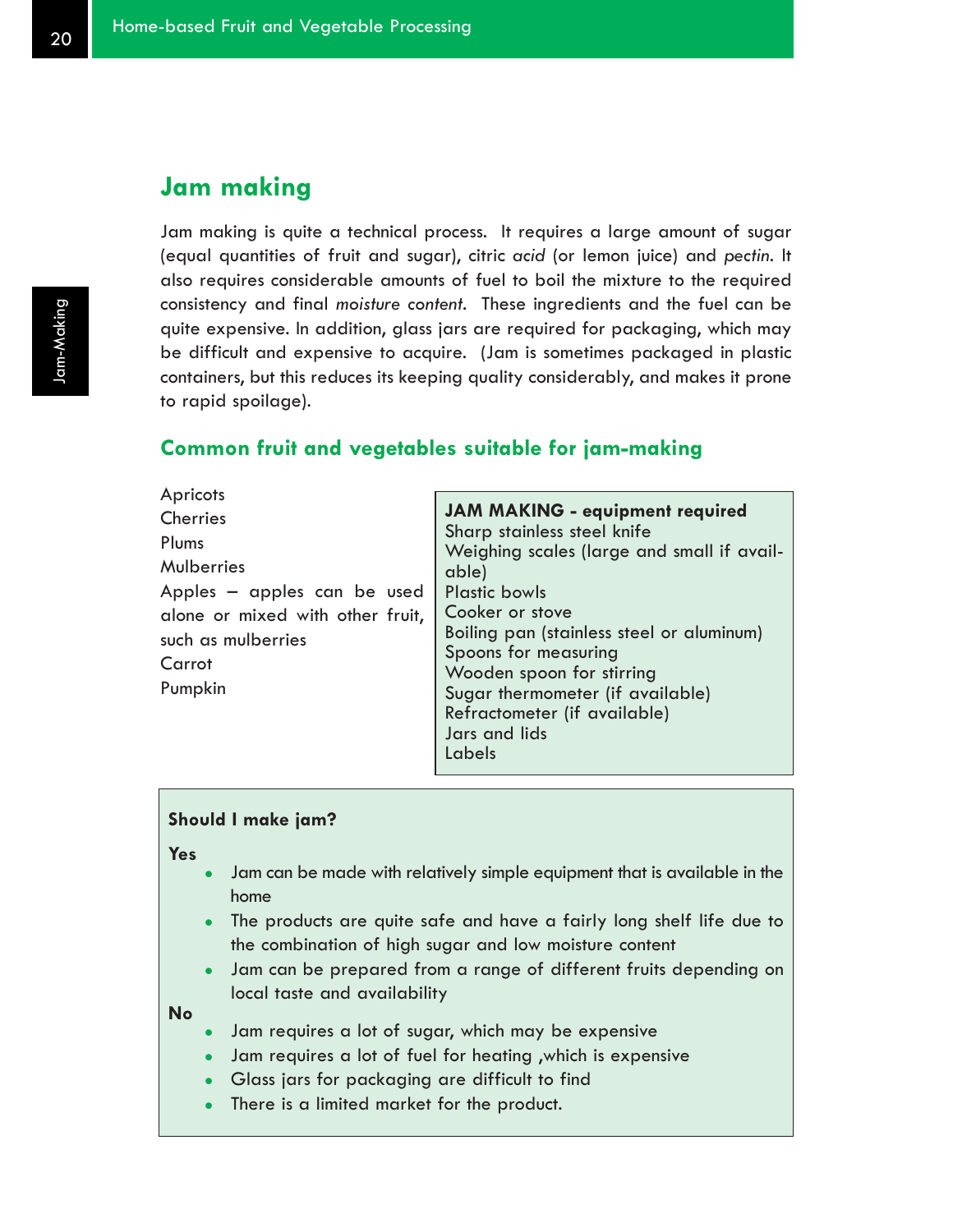# **Processing outline for Jam and Jelly**

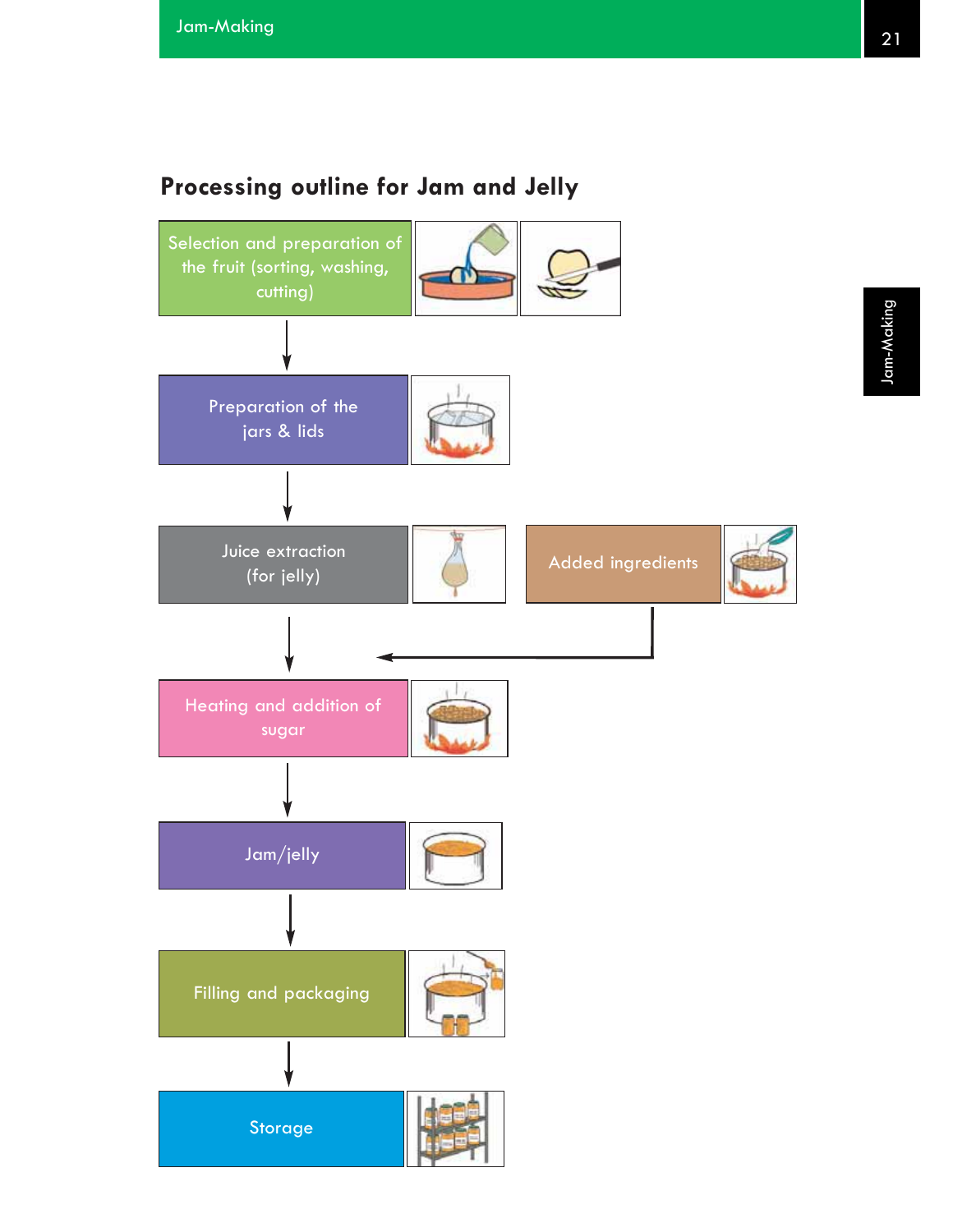# **Fruit jam or jelly – process details and quality assurance**

### **Preparation of the fruit**

Wash the fruit in clean water, peel it and remove stones and damaged parts. Chop large fruits into smaller pieces. The fruit should be as fresh as possible and slightly under-ripe. Over-ripe and/or bruised fruit will not make good jam as it has low levels of *Pectin* and/or *acid*; in this case, the jam will not set.

### **Preparation of the jars and lids**

Wash the glass jars and lids and put them into a large saucepan. Fill the saucepan with water so that the jars and lids are covered and heat until the water boils. Let the water boil for about 5 minutes. Remove the jars and turn upside down so that the water can all drain out. Do not dry them with a dirty cloth.

If you are using plastic jars they cannot be sterilised by heating like this. If the jars are new and unopened, do not open them until they are needed. If the jars are recycled, wash them thoroughly in chlorinated water (100ppm). Stand upside down and leave to drain well. Do not dry them with a dirty cloth.

# **Extraction of fruit juice (for making jelly)**

#### **Jelly making**

To make a *jelly*, you need to soften the fruit to turn it into a *pulp*, then extract the juice from the pulp.

- Place the washed fruit in a pan and heat over a low heat. This is to soften the fruit and allow the juice to be released. Add a little water to prevent the fruit burning or sticking to the bottom of the pan. Do not add too much water because you need to remove it all later during the *boiling* stage.
- Transfer the softened fruit to a *jelly* bag: a bag made from muslin cloth that is tied and suspended above a bowl into which the fruit juice drips. Allow the juice to drip out from the cloth; this may take overnight. Make sure that the juice cannot be contaminated by insects and dust while it is dripping. Do not squeeze the bag as this makes the juice cloudy. You can use the fruit left in the bag as a substrate for vinegar production.
- Measure the volume of juice extracted. Weigh out the sugar (you should have equal amounts of juice and sugar) and add it to the juice.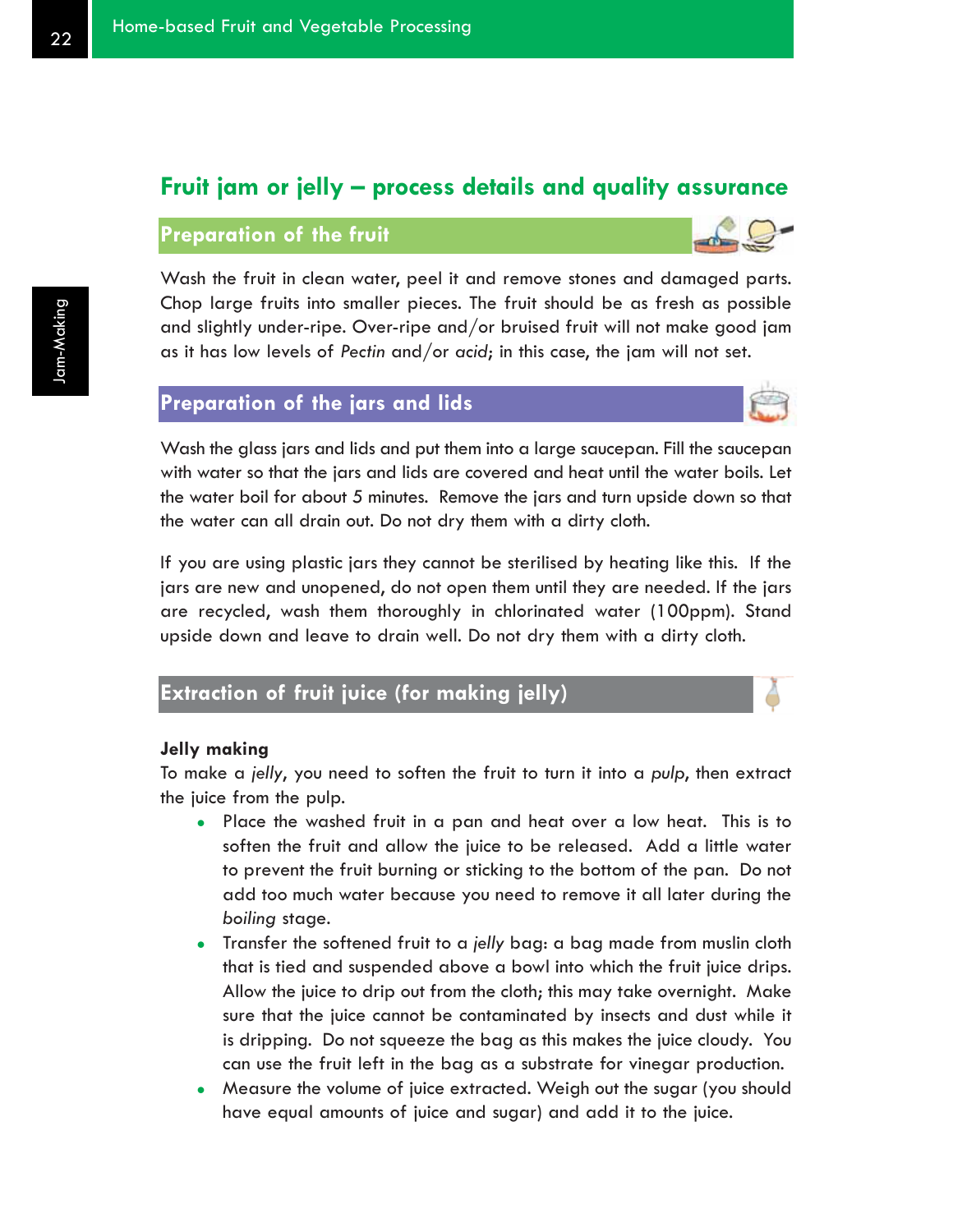# **Heat treatment (for jam and jelly)**



### **For jam making**

To make jam, the fruit also needs to be softened (turned into pulp):

- Place the washed fruit in a pan and heat over a low heat. This is to soften the fruit and allow the juice to be released. Some fruits will need a little water to be added at this stage to prevent the fruit burning or sticking to the bottom of the pan. Do not add too much water because you need to remove it all later during the *boiling* stage.
- When the fruit has all softened and there is juice in the pan, add the sugar and continue to heat gently until all the sugar has dissolved.

*From now on, the process is the same for jam and jelly.*

Add the *pectin* if you are using it. Follow the instructions on the packet. In general, it is better to mix the *pectin* powder with a small amount of sugar taken out of the total sugar in the recipe, rather than just adding the *pectin* directly to the pulp. This helps the *pectin* to disperse more evenly throughout the fruit pulp. If you are using a liquid *pectin*, this can be added directly to the juice or pulp. If you cannot buy *pectin*, you can use apples as these are a good source of *pectin*. You can make a mixed fruit jam by substituting some of your fruit for apples.

Return the pan with the pulp (for jam) or juice (for *jelly*) plus dissolved sugar and *pectin* to the heat. Use a large pan as this will allow the water to evaporate more quickly and reduce the time needed for *boiling*. Turn up the heat and start to boil the mixture. Stir with a wooden spoon to prevent the mixture sticking to the bottom of the pan.

The aim of *boiling* is to reduce the water content of the mixture and concentrate the fruit and sugar. The final *Total Soluble Solids* (TSS) content of a jam (also known as the "Degrees *Brix*" or "end-point of the jam") should be 65 to 68%. (The TSS is a measure of the amount of material that is soluble in water. It is expressed as a percentage -a product with 100% *soluble solids*, has no water, one with 0% *soluble solids* is all water).

If the final TSS of jam is lower than 65-68% the *shelf life* will be reduced. The jam will have a runny consistency and *bacteria* and *moulds* will be able to grow in the product. If the TSS is higher than 68%, the jam will be very stiff and the sugar might start to form crystals in the jam.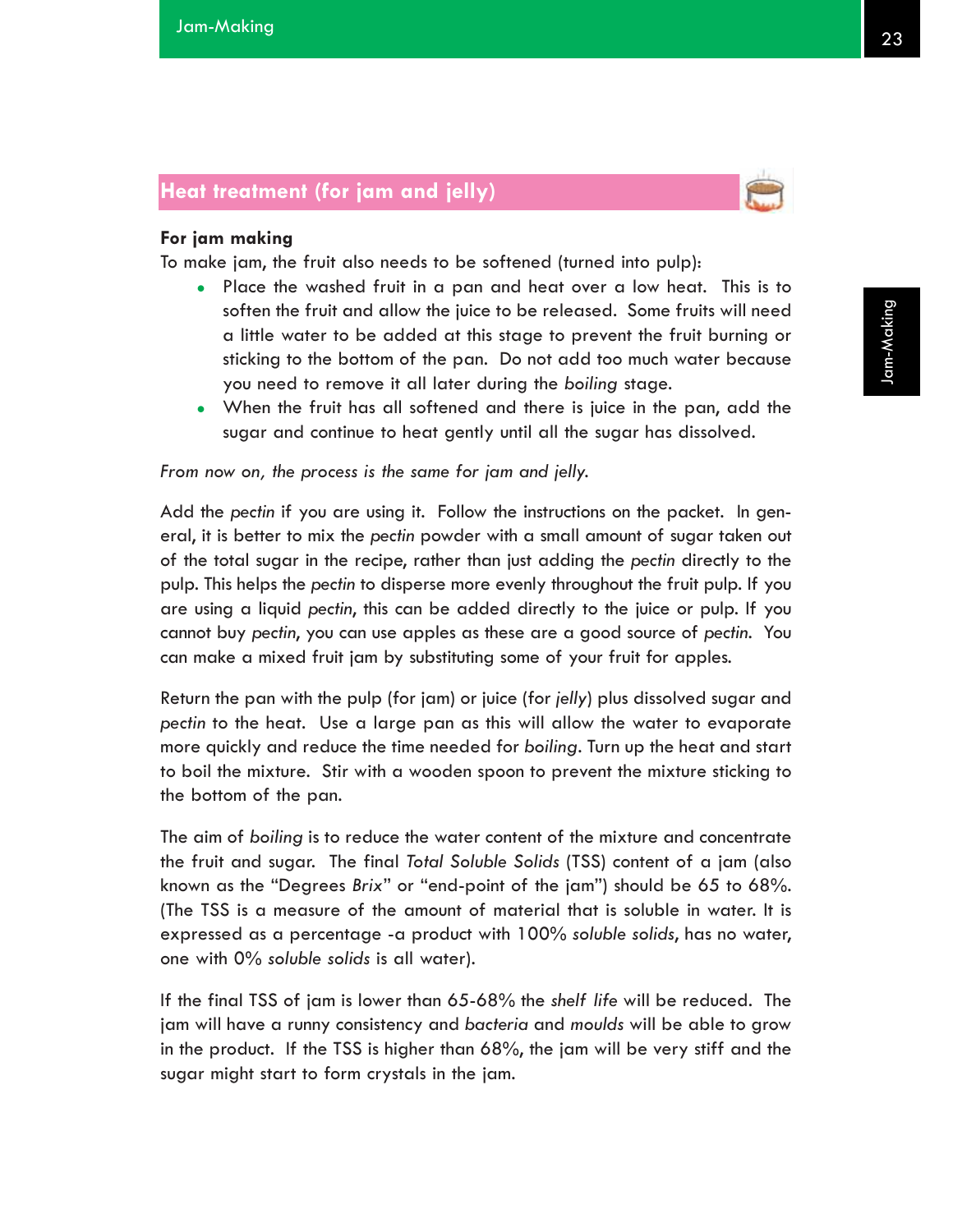The end-point of *boiling* is measured in different ways. The most accurate method is to use a *refractometer* to measure the total sugar *concentration*. This method is not really suitable for home-use as a *refractometer* is expensive. It is only when making jam for sale that you might consider using a *refractometer* to ensure consistency between different batches of the jam.

When making jam for home consumption, you can use other methods: the *drop test*, the *skin wrinkle test*, or the use of a jam thermometer to test the temperature. All these methods are described in the section below, on page X.

Remove the jam from the heat while you test for the *end point* otherwise it will continue heating and may become overcooked.

### **Filling and packaging**

Cool the jam to about  $85^{\circ}$ C and pour into the hot sterilised jars. The jars should be hot when they are filled or they may crack. If the jam is hotter than  $85^{\circ}$ C, condensation will form under the lid. This can drop down onto the surface of the jam and dilute it, which may allow mould to grow. If the jam is colder than this, it will be difficult to pour.

Fill the jars to about 9/10ths of their volume. Place the clean lids onto the jars, fasten them loosely and invert the jars to sterilise the lid with the hot jam.

If you are using plastic jars, leave the jam to cool until about 80°C before you pour into the jars. If the jam is hotter than this it may cause the plastic bottle to melt and become misshapen. Do not cool too much though or the jam will be difficult to pour.

It is preferable to use glass jars with new screw-on lids but if these are not available, you can use plastic jars and cover with foil lids. These are less expensive, but have a shorter *shelf life* than glass packaging.

### **Storage**

Jams and jellies that are made according to the correct recipe will have a long *shelf life*. Jam stored in glass jars will have a longer storage life (up to 12 months) than those packed in plastic bottles (up to 4 months). For the optimum storage time, jams should be stored in a cool dry place, away from direct sunlight.

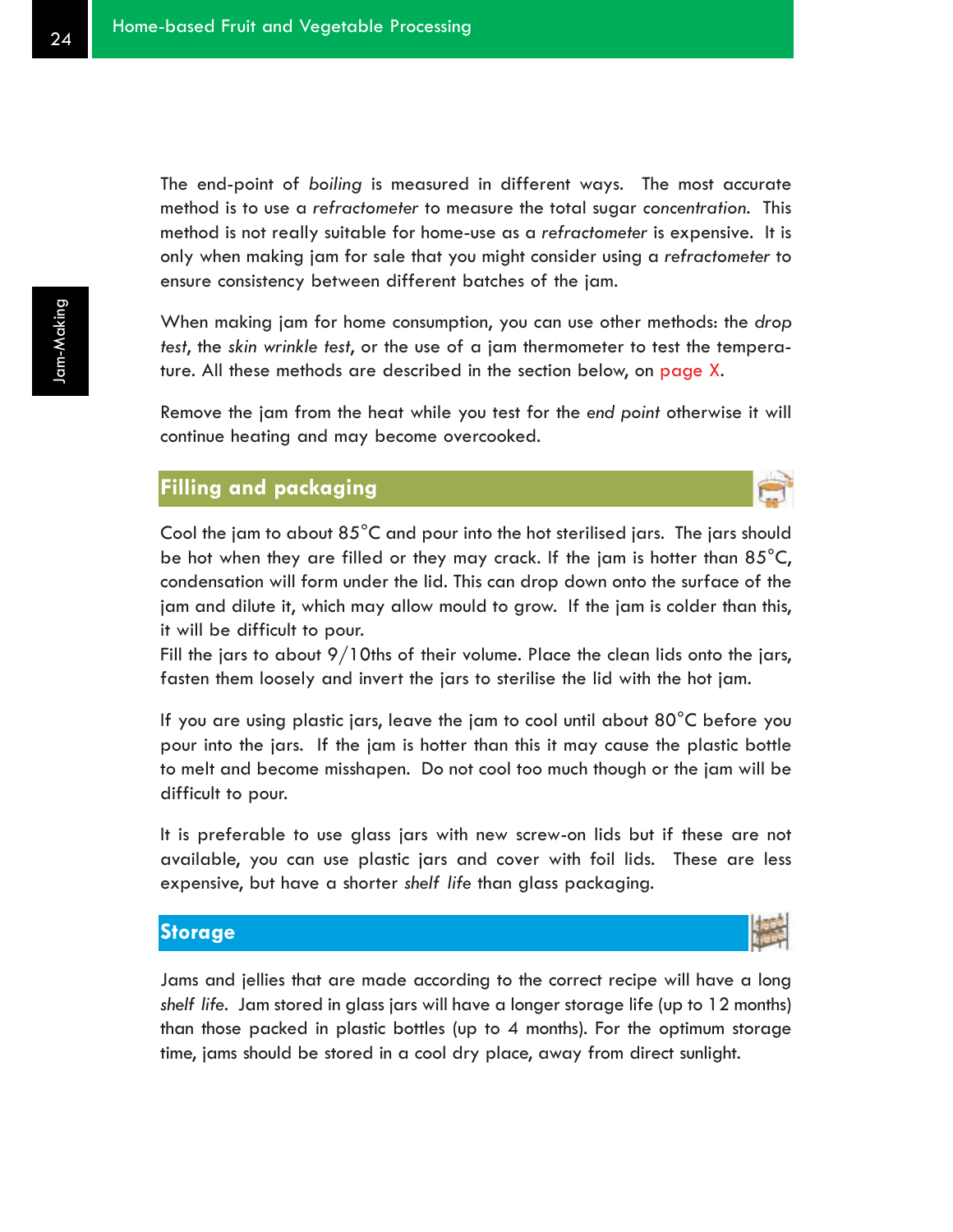# **Determination of the end point of a jam**

To make sure that the jam is well preserved and will have a long *shelf life*, it is essential that the final sugar content (which is measured as the total *soluble solids*) **be 65 to 68%.**

When the jam is starting to thicken and will coat the back of the spoon you are stirring it with, it is time to start testing it to see if it has reached the *end point*. There are four main ways to test when a jam has been boiled for long enough.

### **a) Use a refractometer**

This is the most accurate method.



#### **Measuring the sugar content with a refractometer**

- 1. Take a small portion of jam from the pan. Let it cool to 20°C. (Remember to take the pan off the heat)
- 2. Place one or two drops of the jam onto the prism and carefully close the prism. Make sure the sample spreads evenly over the surface of the prism.
- 3. Hold the refractometer near a source of light and look through the end piece.
- 4. The line between the dark and light fields will be seen through the viewer. Read the corresponding number on the scale, which is the percentage of sugar in the sample.
- 5. Open the prism and remove the sample with a piece of tissue paper or wet cotton wool.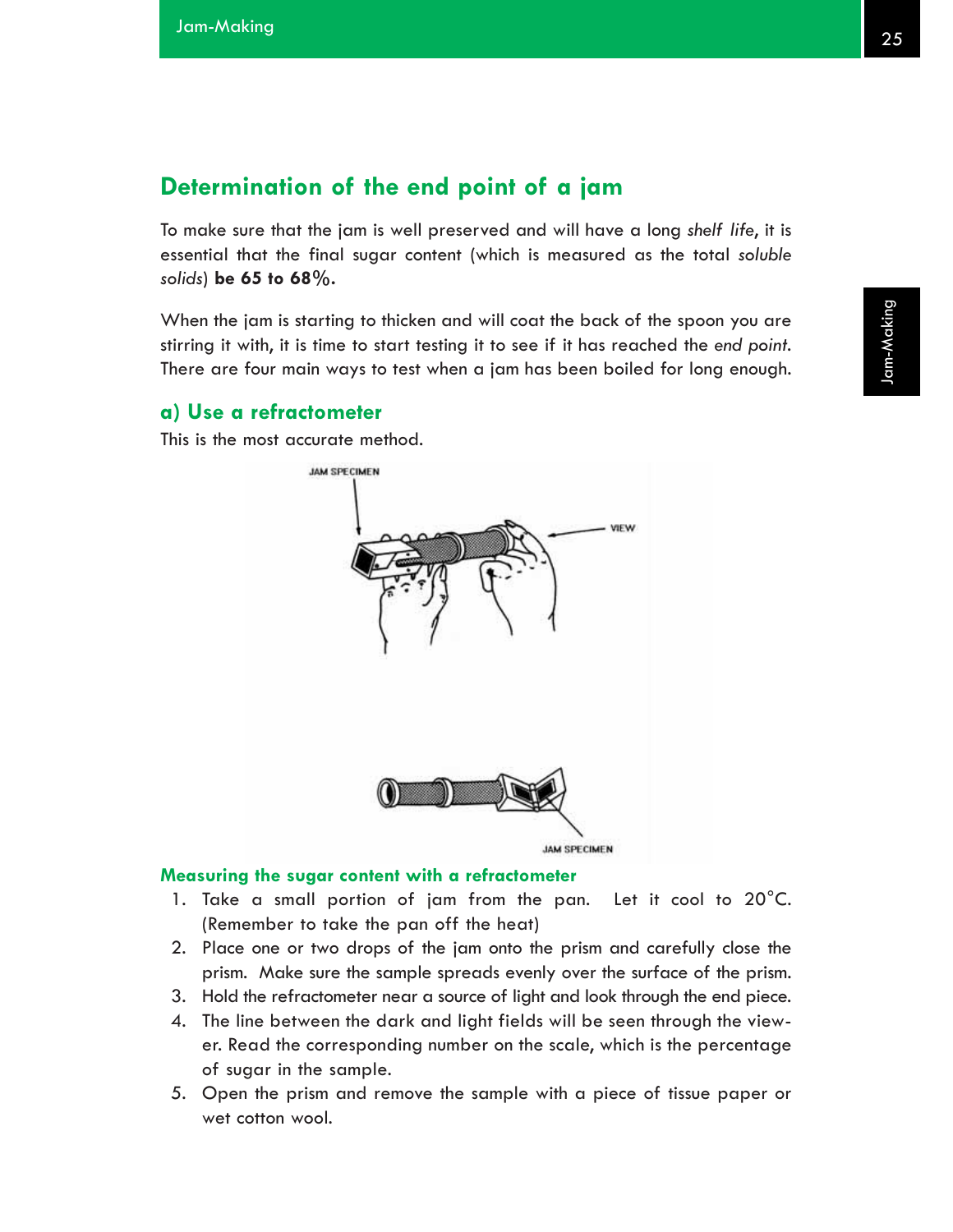A small *refractometer* costs about US\$ 100 to \$150. A *refractometer* will not be used in the home. It is a tool that is only necessary once you start making jam on a larger scale and making it for sale.

### **b) Use a sugar thermometer**

This method is slightly less accurate, but is very useful at the small-scale. A solution of 68% sugar boils at 105°C at sea level. When the *boiling* jam reaches this temperature, it is at its *end point*.

After *boiling* for a few minutes, stir the jam and remove the pan from the heat. Dip the thermometer into hot water and then into the jam. If the thermometer reads 104-105°C, the jam is ready. If it is lower than this, return to the heat and continue to boil. Test the temperature frequently as the jam soon reaches its *end point*.

Note: At higher altitudes the *boiling* point decreases and should be adjusted. The *end point* is about 4.5-5°C above the *boiling* point of water at any altitude (see table 5 for the estimates of the *boiling* point of water at different altitudes). A *sugar thermometer* costs about US\$10.

# **Table 5. Boiling point of water and end point of jam at different altitudes**

| Altitude above sea level |               | <b>Boiling point of</b> | <b>End boiling point of</b> |
|--------------------------|---------------|-------------------------|-----------------------------|
| Feet                     | <b>Meters</b> | water (°C)              | jam (°C)                    |
| $\overline{0}$           | $\Omega$      | 100                     | 105                         |
| 1000                     | 305           | 99                      | 104                         |
| 2000                     | 610           | 97.9                    | 102.9                       |
| 3000                     | 915           | 96.9                    | 101.9                       |
| 4000                     | 1220          | 95.8                    | 100.8                       |
| 5000                     | 1525          | 94.8                    | 99.8                        |
| 6000                     | 1830          | 93.7                    | 98.7                        |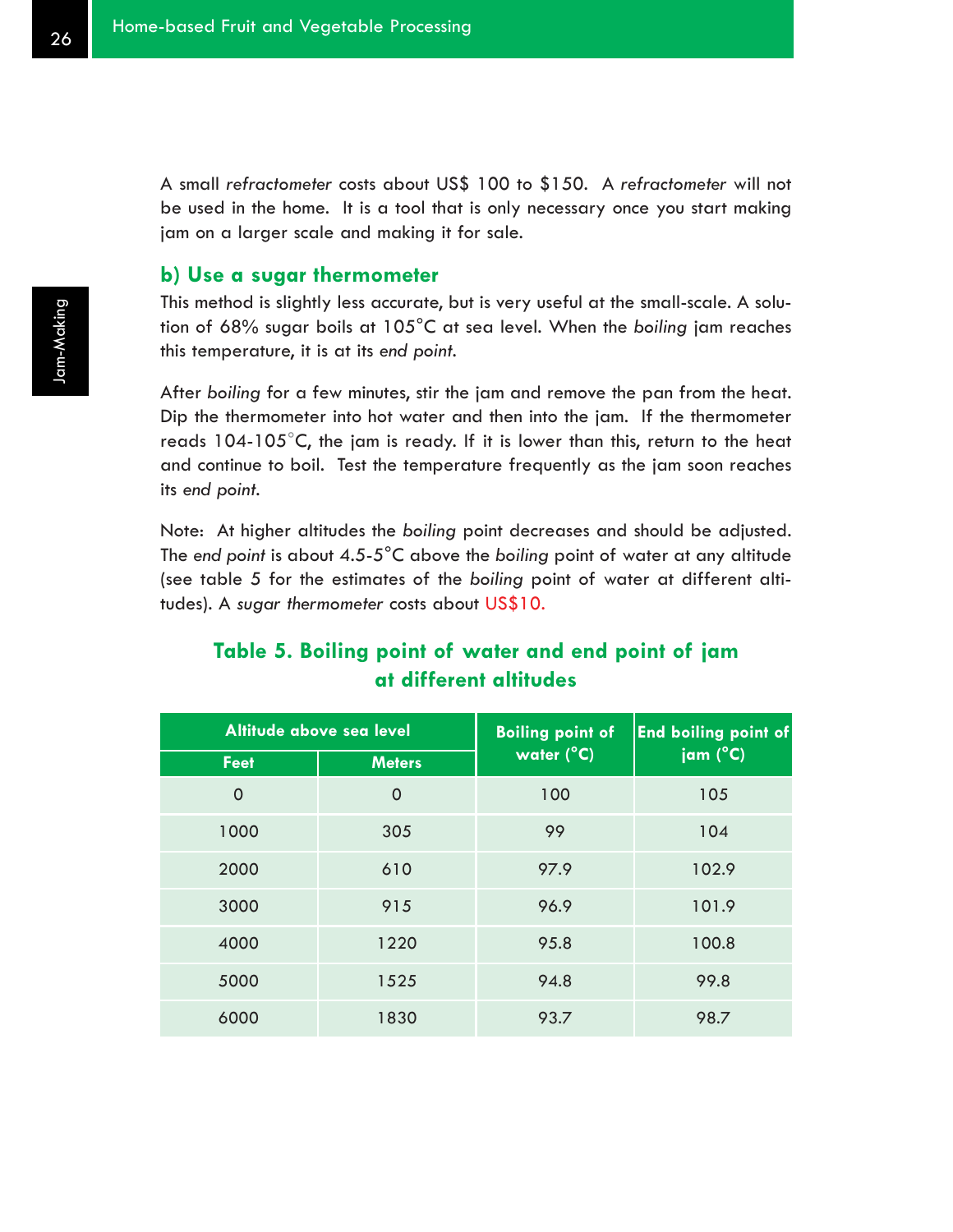# **c)\Use the drop test**

This is the cheapest option, but is the least accurate of the methods. It is good enough for use at the home level, for jam that will be used within a fairly short time. It is not recommended for jams that are meant for sale as there is no guarantee of consistency from one batch of jam to another.

After two minutes of rapid *boiling*, remove the pan from the heat. Dip a clean wooden spoon into the jam and hold it over the pan for 1 to 2 seconds. If the jam runs back freely, repeat the test every two minutes until the jam looks like a heavy syrup. When a small lump of jam forms on the back of the spoon and breaks away from the rest, the setting point has been reached.

Alternatively, you can drop the jam into a glass of cold water: Take a small drop of the boiled jam on a spoon. Cool it slightly and drop into a glass of cold water. If the drop falls in a single piece until it reaches the bottom of the glass the *end point* has been reached. If it disperses in the water it requires *boiling* for longer.

### **d) Use the skin wrinkle test**

This method is also cheap and about as accurate as the *drop test*. You need a cold plate or saucer. After two minutes of rapid *boiling*, remove the pan from heat. Dip a clean wooden spoon into the jam and drip a small amount of jam onto the cold plate surface. Let it cool and then push the lump of jam with your finger. If the surface of the lump of jam wrinkles when you push it, it is cooked.

http://www.davidlebovitz.com/archives/2005/06/norecipe\_yikes.html

Remember to remove the pan of *boiling* jam from the heat source while you are doing these tests as the jam will continue to cook and may become over-cooked.



You can always cook for a little longer, but you cannot go back if you heat for too long. It is better to take the jam off the heat too early and then re-heat if it is too soft. Test the jam at frequent intervals so you do not miss the end point.



Figure 3: the skin wrinkle test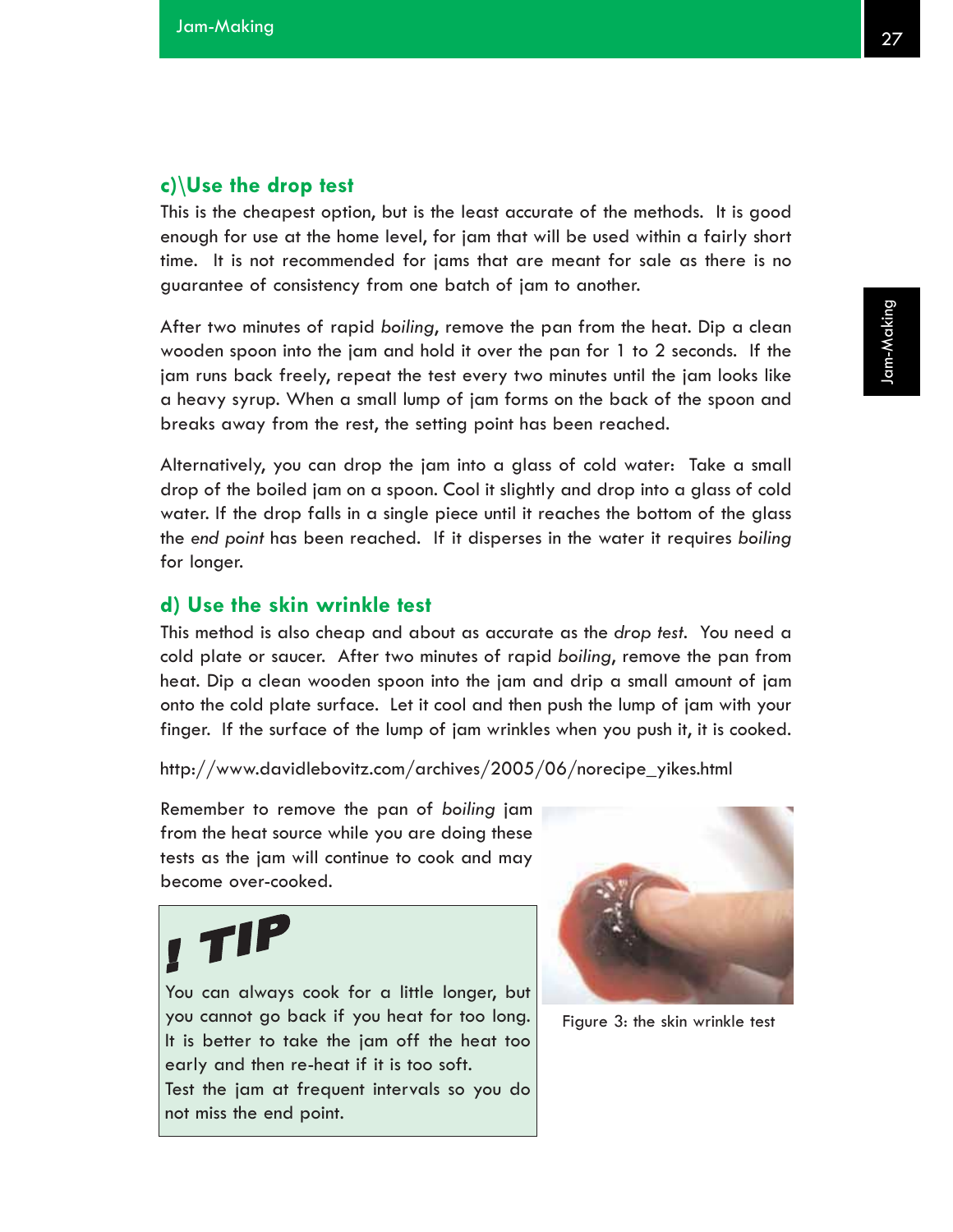# **Calculation of jam yield from different combinations of fruit and sugar.**

You can use the following basic recipes to make jams. As you can see, you can vary the proportion of fruit and sugar that you use in each recipe.

The maximum amount of fruit that can be used to make a good quality jam is 50% fruit, with 50% sugar (recipe 1).

The minimum amount of fruit that can be used to make a good quality jam is 40% (plus 60% sugar) (recipe 3).

You can use these formulae to work out the approximate yield of jam from the given recipe. From the examples you can see that by increasing the percentage of sugar in the recipe (recipe 3) you get a higher total yield of jam for the same amount of fruit.

# **Table 6: Proportions of ingredients for high quality jam**

| Recipe 1. fruit: sugar $=50:50$<br>Desired Brix in final product =68% | $Yield = 11.115 \times 100/68 = 16.4 kg$ |
|-----------------------------------------------------------------------|------------------------------------------|
| <b>Ingredients</b>                                                    | Soluble Solids (SS)                      |
| 10kg fruit at 10% TSS                                                 | 1.000 kg                                 |
| 10kg sugar                                                            | 10.000kg                                 |
| 60g pectin (grade 200)                                                | 0.060 kg                                 |
| 55g citric acid                                                       | $0.055$ kg                               |
| <b>Total Soluble Solids</b>                                           | 11.115 kg                                |

# **Table 7: Proportions of ingredients for medium quality jam**

| Recipe 2. fruit:sugar =45:55<br>Desired Brix in final product =68% | $Yield = 13.325 \times 100/68 = 19.6$ kg |
|--------------------------------------------------------------------|------------------------------------------|
| <b>Ingredients</b>                                                 | Soluble Solids (SS)                      |
| 10kg fruit at 10% TSS                                              | 1.000 kg                                 |
| 2.5 litre water                                                    |                                          |
| 12.2 kg sugar                                                      | 12.200kg                                 |
| 65g pectin (grade 200)                                             | $0.065$ kg                               |
| 60g citric acid                                                    | 0.060 kg                                 |
| <b>Total Soluble Solids</b>                                        | 13.325 kg                                |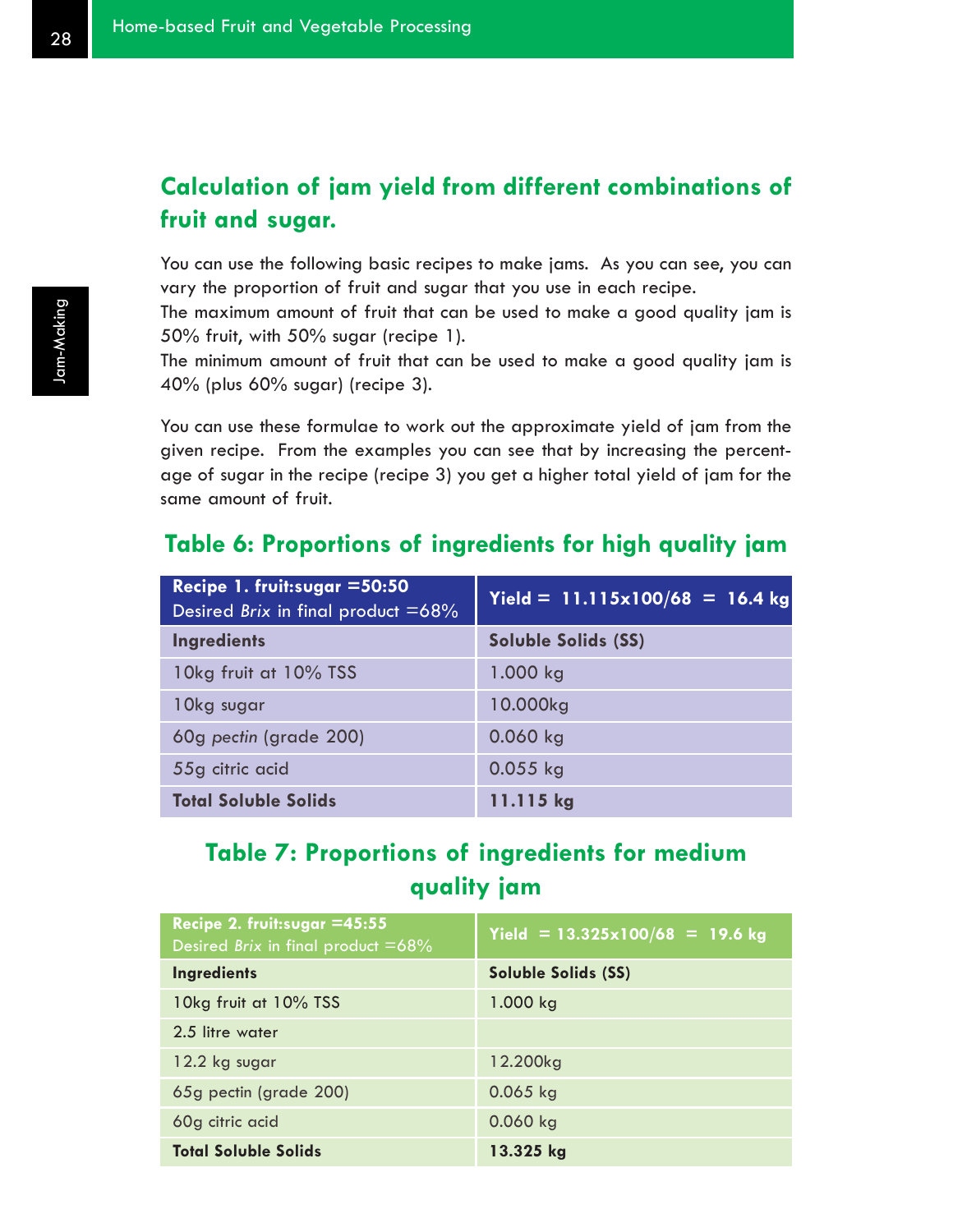# **Table 8: Proportions of ingredients for lower quality jam**

| Recipe 3. fruit:sugar $=40:60$<br>Desired <i>Brix</i> in final product $=68\%$ | $Yield = 16.165 \times 100/68 = 23.8$ kg |
|--------------------------------------------------------------------------------|------------------------------------------|
| <b>Ingredients</b>                                                             | Soluble Solids (SS)                      |
| 10kg fruit at 10% TSS                                                          | 1.000 kg                                 |
| 3.3 litre water                                                                |                                          |
| 15kg sugar                                                                     | 12.200kg                                 |
| 85g pectin (grade 200)                                                         | $0.085$ kg                               |
| 80g citric acid                                                                | $0.080$ kg                               |
| <b>Total Soluble Solids</b>                                                    | 16.165 kg                                |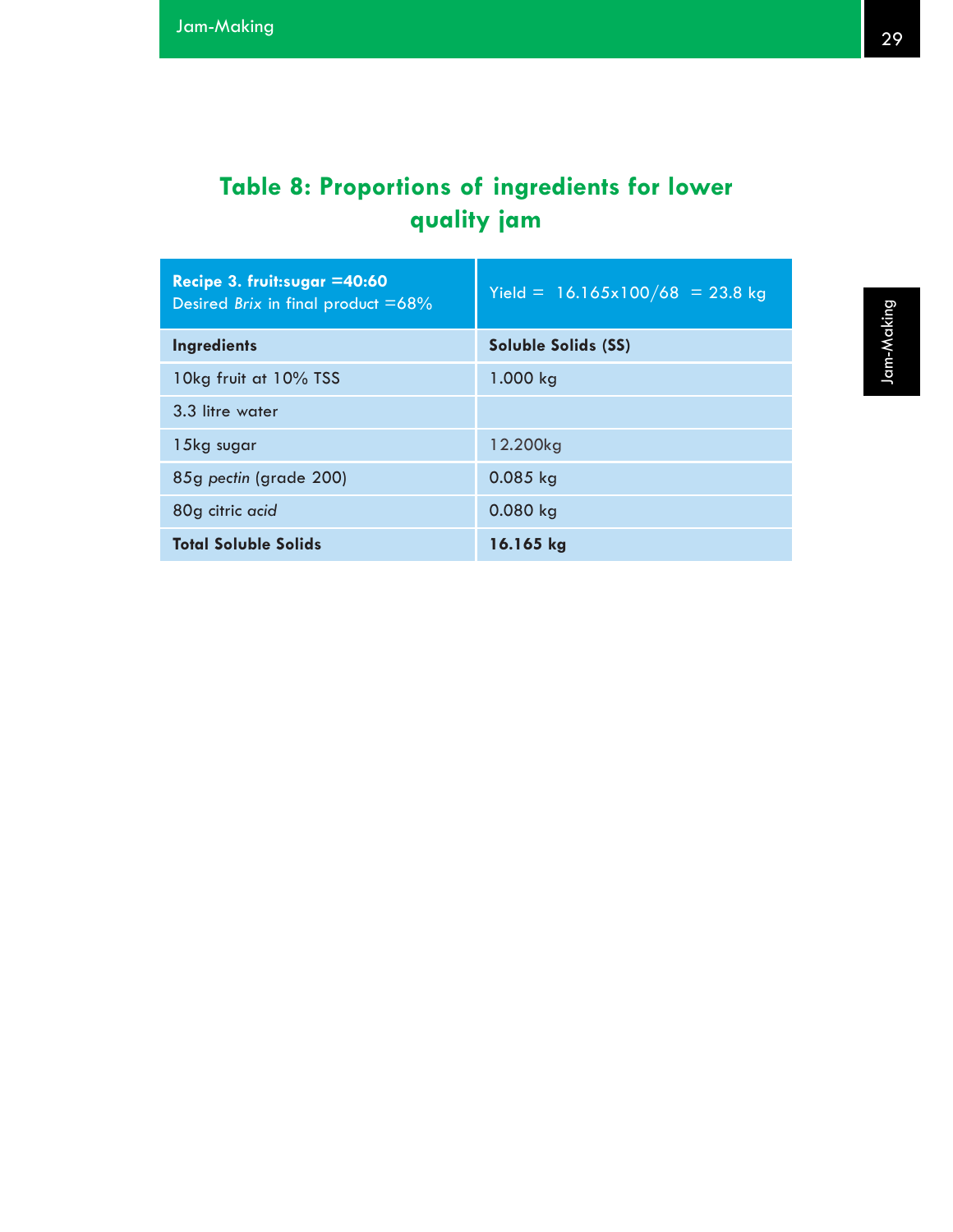

# **Ingredients (to make 2.4kg jam):**

1.5kg fresh apricots 1.5kg sugar 300ml water

#### **Preparation of the fruit**

Sort the fruit and discard any unripe, over-ripe or damaged fruit.

Wash in clean water and leave to drain

Cut the fruit in half and remove the stone. Cut the pieces in half again if preferred. Weigh the prepared fruit and place in a large cooking pan with the water.

**Preparation of the jars and lids**

**For glass jars:** Wash the glass jars and lids and put them into a large saucepan.

Fill the saucepan with water so that the jars and lids are covered and heat until the water boils. Let the water boil for about 5 minutes.

Remove the jars and turn upside down so that the water can all drain out.

**DO NOT** dry them with a dirty cloth.

If you are using recycled **plastic jars**, clean them with a solution of chlorinated water (100ppm). Turn upside down so all the water can drain out.

## **Heat treatment and addition of sugar**

Cook over a medium heat until the fruit has softened and the volume has reduced by one third. Stir with a wooden spoon to prevent burning at the bottom of the pan.

Add the sugar and stir until it has all dissolved

Turn up the heat and boil rapidly until the product reaches its *end point* (use a *refractometer* if available. If not use a jam thermometer, the *drop test* or the wrinkle test).

Cool the jam to about  $85^{\circ}$ C and pour into the hot sterilised jars. The jars should be hot when they are filled or they may crack.

#### **Filling and packaging**

Fill the jars to about 9/10ths of their volume. Place the clean lids onto the jars, fasten them loosely and invert the jars to sterilise the lid with the hot jam. If you are using plastic jars, let the jam cool to about 80°C before pouring into the jars.



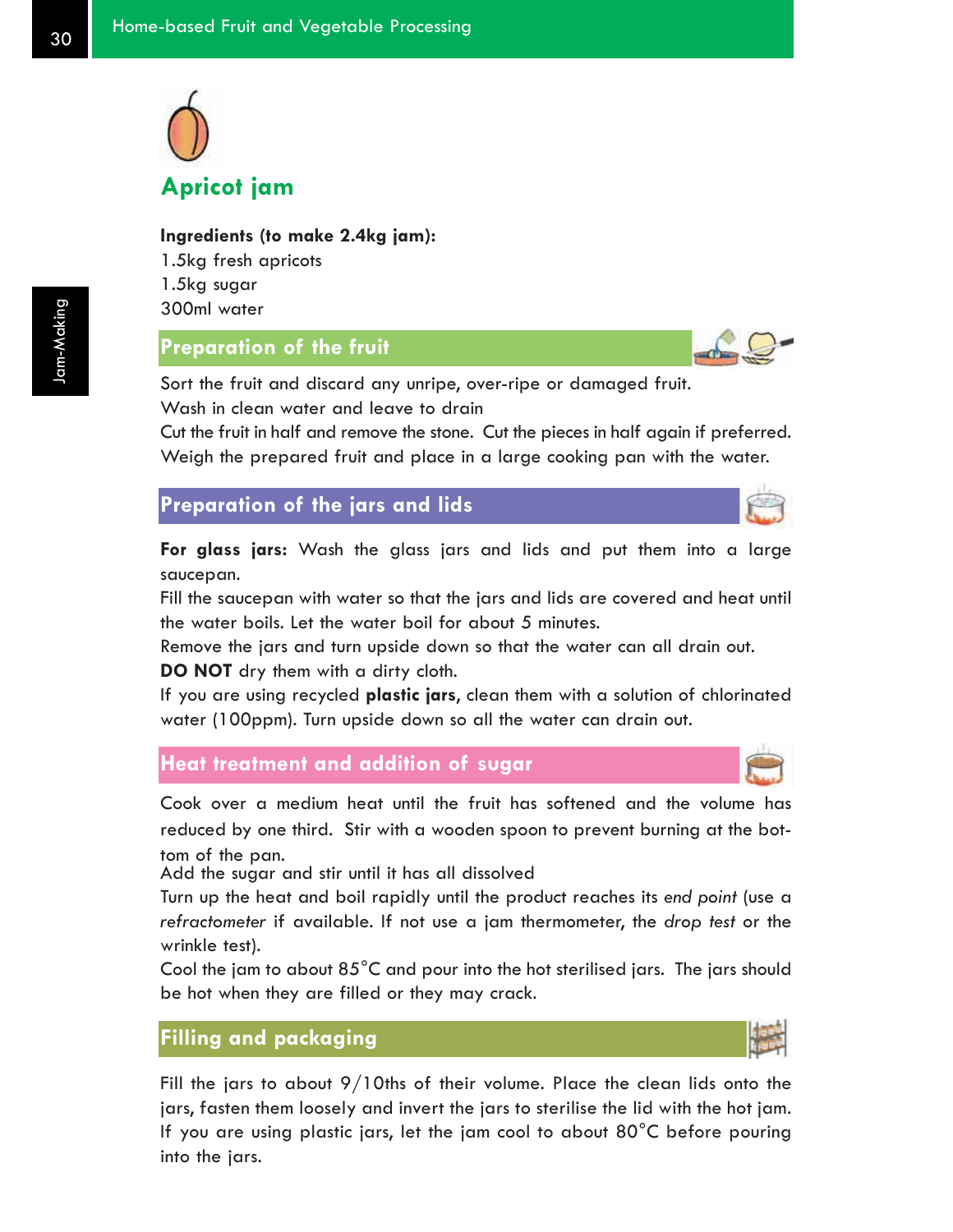

#### **Ingredients (to make 5.7-6.4kg jam):**

2-4kg carrots 4-8 medium size lemons (including 35ml lemon juice) 3.5kg sugar Water (about 1200ml per kg grated carrot)

#### **Preparation of the fruit**

Choose carrots that are all of a similar size and maturity.

Peel the skin and cut off the green stalk residue.

Wash the carrots with plenty of water. Use a brush to remove all the soil. Drain well. Cut lengthwise into 3-6mm strips and then cut the strips in half or into quarters; or grate using a cheese grater.

Weigh the grated carrot and place in a pan.

Wash the lemons and cut into thin slices. Remove the pips.

Cut the lemon rind into thin strips without removing the white part. Add the strips of rind, the pulp and the lemon juice to the carrots. Add enough water to cover the carrots.

## **Preparation of the jars and lids**

**For glass jars:** Wash the jars and lids and put them into a large saucepan. Fill the saucepan with water so that the jars and lids are covered and heat until the water boils. Let the water boil for about 5 minutes.

Remove the jars and turn upside down so that the water can all drain out. **DO NOT** dry them with a dirty cloth.

If you are using recycled **plastic jars**, clean them with a solution of chlorinated water (100ppm). Turn upside down so all the water can drain out.

### **Heat treatment and addition of sugar**

Cook the carrots with the lemon and water over a low heat for 60-90 minutes to soften the carrots. Stir with a wooden spoon to prevent burning at the bottom of the pan.

When the carrot pieces disintegrate and become transparent and the lemon rind strips are soft, add one third (1.2kg) of the total sugar and dissolve rapidly. Continue cooking on a medium fire for 10 minutes.





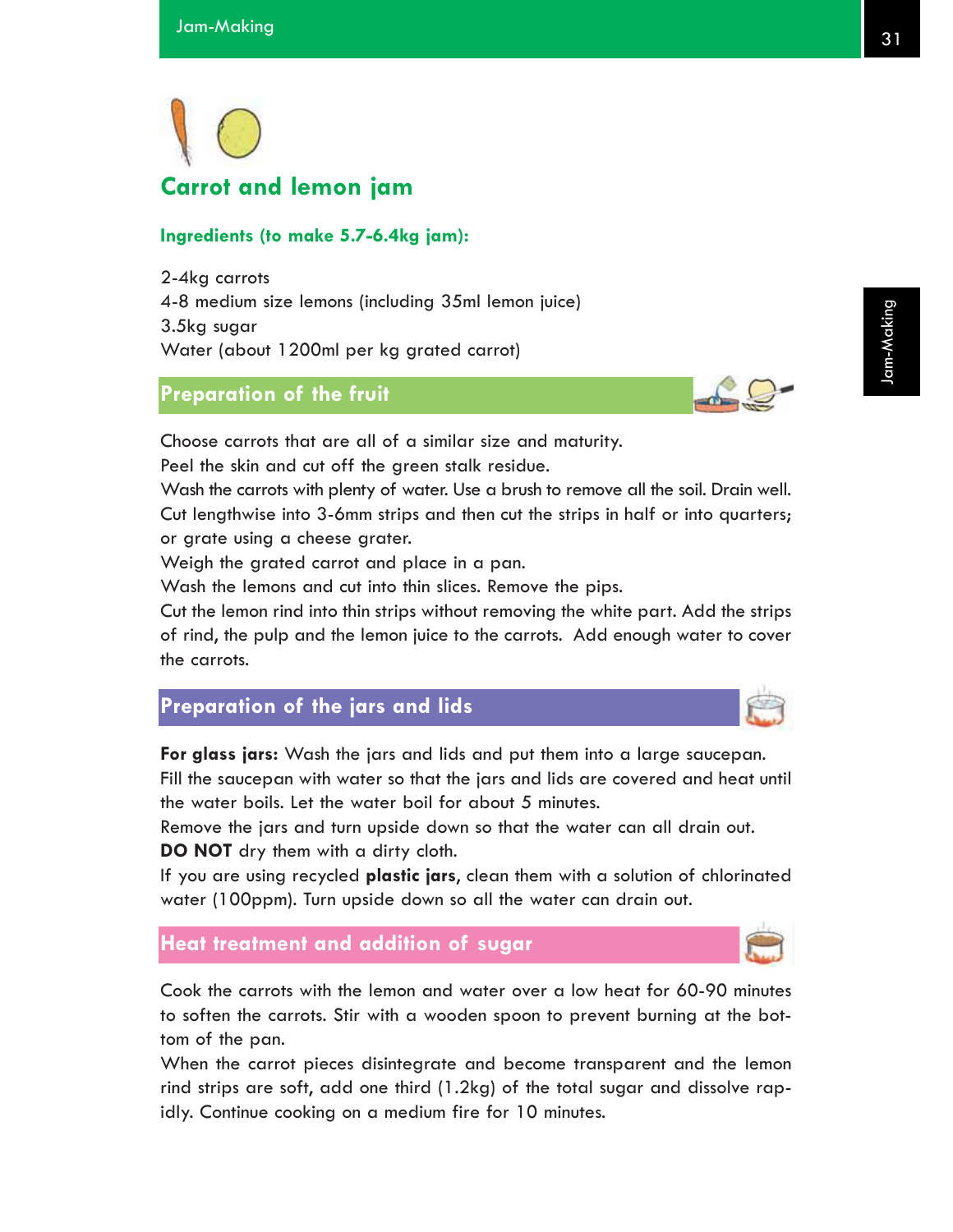Add the remaining sugar (2.3kg) and dissolve rapidly. Boil on a high fire until the mixture sets (use a *refractometer* if available, a jam thermometer or the *drop test*). Stir with a wooden spoon to prevent burning.

## **Filling and packaging**



Cool the jam to about 85°C and pour into the hot sterilised jars. The jars should be hot when they are filled or they may crack.

Fill the jars to about 9/10ths of their volume. Place the clean lids onto the jars, fasten them loosely and invert the jars to sterilise the lid with the hot jam. If you are using plastic jars, let the jam cool to about 80°C before pouring into the jars.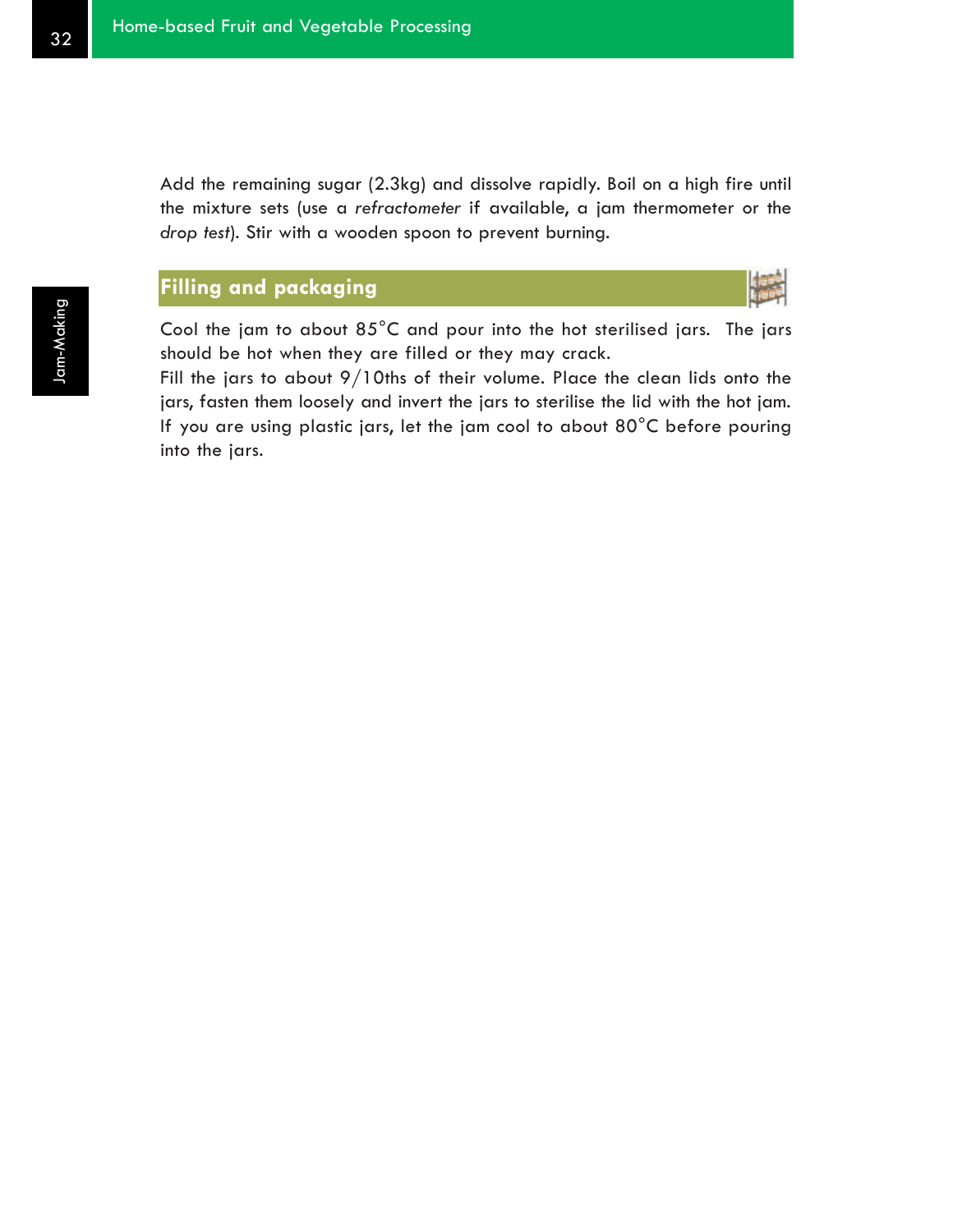

## **Cherry jam**

#### **Ingredients (to make 2.3kg jam):**

1.8kg stoned cherries Juice of 3 lemons (about 135ml or 9tbsp) 1.4kg sugar

## **Preparation of the fruit**

Wash the cherries and drain well. Remove the stones from the centre.

Either leave the cherries whole (minus the stone) or cut into half or quarters Crack a few of the cherry stones and remove the kernels (optional step). Weigh the cherries and place in a pan together with the lemon juice and kernels.

#### **Preparation of the jars and lids**

**For glass jars:** Wash the jars and lids and put them into a large saucepan. Fill the saucepan with water so that the jars and lids are covered and heat until the water boils. Let the water boil for about 5 minutes.

Remove the jars and turn upside down so that the water can all drain out. **DO NOT** dry them with a dirty cloth.

If you are using recycled **plastic jars**, clean them with a solution of chlorinated water (100ppm). Turn upside down so all the water can drain out.

## **Heat treatment and addition of sugar**

Cook over a low heat for about 45 minutes until the cherries are soft. Stir with a wooden spoon to prevent burning at the bottom of the pan.

Remove from the heat. Add the sugar and stir until it is dissolved.

Bring to the boil. Boil rapidly for about 30 minutes until the jam is set (use a *refractometer* if available, a jam thermometer or the *drop test*). Stir with a wooden spoon to prevent burning.

#### **Filling and packaging**

Cool the jam to about 85°C and pour into the hot sterilised jars. The jars should be hot when they are filled or they may crack.

Fill the jars to about 9/10ths of their volume. Place the clean lids onto the jars, fasten them loosely and invert the jars to sterilise the lid with the hot jam.

If you are using plastic jars, let the jam cool to about 80°C before pouring into the jars.



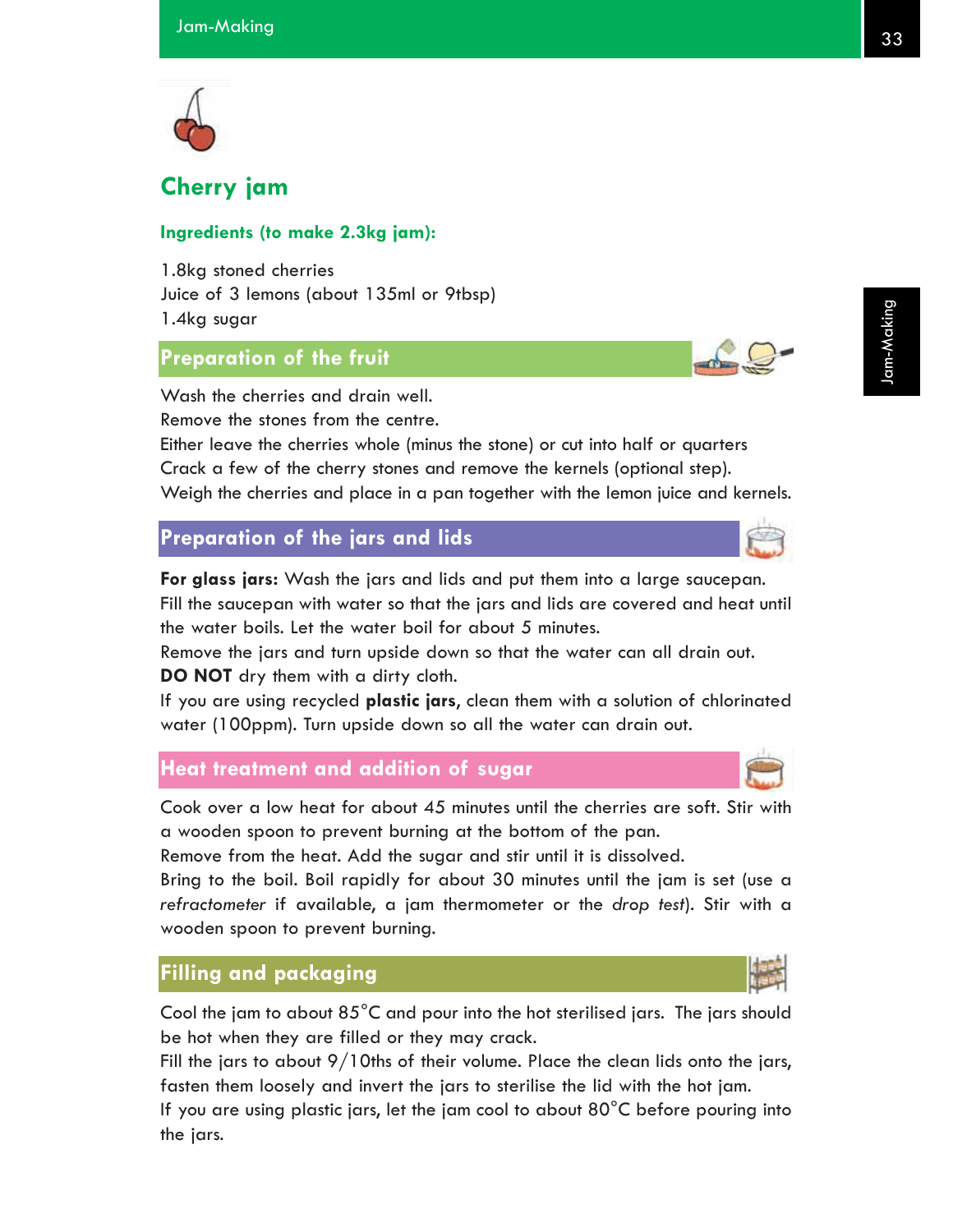

## **Mulberry jam**

**Ingredients (to make 0.9kg jam):**

1kg mulberries Juice of 1 lemon (about 3tbs or 45ml) 500g sugar

## **Preparation of the fruit**

Sort the fruit. Remove under-ripe, over-ripe and rotten berries. Wash the mulberries and drain well.

Weigh the mulberries and place in a pan together with the lemon juice.

#### **Preparation of the jars and lids**

**For glass jars:** Wash the jars and lids and put them into a large saucepan. Fill the saucepan with water so that the jars and lids are covered and heat until the water boils. Let the water boil for about 5 minutes.

Remove the jars and turn upside down so that the water can all drain out. **DO NOT** dry them with a dirty cloth.

If you are using recycled plastic jars, clean them with a solution of chlorinated water (100ppm). Turn upside down so all the water can drain out.

#### **Heat treatment and addition of sugar**

Cook the mulberries and lemon juice over a low heat for about 15-20 minutes until the mulberries are soft and the juice begins to run out. Stir with a wooden spoon to prevent burning at the bottom of the pan.

Remove from the heat. Add the sugar and stir until it is dissolved.

Return to the heat and boil rapidly for about 30 minutes until the jam is set (use a *refractometer* if available, a jam thermometer or the *drop test*). Stir with a wooden spoon to prevent burning.

#### **Filling and packaging**

Cool the jam to about 85°C and pour into the hot sterilised jars. The jars should be hot when they are filled or they may crack.

Fill the jars to about 9/10ths of their volume. Place the clean lids onto the jars, fasten them loosely and invert the jars to sterilise the lid with the hot jam.

If you are using plastic jars, let the jam cool to about  $80^{\circ}$ C before pouring into the jars.



Jam-Making

Jam-Making



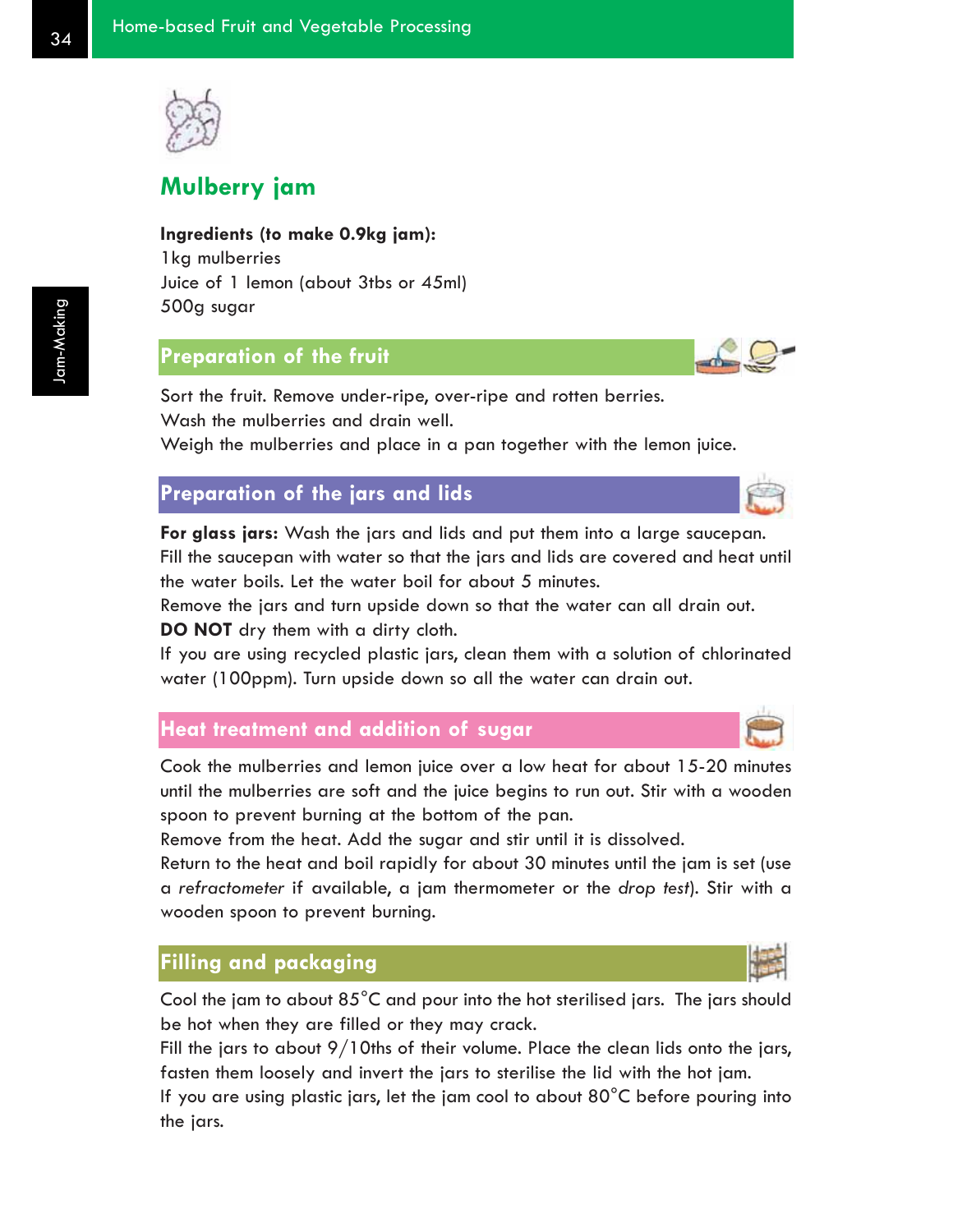

## **Apple jam**

#### **Ingredients (to make 1kg jam):**

7 cups apples (peeled and cored)

6 cups sugar

 $\frac{1}{4}$  cup lemon juice

1tsp cinnamon powder (optional) or cardamom powder according to personal taste

1-2 cups water

#### **Preparation of the fruit**

Sort the fruit. Remove under-ripe, over-ripe and rotten apples. Wash the apples, peel them and remove the core.

Slice the apples finely and place in a large saucepan with enough water to prevent the fruit from burning on the base of the pan (do not add too much water as you will need to cook for longer to remove the excess).

#### **Preparation of the jars and lids**

**For glass jars:** Wash the jars and lids and put them into a large saucepan. Fill the saucepan with water so that the jars and lids are covered and heat until the water boils. Let the water boil for about 5 minutes.

Remove the jars and turn upside down so that the water can all drain out. **DO NOT** dry them with a dirty cloth.

If you are using recycled **plastic jars**, clean them with a solution of chlorinated water (100ppm). Turn upside down so all the water can drain out.

#### **Heat treatment and addition of sugar**

Cook the apples over a low heat for about 15-20 minutes until the apples are soft. Add the lemon juice, sugar and cinnamon or cardamom if you are using it. Keep over a low heat until the sugar had dissolved. Turn up the heat to high so that the mixture boils. Stir continuously to prevent the jam burning.

Boil rapidly for about 30 minutes until the jam is set (use a *refractometer* if available, a jam thermometer, or the *drop test* or wrinkle test). Stir with a wooden spoon to prevent burning. If any foam rises to the surface of the jam during *boiling*, scoop it off with the spoon to remove it.

#### **Filling and packaging**

Cool the jam to about  $85^{\circ}$ C and pour into the hot sterilised jars. The jars should be hot when they are filled or they may crack.

Fill the jars to about 9/10ths of their volume. Place the clean lids onto the jars, fasten them loosely and invert the jars to sterilise the lid with the hot jam.

If you are using plastic jars, let the jam cool to about 80°C before pouring into the jars.



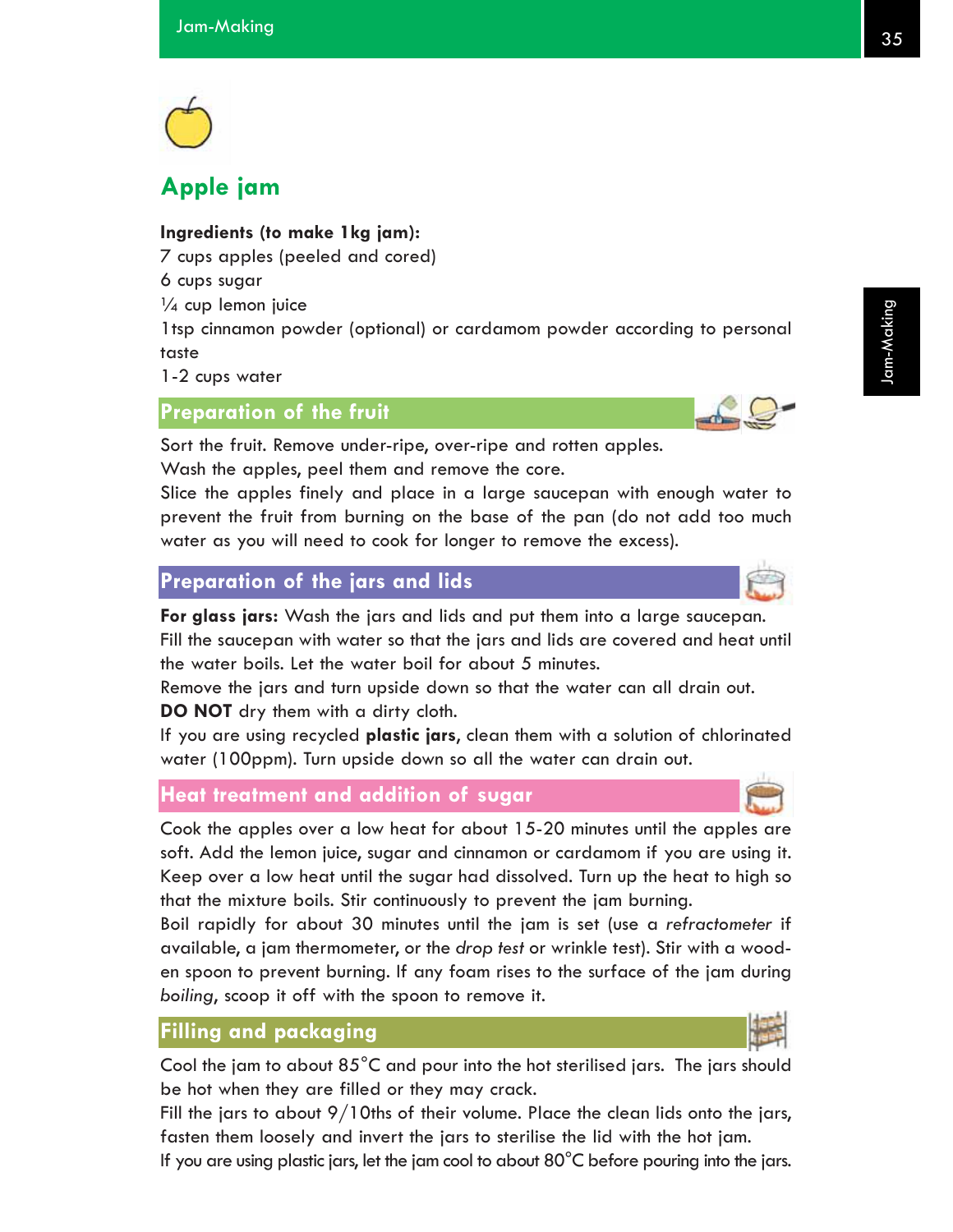

## **Apple jelly**

#### **Ingredients: (to make 0.8-1.0kg jelly)**

1.8kg apples 1200ml water Stick of cinnamon, a few cloves or cardamon (optional) 500g sugar per 500ml juice obtained

#### **Selection and preparation of the fruit**

Sort the fruit. Remove any rotten or bruised apples. Wash well.

Cut the apples into quarters but do not remove the skin or core (most of the *pectin* is contained in the apple skin). Make sure you cut out any bad pieces of apple.

## **Preparation of the jars and lids**

**For glass jars:** Wash the jars and lids and put them into a large saucepan. Fill the saucepan with water so that the jars and lids are covered and heat until the water boils. Let the water boil for about 5 minutes.

Remove the jars and turn upside down so that the water can all drain out. **DO NOT** dry them with a dirty cloth.

If you are using recycled **plastic jars**, clean them with a solution of chlorinated water (100ppm). Turn upside down so all the water can drain out.

#### **Heat treatment**

Put the fruit in a large pan with the water. Tie the cinnamon or cloves in a piece of muslin and add that to the pan.

Cook over a low heat until the fruit is soft and pulpy. Remove the bag of spices.

#### **Juice extraction**

Place the pulp in a *jelly* bag (a piece of clean muslin cloth that is suspended over a bowl). Leave to strain overnight. Make sure that the dripping juice is in a clean place where it cannot be contaminated by flies and dust. Do not squeeze the bag to extract the juice as this makes the juice cloudy. Measure the juice into a large pan.





Jam-Making

Jam-Making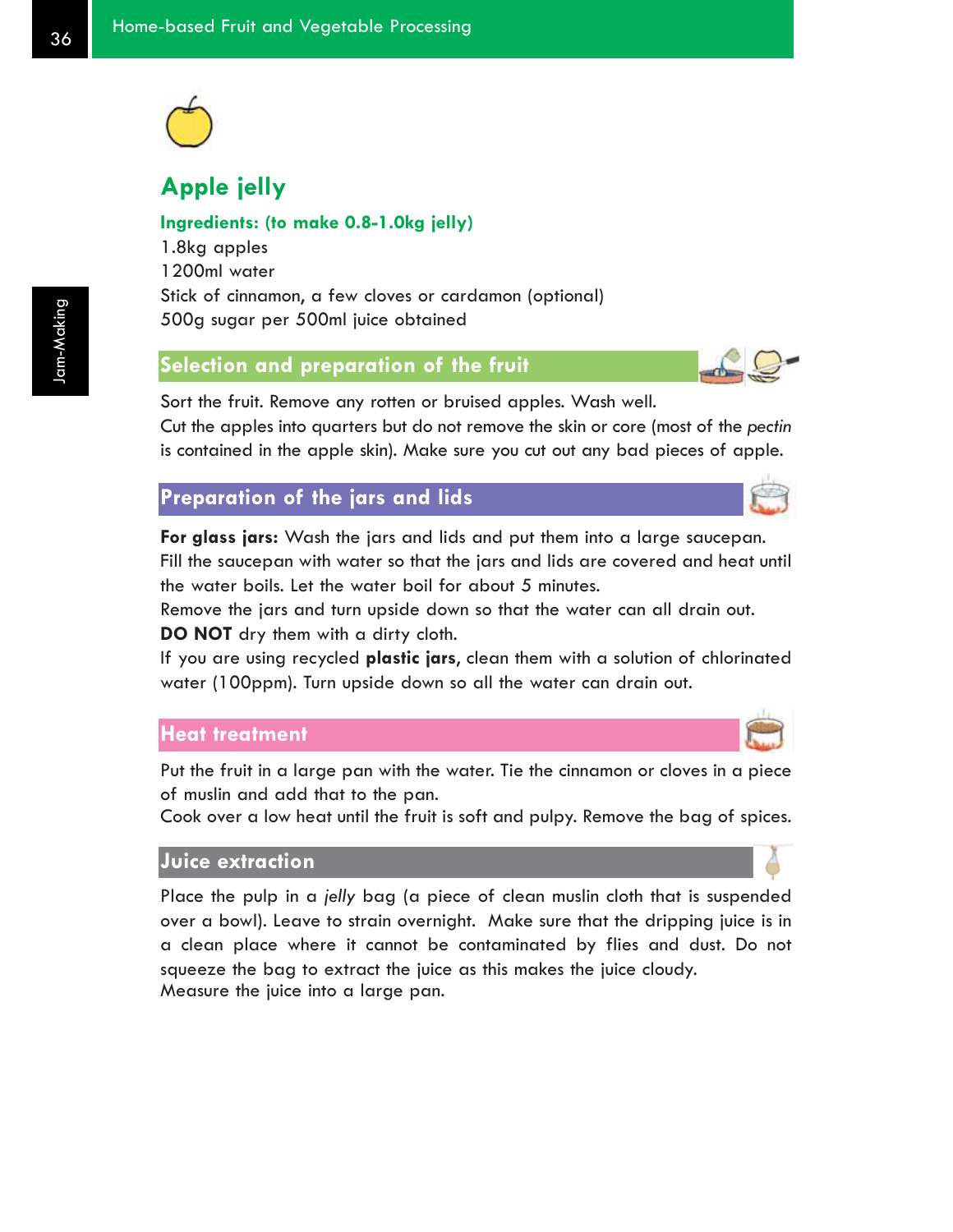

#### **Heat treatment and addition of sugar**

Heat the juice gently in a pan. Add the sugar (500g per 500ml juice) and stir until the sugar has dissolved.

Turn up the heat and boil the mixture rapidly until the jam is set (use a *refractometer* if available, a jam thermometer, the *drop test* or the wrinkle test). Stir with a wooden spoon to prevent burning. Remove any foam from the surface of the jam with a wooden spoon.

## **Filling and packaging**

Cool the jam to about 85°C and pour into the hot sterilised jars. The jars should be hot when they are filled or they may crack.

Fill the jars to about 9/10ths of their volume. Place the clean lids onto the jars, fasten them loosely and invert the jars to sterilise the lid with the hot jam. If you are using plastic jars, let the jam cool to about 80°C before pouring into the jars.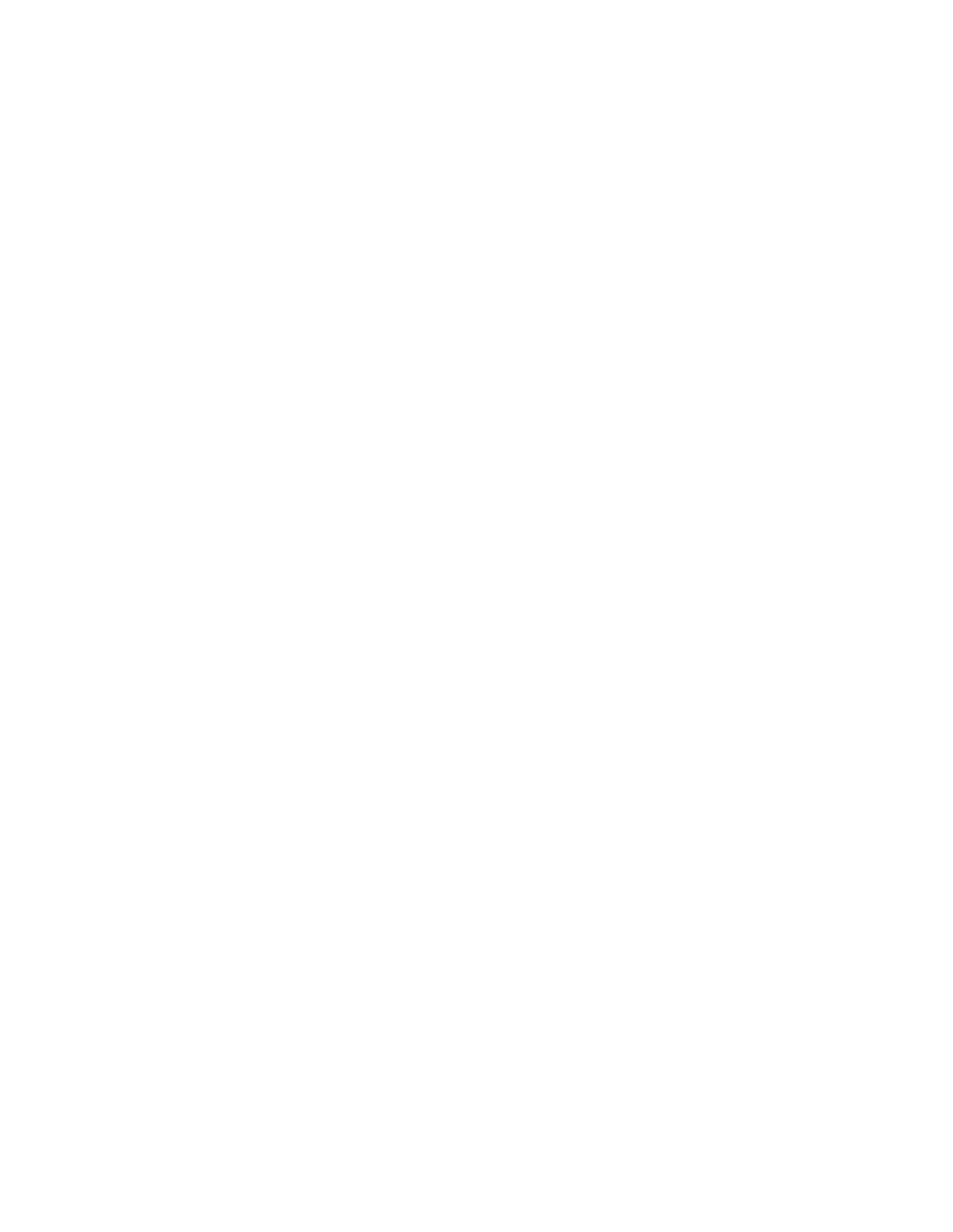# **SAUCES AND CHUTNEYS**

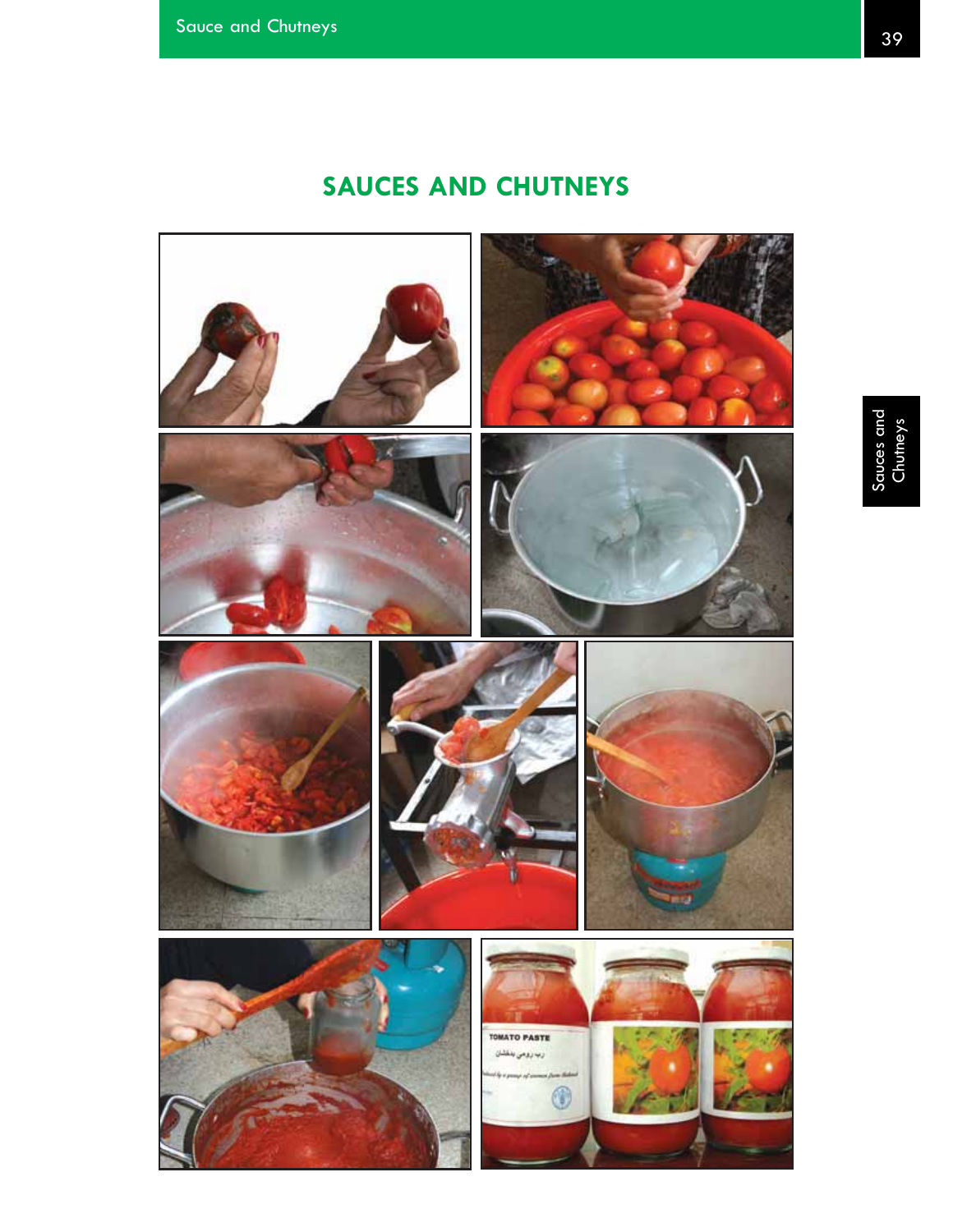## **Sauce, ketchup, paste and chutney**

A range of fruits and vegetables can be used to make sauce, ketchup and chutney. The base ingredients are often tomatoes, mixed with other vegetables and fruit. Tomatoes are good for making sauce as they are acidic, so preserve well. You can add any vegetables and spices that you like and which are commonly available in your area. Adding chilli powder or chopped whole chillies to the sauce or chutney makes a spicy hot product. The basic principles of the preservation method are the addition of sugar or salt and *acid* (*acetic acid* or vinegar) combined with *concentration* of the mixture by heating to reduce the water content.

#### **Chutneys**

Tomatoes

Chutneys are thick, jam-like mixtures that are made from a variety of fruit and vegetables, with added salt, spices, vinegar and sometimes sugar. Any edible sour fruit or vegetable can be used to make chutney.

#### **Sauces, ketchup and pastes**

Sauces and purees are made from a mixture of vegetables, spices, salt and sugar which are heated to remove the water and to concentrate the mixture. Sauces are thinner than chutneys and tend to be more acidic. If sauces and purees are heated further to remove more water, they can be made into paste.

#### **Common fruits and vegetables suitable for chutneys and sauces:**

| Onions                                                                                                                                                                                          | Should I make sauce and chutney?                                                                                                                                                                                                                                                                                                             |  |
|-------------------------------------------------------------------------------------------------------------------------------------------------------------------------------------------------|----------------------------------------------------------------------------------------------------------------------------------------------------------------------------------------------------------------------------------------------------------------------------------------------------------------------------------------------|--|
| Carrots<br>Chilli<br>Coriander<br>Mint<br>Lemon<br>Orange<br><b>SAUCE AND CHUTNEY -equip-</b><br>ment required<br>Sharp stainless steel knife<br><b>Weighing scales</b>                         | <b>Yes</b><br>Chutneys and sauces can be made with<br>relatively simple equipment that is avail-<br>able in the home.<br>The products are quite safe and have a<br>$\bullet$<br>fairly long shelf life due to the combina-<br>tion of high acidity, high salt and low<br>moisture content<br>tomato based products are a staple<br>$\bullet$ |  |
| <b>Plastic bowls</b><br>Cooker or stove<br>Boiling pan (stainless steel or<br>aluminum)<br>Measuring jug or bottle<br>Spoons for measuring,<br>Wooden spoon for stirring<br>Glass jars and lids | ingredient used in every day cooking<br><b>No</b><br>The availability of vinegar (acetic acid)<br>$\bullet$<br>may be a problem in some areas<br>The high levels of sugar required for<br>$\bullet$<br>some chutney recipes may be prohibi-<br>tively expensive.                                                                             |  |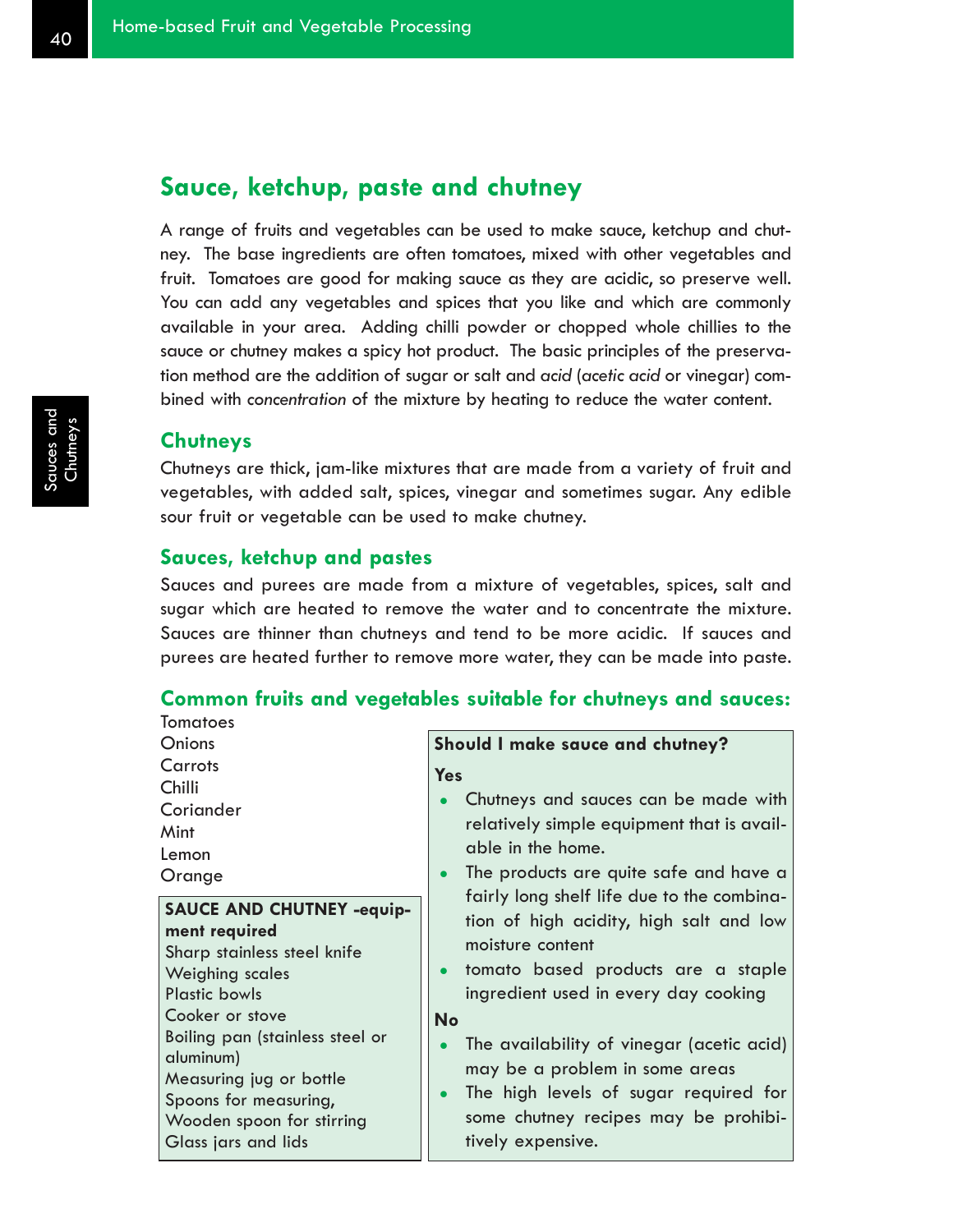## **Processing outline for sauce and chutney**

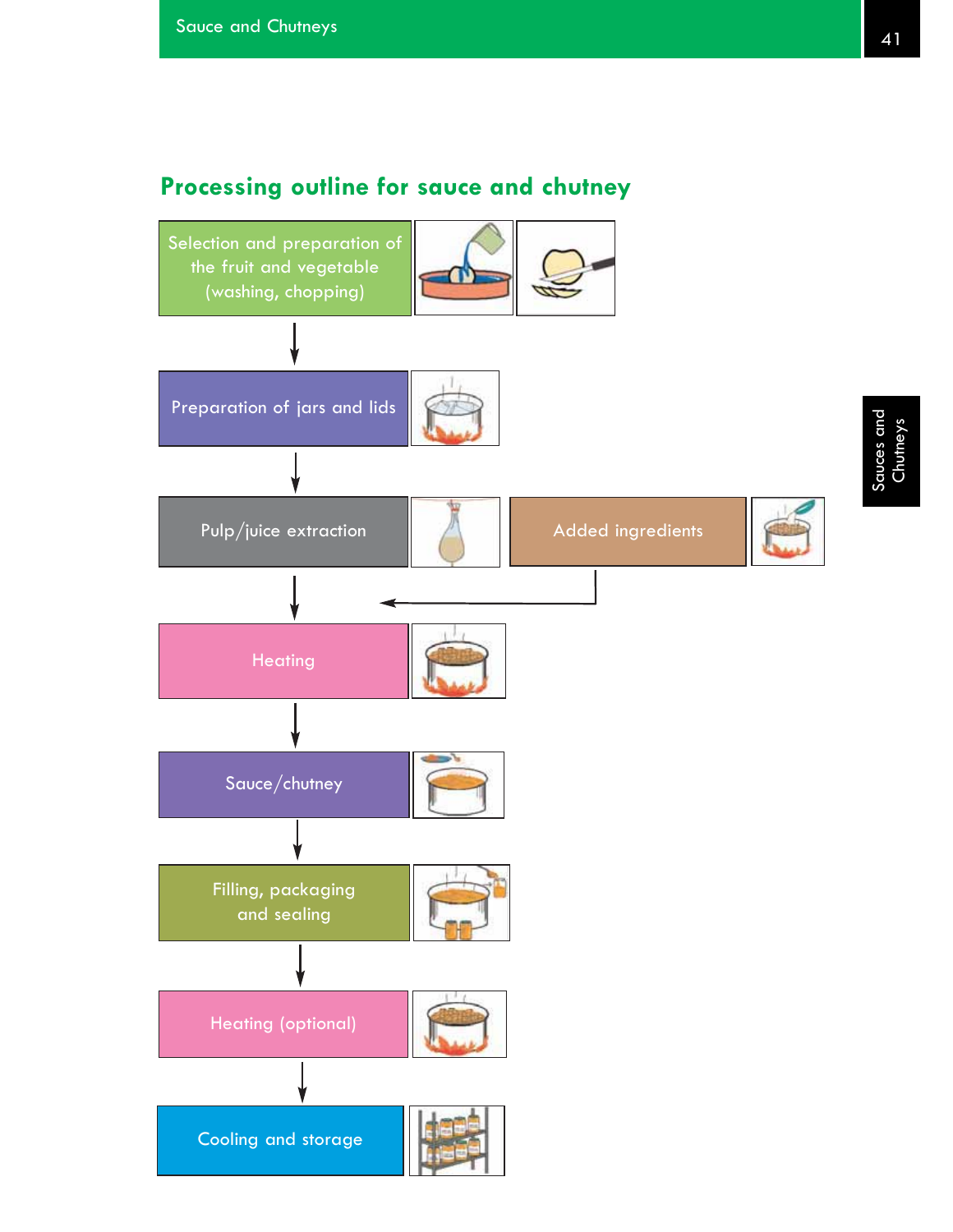## **Sauce and chutney – process details and quality assurance**

## **Selection and preparation of the fruit or vegetable**

Only use ripe fruit and vegetables to make sauce. Leave under-ripe products to ripen and use at a later date. Chutneys are often made from fruits that are slightly under-ripe. Do not use over-ripe or rotten fruits.

Wash the fruit and vegetables in clean water.

Some fruits, particularly tomatoes, are blanched in hot water for up to 5 minutes to soften the skin and to destroy *enzymes* and *microbes*. After *blanching*, they should be cooled by plunging into cold water.

Peel fruits and chop into various sized pieces according to the recipe.

#### **Preparation of the jars and lids**

**For glass jars:** Wash the jars and lids and put them into a large saucepan. Fill the saucepan with water so that the jars and lids are covered and heat until the water boils. Boil for about 5 minutes.

Remove the jars and turn upside down so that the water can all drain out. **DO NOT** dry them with a dirty cloth.

If you are using recycled **plastic jars**, clean them with a solution of chlorinated water (100ppm). Turn upside down so all the water can drain out.

#### **Pulp/juice extraction**

Extract the fruit pulp with a manual pulper or a pulper-finisher that separates out the seeds and skins from the pulp. Pass the seeds and skin through the pulper a second time to obtain the maximum amount of juice and pulp from the fruit.

If you do not have a pulper or mouli, heat the fruit gently with a little water to extract the juice. Pass the fruit through a sieve or extract the juice using a muslin bag.

The acidity of the pulp should be 4.0 or lower. The following recipes are all tried and tested so the *pH* does not need to be measured. If you are making your own chutney from a new recipe, you should check the acidity of the pulp with a *pH meter* or *pH* paper. If it is above 4.0, add lemon juice to reduce it.

#### **Added ingredients**

#### **Spices.**

You can add a range of spices to chutneys and sauces to suit your taste. Any spices you use should be clean and in good condition. If you are making products for sale, you need to make sure that you use the same recipe formulation and add **exactly** the same amount of spice to each batch that you make. *Always use the same measuring spoon or container*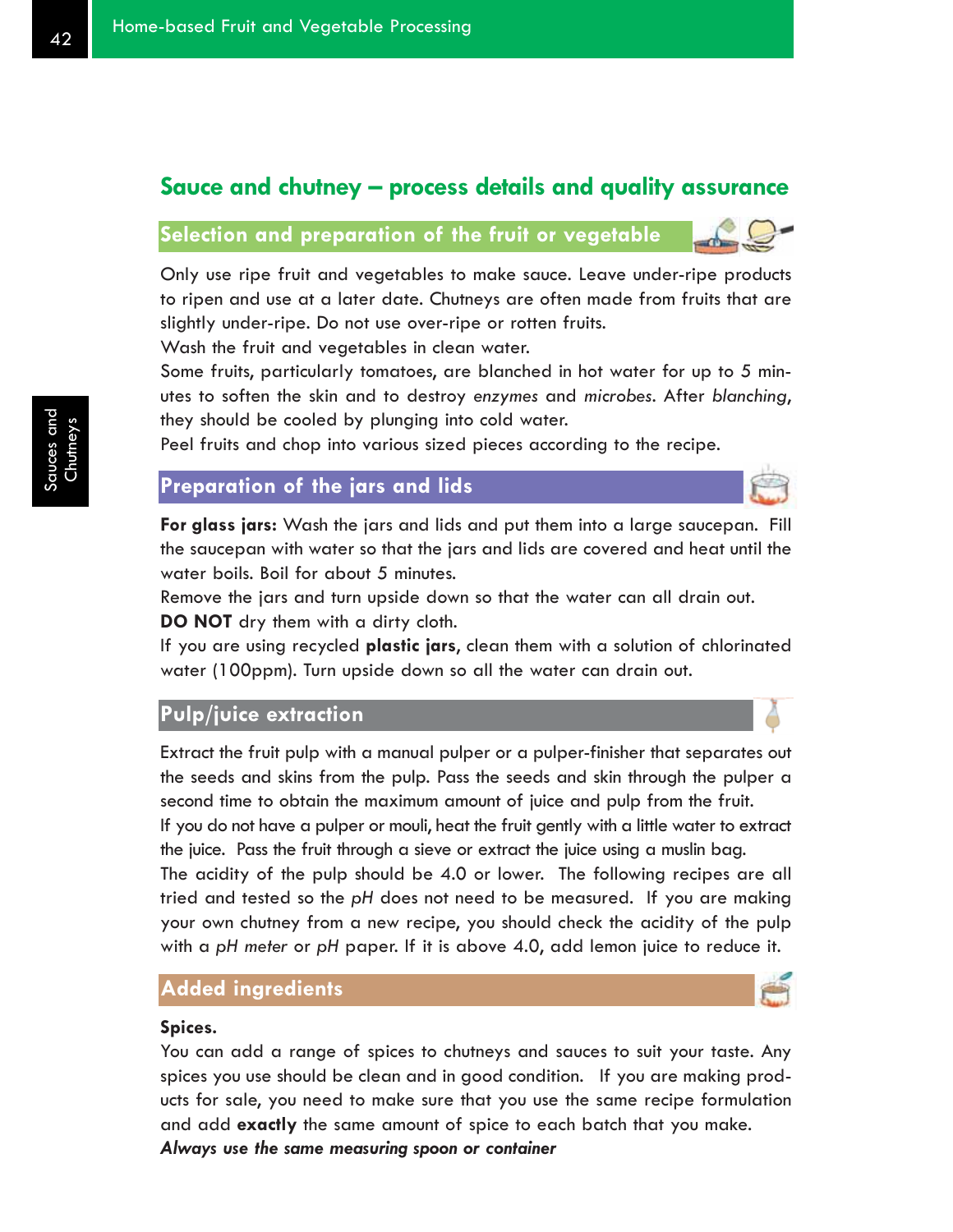#### **Chemical preservatives**.

*Sodium benzoate* is sometimes added to sauces and purees to help preserve the products after the bottle has been opened. Some consumers do not like *additives* such as this, so prefer to buy products that do not contain them. Make sure that you do not add too much benzoate as it gives the product a bad taste. All countries have maximum permitted levels for preservatives. The recommended level for benzoate is 0.2%.

#### **Heat treatment**

Heat the mixture of pulp and added ingredients in a large open pan over a low heat. An open pan is best as it allows moisture to evaporate more quickly. Stir continuously with a wooden spoon during heating to prevent burning.

The bright red colour of tomato sauces can be preserved by very slow heating.

#### **Filling and packaging**

Hot-fill the sauce or chutney into hot, clean jars or bottles. If the glass jars are cold, there is the risk of breaking when the hot liquid is added.

It is preferable to use glass jars with new screw-on lids but if these are not available, you can use plastic jars covered with foil lids. These are less expensive, but have a shorter *shelf life* than glass packaging.

Alternatively, the chutney can be cooled and filled into poly*ethylene* bags or pouches.

#### **Heating**

If using glass bottles, sauces should be pasteurised in the jar after filling. Immerse the jars or bottles in a large pan or water bath and heat.

N.B. Pasteurization can only be done in glass bottles, not in plastic bottles. For this reason, it is preferable to use glass bottles.

Both the time and temperature of *pasteurisation* are critical to achieve the correct *shelf life* and to retain the colour and flavour of the juice.

#### **Cooling and storage**

Cool the bottles to room temperature by immersing them in clean cold water. If the bottles are cooled too quickly they will crack and break.

The high acidity of sauces and chutney gives them a long *shelf life* of up to 12 months, if packed in pasteurised glass bottles. The products should be stored in a cool dry place away from direct sunlight to prevent any changes in the colour of the products.

#### **Basic sauce and chutney recipes**

The following basic recipes are guidelines for the production of sauces and chutneys. The ingredients can be varied according to local taste and availability of fruits, vegetables and spices.



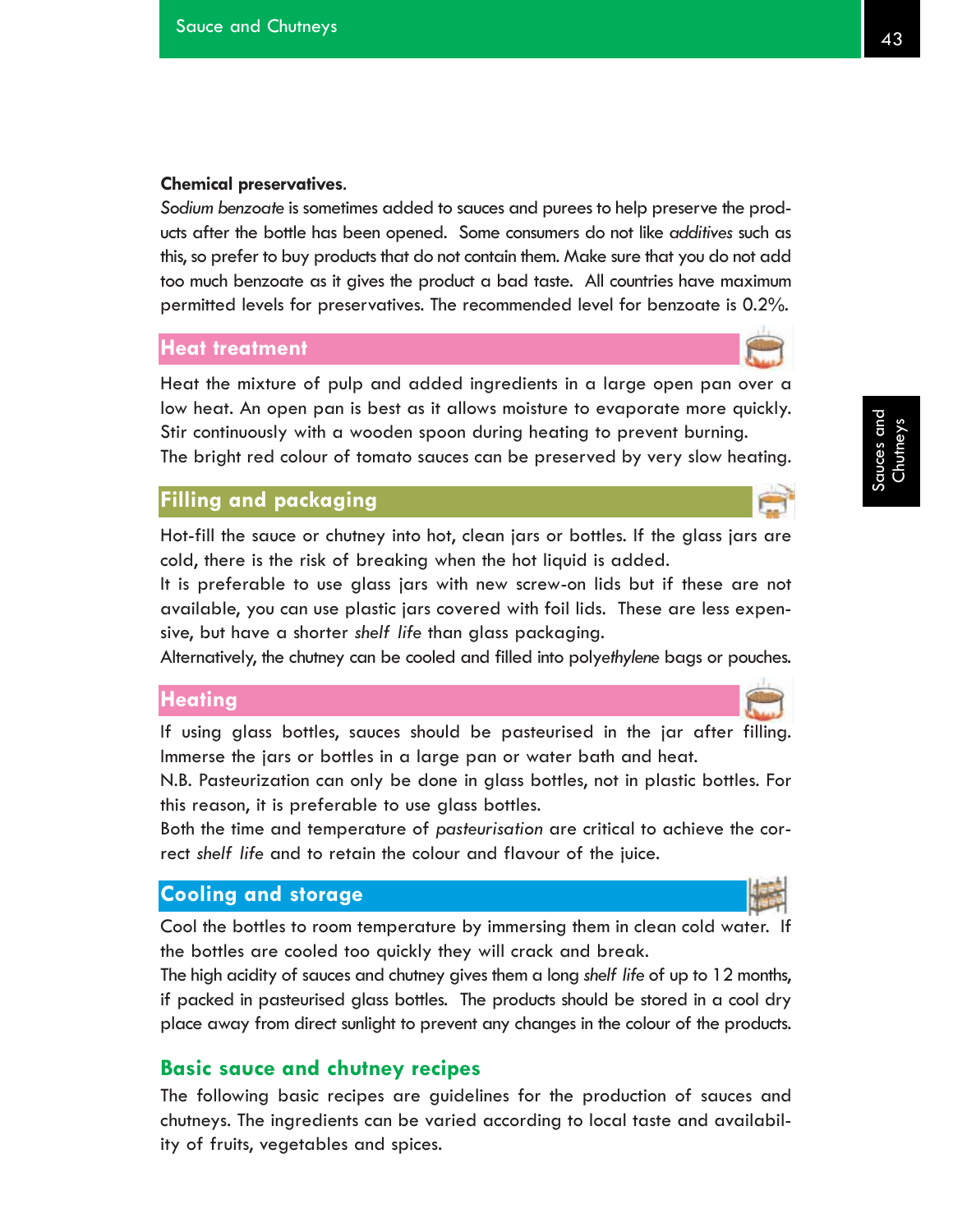## **Italian style tomato sauce**

#### **Ingredients (to make 11kg sauce)**

5kg fresh tomatoes 5 medium onions (1 medium onion per kg tomato) 25 medium garlic cloves (5 medium garlic cloves per kg tomato) Salt and pepper to taste 1kg of carrots (1kg carrots per 5kg tomato) 50-100ml vegetable oil Herbs to taste (dried oregano, fresh basil, chilli powder) (optional)

## **Selection and preparation of the fruit**

Select ripe tomatoes. Remove any that are under-ripe, over-ripe or rotten. Wash in clean water and drain. Cut each tomato in half and discard any that are rotting inside.

Chop the onion in small cubes. Cut the garlic cloves into quarters. Peel the carrots and chop into small cubes.

## **Preparation of the the jars and lids**

**For glass jars:** Wash the jars and lids and put them into a large saucepan. Fill the saucepan with water so that the jars and lids are covered and heat until the water boils. Boil for about 5 minutes.

Remove the jars and turn upside down so that the water can all drain out. **DO NOT** dry them with a dirty cloth.

If you are using recycled **plastic jars**, clean them with a solution of chlorinated water (100ppm). Turn upside down so all the water can drain out.

## **Heat treatment and addition of ingredients**

Add oil to a pan and fry the garlic and onion over a low flame until the onion turns pink. Take care not to burn the onion and garlic.

Place the cut tomatoes and carrots in a large pan and heat over a low flame. Add the cooked onion and garlic, salt, pepper and chilli powder if using these. Increase the heat and boil for 40 minutes, stirring constantly until it reaches a total solid *concentration* of 10-12° *Brix* (10-12% TSS), measured with a *refractometer*. If you do not have a *refractometer*, boil for 40 minutes until the vegetables can be squashed against the side of the pan with a spoon.



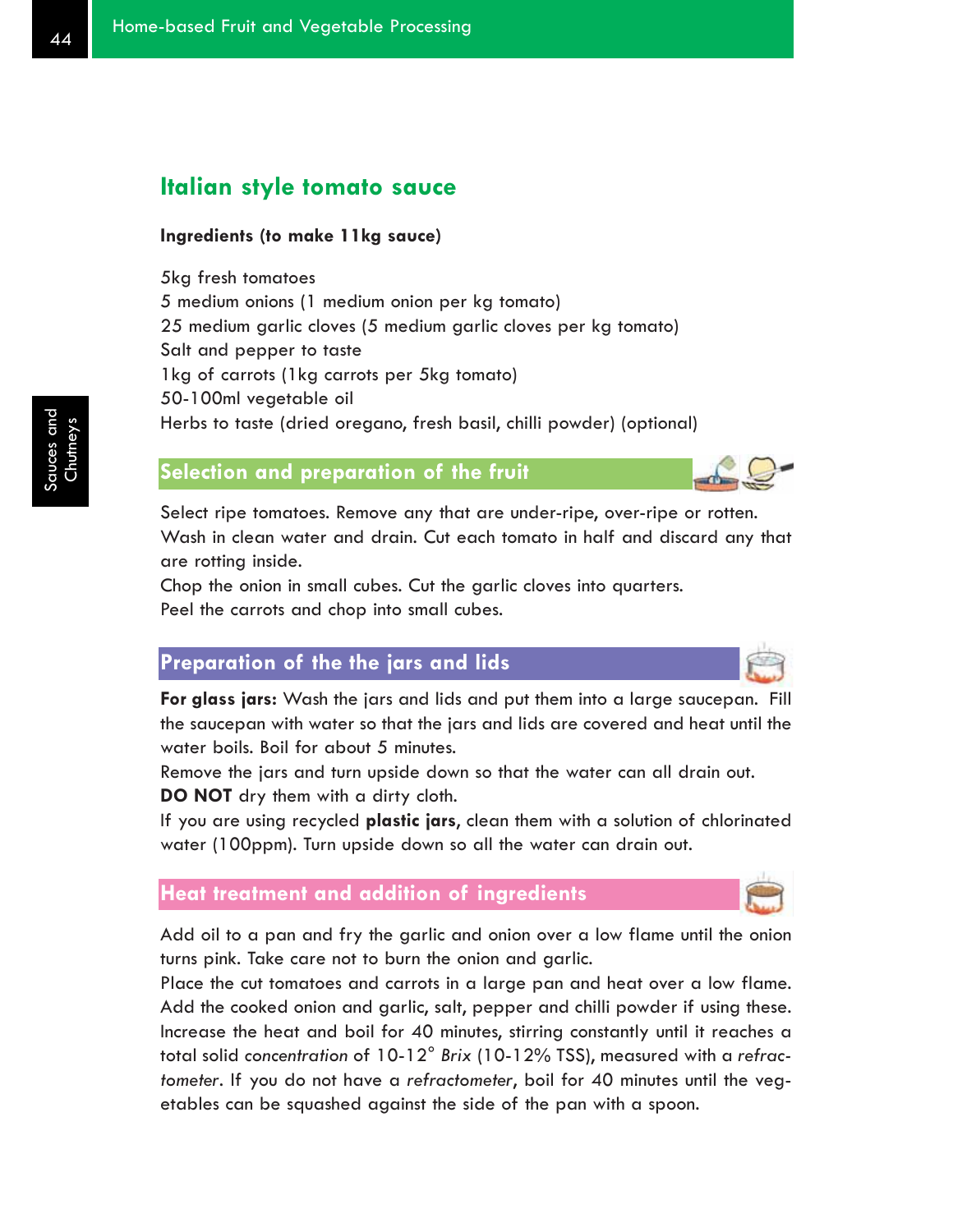Add fresh basil or dried oregano according to taste. Boil for a further 5 minutes and remove the pot from the heat.

### **Pulp/juice extraction**

Pass the sauce through a pulper, mouli or sieve to remove the seeds and skin.

#### **Heat treatment**

Cook the sauce for 10-15 minutes until it starts to bubble and thickens.

#### **Filling and packaging**

Fill the hot sauce into clean sterile glass jars or bottles. Fill them to the top and immediately close with clean lids. If you do not have glass jars, let the sauce cool slightly then fill into polyethylene bags that are heat sealed, or clean plastic jars.

#### **Heating (for glass jars)**

Place the glass containers into a water bath that is at the same temperature as the bottles. The water must cover the jars. Sterilise in *boiling* water for 45 minutes from the time that the water starts to boil.

## **Cooling and storage**

Allow the bottles to cool a little, then place them in a bowl containing clean cooler water. Change the cooling water as it warms up and the temperature of the bottles decreases. Do this until the bottles are cooled to room temperature. Do not use cold water straight away as this will cause the bottles to crack.

Store the bottles of sauce in a cool dry place away from direct sunlight to prevent the colour from fading. When prepared properly and stored in dry cool conditions, the tomato sauce should have a *shelf life* of about 12 months, if packed in pasteurised glass bottles.



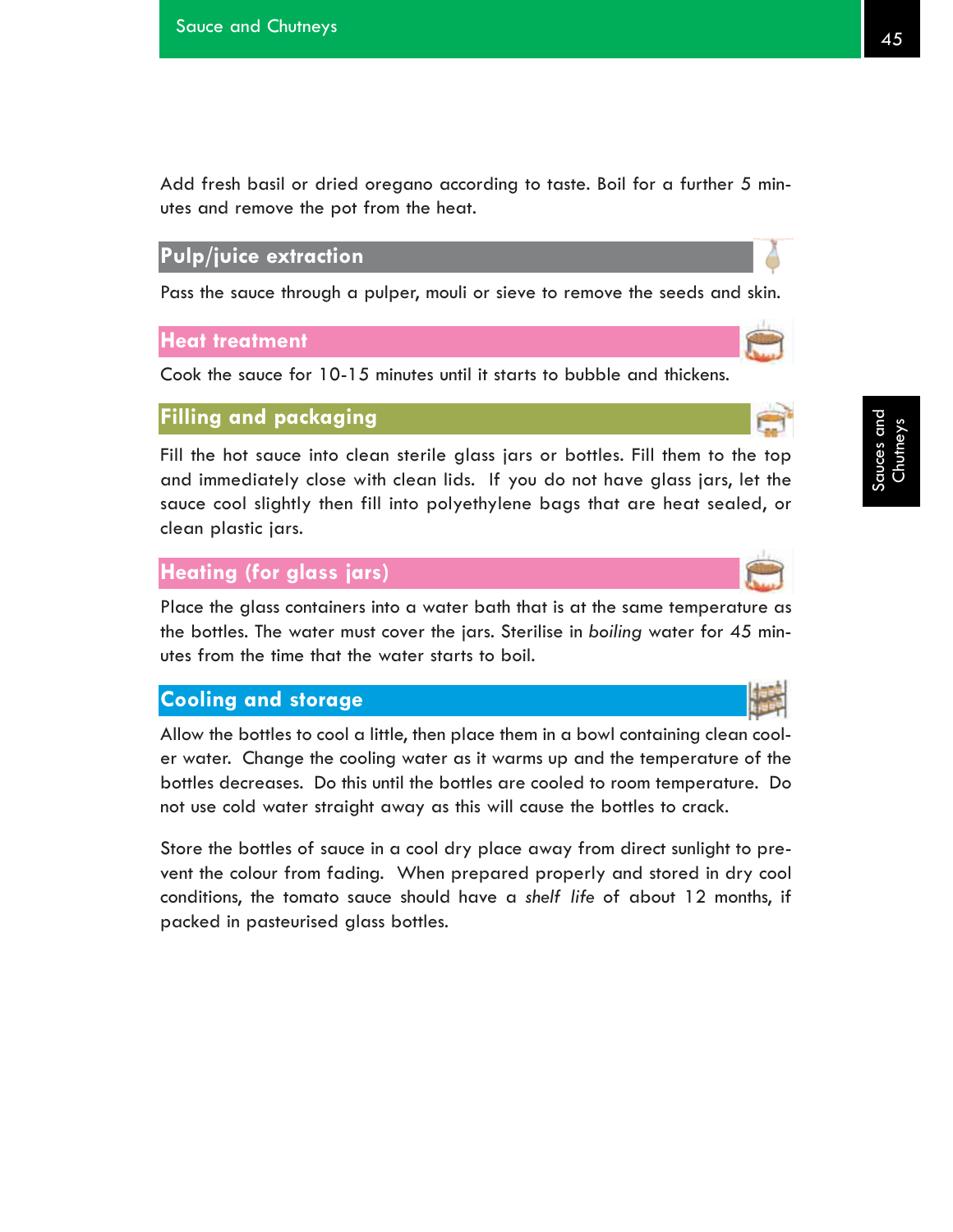## **Tomato paste**

#### **Ingredients:**

Fresh ripe tomatoes (10kg) Lemon juice (50ml per litre of tomato juice - to adjust the acidity) Salt (25g per kg tomato pulp) *Sodium benzoate* (0.3g per 10kg pulp)

This is a thick bright red paste. It can be stored in jars or polythene bags and has a *shelf life* of several months. (Fellows, 1997)

## **Preparation of the fruit**

Select ripe tomatoes. Discard any over-ripe or mouldy fruits. Save the underripe fruits for a later batch.

Wash in plenty of clean (chlorinated) water (8 litres per kg tomatoes). Drain. Cut each tomato in half and discard any that are rotting inside.

Blanch tomatoes in a water bath at 80°C for 5 minutes to soften the skins for peeling and to destroy *enzymes* and *micro-organisms*.

## **Preparation of the jars and lids**

**For glass jars:** Wash the jars and lids and put them into a large saucepan. Fill the saucepan with water so that the jars and lids are covered and heat until the water boils. Boil for about 5 minutes.

Remove the jars and turn upside down so that the water can all drain out. **DO NOT** dry them with a dirty cloth.

If you are using recycled **plastic jars**, clean them with a solution of chlorinated water (100ppm). Turn upside down so all the water can drain out.

## **Pulp/juice extraction**

Pass the tomatoes through a pulper-finisher, mouli or sieve with a 1mm mesh. This removes the skins and seeds from the fruit. Ideally you should check the acidity (*pH*) of the pulp at this stage. If you have a *pH meter* or *pH* indicator papers, make sure that the pulp has a *pH* value of 4.0 or lower. If the *pH* is higher than this, add lemon juice or vinegar to increase the acidity. If you cannot measure the acidity of the tomato pulp, you should add lemon juice (50ml per litre of tomato juice) to make sure that the acidity is high enough. Add 0.3g *sodium benzoate* per 10kg pulp to preserve the product.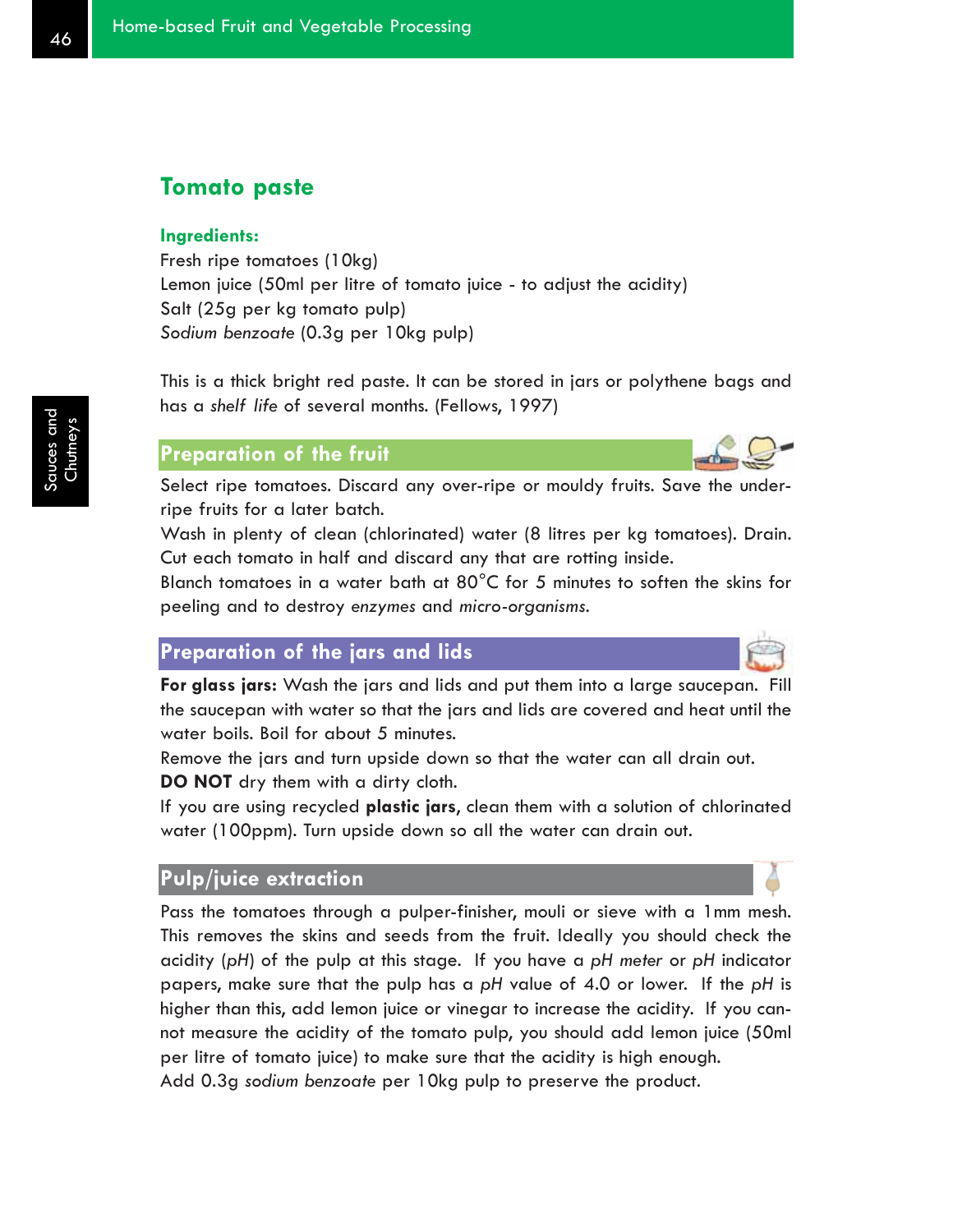## **Concentration**

Concentrate the pulp by removing the water. There are two ways of doing this – by heating or by draining:

**Heating** - Heat slowly in an open pan, stirring constantly to prevent burning. If this is done carefully, the bright red colour can be retained. Continue heating until a paste with 30% total solids is obtained. For best results, this is measured using a *refractometer*. If you do not have a *refractometer*, you need to use another method:

- When it is cooked, the paste should easily coat the back of a spoon.
- You can also calculate how much water has been lost by weighing the pulp before and after heating. The pulp should be reduced to one third of its starting weight. *(Remember to substract the weight of the pan when estimating the pulp weight!)*

**Draining** - An improved method of concentrating is to place the pulp in a white cotton sack that is hung up for one hour to allow the water to drain out, until the pulp loses half its original weight.

Add 2.5% salt by weight of concentrate and mix thoroughly.

Re-hang the sack for one hour until the pulp is one third of its original weight (until it is 30% total solids).

Make sure that the sack is very clean (put it in *boiling* water for 5 minutes) and that the pulp is not exposed to insects and dust.

#### **Filling and packaging**

Fill the paste into bottles or plastic pouches. Seal the containers.

#### **Heating (for glass jars)**

Place the glass containers into a water bath that is at the same temperature as the bottles. The water must cover the jars. Pasteurise at  $90^{\circ}$ C for 45 minutes.

#### **Cooling and storage**

Remove the water bath from the heat. Gradually add cold water to slowly cool the water bath. Or, leave the jars to cool in the water bath until the following day.

Both glass and plastic packages of tomato paste should be stored away from direct sunlight to prevent the colour fading. The pasteurised paste stored in glass jars will have a longer *shelf life* (up to 12 months) than that in plastic pouches which cannot be pasteurised after packing (up to 3 months). *Shelf life* also depends on the correct level of acidity to prevent the growth of *bacteria*. Once opened, both glass and plastic bottles of tomato puree are susceptible to spoilage by *bacteria*.



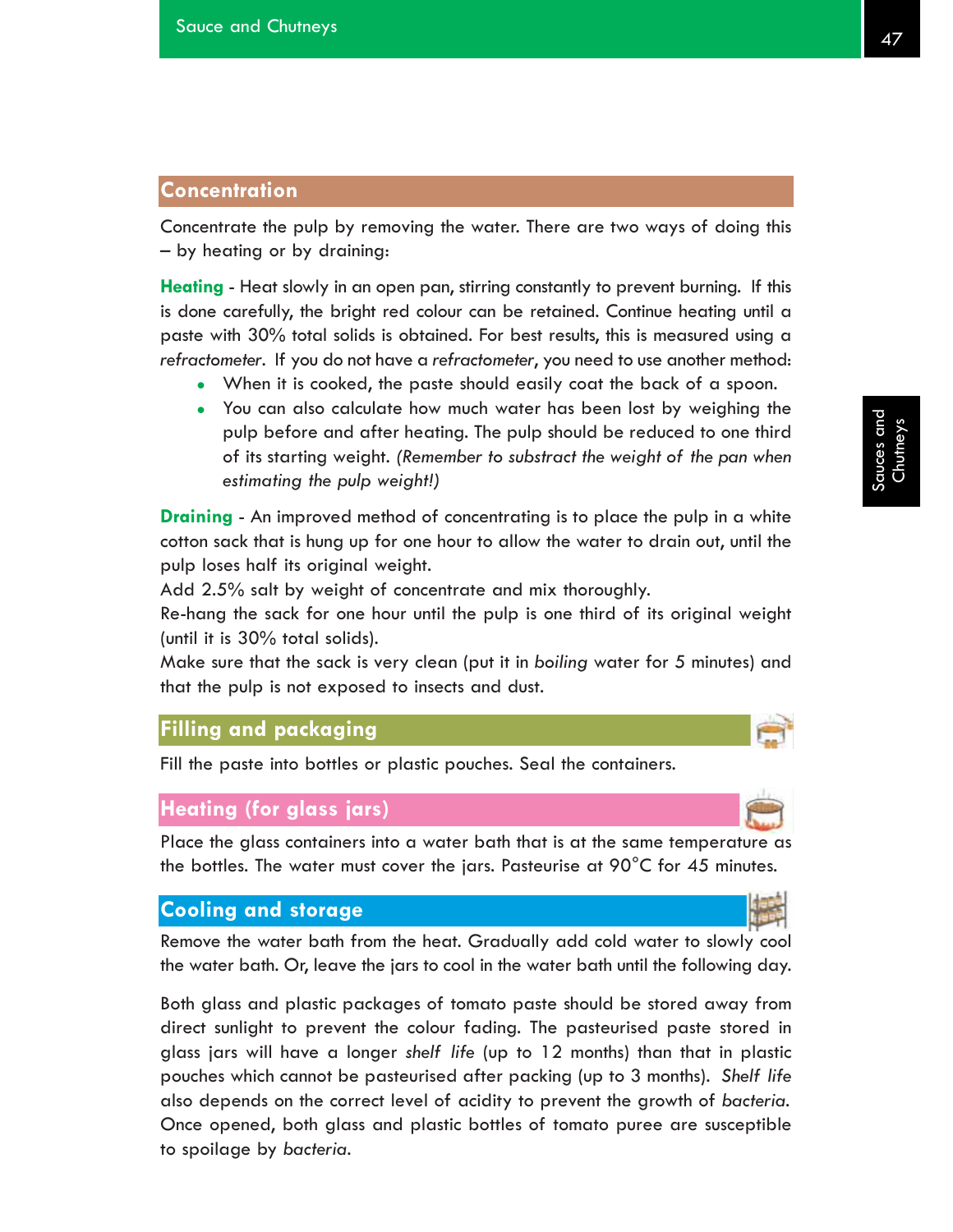## **Tomato sauce or ketchup**

#### **Ingredients (to make 5-6kg sauce)**

20kg ripe tomatoes 1.5kg sugar 450g onions 3 to 5g nutmeg (optional) 9g cinnamon 11.5g cumin 11.5g cardamom 11.5g ground black pepper 5g ground white pepper 800ml vinegar 330g salt

This is a thick, sweet red sauce made from fresh tomatoes. It has a *shelf life* of more than one year in glass bottles when the container is unopened. The recipe can be varied by adding different spices. For example, 2.5g chilli powder per 10kg tomato pulp can be added before processing. **(Fellows, 1997)**

#### **Selection and preparation of the fruit**

Sort the fruit and select ripe tomatoes. Discard any over-ripe or mouldy fruits. Save the under-ripe fruits for a later batch.

Wash in plenty of clean water (8 litres per kg tomatoes). Drain. Cut each tomato in half and discard any that are rotting inside.

Blanch tomatoes in hot water for 3-5 minutes until the skins are loosened. Remove from the heat and plunge into cold water to cool. Remove the skin and core of tomatoes.

Peel the onions and chop into small pieces.

#### **Preparation of the jars and lids**

**For glass jars:** Wash the jars and lids and put them into a large saucepan. Fill the saucepan with water so that the jars and lids are covered and heat until the water boils. Boil for about 5 minutes.

Remove the jars and turn upside down so that the water can all drain out. **DO NOT** dry them with a dirty cloth.

If you are using recycled **plastic jars**, clean them with a solution of chlorinated water (100ppm). Turn upside down so all the water can drain out.

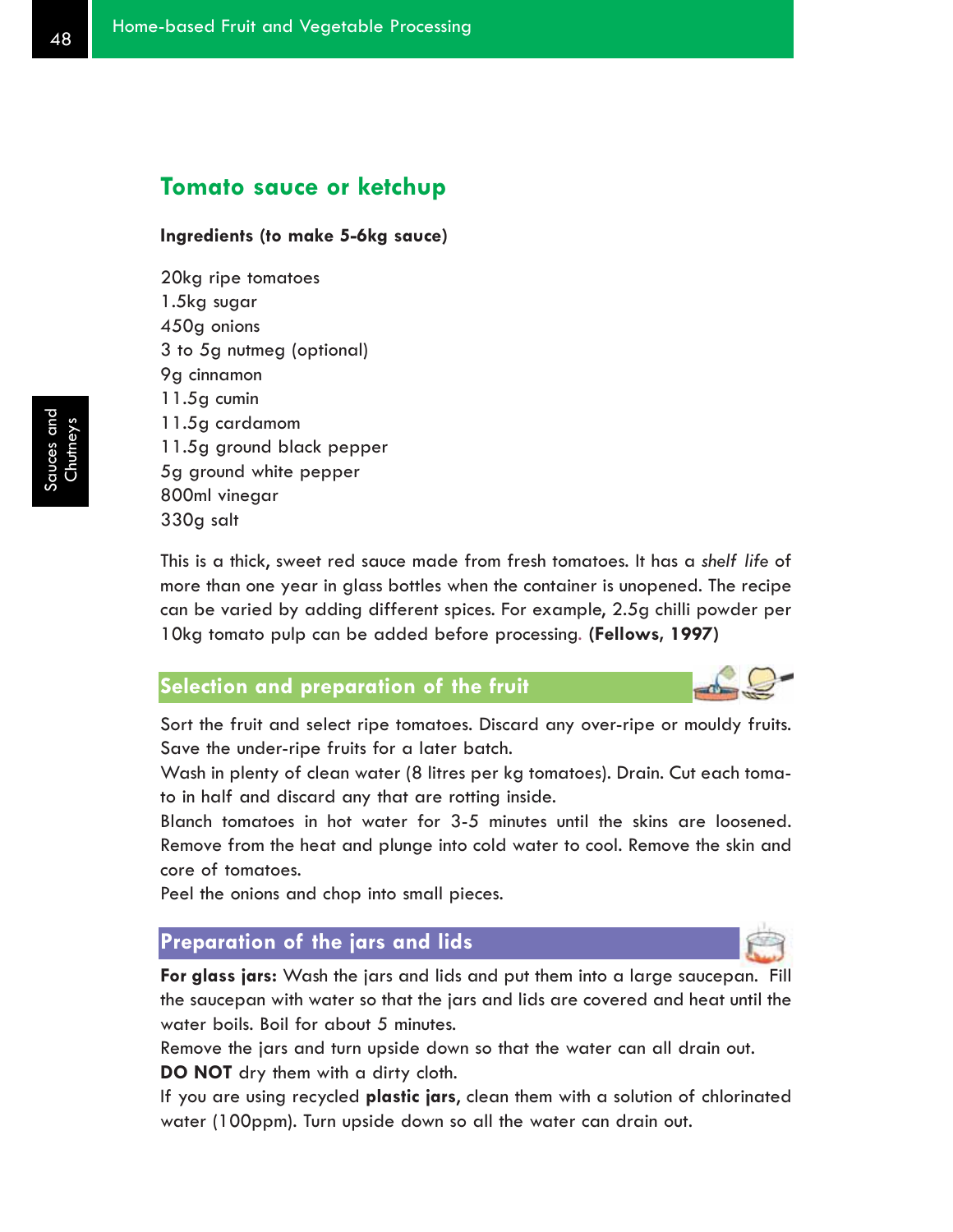Chop the tomato into pieces and pulp, either by hand or with a pulper-finishing machine.

## **Added ingredients**

Add 500g sugar, the onions and the spices tied loosely in a muslin bag.

#### **Heat**

Heat to below *boiling* point in a pan, stirring continuously until the volume has reduced by half.

Remove the spice bag. Add 1kg sugar, the salt and vinegar. Continue heating for 5-10 minutes until the sauce is thick enough to coat the back of the spoon.

## **Filling and packaging**

Hot-fill into clean, sterilised jars at 80°C. Close the tops with lids. Glass jars or bottles are the best packaging material. If you do not have glass, you can use plastic bottles or pouches.

## **Cooling and storage**

Cool to room temperature. Dry the jars, add labels and store in a cool dry place away from light. The product should be stable for at least 12 months when packed in glass bottles and stored in good conditions.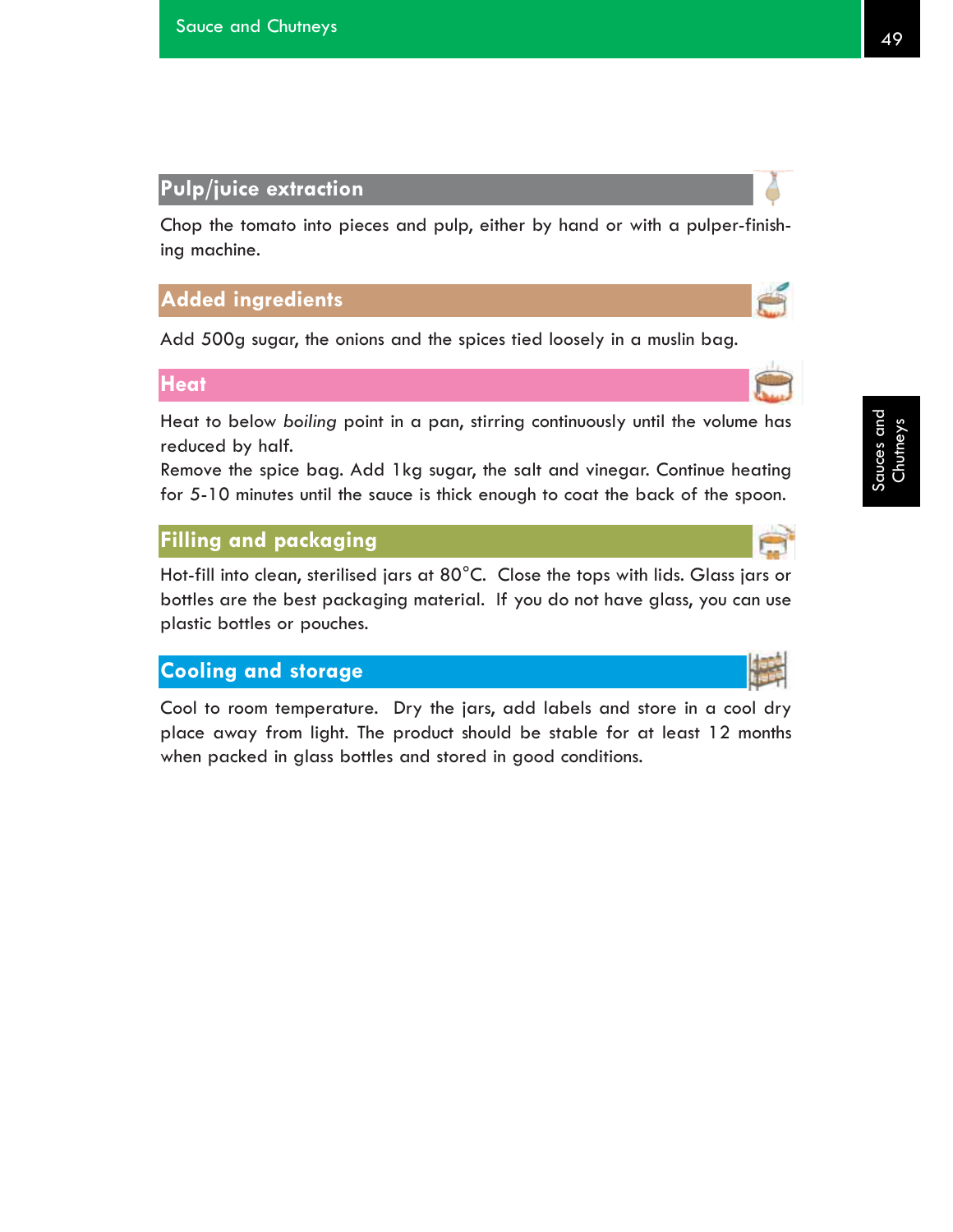## **Tomato puree or simple concentrate**

**Ingredients (**to make 1kg puree or concentrate**)** Fresh ripe tomatoes (10kg) Salt (100g for puree; 200g for concentrate)

This recipe can be used to either make a tomato puree (10° *Brix*) or a simple concentrate (16° *Brix*). **(FAO, 1997)**

#### **Selection and preparation of the fruit**

Sort the fruit and select ripe tomatoes. Discard any over-ripe or mouldy tomatoes. Save the under-ripe tomatoes for a later batch.

Wash in plenty of clean water (8 litres per kg tomatoes). Drain. Cut each tomato in half and discard any that are rotting inside.

#### **Preparation of the jars and lids**

**For glass jars:** Wash the jars and lids and put them into a large saucepan. Fill the saucepan with water so that the jars and lids are covered and heat until the water boils. Boil for about 5 minutes.

Remove the jars and turn upside down so that the water can all drain out. **DO NOT** dry them with a dirty cloth.

If you are using recycled **plastic jars**, clean them with a solution of chlorinated water (100ppm). Turn upside down so all the water can drain out.

#### **Heating**

Place the tomatoes in a large pot and cook over a medium heat, stirring with a wooden spoon occasionally. Add a little water to the pan to prevent them burning. Add salt to taste if desired.

Continue heating until the tomatoes are softened (if you have a *refractometer* you can measure the total solids (6.5-6.8° *Brix*)). Remove from the heat and allow to cool slightly.

#### **Pulp/juice extraction**

Extract the juice by passing the sauce through a pulper, mouli or sieve. Pass the skins and seeds through the pulper a second time to remove as much juice as possible.

#### **Heat**

#### **To make the tomato puree**:

Place the sauce back on the heat and boil to concentrate it. Weigh the pan before you start heating. You need to reduce the weight by 5%. For

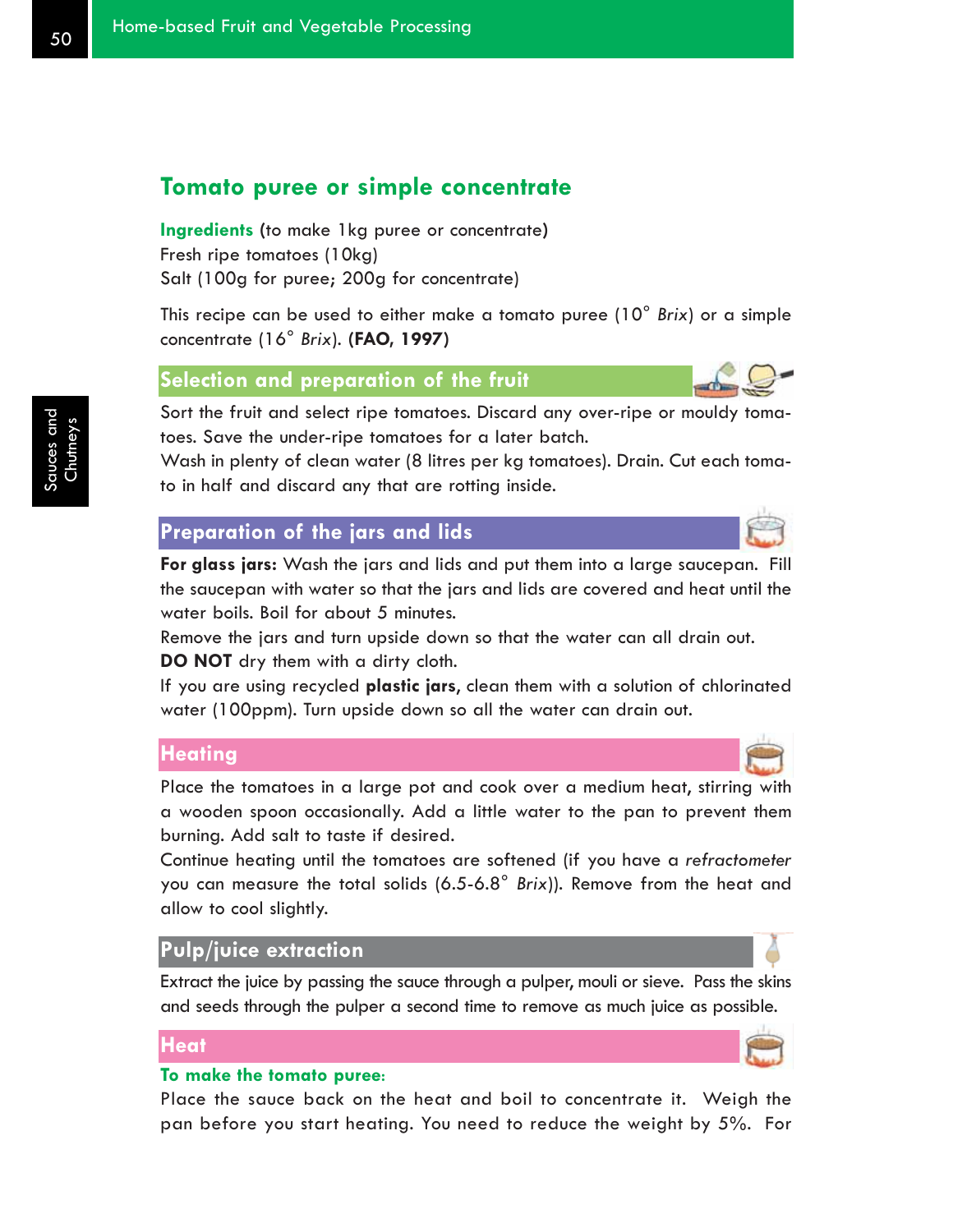example, if you start with 10kg pulp, you need to boil until the weight is 9.5kg. *(Remember to subtract the weight of the pan when estimating the weight of the pulp!)*

Weigh at 10 minute intervals until the correct amount of water has been removed. The amount of time taken to reach the final *concentration* depends on several factors – the volume of liquid you are heating (smaller volumes will reduce more quickly than large ones) and the type of pan you use – the water will evaporate more quickly from a wide, open pan. Stir occasionally with a wooden spoon to prevent burning.

Add 1% salt (100g for 10kg tomatoes), continue heating until it has dissolved, then remove from the heat.

#### **To make the tomato concentrate**:

You need to continue heating until 10% of the moisture has been removed and the sauce is more concentrated. e.g. for 10kg pulp, you need to heat until it weighs 9kg. *(Remember to subtract the weight of the pan when estimating the weight of the pulp!)*

Add 2% salt, dissolve and remove from the heat.

#### **Filling and packaging**

Hot-fill into clean, sterilised jars at 80°C. Close the tops with lids.

Glass jars or bottles are the best packaging material. If you do not have glass, you can use plastic bottles or pouches, but these will not have a shorter storage life than the puree packed in glass containers.

#### **Heat**

Place the glass containers into a water bath that is at the same temperature as the bottles. The water must cover the jars. Sterilise in boiling water for 45 minutes from the time that the water starts to boil.

## **Cooling and storage**

Cool to room temperature.

Dry the jars, add labels and store in a cool dry place away from light. The product should be stable for at least 12 months when packed in a glass container. When packed in plastic, the product will only have a storage life of about 4 months.

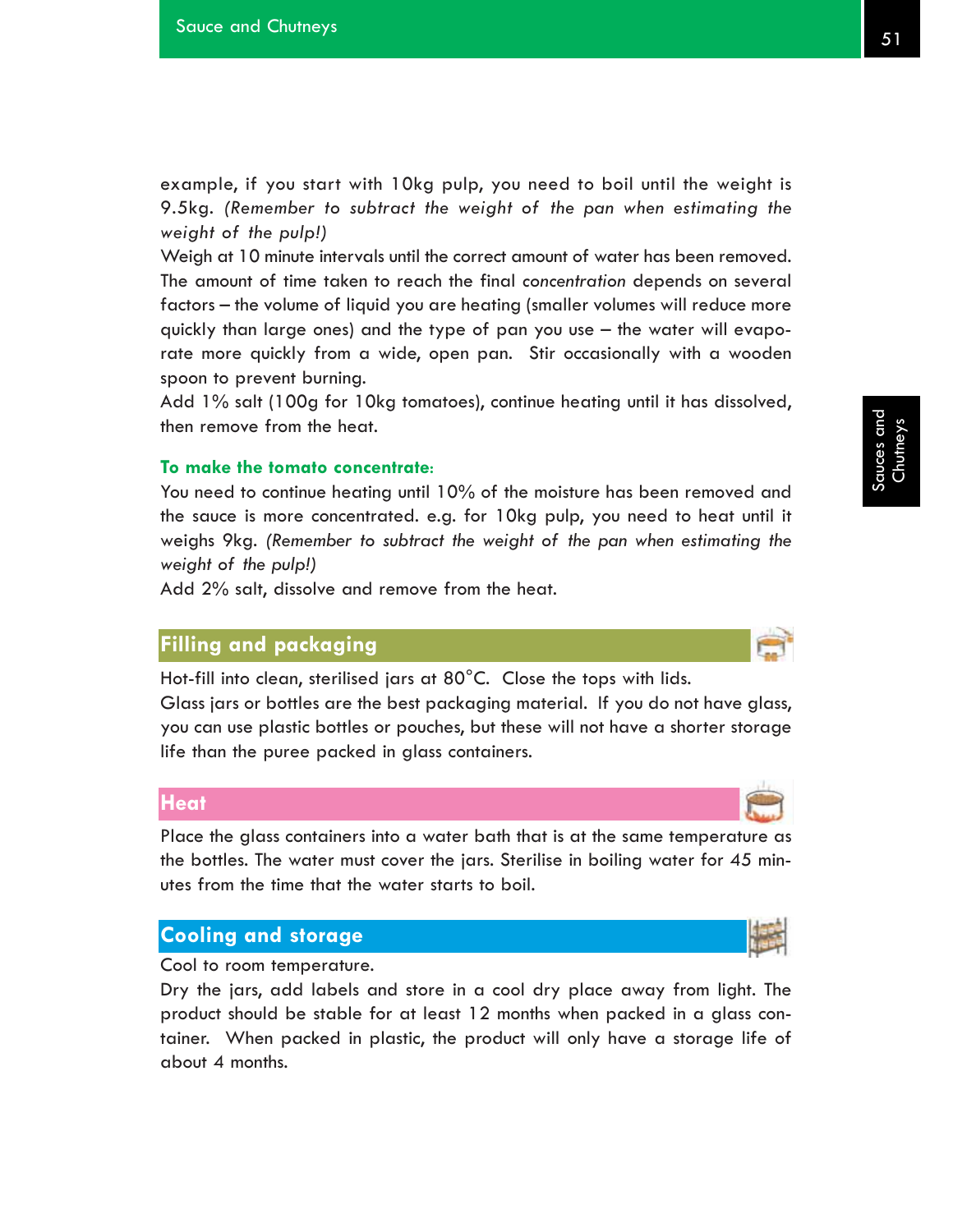## **Tomato concentrate (non-cook method)**

This is an alternative method for making a concentrated tomato paste that does not involve heating the pulp. It is useful in areas where fuel costs are high. You prepare a puree and then squeeze out the excess water by hanging the pulp in a muslin cloth so the water can drip out. Salt is added to the pulp to act as a preservative and to help separate out the water from the pulp.

**Ingredients** (to make 1.5kg concentrate)

Tomatoes (15kg – which yields approximately 10kg pulp) *Sodium benzoate* (optional) 0.3g/10kg pulp Salt (250g per 10kg pulp)

#### **Selection and preparation of tomatoes**

Sort the tomatoes. Remove those that are under-ripe, over-ripe and rotten or diseased.

Remove the green stalks and wash the tomatoes in clean water.

The tomatoes are blanched to kill any *bacteria* and to split the skins so they are easy to remove. Place the clean tomatoes into the boiling water. Make sure they are all underneath the water; place a lid on the pan. When the water temperature returns to 80°C, keep it there for 5 minutes to blanch the tomatoes. Remove the tomatoes from the *blanching* pan and put them into a clean container. Cover them to prevent contamination from insects or dust.

## **Preparation of the jars and lids**

**For glass jars:** Wash the jars and lids and put them into a large saucepan. Fill the saucepan with water so that the jars and lids are covered and heat until the water boils. Boil for about 5 minutes.

Remove the jars and turn upside down so that the water can all drain out. **DO NOT** dry them with a dirty cloth.

If you are using recycled **plastic jars**, clean them with a solution of chlorinated water (100ppm). Turn upside down so all the water can drain out.

#### **Pulp extraction**

Blend the tomatoes to make a pulp. Pass the pulp through a strainer (sieve) to separate out the seeds and skin. The seeds and skin can be put aside and used to make vinegar. Weigh the pulp.

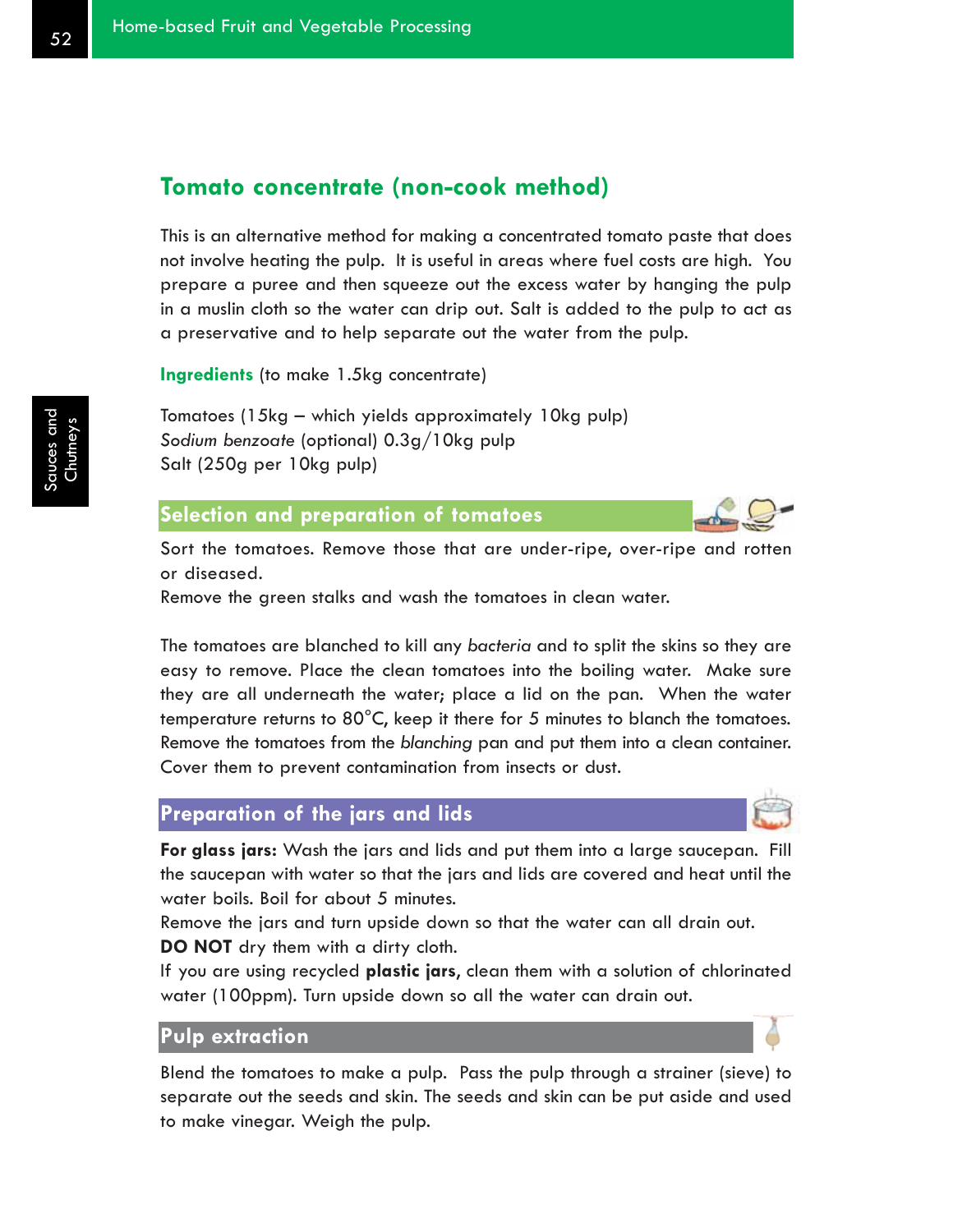## **Add preservatives**

If you are adding preservatives to the paste, you do it at this stage. Add *sodium benzoate* (0.3g per 10kg pulp). Mix the *sodium benzoate* with a small amount of the pulp and then mix it all together.

It is important that the pulp has a *pH* value of less than 4.5. Most tomatoes have a low *pH*, but sometimes they have a higher value. You should check the *pH* with a piece of *pH* paper.

If the *pH* is 4.5 or higher, you need to add citric *acid* (or lemon juice) to make it lower. Take a 1 litre sample of the pulp and add the juice of a quarter of a lemon to it (or 0.25g citric *acid*). Check the *pH* of this treated pulp again. If it is still high, add more lemon juice. Repeat this until you have a *pH* of 4.2 or lower. Then add the same amount of lemon juice or citric *acid* to every litre of your pulp.

#### **Hanging the pulp**

Transfer the pulp into clean cotton sacks. The sacks must be made of nonbleached cotton and should not be painted. They should be sterilized before you use them by boiling in water for 5 minutes.

Try using different fabrics as they will drip at different rates. You need a fabric that drips quickly so that the juice is extracted from the pulp in the shortest time possible. If the dripping takes a long time, the pulp may become contaminated or start to ferment.

Hang the cotton sacks over buckets to collect the juice that runs out. This juice can be used to ferment to make vinegar.

Let the pulp leak out until the sack is half the original weight (this should take about 1 hour for a 40litre sack, depending on the drip rate of the material you use).

#### **Add salt**

Add salt to the remaining pulp in the bag. Salt is added at a rate of 2.5%. This means that for 7.5kg pulp remaining in the sack, 187.5g salt is added. Dissolve the salt in some of the extracted juice and then add it to the remaining pulp in the sack.

Hang the sack again and let it continue to drip over the bucket. Let it drip until about 5kg concentrated pulp remains in the sack (this means that it is about one third of the original weight of tomatoes). This should take about 45 minutes to 1 hour depending on the fabric you use.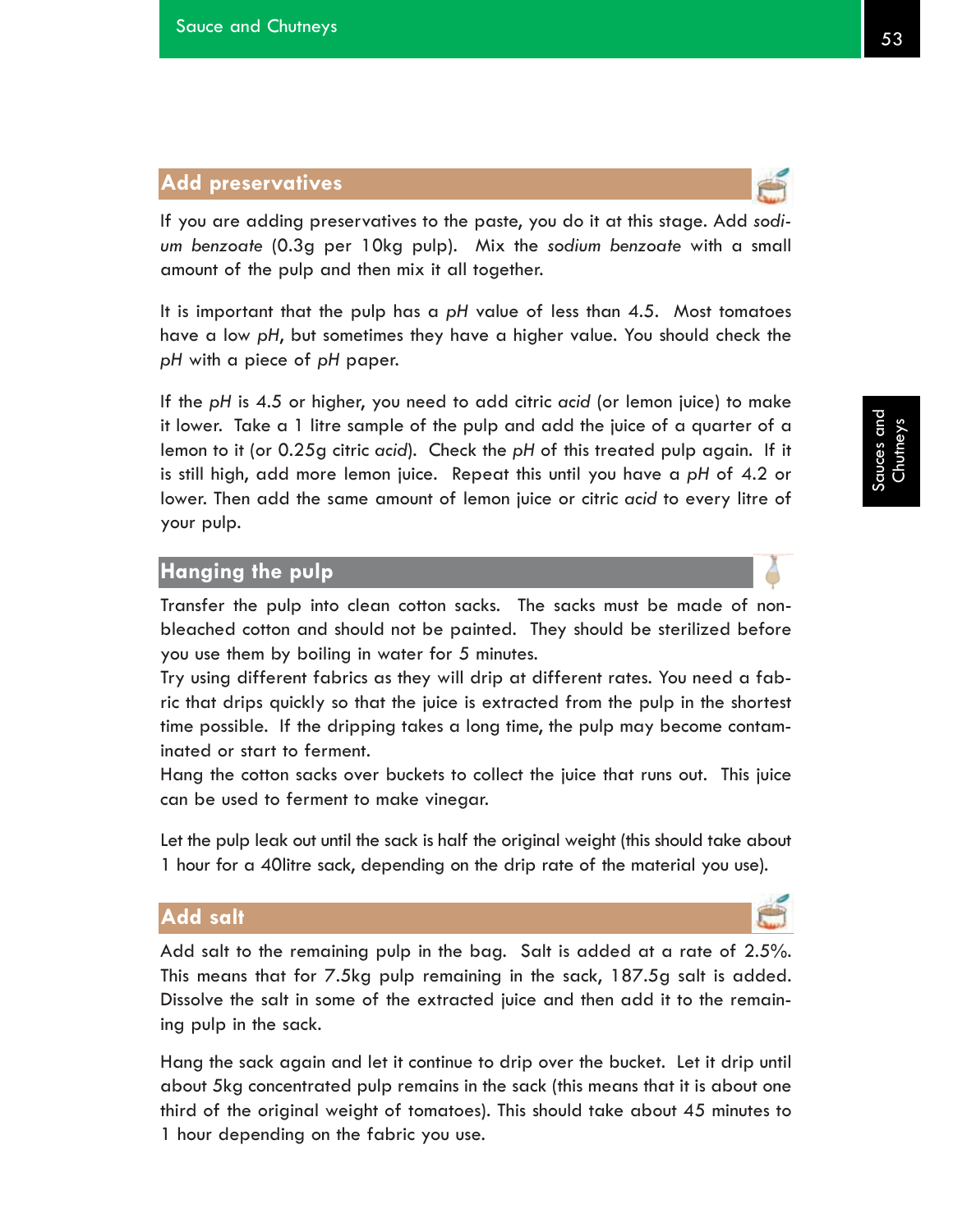If you do not want to collect the unsalted juice after the first hanging (which can be used for making vinegar), you can add the salt to the pulp at the start of the hanging. This is better in terms of hygiene as the dripping process is completed in a shorter time. However, if you want to use the expressed juice for vinegar making, it is better to do this without salt.

#### **Filling and packaging**

Fill the concentrated pulp into glass bottles if you have them. If you do not have glass bottles, you can use plastic pouches (100g per pouch is a good amount to pack). Seal the pouches using a heat sealer. Make sure all the air is removed from the pouch when you seal it.

## **Heat treatment**

If you are using glass jars, you need to place the jars into cooler water and slowly bring the temperature up to boiling point to prevent cracking the glass. Boil for 45 minutes.

If you are using pouches and the plastic is heat resistant (laminate of poly-*ethylene* –70 micron– and polyamide –30 to 40 micron), place the pouches into a pan of water that has been heated to boiling point. Wait until the water begins to boil again, then leave the pouches in for 45 minutes to ensure they are well pasteurized.

## **Cooling and storage**

Cool the pouches by adding cold water to the hot water bath. Be careful with glass bottles – you need to let the bottles cool down more gradually so they do not shatter.

The pasteurised concentrate has a *shelf life* of at least 12 months as long as it is stored in a cool, dry place away from direct sunlight. Without *pasteurisation*, the concentrate will store for about 3-4 months.



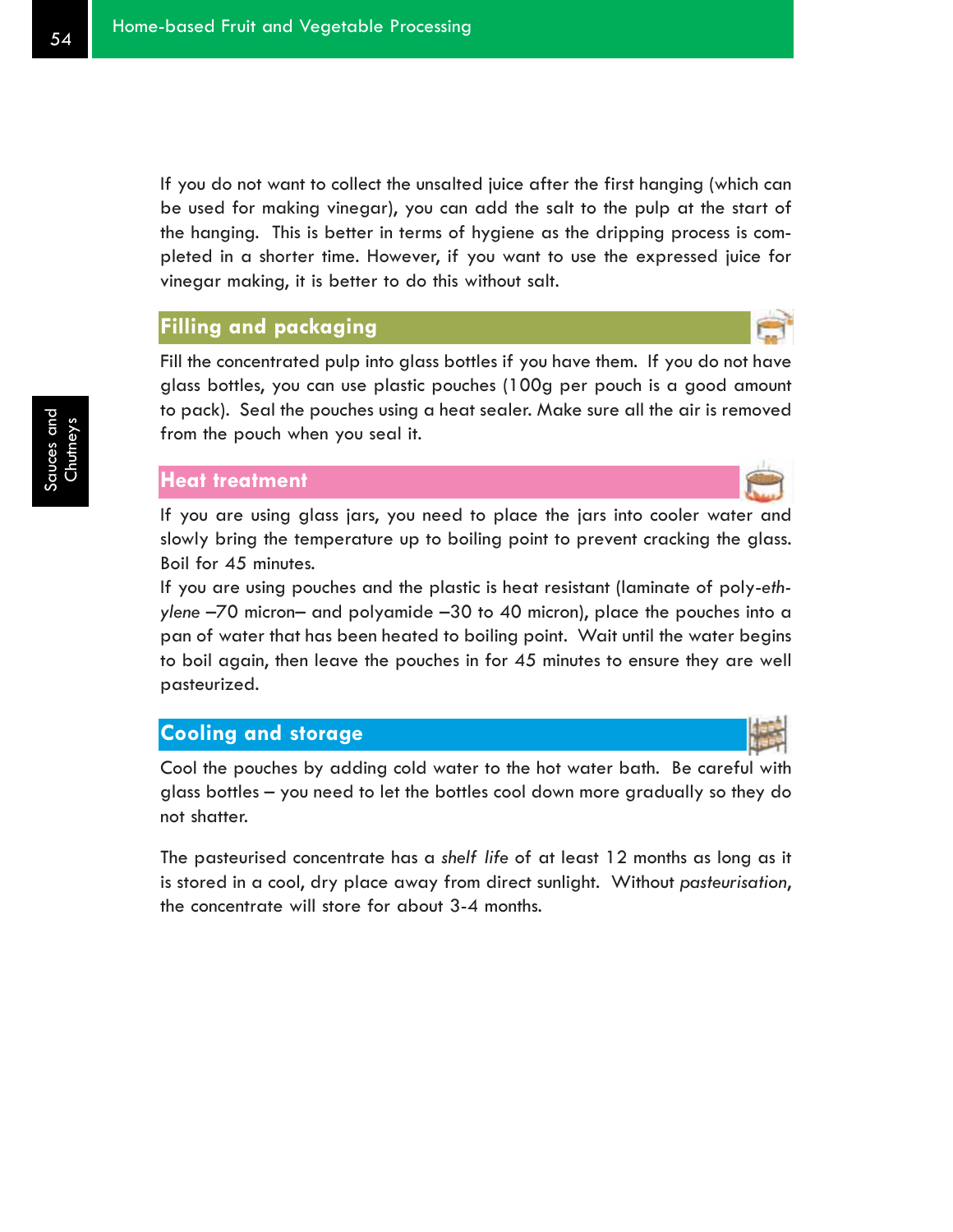## **Coriander chutney (chatni gashnize)**

**Ingredients** (for 1.5 to 2 kg chutney)

1 kg fresh coriander 200g garlic 500g fresh hot pepper (green or red) 250 ml vinegar Salt to taste 100g walnut (optional)

This is a tasty chutney that is prepared from fresh coriander, peppers and garlic. The chutney can be eaten as soon as it has been made or can be left to ferment for up to 2-3 months in the jars during which time it will become more acidic.

#### **Selection and preparation of vegetables**

Sort the coriander. Remove the unwanted parts. Wash in clean water and drain well.

Peel the garlic cloves.

Cut the pepper. Remove the stems and seeds. Wash the pepper in clean water. Shell the walnuts.

**Preparation of the equipment, jars a nd lids**

Wash the blender with clean (boiled or chlorinated) water.

**For glass jars:** Wash the jars and lids and put them into a large saucepan. Fill the saucepan with water so that the jars and lids are covered and heat until the water boils. Boil for about 5 minutes.

Remove the jars and turn upside down so that the water can all drain out. **DO NOT** dry them with a dirty cloth.

If you are using recycled **plastic jars**, clean them with a solution of chlorinated water (100ppm). Turn upside down so all the water can drain out.

## **Mix**

Blend the prepared vegetables with the walnuts in the blender or pounder ("awang*"* or "oghor*"*). The vegetables should be blended until they are well mixed and form a very smooth paste Add vinegar and salt and mix well.



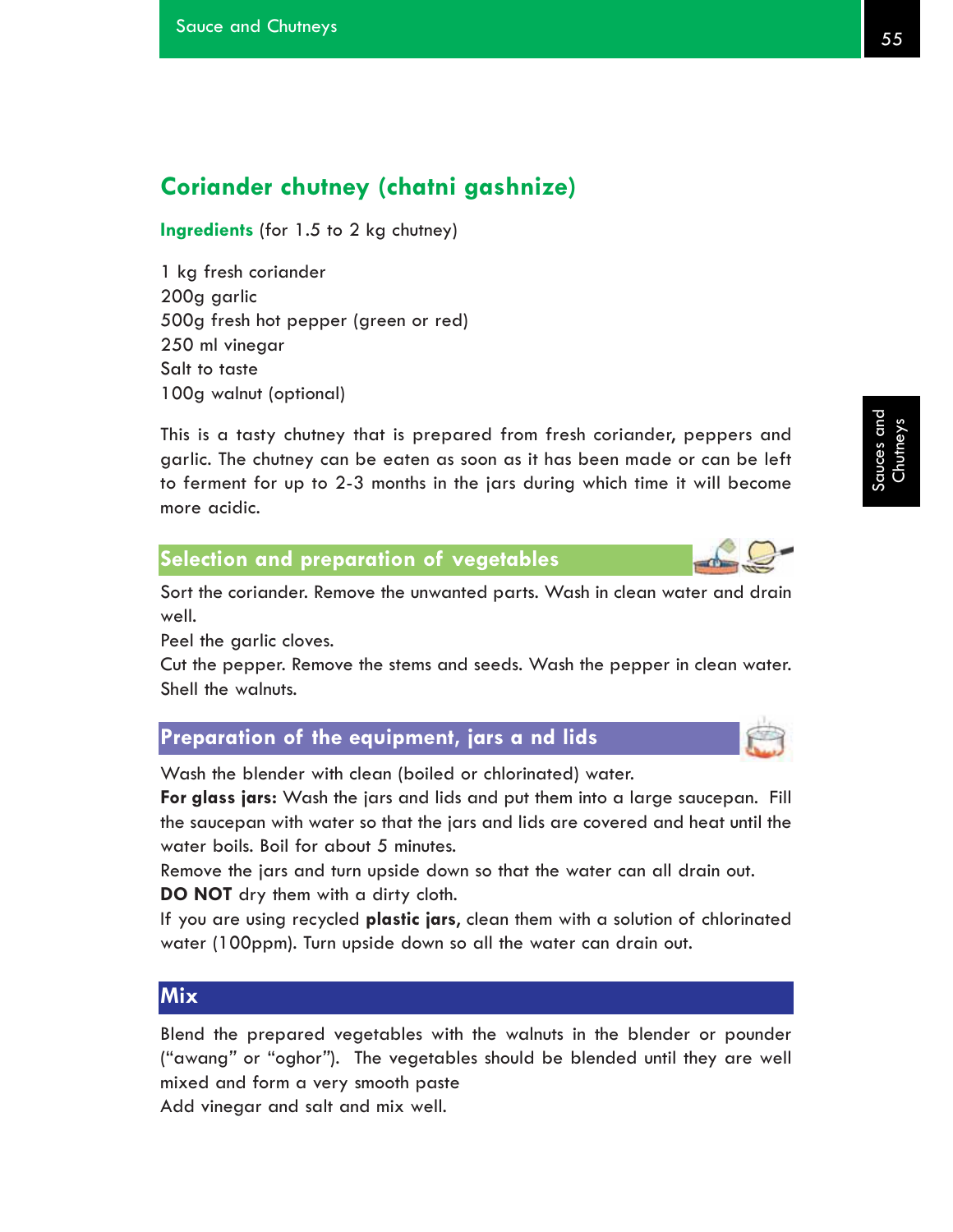Pour the chutney into clean jars. Do not fill the jars completely as the chutney will ferment during storage. You need to leave some place for the gas to escape during *fermentation*.

Place lids on the jars and seal.

### **Storage**



After packaging in the jar, stand in the sunlight for 2-3 days to encourage the *fermentation* of the chutney. *Fermentation* adds flavour to the chutney and results in the formation of an *acid* that helps to preserve the chutney. After 2-3 days in the sun, remove to a cool place, where it can be stored for up to 3-4 months.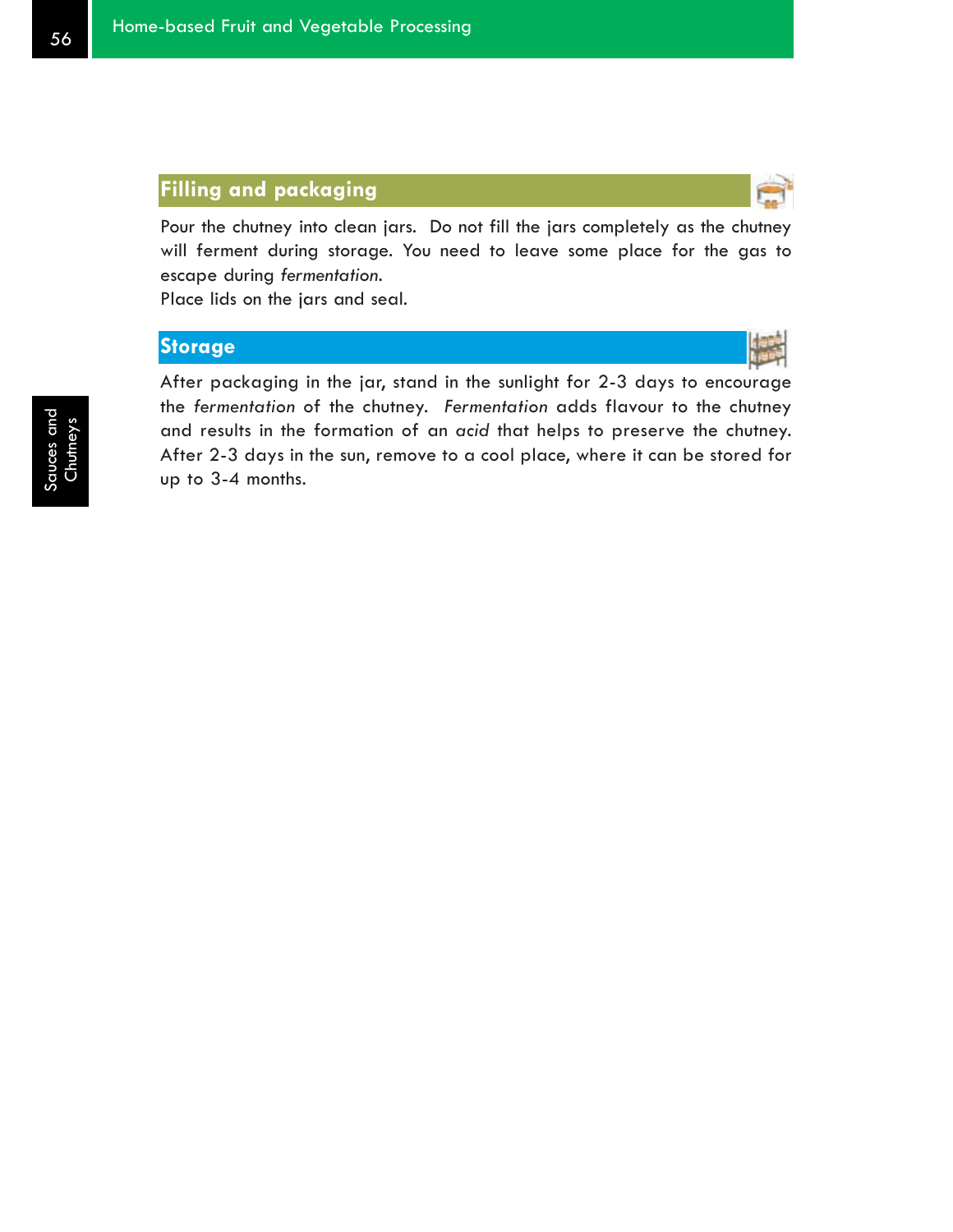## **Vegetable chutney**

#### **Ingredients** (makes 3kg chutney)

| 750g carrots        | 9 tea cups              |
|---------------------|-------------------------|
| 600g cabbage        | 9 tea cups              |
| 100g capsicum       | 1 tea cup               |
| 450g onions         | 4 tea cups              |
| 120g chilli powder  | $3-9$ tbs               |
| 15g ginger powder   | 1 tbs                   |
| 40g salt            | 3 level tbs             |
| 30g curry powder    | 6 level tsp             |
| 750ml sunflower oil | $3\frac{3}{4}$ tea cups |
| 300ml vinegar       | $1\frac{1}{2}$ tea cups |

If you do not have weighing scales, you can use a teacup to measure out the ingredients.

 $tbs =$  tablespoon (next size up from a teaspoon or equal to three teaspoons)  $tsp = teaspoon (5ml)$ 

## **Selection and preparation of the vegetable**

Sort the vegetables and discard any unripe, over-ripe or damaged ones. Wash in clean cold water and drain.

Peel the onions and carrots. Chop the onions, cabbage and capsicum into small pieces about 5cm long. Do not use the core of the cabbage.

It is best to use a stainless steel knife to prevent marking the flesh of the fruit and vegetables, but if you do not have one, use a knife with a clean sharp blade.

Grate the carrots using the large holes on the grater.

Weigh out the ingredients accurately. Use weighing scales if you have them. If not, use the same measuring cup or container each time you make the product so that it is the same from one batch to the next.

#### **Preparation of the jars and lids**

**For glass jars:** Wash the jars and lids and put them into a large saucepan. Fill the saucepan with water so that the jars and lids are covered and heat until the water boils. Boil for about 5 minutes.

Remove the jars and turn upside down so that the water can all drain out. **DO NOT** dry them with a dirty cloth.

If you are using recycled **plastic jars**, clean them with a solution of chlorinated water (100ppm). Turn upside down so all the water can drain out.

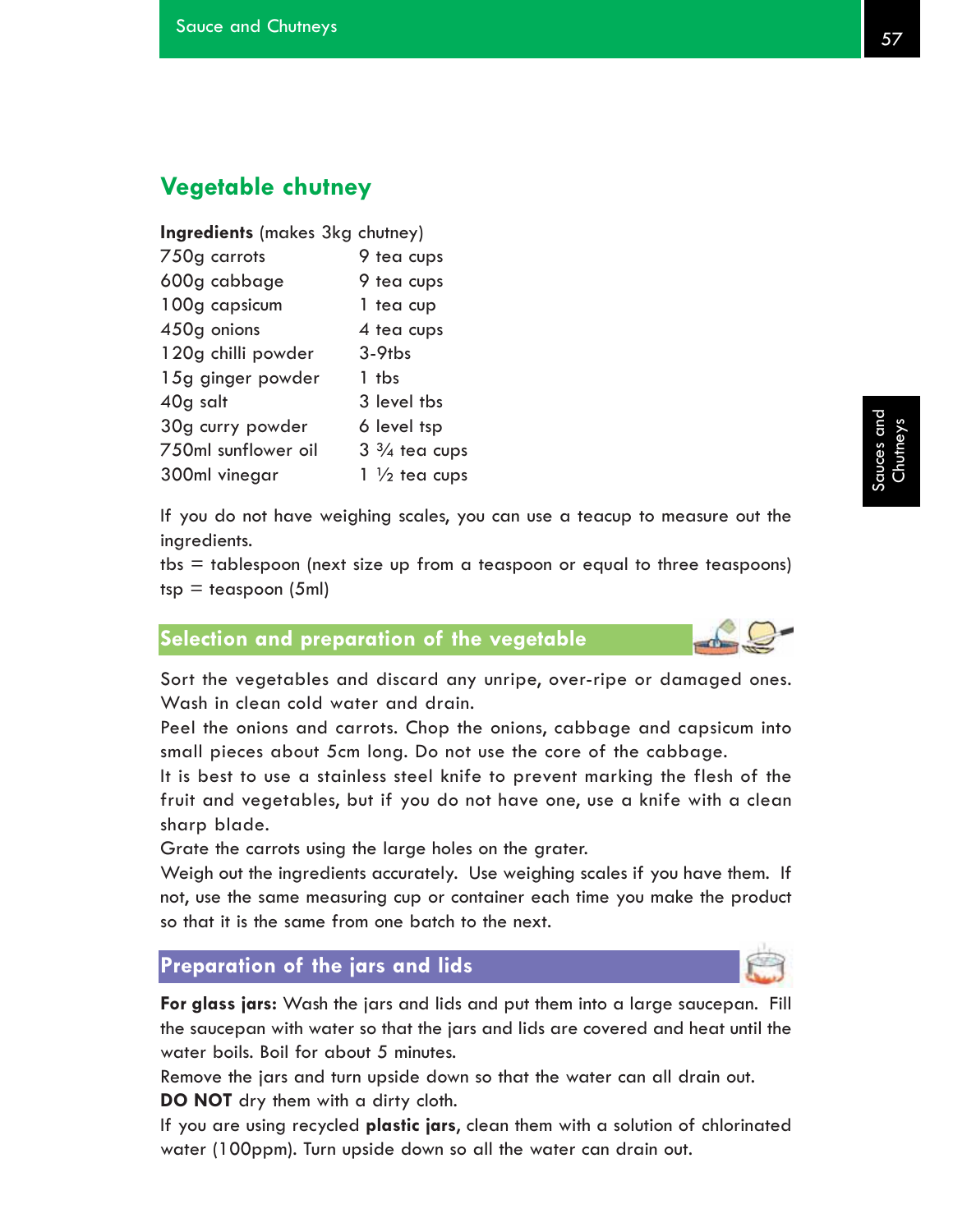#### **Mix ingredients**

Mix the dry spices- chilli powder, ginger powder, salt and curry powder.

### **Heating**

Heat the dry spices in some of the sunflower oil (about 50ml). Stir well to prevent the spices burning. Add the onions to the spicy oil and fry until they are soft (about 5 minutes).

Add the rest of the oil and the vinegar. Stir well.

Add the cabbage and cook for 5 minutes. Stir to prevent burning.

Add the carrots and capsicum and cook for 5 minutes until the carrot is soft. Keep stirring to make sure the chutney does not burn.

## **Filling and packaging**

Hot-fill the chutney into clean sterile jars. Fill them to within 2cm of the top of the jar.

Make sure that there is a layer of liquid from the chutney covering the vegetables or they will spoil when the jar is opened. Clean the outside rim of the jar and put on the lid. Close the lid as tightly as possible.

Slowly turn the jar upside down so that any *bacteria* on the lid of the jar or in the space at the top are killed. Leave the jar upside down until it is cold. When the jars are cold test each lid to make sure it has a good seal.

#### **Storage**

Store the chutney in a cool dry place away from direct sunlight. It will store for up to 6 months.



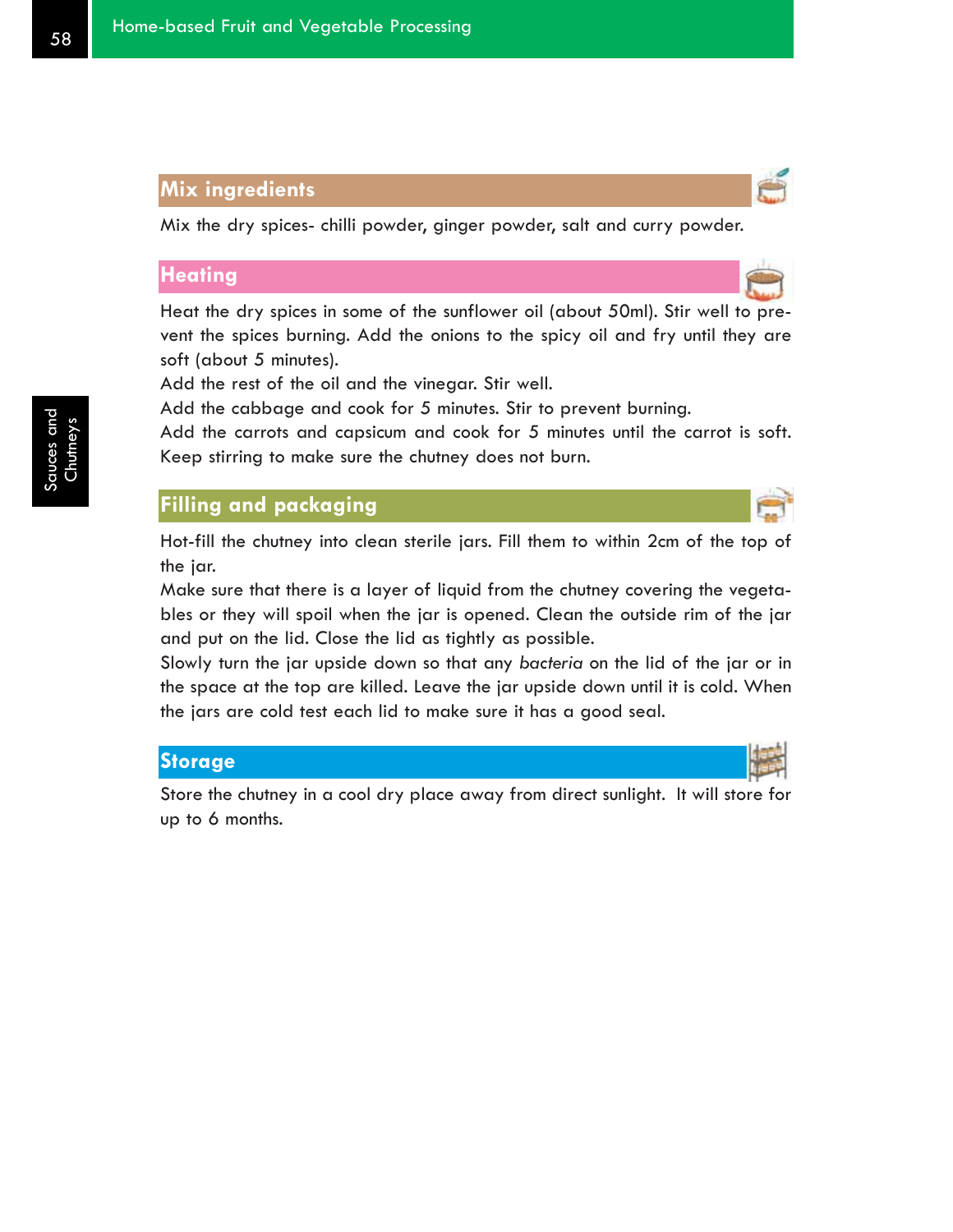## **Tomato chutney (Chatni Badenjani Romi)**

**Ingredients** (to make about 1.5kg chutney)

1 kg fresh tomatoes 200g garlic 500g fresh hot pepper (green or red) Salt to taste

This hot tomato chutney can be eaten fresh or packed in clean jars where it ferments and can be kept for 2 to 3 months

## **Selection and preparation of vegetables**

Sort the tomatoes. Discard any that are unripe, infected or rotten. Wash in clean water and drain well.

Peel the garlic cloves.

Cut the pepper. Remove the stems and seeds. Wash the pepper in clean water. Use chlorinated water to wash the vegetables

#### **Preparation of equipment and jars**

Wash the blender with clean boiled or chlorinated water.

**For glass jars:** Wash the jars and lids and put them into a large saucepan. Fill the saucepan with water so that the jars and lids are covered and heat until the water boils. Boil for about 5 minutes.

Remove the jars and turn upside down so that the water can all drain out. **DO NOT** dry them with a dirty cloth.

If you are using recycled **plastic jars**, clean them with a solution of chlorinated water (100ppm). Turn upside down so all the water can drain out.

#### **Mix**

Blend the prepared vegetables in the blender or pounder ("awang" or "oghor*"*) until they are well mixed. Add salt and mix well.

#### **Filling and packaging**

Pour the chutney into clean jars. Do not fill the jars completely as the chutney will ferment during storage. You need to leave some place for the gas to escape during *fermentation*.

#### **Storage**

The chutney should be stored in a cool and dry place and can be kept for 2 to 3 months.



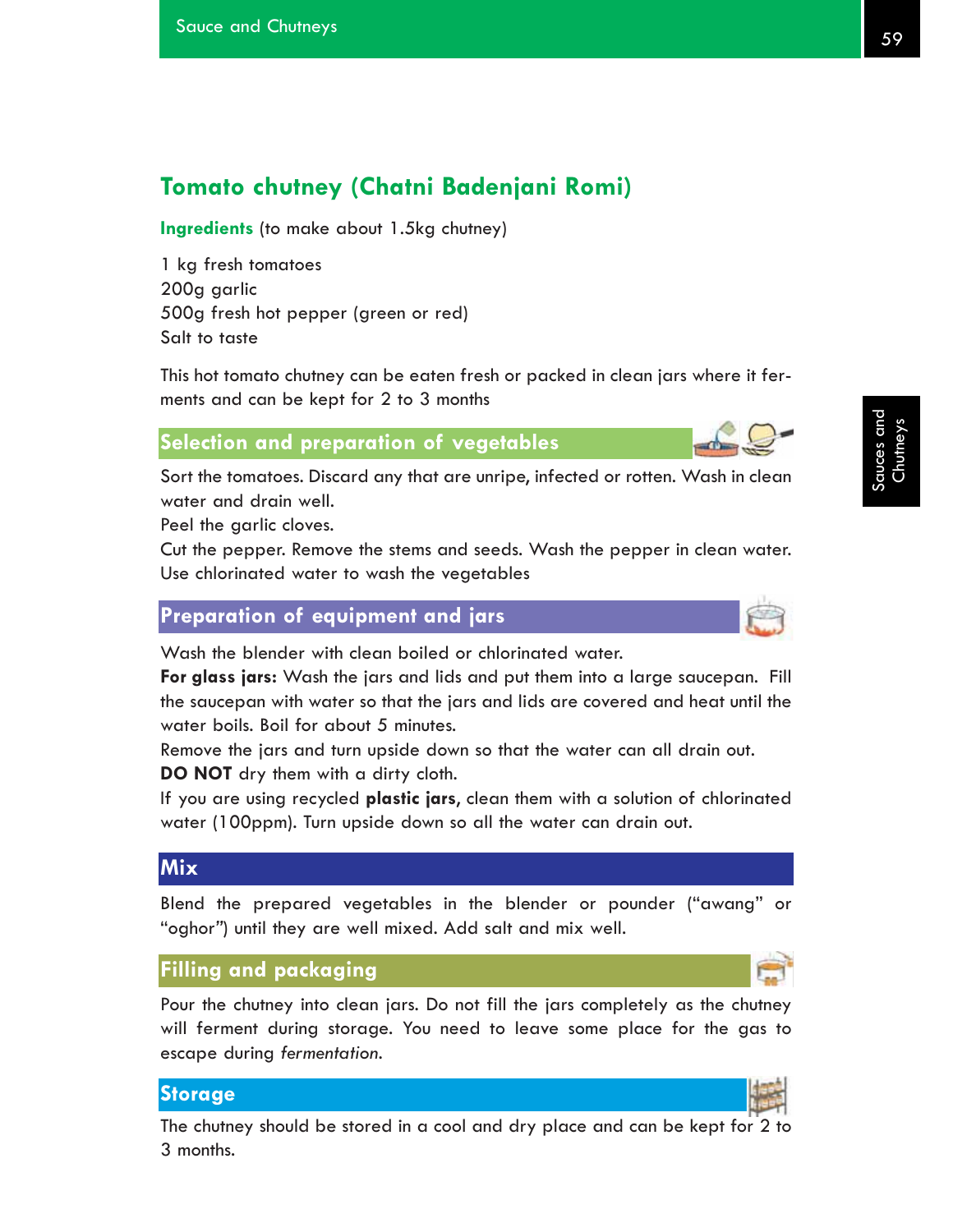## **Chili chutney (Chatni Morchi Sorkh/Sabz )**

**Ingredients** (to make 1. 5 kg chutney) 1 kg fresh red/green chilli 300g garlic 250 ml vinegar Salt to taste 100g walnut (optional)

This is a hot chutney made of red peppers and garlic. It can be consumed when it is fresh, or stored for up to 3 months in a sealed, clean jar.

#### **Selection and preparation of vegetables**

Sort the peppers and discard any that are damaged or diseased. Wash in clean water and drain well. Cut the peppers. Remove the stems and seeds Peel the garlic cloves.

Use chlorinated water to wash the vegetables.

#### **Preparation of equipment and jars**

Wash the blender with clean boiled or chlorinated water.

**Glass jars:** Wash the jars and lids and put them into a large saucepan. Fill the saucepan with water so that the jars and lids are covered and heat until the water boils. Boil for about 5 minutes.

Remove the jars and turn upside down so that the water can all drain out. **DO NOT** dry them with a dirty cloth.

If you are using recycled **plastic jars**, clean them with a solution of chlorinated water (100ppm). Turn upside down so all the water can drain out.

#### **Mix**

Blend the prepared pepper and garlic in the blender or pounder (*awang* or *oghor*) until they are well mixed. Add the walnuts to the blender if you are using them. Add the vinegar and salt and mix well.

#### **Filling and packaging**

Pour the chutney into clean jars. Do not fill the jars completely as the chutney will ferment during storage. You need to leave some place for the gas to escape during *fermentation*.

#### **Storage**

The chutney should be store in the cool and dry place be kept for up to 3 months.

# Sauces and Chutneys



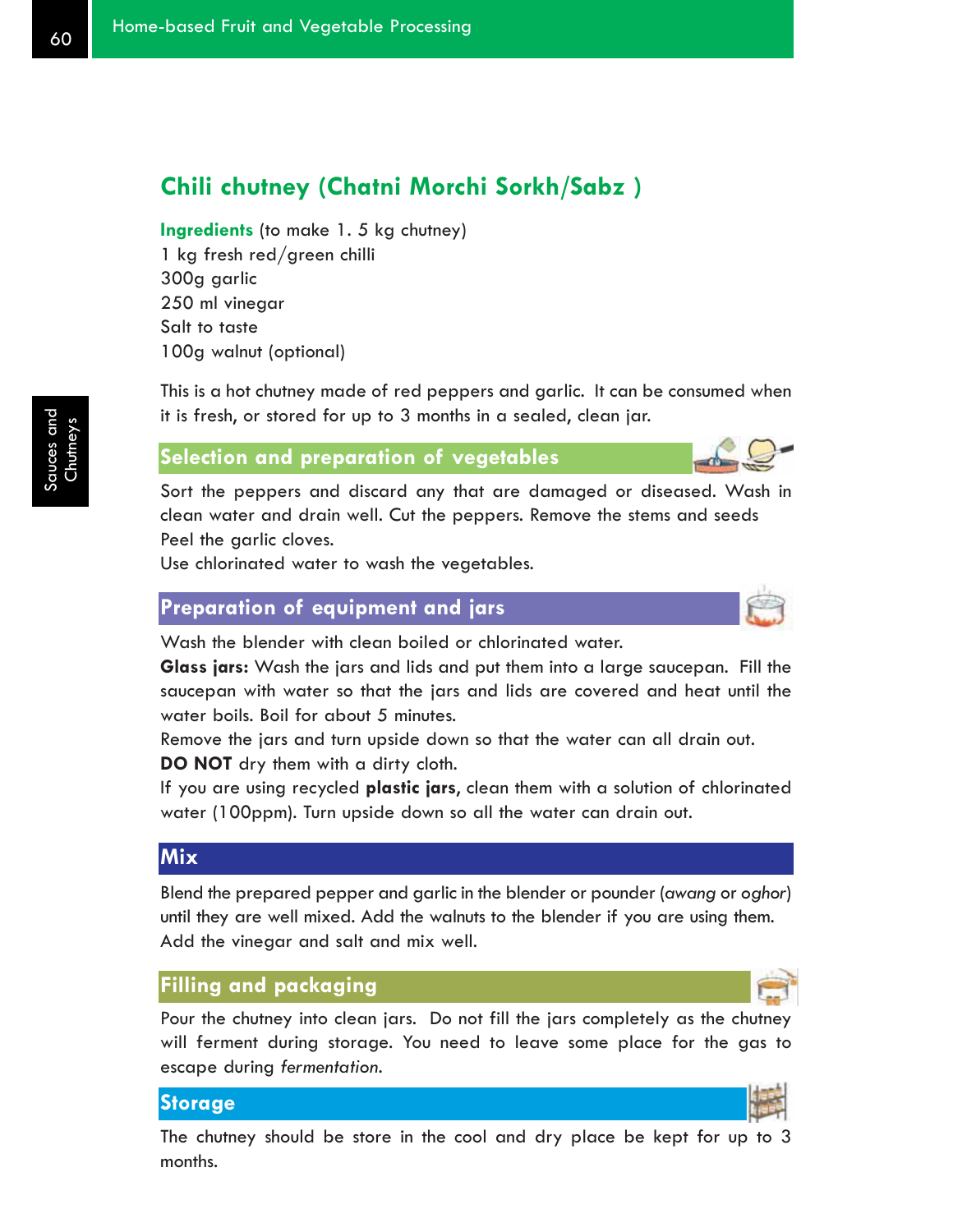# **PICKLES**

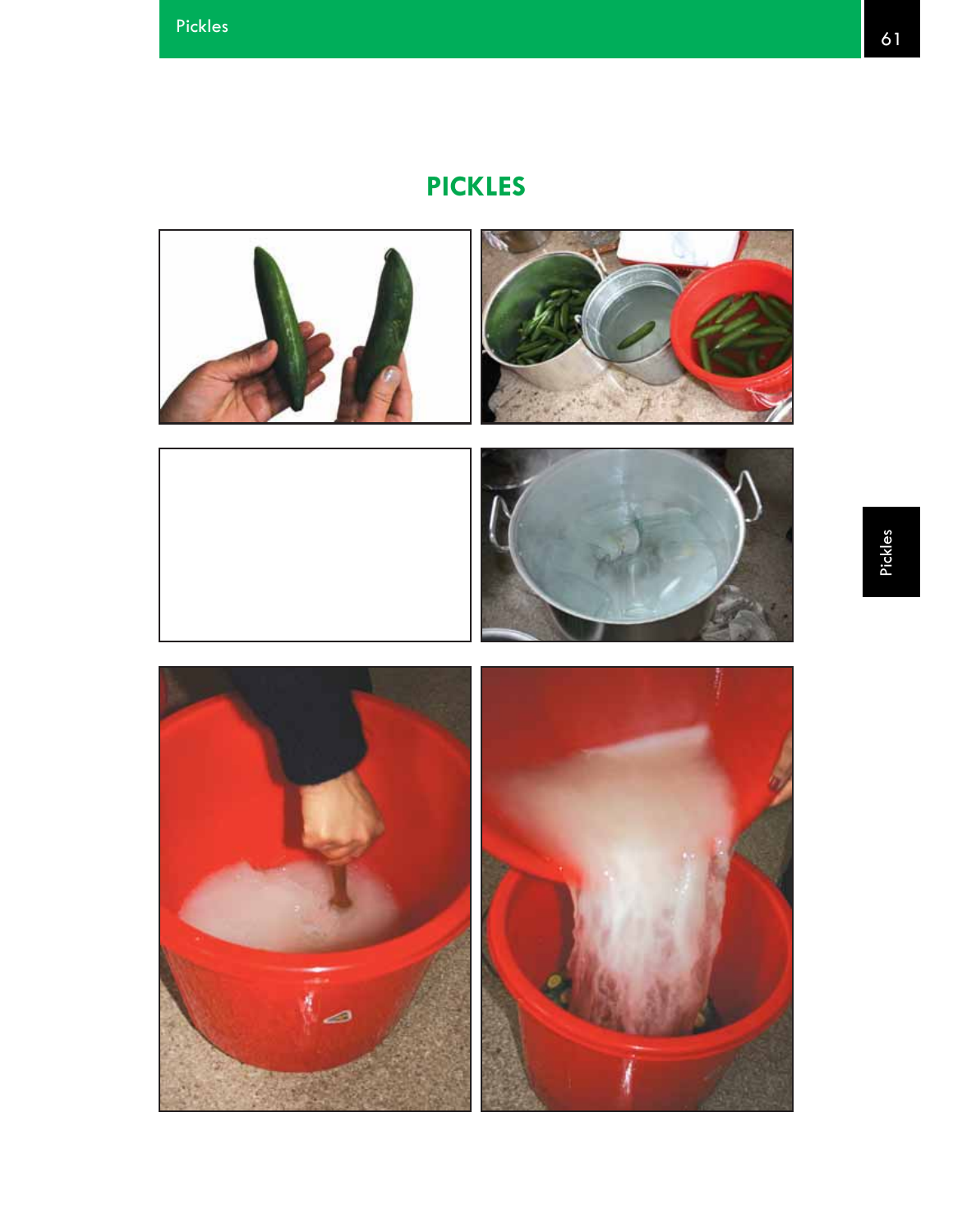## **Pickles**

Pickles include a range of savoury products that are made from a mixture of vegetables and fruit. They are eaten as a spicy accompaniment to a meal. The method of preservation is a combination of increased acidity (reduced *pH*), added salt, reduced moisture and added spices. The most common types of pickles in Afghanistan, known as 'atchar' or 'toorchi', are fermented through the addition of salt or *brine* (lactic *acid fermentation*) or with vinegar (*acetic acid*).

#### **Fermented pickles (atchar)**

Atchars are made by adding salt or vinegar to vegetables (or fruit) and leaving them to ferment for a few days. Wild mustard seeds (*awri*) are sometimes added to salt or *brine* pickles. During *fermentation*, *lactic acid* or *acetic acid* is produced which reduces the *pH* of the product and helps to preserve it by preventing the growth of spoilage *bacteria*. These pickles are usually not heated after *fermentation* and therefore strict attention must be paid to hygiene to make sure that the correct type of *bacteria* are present to carry out the *fermentation*. If the fermenting vegetables are contaminated with other *bacteria*, they may become toxic and cause food poisoning. Well made pickles can be stored for several months when they are kept in a cool dry place, away from direct sunlight.

## **Common vegetables and fruits suitable for pickles (atchar or toorchi):**

| Pickles can be made with rela-       |
|--------------------------------------|
| tively simple equipment that is      |
|                                      |
|                                      |
| The products are quite safe and      |
| have a fairly long shelf life due to |
| the combination of high acidity,     |
| high salt and low moisture content.  |
| Pickles can be prepared from a       |
| range of different fruit and veg-    |
| etables depending on local taste     |
|                                      |
|                                      |
| The availability of vinegar (acetic  |
| acid) may be a problem in some       |
|                                      |
| The conditions for fermentation      |
|                                      |
| (temperature, salt content and pH)   |
| should be closely monitored to get   |
|                                      |
|                                      |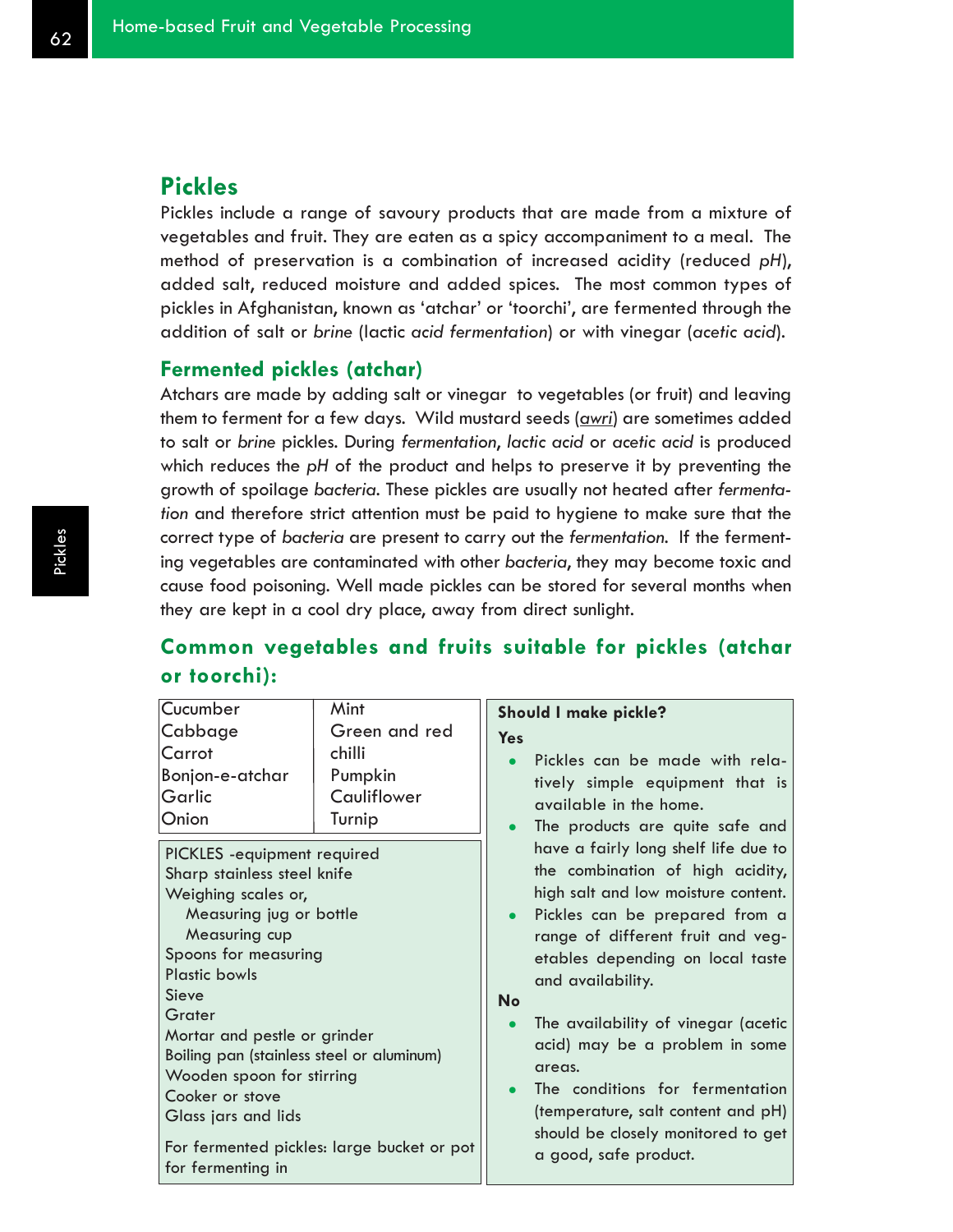# **Processing outline for lactic acid fermented pickles (atchar)**

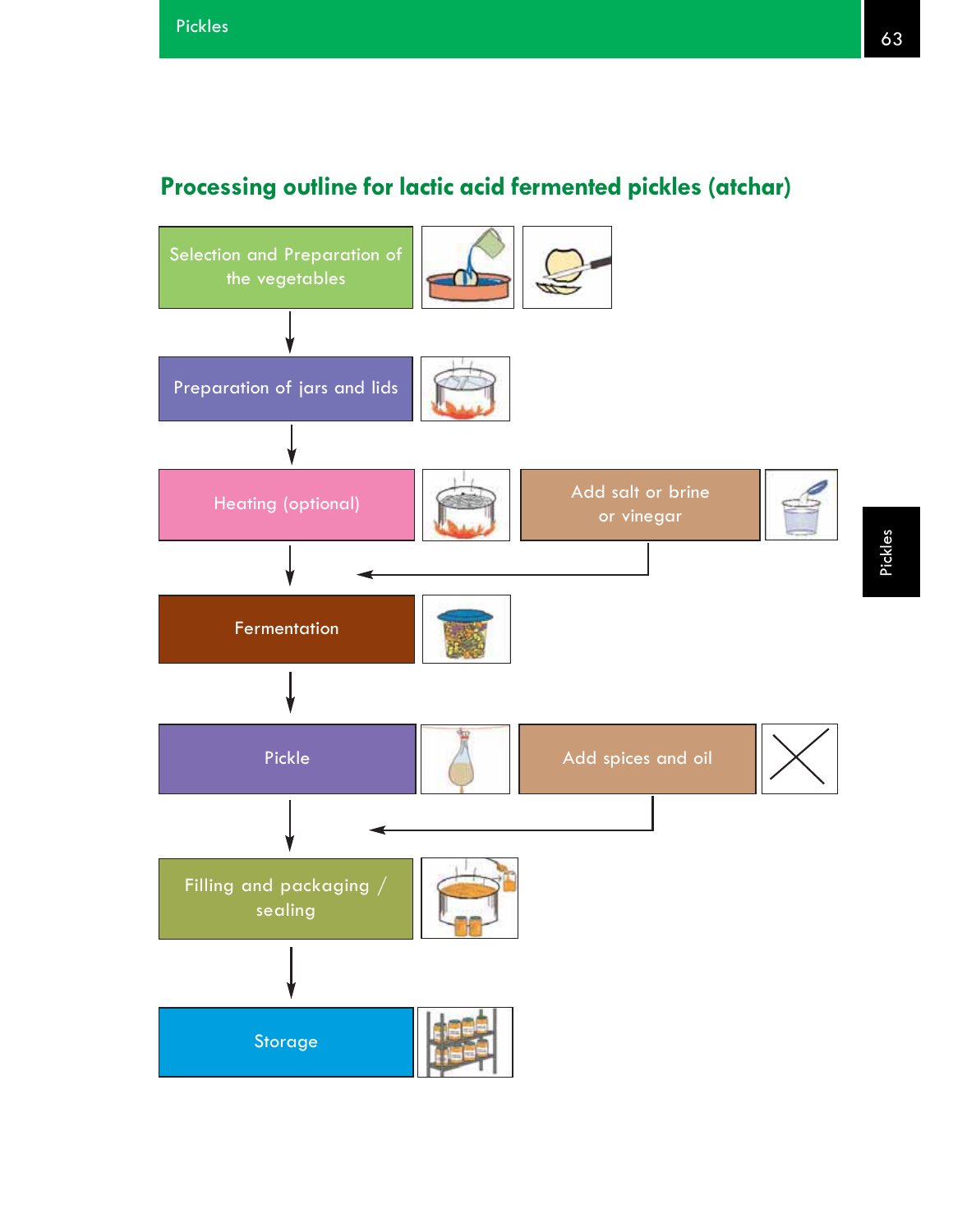## **Fermented pickles – process details and quality assurance**

## **Selection and preparation of the vegetables**

Select good quality vegetables. Discard any that are damaged or rotten. Wash the vegetables in clean (boiled) water. Washing vegetables thoroughly is very important, especially if the pickle is prepared without heating the produce. Peel them if required and remove the stones.

Cut the vegetables into small, uniform sized pieces. Place the cut pieces into salted water (2-3% salt solution) to prevent the pieces turning brown.

## **Sterilise the jars and lids**

**Glass jars:** Wash the jars and lids and put them into a large saucepan. Fill the saucepan with water so that the jars and lids are covered and heat until the water boils. Boil for about 5 minutes.

Remove the jars and turn upside down so that the water can all drain out. **DO NOT** dry them with a dirty cloth.

If you are using recycled **plastic jars**, clean them with a solution of chlorinated water (100ppm). Turn upside down so all the water can drain out.

#### **Heating**

In some recipes, the vegetables are boiled to soften them prior to *fermentation*.

## **Fermentation: lactic acid fermentation**

Place the pieces of vegetable in a clean container that is suitable for *fermentation*, for example a large clean earthenware pot (only used for *fermentation*) or plastic bucket that is made of food grade plastic and is only used for food. The container should have a lid or a cover that prevents contamination by insects and dust. A 2 litre container is needed for each kg of vegetables.

#### **Lactic acid fermentation (salt or brine)**

Add salt or *brine* to the vegetables.

- If you are adding salt, place the salt and vegetables into the container in alternating layers until the container is three quarters full. As a guide, **300g salt is needed for 10kg vegetables**. Make sure the top layer is of salt so that all the vegetable pieces are underneath the salt
- The *brine* starts to form as water is drawn out of the vegetables and dissolves the salt to make a *brine*. *Fermentation* begins as soon as the *brine* is formed.
- If you are using *brine*, prepare a 15-20% salt solution by dissolving salt in clean (boiled) water (150 to 200g salt per litre of *brine*; see page X for more details on making *brine*). *Do not use chlorinated water for the brine as this will prevent fermentation.*



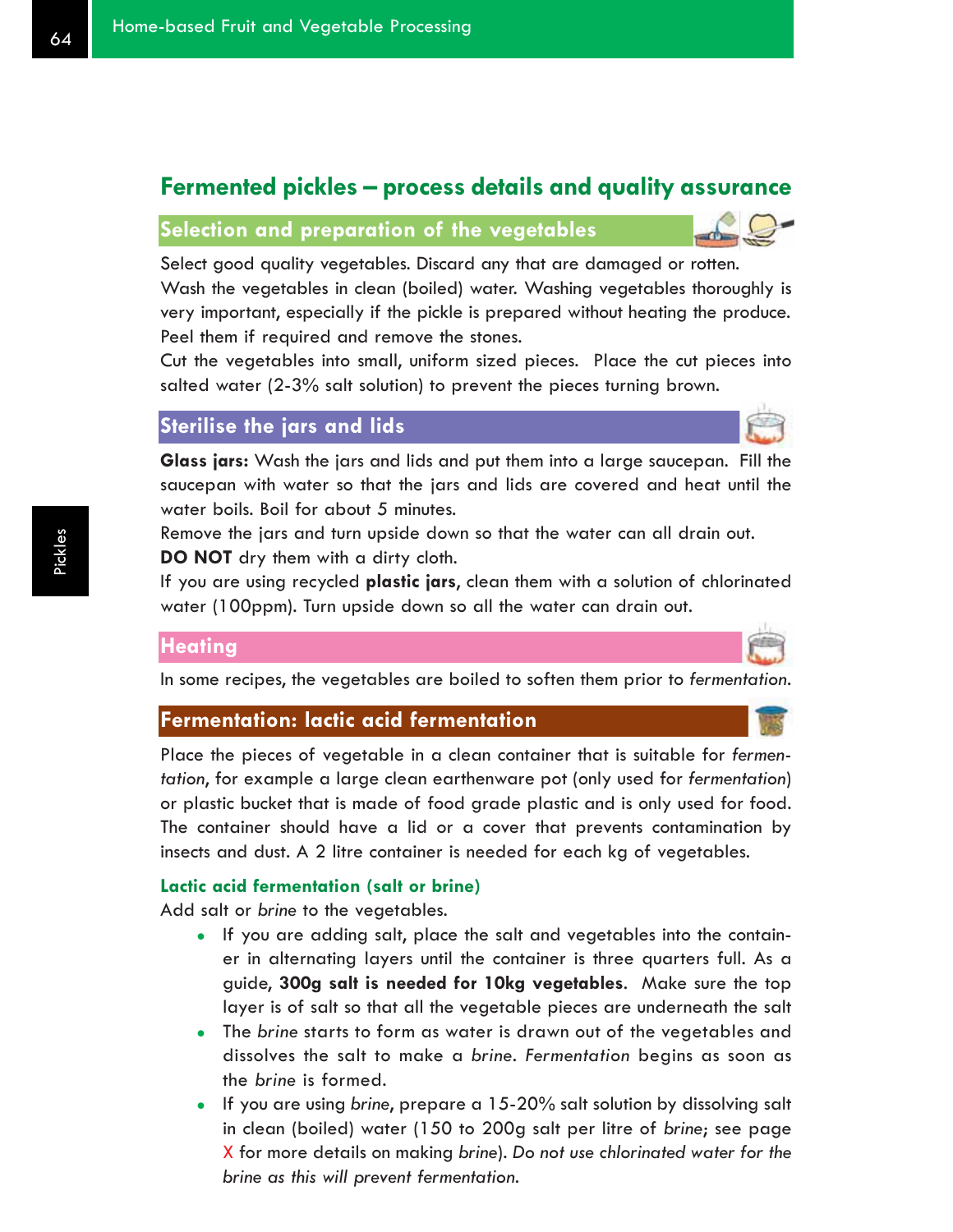• You need to make sure that all the vegetables are in the *brine* – use 2 litres per kg vegetables. Remember that most vegetables will float when you first put them in the *brine* so you must place a clean plate or similar heavy object on top to submerge the vegetable pieces.

To accelerate the *fermentation* process, you can pound wild mustard seeds (*awri*) and add the *awri* powder to the *brine*.

#### **OR: Acetic acid fermentation (vinegar)**

Cover the vegetables in vinegar.

Instead of vinegar, you can also use cover the vegetables in a 5% *acetic acid* solution available in the bazaar. (If the solution is 10% *acetic acid*, make sure to dilute it in water to make a 5% solution).

Remember that most vegetables will float when you first put them in the vinegar or *acetic acid* solution so you must place a clean plate or similar heavy object on top to submerge the vegetable pieces.

Once you have covered the vegetables with salt, or *brine*, or vinegar, place a lid on the *fermentation* pot and leave it to stand in a warm place (21°C) to ferment. It is important to use a lid to help maintain a constant temperature and to protect the fermenting liquor from contamination.

You can speed up the *fermentation* by adding a *starter culture* to the salt or *brine* mixture. The *starter culture* is the juice left over from a previous *fermentation* and which contains some of the *lactic acid bacteria*.

You can see the *fermentation* is taking place as small bubbles of carbon dioxide gas appear in the *brine*.

*Fermentation* takes between one and four weeks to complete. The time taken depends on the temperature, the salt concentration and the *pH* (acidity of the *brine* or vinegar). It is complete when the bubbles of carbon dioxide gas stop appearing.

#### **Filling and packaging**

Fill the fermented pickles into clean sterile jars or containers. The pickles are not processed any further, therefore it is essential to make sure it does not become contaminated at this stage. All equipment must be clean.

Pour a layer of good quality vegetable oil on top of the pickle to act as a seal. Make sure there are no air bubbles trapped in the pickle after filling the jars. Tap the bottom of the bottle lightly on the table to remove any trapped air.

#### **Storage**

The pickles should be stored in a cool place out of direct sunlight. The high level of acidity gives them a long *shelf life* of up to 6 months.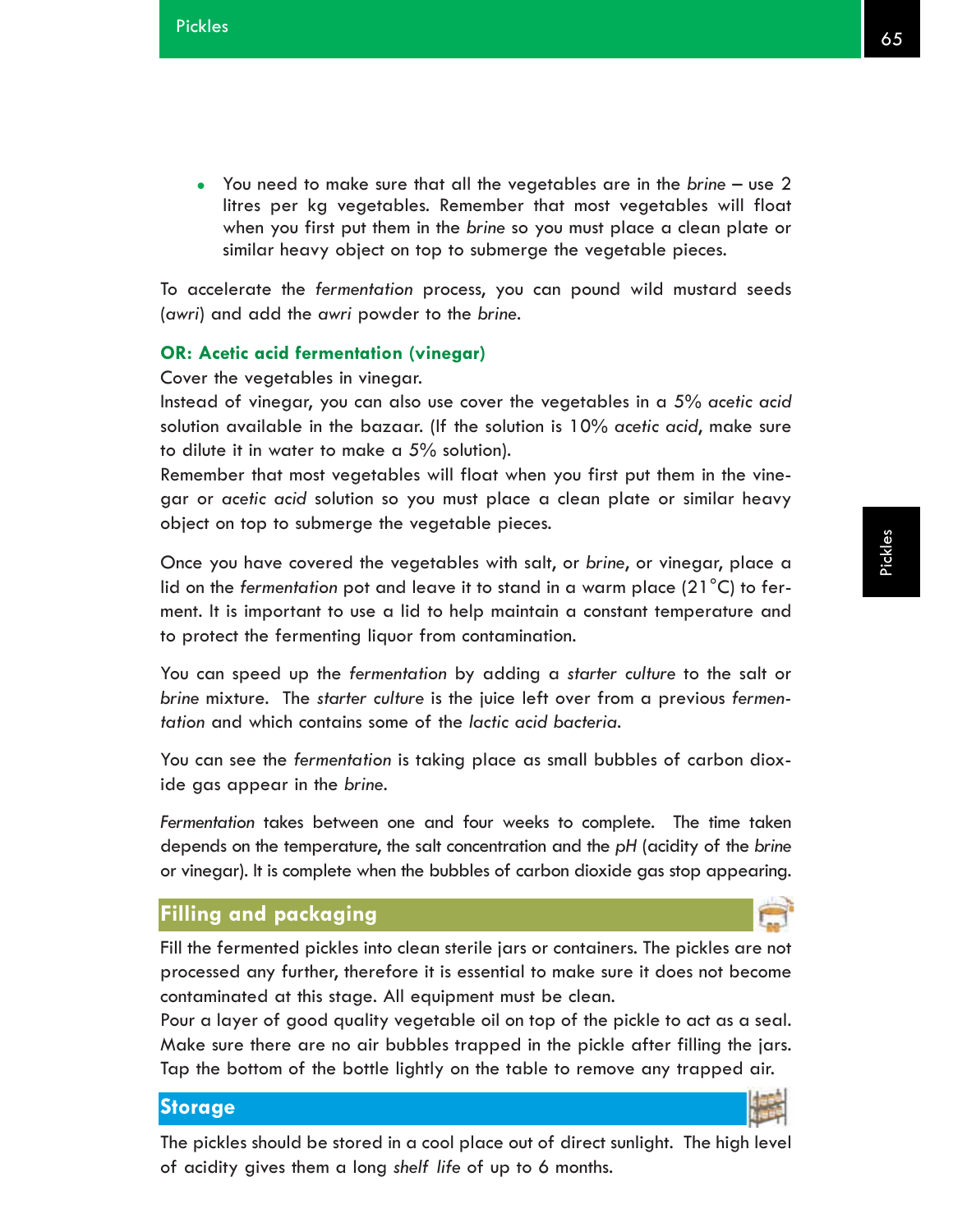# **Pickled cucumbers**

#### **Ingredients**

20kg small cucumbers or 15kg large cucumbers 1kg salt

Cucumbers are fermented by *lactic acid bacteria* to make a dark green, slightly transparent product. Occasionally oil is added to the fermented product.

**Selection and preparation of the vegetable**

Select ripe cucumbers that are free from bruising or disease. Wash them in clean water and drain.

Cucumbers can either be pickled whole or sliced into smaller pieces. If you are slicing, cut into pieces that are 5-8mm thick. Cucumbers do not need to be peeled.

## **Preparation of the jars and lids**

**Glass jars:** Wash the jars and lids and put them into a large saucepan. Fill the saucepan with water so that the jars and lids are covered and heat until the water boils. Boil for about 5 minutes.

Remove the jars and turn upside down so that the water can all drain out. **DO NOT** dry them with a dirty cloth.

If you are using recycled **plastic jars**, clean them with a solution of chlorinated water (100ppm). Turn upside down so all the water can drain out.

### **Salting**

Place the cucumbers and salt (1kg salt per 15-20kg cucumber) in alternate layers in a sealed container. A *brine* will form to cover the cucumbers. Ensure that they are submerged in the *brine*. If this *brine* is not sufficient to cover the cucumbers, prepare a 40% *brine* (see page X below) and add it to the pot to cover all the cucumbers.

### **Fermentation**

As soon as the *brine* is formed, *fermentation* starts. Bubbles of carbon dioxide gas appear. Leave to ferment in a warm place for 1-4 weeks depending upon the temperature. *Fermentation* is complete when no more bubbles appear.

### **Filling and packaging**

Fill into clean pots or glass jars and seal. The pickle is not further processed, therefore it is important to ensure that the jars are clean and good hygiene is practiced during filling. Oil can be added to the surface if desired. Cap the jars after filling.

### **Storage**

Store in a cool dry place for up to 6 months.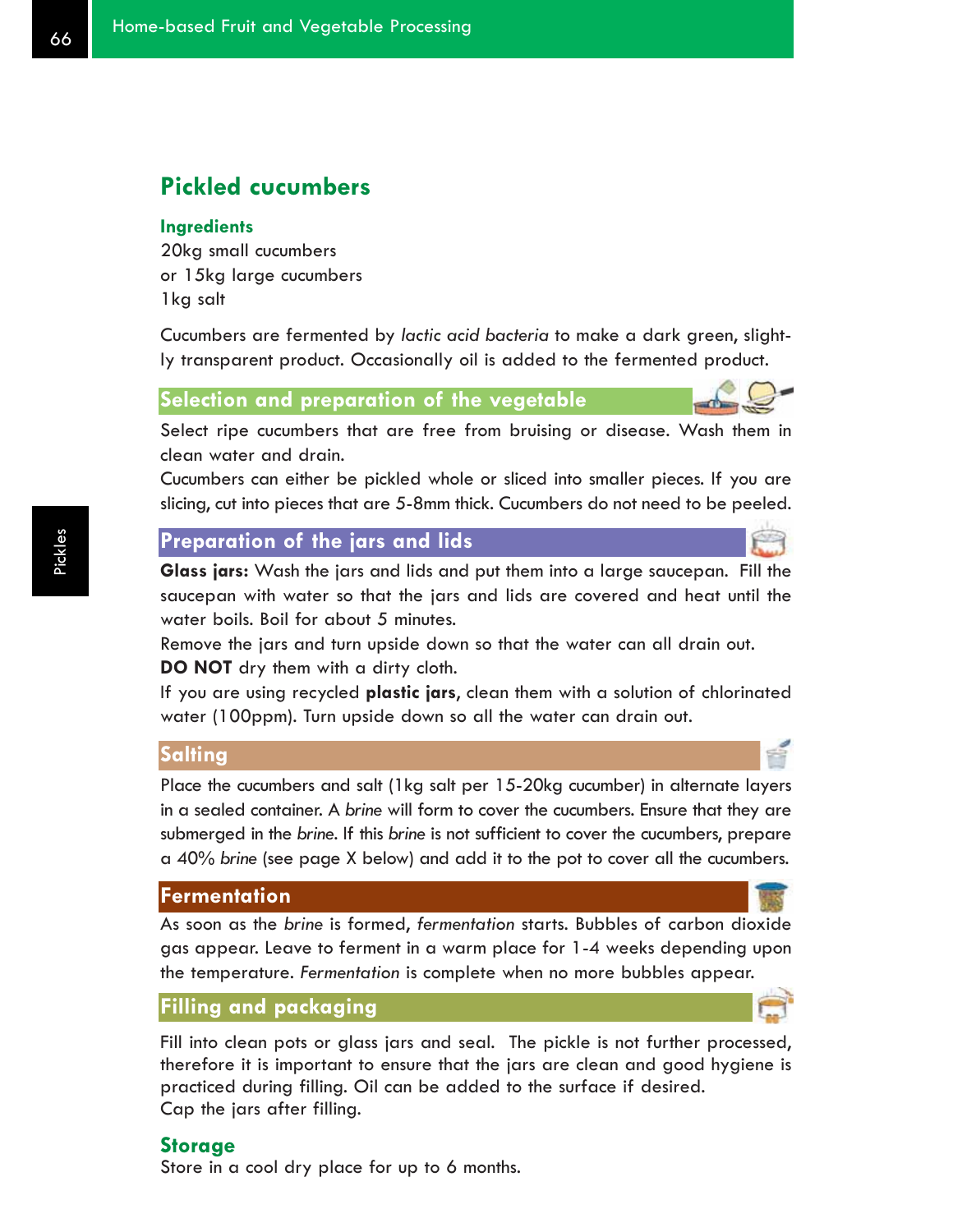# **Mixed pickle**

**Ingredients** (to make approximately 5 kg of pickle) 500g carrot 500g baby eggplant ('bonjon-e-atchar') 500g turnip 500g cauliflower 300g chilli 250g garlic 50g salt 250g 'awri*'* (wild mustard seeds) 3 litres water (enough to cover the vegetables)  $+$  water for boiling the vegetables

### **Preparation of vegetables**

Select vegetables that are good quality and without bruising. Wash well with clean, chlorinated water.

Peel the carrots. Remove the inedible parts. Chop into small pieces. Peel the turnip. Remove the inedible parts. Chop into small pieces the same size as the carrots.

Chop the eggplant into pieces the same size as the carrots and turnips. Take off the cauliflower florets. Chop into smaller pieces.

Peel the garlic and chop into small pieces.

Grind the wild mustard seeds (*awri*).

## **Preparation of the jars and lids**

**Glass jars:** Wash the jars and lids and put them into a large saucepan. Fill the saucepan with water so that the jars and lids are covered and heat until the water boils. Boil for about 5 minutes.

Remove the jars and turn upside down so that the water can all drain out. **DO NOT** dry them with a dirty cloth.

If you are using recycled **plastic jars**, clean them with a solution of chlorinated water (100ppm). Turn upside down so all the water can drain out.

### **Heating**

Boil the carrot, turnip, eggplant, chilli and cauliflower with a little water for 10 to 15 minutes until they are soft. Place them in a sieve and allow the water to run out. Cover the vegetables with a clean cloth and leave to cool down. Boil the 3 litres of water and leave to cool down.

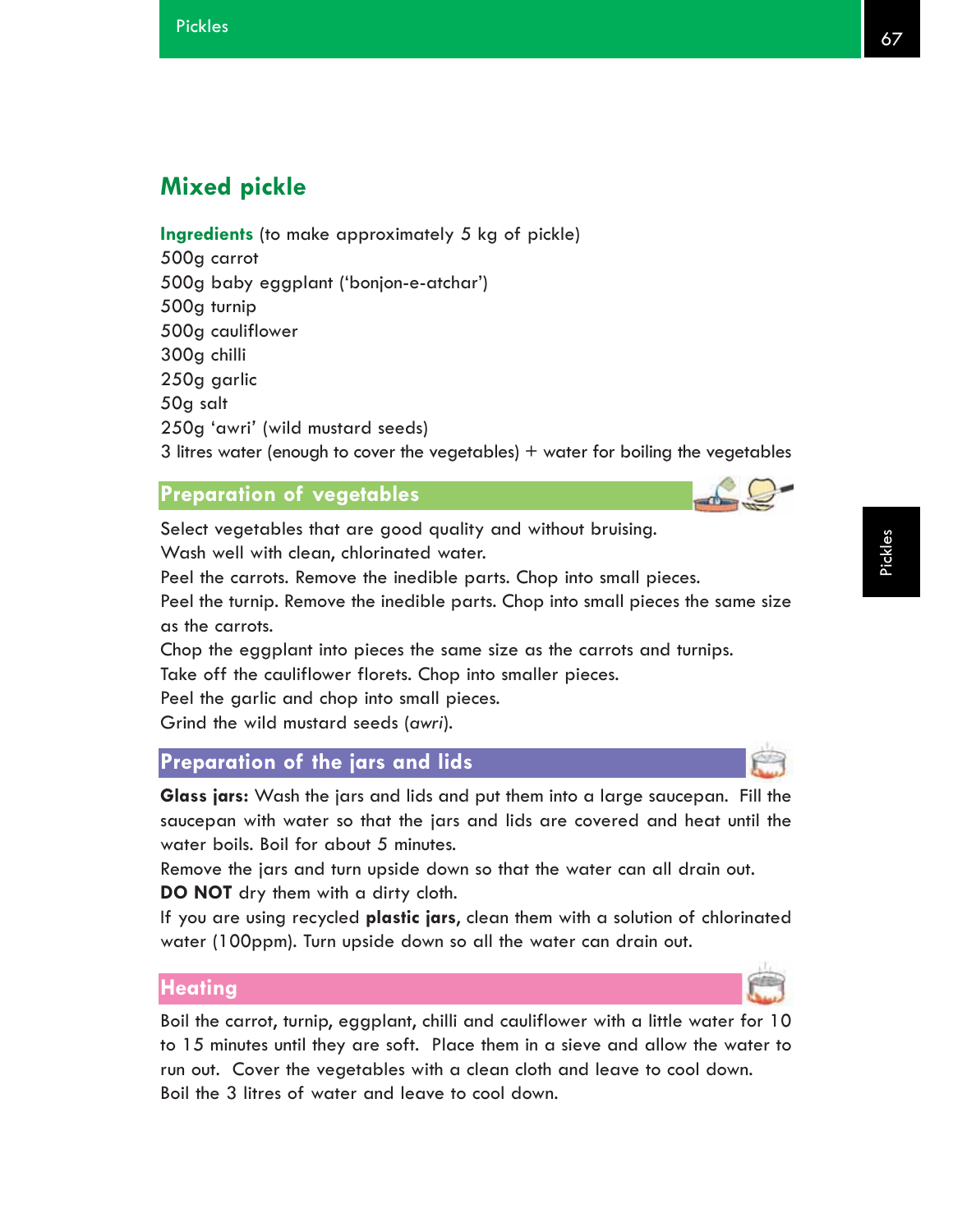# **Mix**

Place the mixed vegetables in layers in a large pot (or plastic bucket). Include the chopped garlic and chilli in the layers.

Place the ground *awri* on top. Add the salt and the cool boiled water. (Do not use chlorinated water).

### **Fermentation**

Place in a warm place (or in the sun) for 15 to 20 days to ferment. *Fermentation* starts when bubbles of carbon dioxide gas appear. The length of time taken to ferment depends on the temperature (optimum is between 20 and 25°C). *Fermentation* is complete when no more bubbles appear.

# **Filling and packaging**

Fill the pickle into clean pots or glass jars and seal. The pickle is not further processed, therefore it is important to ensure that the jars are clean and good hygiene is practiced during filling. Oil can be added to the surface if desired. Cap the jars after filling.

### **Storage**

Store the jars in a cool place. The pickle can be kept from two to four months.



Pickles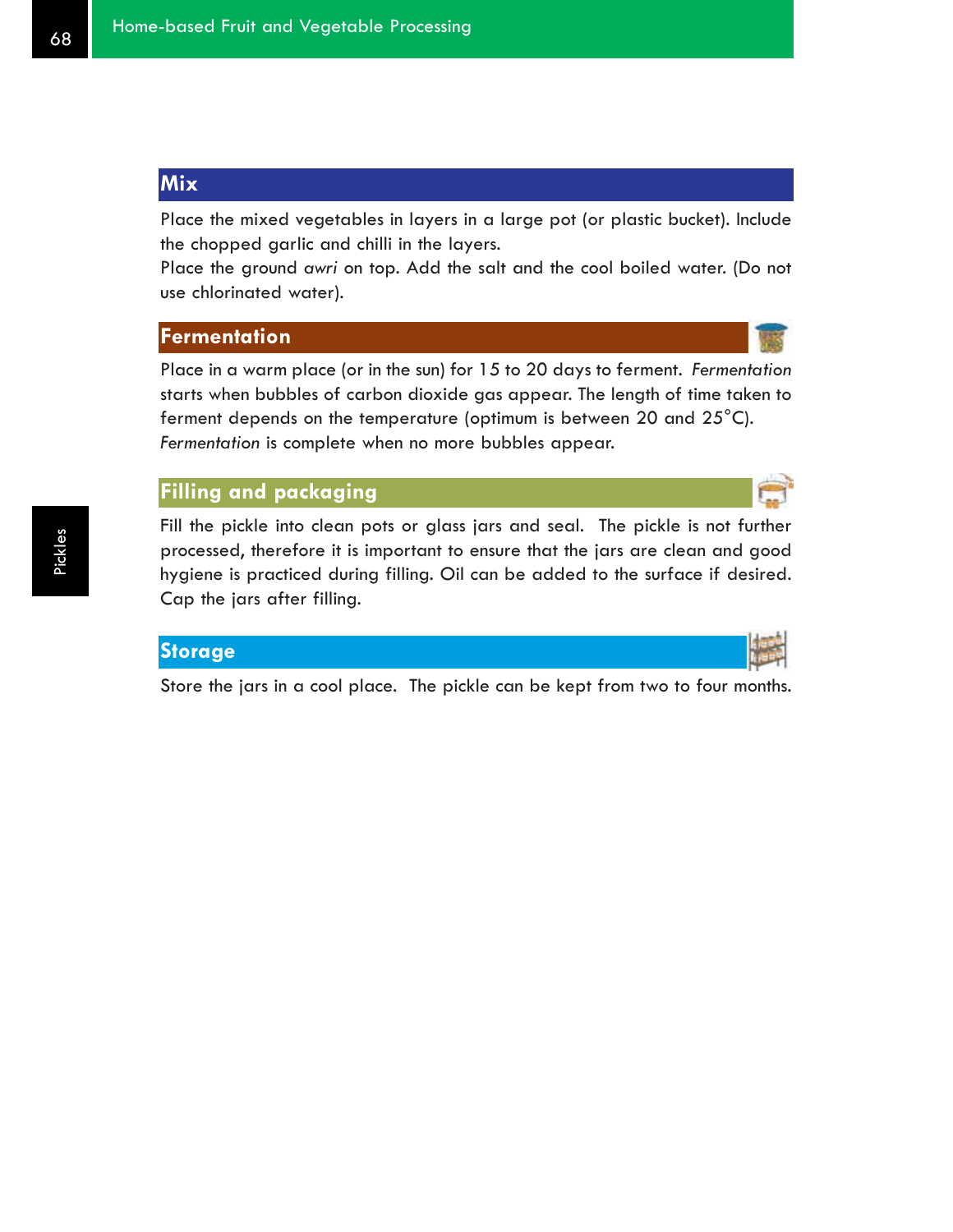# **Pumpkin pickle**

**Ingredients** (to make approximately 5,5kg of pickle)

2kg pumpkin 250g chilli 250g garlic 200g *awri* (wild mustard seeds) 50g salt 3 litres water (enough to cover the vegetables)  $+$  water for boiling the vegetables 100g mint leaves

# **Selection and preparation of vegetables**

Select vegetables that are good quality and without bruising. Wash well with clean chlorinated water.

Chop the pumpkin into smaller pieces.

Peel the garlic and chop into small pieces. Wash the mint leaves and chilli with boiled water.

Grind the *awri*.

# **Preparation of the jars and lids**

**Glass jars:** Wash the jars and lids and put them into a large saucepan. Fill the saucepan with water so that the jars and lids are covered and heat until the water boils. Boil for about 5 minutes.

Remove the jars and turn upside down so that the water can all drain out. **DO NOT** dry them with a dirty cloth.

If you are using recycled **plastic jars**, clean them with a solution of chlorinated water (100ppm). Turn upside down so all the water can drain out.

### **Heating**

Boil the pumpkin in a little water for 10 to 15 minutes until it is soft soft. Place it in a sieve and allow the water to run out. Cover the vegetables with a clean cloth and leave to cool down.

Boil the 3 litres of water and leave to cool down.

# **Mix and add ingredients**

Place the pumpkin in layers in a large pot (or plastic bucket). Include the chopped garlic, chilli and mint in the layers.

Place the ground awri on top. Add the salt and the cool boiled water. (Do not use chlorinated water)

Pickles

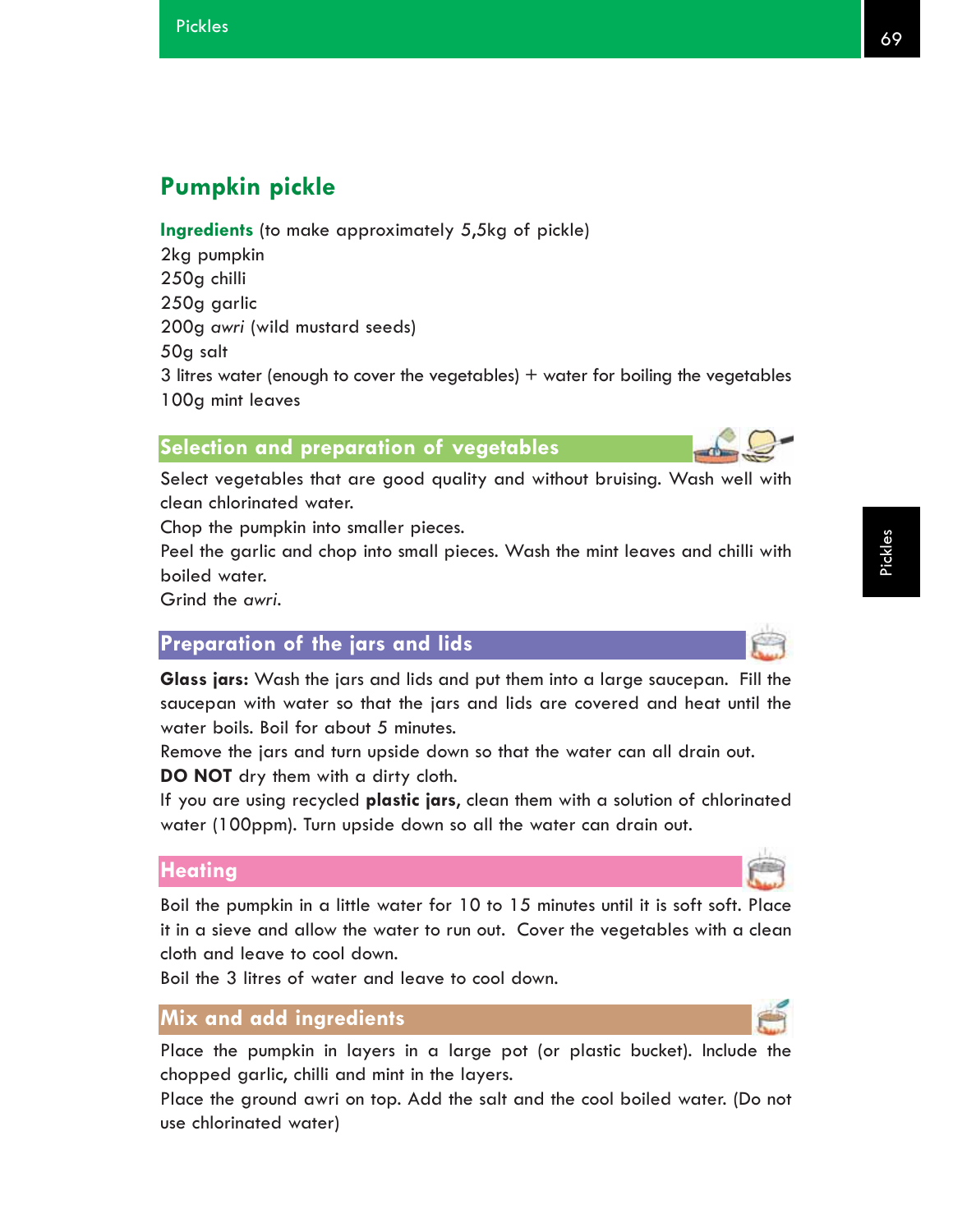Place in a warm place (or in the sun) for 15 to 20 days to ferment. *Fermentation* starts when bubbles of carbon dioxide gas appear. The length of time taken to ferment depends on the temperature (optimum is between 20 and 25°C). *Fermentation* is complete when no more bubbles appear.

# **Filling and packaging**

Fill the pickle into clean pots or glass jars and seal. The pickle is not further processed, therefore it is important to ensure that the jars are clean and good hygiene is practiced during filling. Oil can be added to the surface if desired. Cap the jars after filling.

Store in a cool and dry place. The pickle can be stored up to 3 to 4 months.



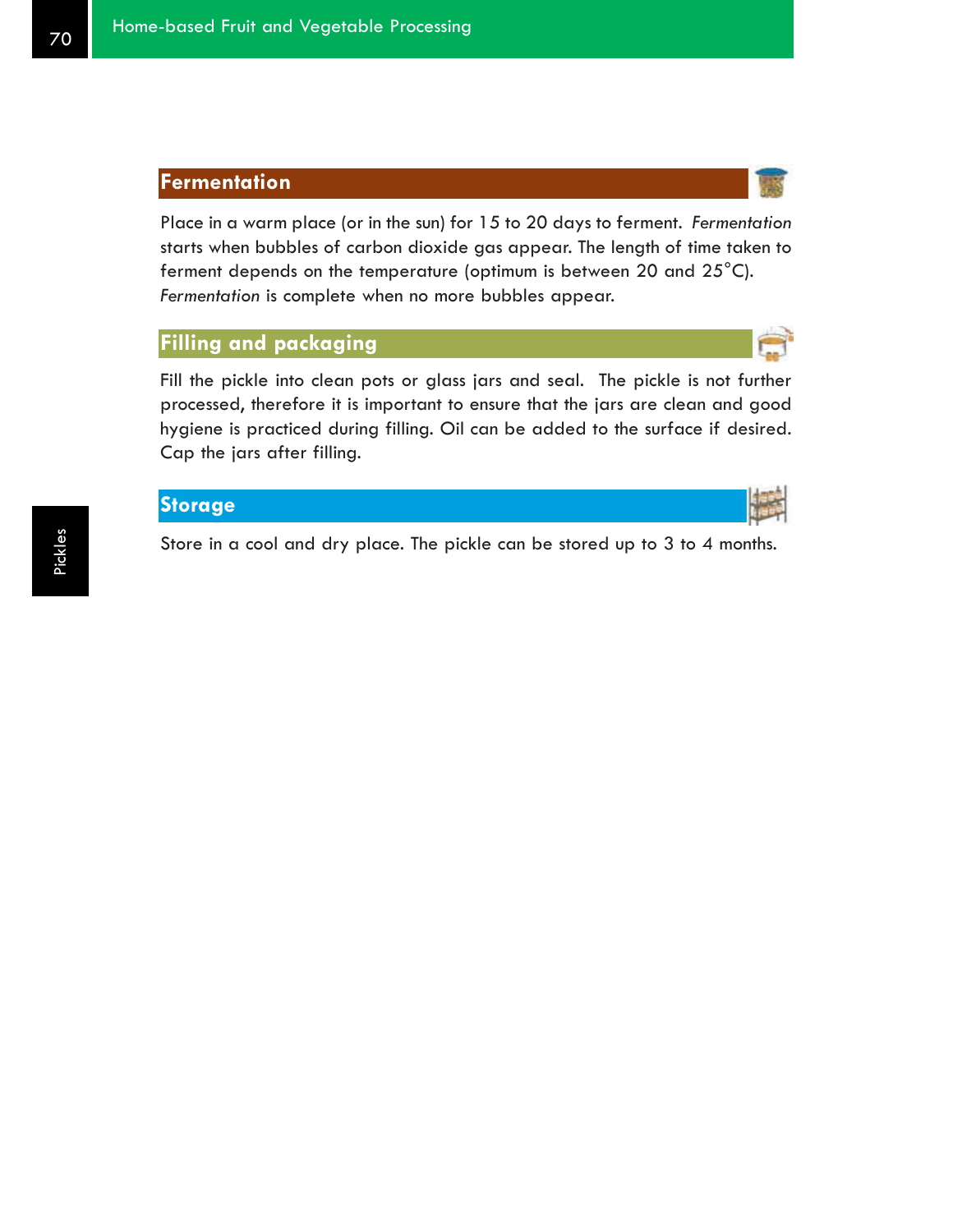# **VINEGAR**

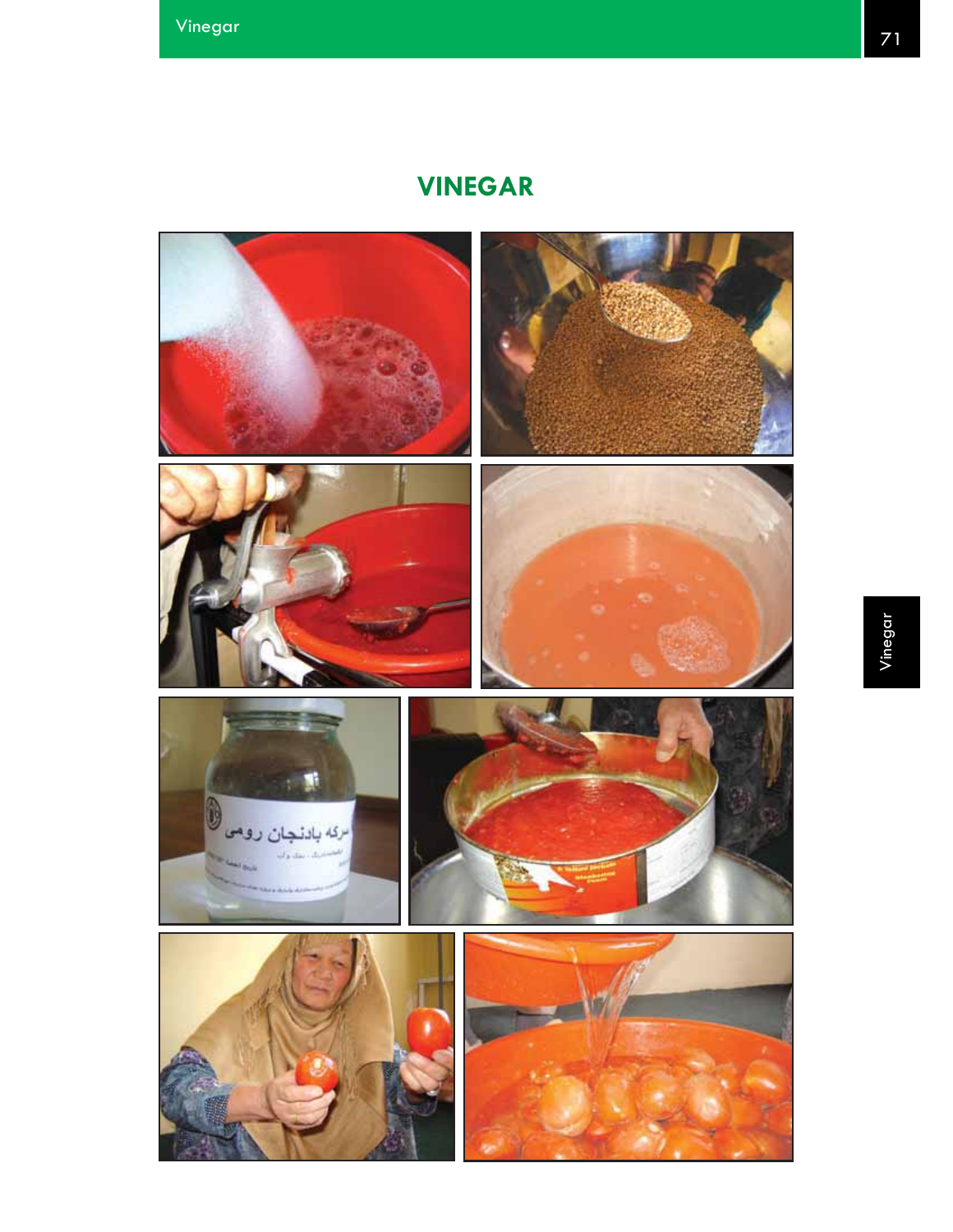# **Preparation of vinegar**

Vinegar is also known as *acetic acid*. It is a by-product of the *fermentation* of fruit and vegetables and because it is acidic, it can also be used to preserve fruit and vegetables. It is commonly added to fruit and vegetables to make pickles.

### **Common fruits and vegetables suitable for making vinegar:**

Grape Apple Mulberries

Vinegar can also be made by utilising fruit waste, for example tomato peel and seeds, fruit peelings.

### **VINEGAR - equipment required**

Sharp stainless steel knife Weighing scales or, Measuring jug or bottle Measuring cup Spoons for measuring Plastic bowls Blender or liquidizer (optional) Sieve Muslin filter cloth Glass jars and lids Large fermenting vessel Air lock

### **Should I make vinegar? Yes**

- Vinegar can be made with relatively simple equipment that is available in the home
- Making vinegar is a good way to utilise fruit waste, for example peels and extracted juice
- Vinegar is a useful ingredient for preserving other fruit and vegetables.

#### **No**

- Managing the two different fermentations requires some skill and knowledge of the process. You need to make sure the fermentation conditions are suitable to produce a good product
- To make a good product for sale, you do need some proper equipment to ensure consistency from batch to batch
- Make sure the fermenting vinegar is not contaminated by other bacteria which cause it to spoil
- If you want to use the vinegar in pickle making, you need to ensure it is strong enough to act as a preservative.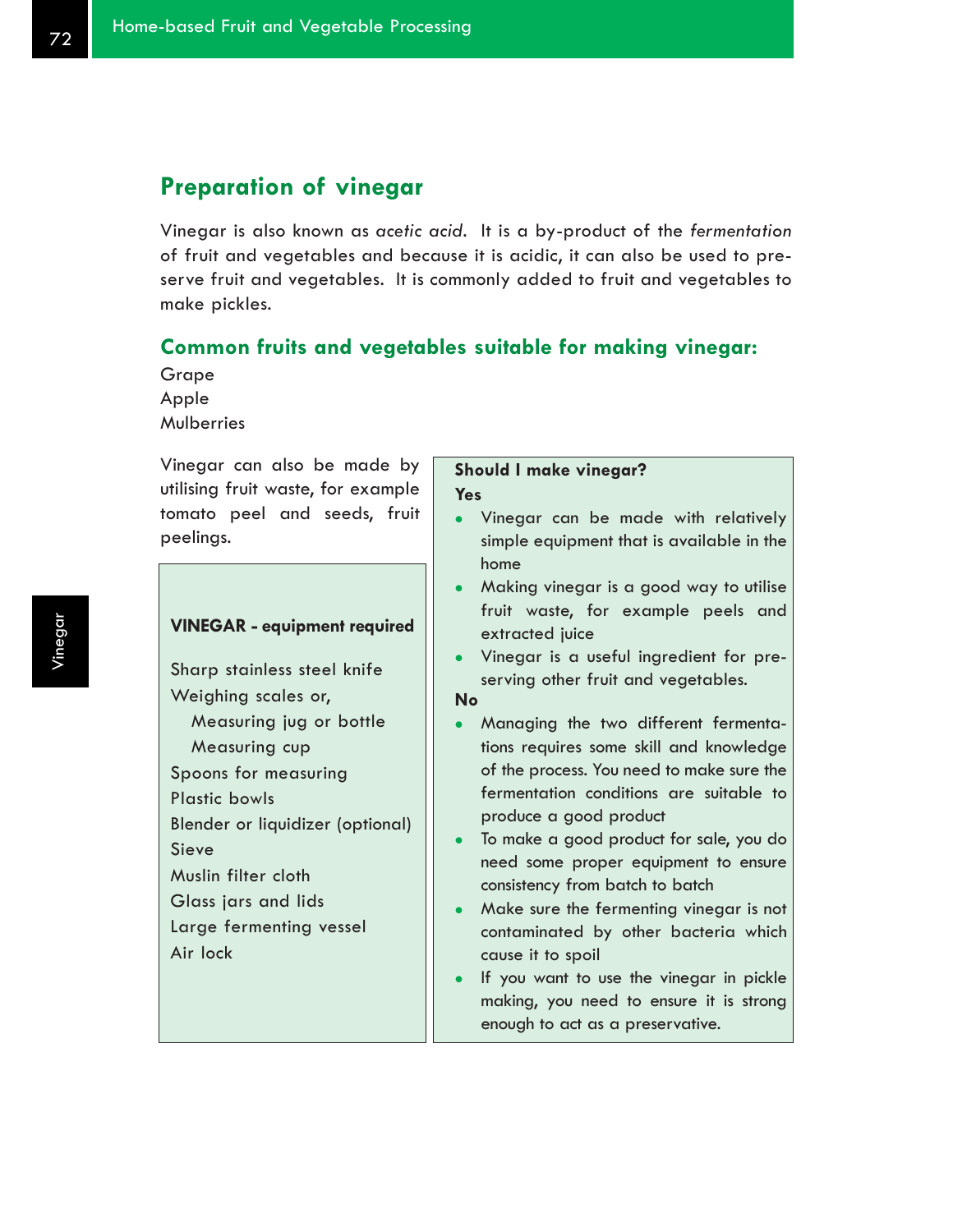

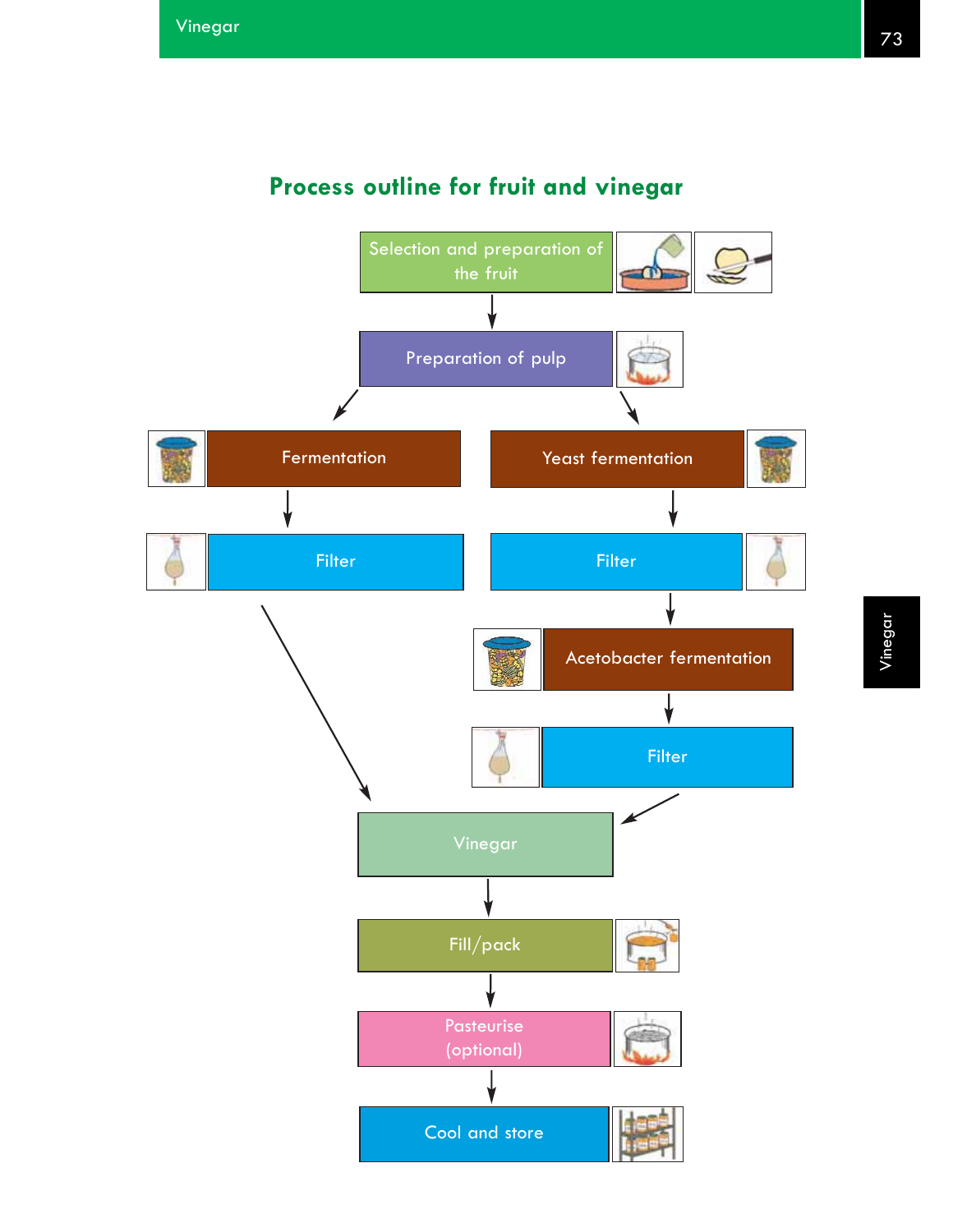# **Fruit vinegar – quality assurance and processing notes**

# **Selection and preparation of the fruit or fruit peels**

Wash the fruit or vegetables in clean boiled (non-chlorinated) water. If you are using fruit peels they should be from clean ripe fruit. Do not use peels from rotten or damaged fruit as this will produce a bad product.

Do not use peels from fruit or vegetables that have been sprayed with fungicide or herbicide. Do not use fruit or vegetables that have been treated with preservative as this will prevent the growth of *bacteria* that are needed for *fermentation*.

Cut the fruit or fruit peel into thin strips and put into clay or plastic pots or buckets. Only use boiled water for vinegar making. *Do not use chlorinated water for making vinegar or for washing the fruits* as the *chlorine* will prevent the *fermentation* taking place.

### **Preparation of equipment**

All the equipment you use should be clean. Steam–sterilise the bottles before use to get rid of any *bacteria* that can contaminate the *fermentation*. (Do not use chlorinated water).

Do not use aluminium or iron pots for the *fermentation* as the *acid* will react with the metal of the pots.

### **Fermentation**

#### **1. Traditional one-stage method**

Mash or liquidise the fruit with boiled water to make a pulp. If you do not have a blender you can mash the fruit by hand and mix with boiled water to make a thick pulp. Dilute the pulp by adding 2 litres of boiled water per litre of pulp. Place the diluted fruit pulp in a large pot for *fermentation* and add sugar (use about 120g sugar per litre of diluted pulp).

Add a *starter culture* of acetobacter (waste fruit slurry saved from a previous *fermentation*) and cover the pot with a clean cotton cloth. Leave it in a warm place (20-22°C) for about 8 days.

While the fruit is fermenting, make sure the water level does not fall too low. If it is getting dry, add some more water.

After 8 days the liquid should have the correct level of acidity (about 4% or *pH*3 if using a *pH meter* or papers). If it is not strong enough, leave to ferment

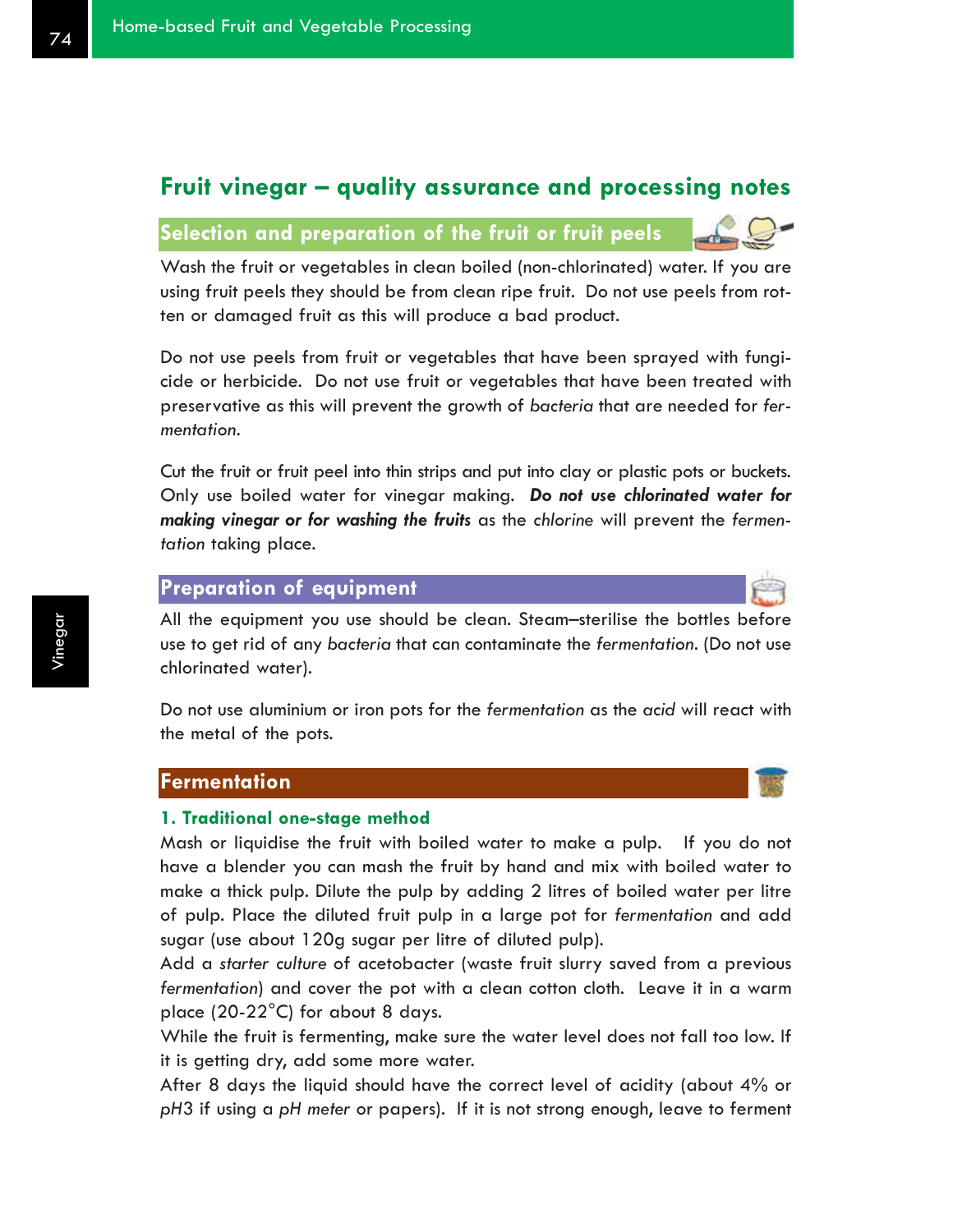for a little longer. You might need to add some more sugar. You need a *pH* paper to test the acidity. If you do not have one, you can do a simple *titration* test to find out how strong your vinegar is (See page X, below). If you need the vinegar to be stronger, leave it to ferment for a few more days. You might need to add some more sugar to the mixture.

You may need to adjust the acidity of the fermenting liquid. For apple vinegar, add 1 tsp sodium bicarbonate per 10 litres of fermenting liquid to reduce the acidity. For mulberry vinegar, add 1tsp citric *acid* (lemon juice) per 10 litres of fermenting liquid to increase the acidity.

#### **2. Improved two stage method**

This method involves two separate *fermentation*s. Ethanol is made by adding yeast to the fruit mixture. The ethanol is then converted into vinegar by adding acetobacter.

Place the fruit pieces or peels in a clean blender with cool boiled water to make a thick fruit pulp. If you do not have a blender you can mash the fruit by hand and mix with boiled water to make a thick pulp. Dilute the pulp with extra water (1 part pulp to 2 parts boiled water). Add sugar to the pulp (120g per litre of diluted pulp).

Add the yeast to the pulp, place in a large plastic bucket and leave to ferment at 25°C for two days.

You may need to adjust the acidity of the fermenting liquid. For apple vinegar, add 1 tsp sodium bicarbonate per 10 litres of fermenting liquid to reduce the acidity. For mulberry vinegar, add 1tsp citric *acid* (lemon juice) per 10 litres of fermenting liquid to increase the acidity. After fermenting, filter the mixture through a muslin cloth and collect the liquid.

<sup>z</sup> Add the *acetic acid bacteria* to the liquid (use a *starter culture* that has been saved from a precious batch of vinegar). Place in a warm place (20-22°C), cover with a clean cotton cloth and leave to ferment for 11 days.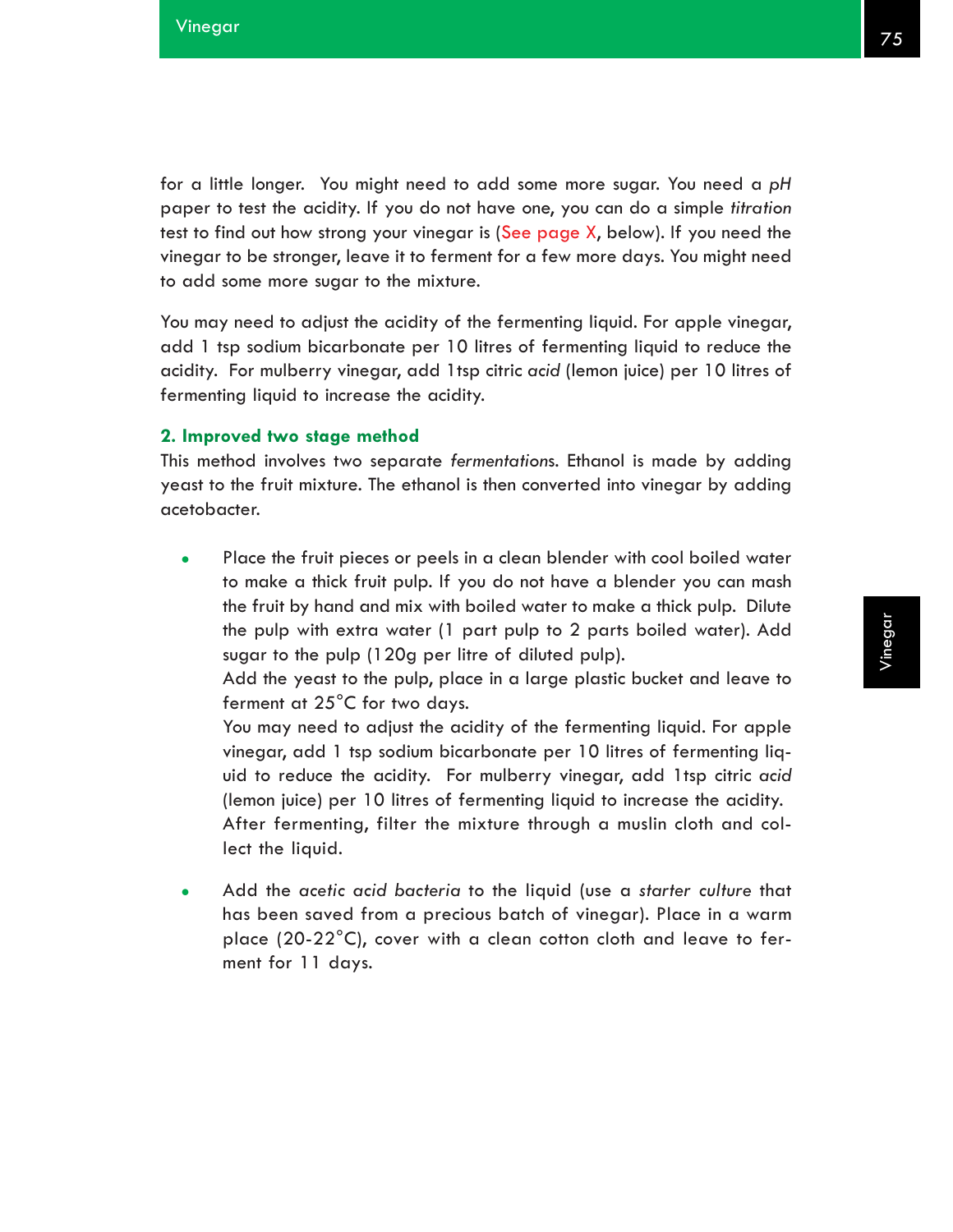# **Filter**

Drain off the liquid. Filter it through a muslin cloth. Save some of the residual fruit slurry to use as a *starter culture* in the next batch of vinegar.

# **Filling and packaging**

Fill the vinegar into clean, sterilised bottles. Place on the caps and fasten loosely.

# **Heating (optional) -Pasteurization**

Place the bottles in a pan of water and heat to boiling for about 10 minutes to pasteurise the vinegar. This will give it a longer *shelf life*. This stage is optional. If you are using the vinegar straight away, for example to make pickle or chutney, you do not need to pasteurise it.

# **Cooling and storage**

Cool the bottles to room temperature. Tighten the lids on the bottles as they cool down.

Vinegar will store for up to 12 months if kept in a cool, dry place away from direct sunlight.



Ô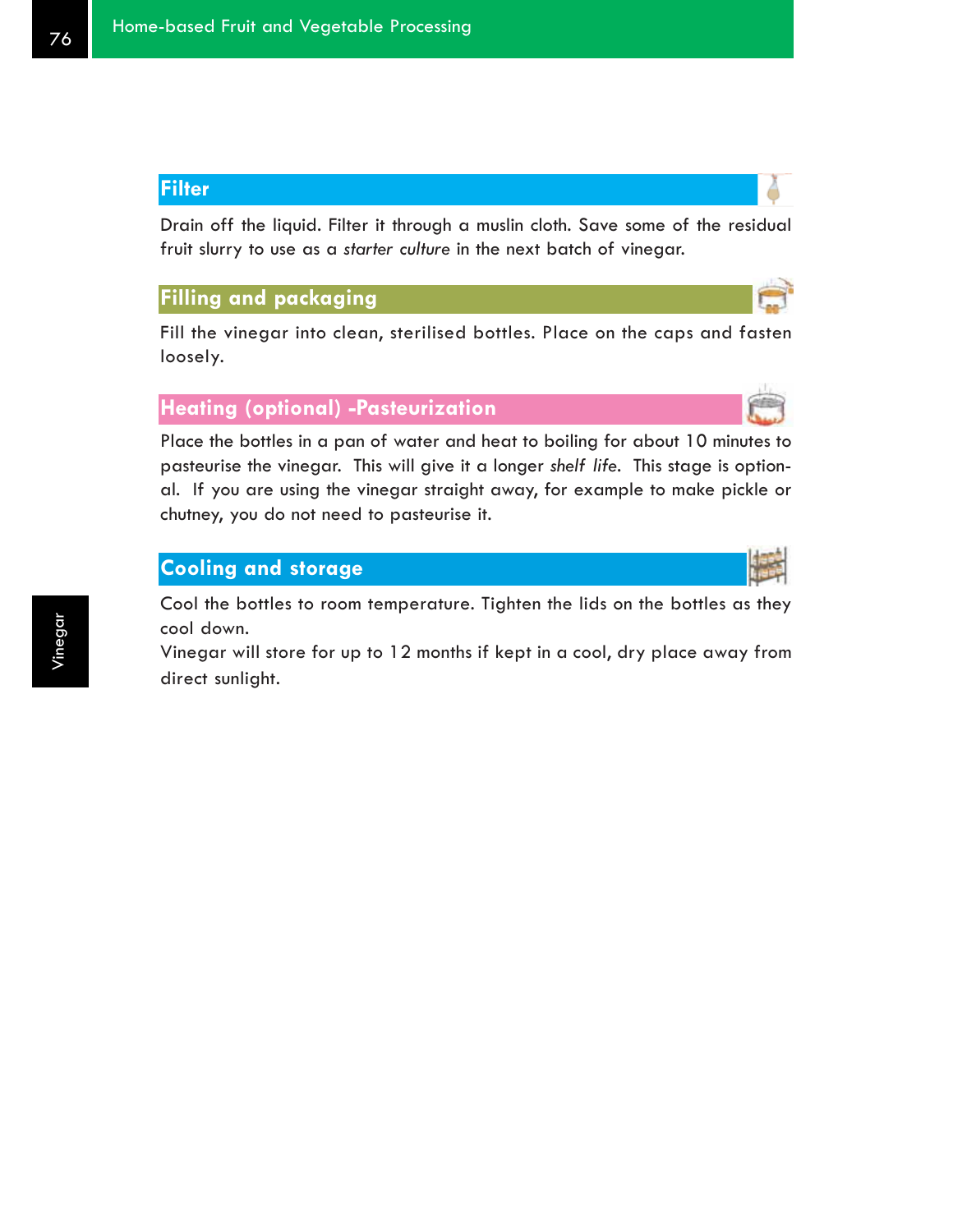# **Tomato vinegar**

**Ingredients** (to make 15-20L vinegar) 10kg tomatoes or tomato skins *Or*, 10L tomato juice extracted from the tomato puree 10 litres of boiled water 120g sugar per litre of diluted juice (approximately 2.4kg for the amount of tomato juice specified above) Yeast (for improved *fermentation*) *Starter culture* (left-over vinegar slurry from a previous *fermentation*)

### **Selection and preparation of the fruit**

Sort the tomatoes and remove any damaged or rotten fruits. Wash the tomatoes in clean boiled (not chlorinated) water.

Cut the tomatoes into small pieces and press through a sieve to separate out the juice from the pulp, skin and seeds.

Boil the water and allow it to cool before you use it. Do not use chlorinated water for making vinegar as the *chlorine* will prevent the *fermentation* taking place.

## **Preparation of the equipment**

All the equipment you use should be clean. Steam –sterilise the bottles before use to get rid of any *bacteria* that can contaminate the *fermentation*.

### **Traditional fermentation**

Collect the tomato juice in a large pot for *fermentation*. Dilute the juice by adding 1 litre of boiled water per litre of juice. Add sugar (120g per litre of diluted juice).

Cover the pot with a clean cotton cloth to keep out the dust and insects. Leave to ferment until you can smell vinegar.

You can speed up the *fermentation* by adding a *starter culture* (some left over juice from a previous *fermentation*) to the tomato liquid. Keep the pot at 20- 22°C to speed up the *fermentation*.

After about 8 days the level of acidity in the vinegar should be high enough (this depends on the temperature – if it is very cold, the *fermentation* will take a lot longer than this). You need a *pH* paper to test the acidity. If you do not have one, you can do a simple *titration* test to find out how strong your vinegar is (See page X, below). If you need the vinegar to be stronger, leave it to ferment for a few more days. You might need to add some more sugar to the mixture.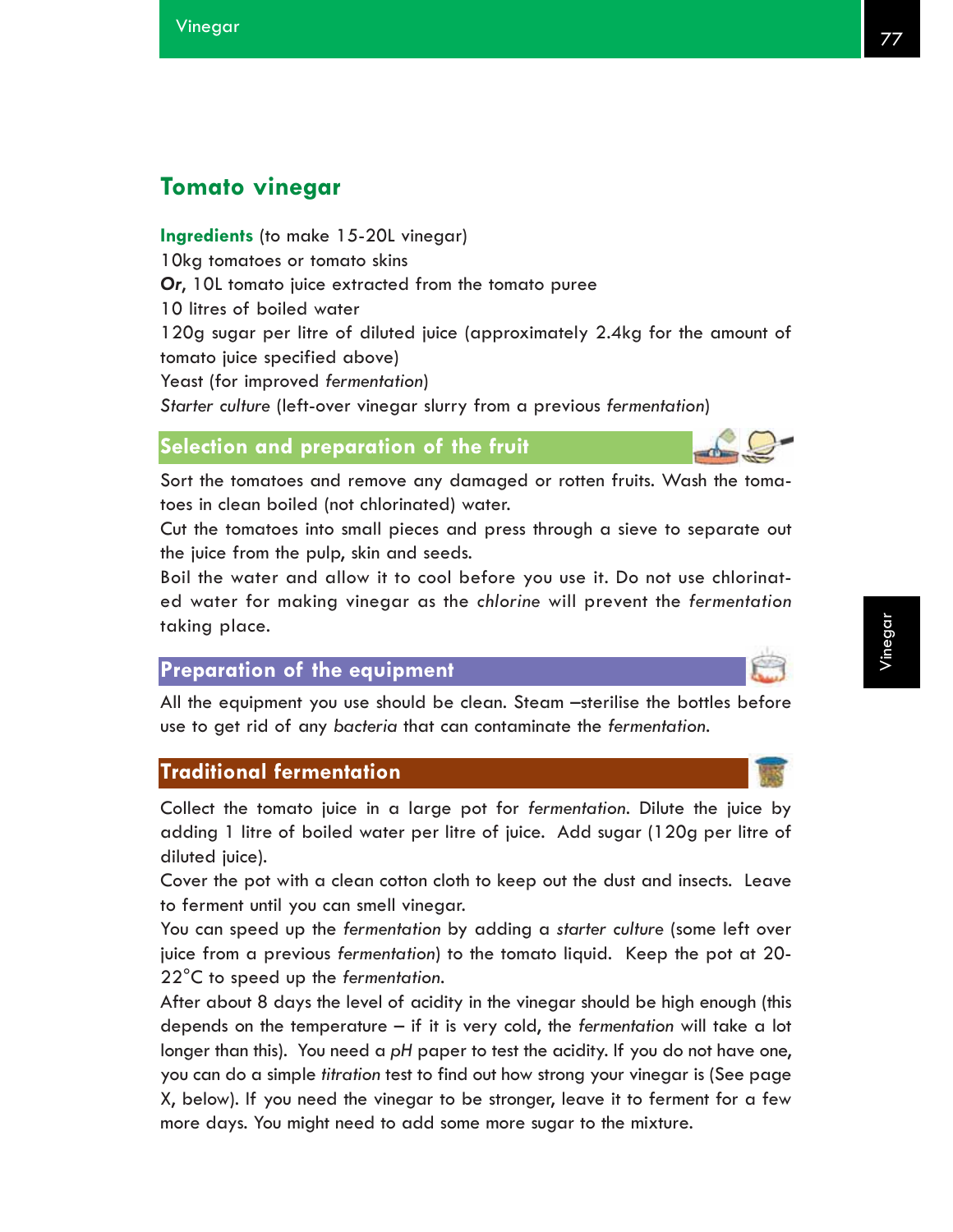### **Filter**

Filter the liquid through a muslin cloth. Save some of the liquid or fruit slurry to use as a *starter culture* in the next batch of vinegar.

### **Improved fermentation**

The improved method involves two *fermentation* stages. The first one is an anaerobic (without oxygen) *fermentation* using yeast. The fermented juice is filtered and then a second *fermentation* takes place, using acetobacter (from a *starter culture* of old vinegar) that produces *acetic acid* (vinegar).

#### **Fermentation 1**

Place the tomato juice in a large pot with a small neck. Add water (1 litre per litre of juice) and sugar (120g per litre of diluted juice) to the juice Activate the yeast – place the yeast in a cup with some sugar, warm water and a small quantity of the fruit juice. Keep the mixture warm (30C) and after about 15 – 20 minutes it should start to bubble. If the yeast does not start to produce bubbles in the glass, it is dead. You need to get another supply of yeast.

Add the yeast to the juice, place in a large plastic bucket and leave to ferment at 25°C for two days. You need to make sure that the first *fermentation* is in a closed container, to prevent any air getting into the mixture. The *bacteria* that convert sugar into ethanol have to do it without oxygen.

An airlock is usually fitted to the jar that is used for *fermentation* – this prevents air getting into the fermenting juice, but the gas that is given off during *fermentation* can escape through the airlock.

#### **Filter**

Filter the mixture through a muslin cloth and collect the liquid in a wide, open pot.

#### **Fermentation 2**

Add the *acetic acid bacteria* to the liquid (use a *starter culture* that has been saved from a previous batch of vinegar (use the slurry that is left over when you filter off the vinegar)). Place in a warm place (20-22°C), cover with a clean cotton cloth and leave to ferment for 11 days. It is essential that air gets to the liquid during the second stage as the acetobacter need oxygen to convert the ethanol into vinegar.

Vinegar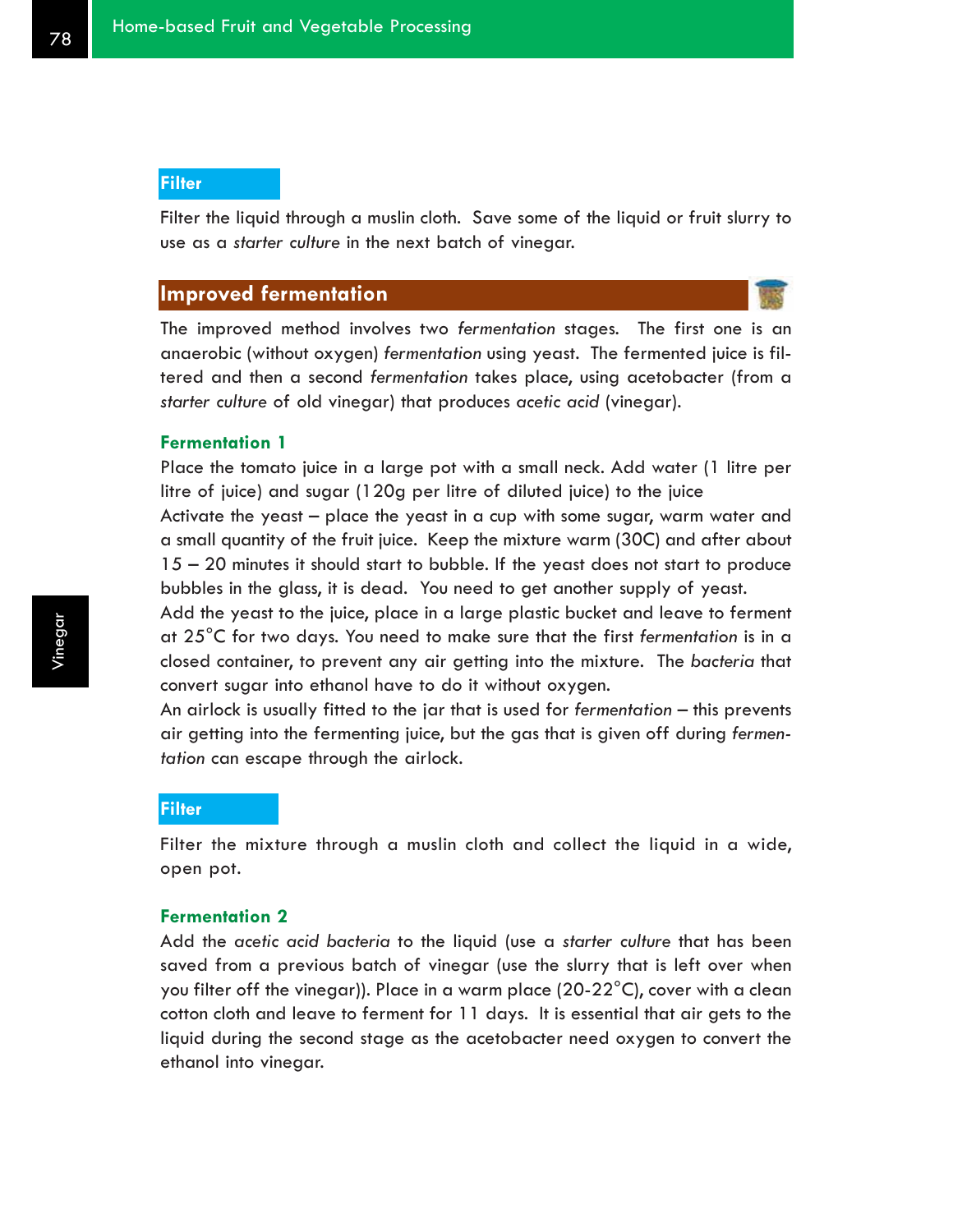# **Filter**

Filter the liquid through a muslin cloth. Save some of the liquid or the slurry left after filtering to use as a *starter culture* in the next batch of vinegar. You cannot use pasteurised vinegar as a *starter culture* as *pasteurisation* kills the *bacteria* that are needed for *fermentation*. Make sue you save a sample before it is pasteurised.

### **Filling and packaging**

Fill the vinegar into clean, sterilised bottles. Place on the caps and fasten loosely.

# **Heating (optional)**

Place the bottles in a pan of water and heat to boiling for about 10 minutes to pasteurise the vinegar. This will give it a longer *shelf life*. This stage is optional. If you are using the vinegar straight away, for example to make pickle or chutney, you do not need to pasteurise it.

# **Cooling and storage**

Cool the bottles to room temperature. Tighten the lids on the bottles as they cool down.

Pasteurised vinegar will keep for up to 12 months if it is stored in a cool dry place away from direct sunlight.

Non-pasteurised vinegar should be used within one month.

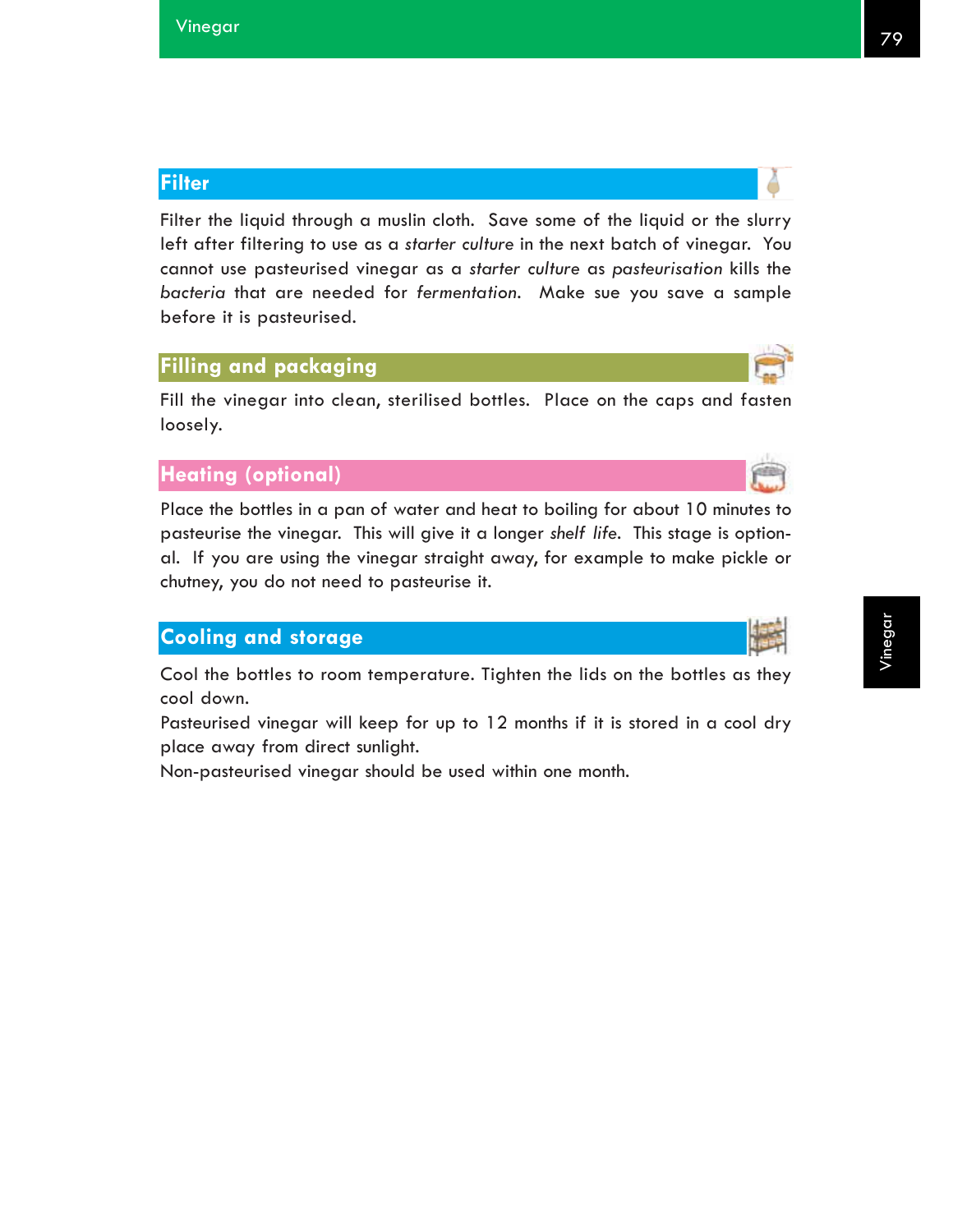# **Mulberry vinegar**

**Ingredients** (to make 15 litres vinegar)

### *Single fermentation*

10kg mulberries 10 litres of boiled water 2.4 kg sugar (120g sugar per litre of diluted juice) 2tsp lemon juice (1tsp lemon juice per 10 litres diluted juice)

### *Two-stage fermentation*

10kg mulberries 20 litres boiled water 3.6 kg sugar (120g sugar per litre of diluted juice) 3tsp lemon juice (1tsp lemon juice per 10 litres diluted juice)

### **Selection and preparation of the fruit**

Sort the mulberries and select those that are ripe. Discard any that are rotten or infected.

Place in a large plastic or clay pot that is suitable for *fermentation*. .

Boil the water and allow it to cool before you use it. Do not use chlorinated water for making vinegar as the *chlorine* will prevent the *fermentation* taking place.

### **Prepare equipment**

All the equipment you use should be clean. Steam –sterilise the bottles before use to get rid of any *bacteria* that can contaminate the *fermentation*.

### **Traditional fermentation**

Squash the mulberries to break the cells and extract the juice. You can liquidise the fruit if you have a liquidiser, otherwise do it by hand to make a pulp. Add clean boiled water to the mulberries (1 litre per litre of squashed mulberries) to make diluted pulp. Add sugar (120g per litre of diluted pulp). Add lemon juice (1tsp per 10litres of diluted pulp) to increase the acidity of the diluted pulp.

Cover the pot with a clean cotton cloth to keep out the dust and insects. Leave to ferment until you can smell vinegar.

You can speed up the *fermentation* by adding a *starter culture* (some left over juice from a previous *fermentation*) to the mulberry liquid.

Keep the pot at 20-22°C to speed up the *fermentation*.



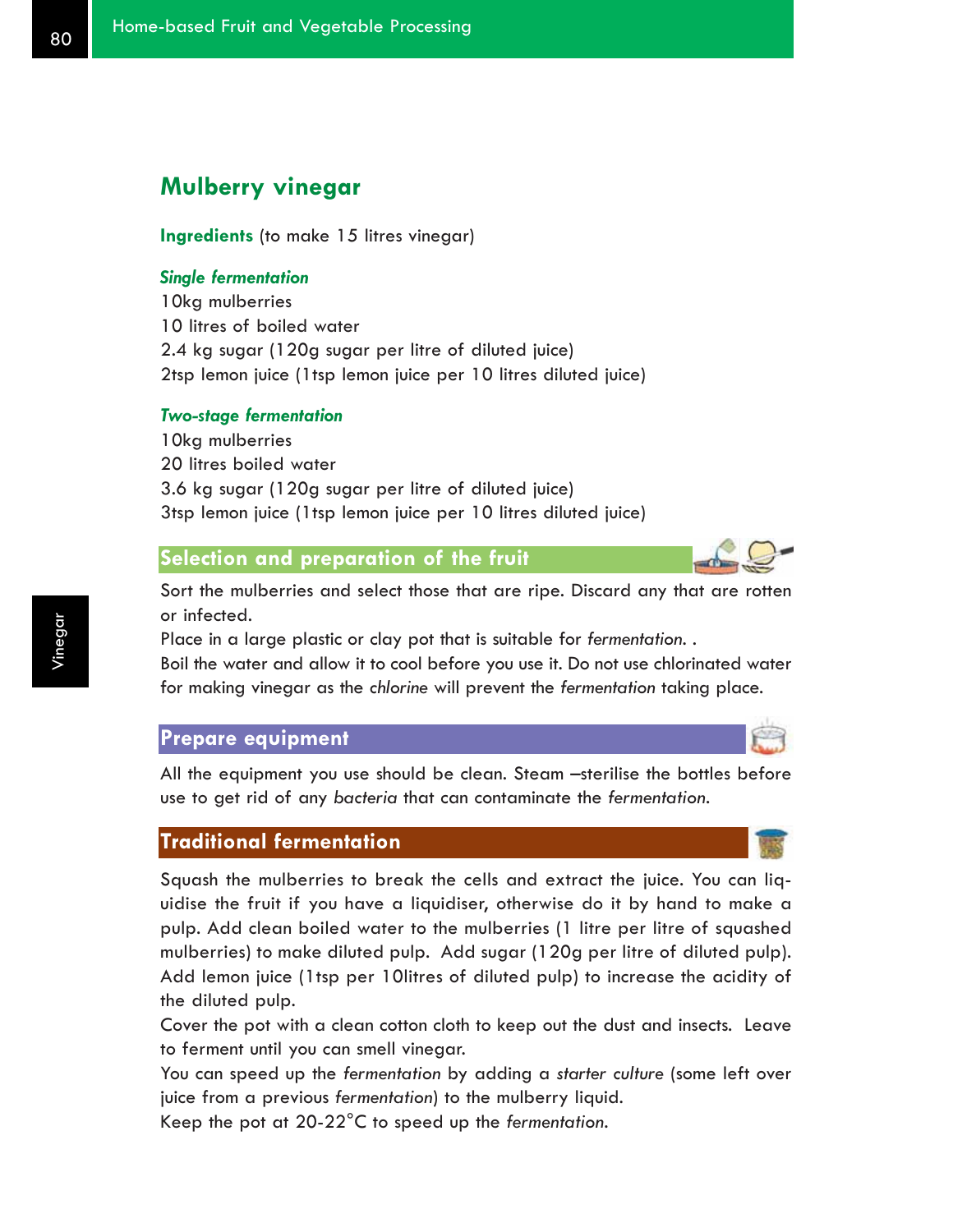After about 8 days the level of acidity in the vinegar should be high enough (about 4% *acid*, which is equivalent to a *pH* of 3). The time of *fermentation* this depends on the temperature – if it is very cold, the *fermentation* will take a lot longer than this). You need a *pH* paper to test the acidity. If you do not have one, you can do a simple *titration* test to find out how strong your vinegar is (See page X, below). If you need the vinegar to be stronger, leave it to ferment for a few more days. You might need to add some more sugar to the mixture.

### **Filter**

Drain off the liquid. Filter it through a muslin cloth. Save some of the residual fruit slurry to use as a *starter culture* in the next batch of vinegar.

### **Improved two stage fermentation**

This method involves two separate *fermentation*s. Ethanol is made by adding yeast to the fruit mixture. The ethanol is then converted into vinegar by adding acetobacter.

#### **Fermentation 1**

Make the fruit pulp by mixing crushed mulberries with boiled water (1 litre per kg fruit). Dilute the pulp with extra water (1 part water to 1 part pulp). Add sugar to the diluted pulp (120g per litre diluted pulp) and lemon juice (1tsp per 10 litres diluted pulp).

Activate the yeast: place the yeast in a cup with some sugar, warm water and a small quantity of the fruit pulp. Keep the mixture warm (30°C) and after about 15 – 20 minutes it should start to bubble, If the yeast does not start to produce bubbles in the glass, it is dead. You need to get another supply of yeast.

Add the yeast to the pulp, place in a large plastic bucket and leave to ferment at 25°C for two days. You need to make sure that the first *fermentation* is in a closed container, to prevent any air getting into the mixture. The *bacteria* that convert sugar into ethanol have to do it without oxygen.

### **Filter**

Filter the mixture through a muslin cloth and collect the liquid.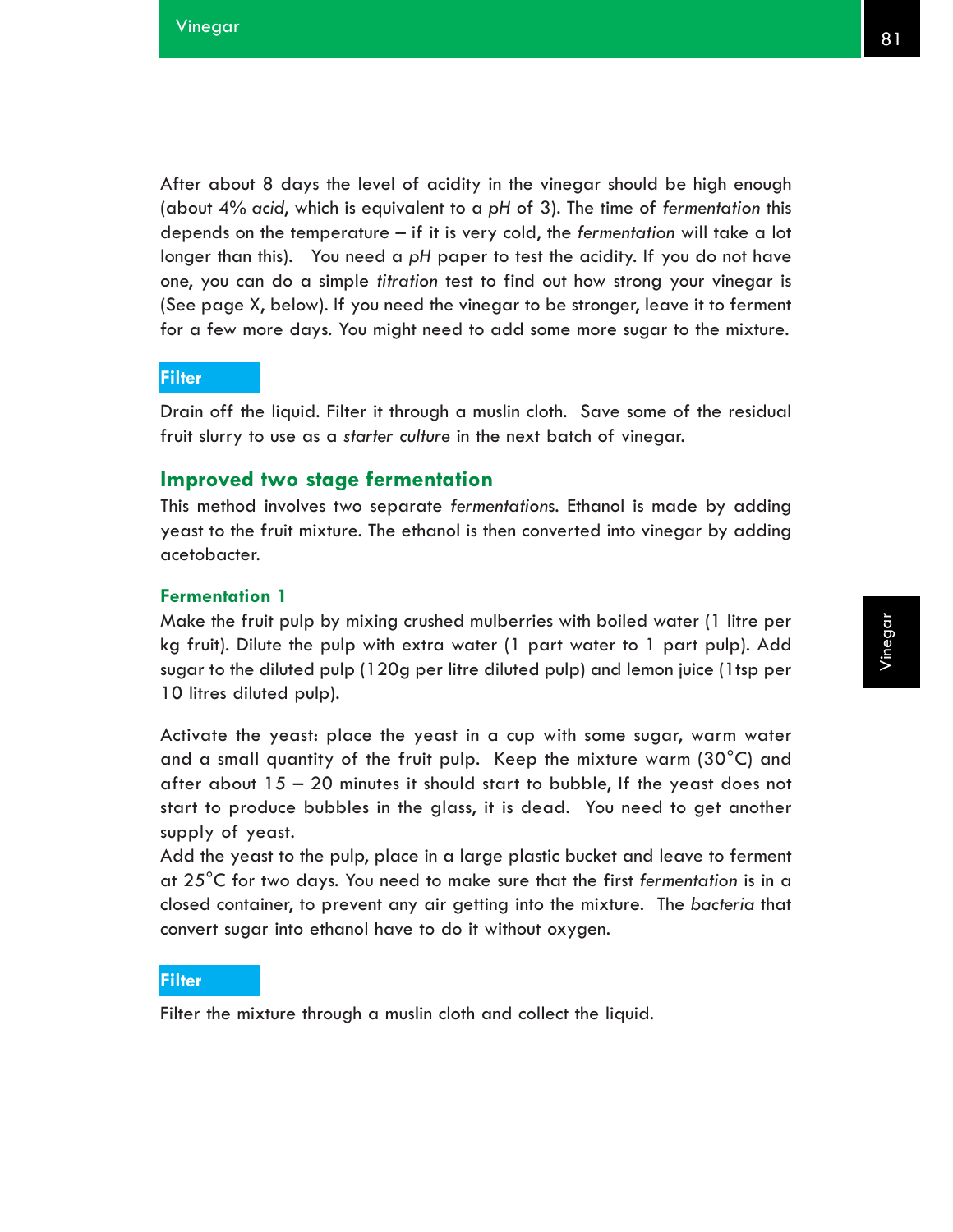### **Fermentation 2**

Add the *acetic acid bacteria* (acetobacter) to the liquid (use a *starter culture* that has been saved from a previous batch of vinegar). Place in a warm place (20-  $22^{\circ}$ C), cover with a clean cotton cloth and leave to ferment for 11 days. It is essential that air gets to the liquid during the second stage as the acetobacter need oxygen to convert the ethanol into vinegar.

#### **Filter**

Drain off the liquid. Filter it through a muslin cloth. Save some of the residual fruit slurry to use as a *starter culture* in the next batch of vinegar. You cannot use pasteurised vinegar as a *starter culture* as *pasteurisation* kills the *bacteria* that are needed for *fermentation*. Make sure you save a sample before it is pasteurised.

### **Filling and packaging**

Fill the vinegar into clean, sterilised bottles. Place on the caps and fasten loosely.

### **Heating (optional)**

Place the bottles in a pan of water and heat to boiling for about 10 minutes to pasteurise the vinegar. This will give it a longer *shelf life*. This stage is optional. If you are using the vinegar straight away, for example to make pickle or chutney, you do not need to pasteurise it.

### **Cooling and storage**

Cool the bottles to room temperature. Tighten the lids on the bottles as they cool down.

Pasteurised vinegar will keep for up to 12 months if it is stored in a cool dry place away from direct sunlight.

Non-pasteurised vinegar should be used within one month.

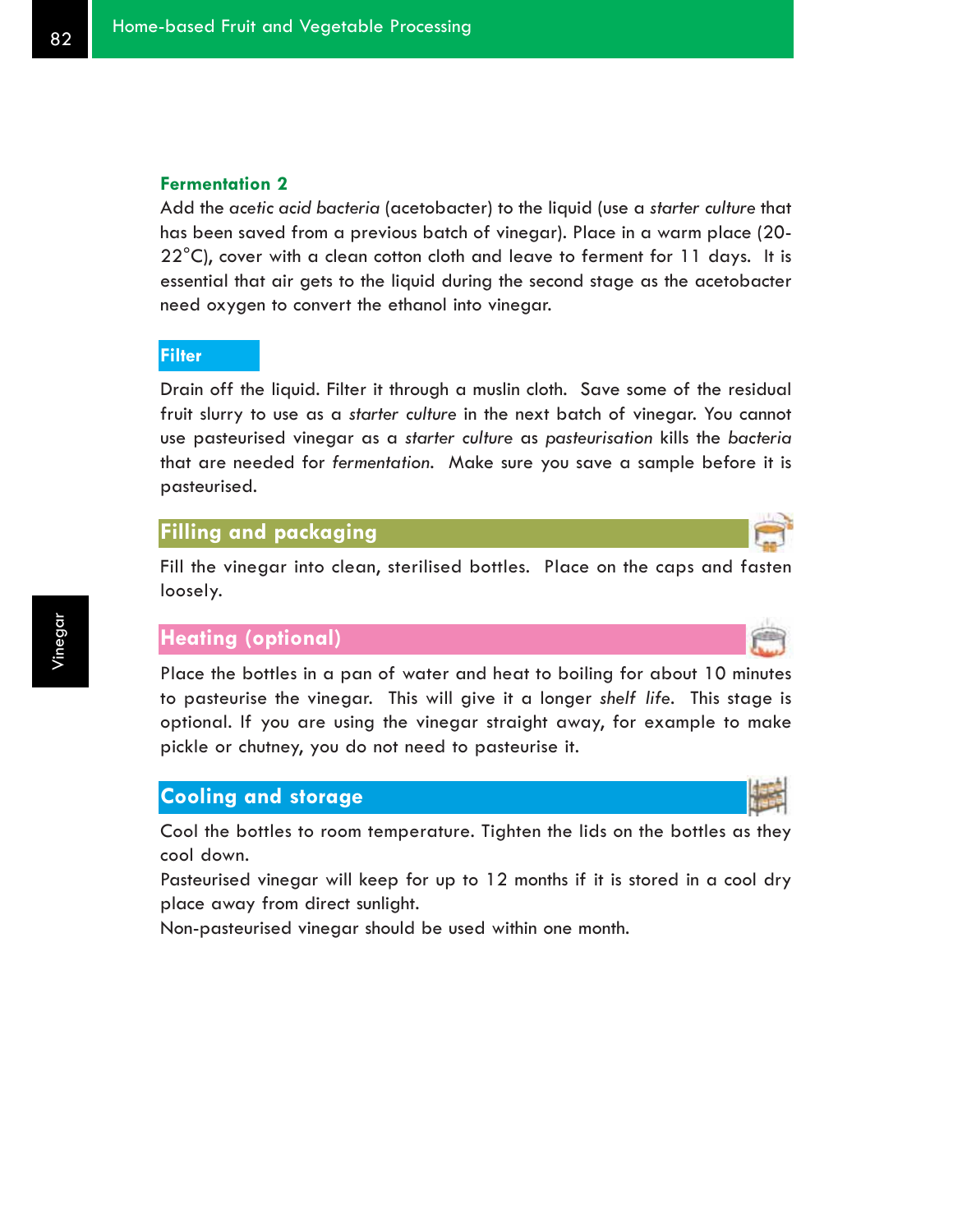# **POTATO CRISPS**

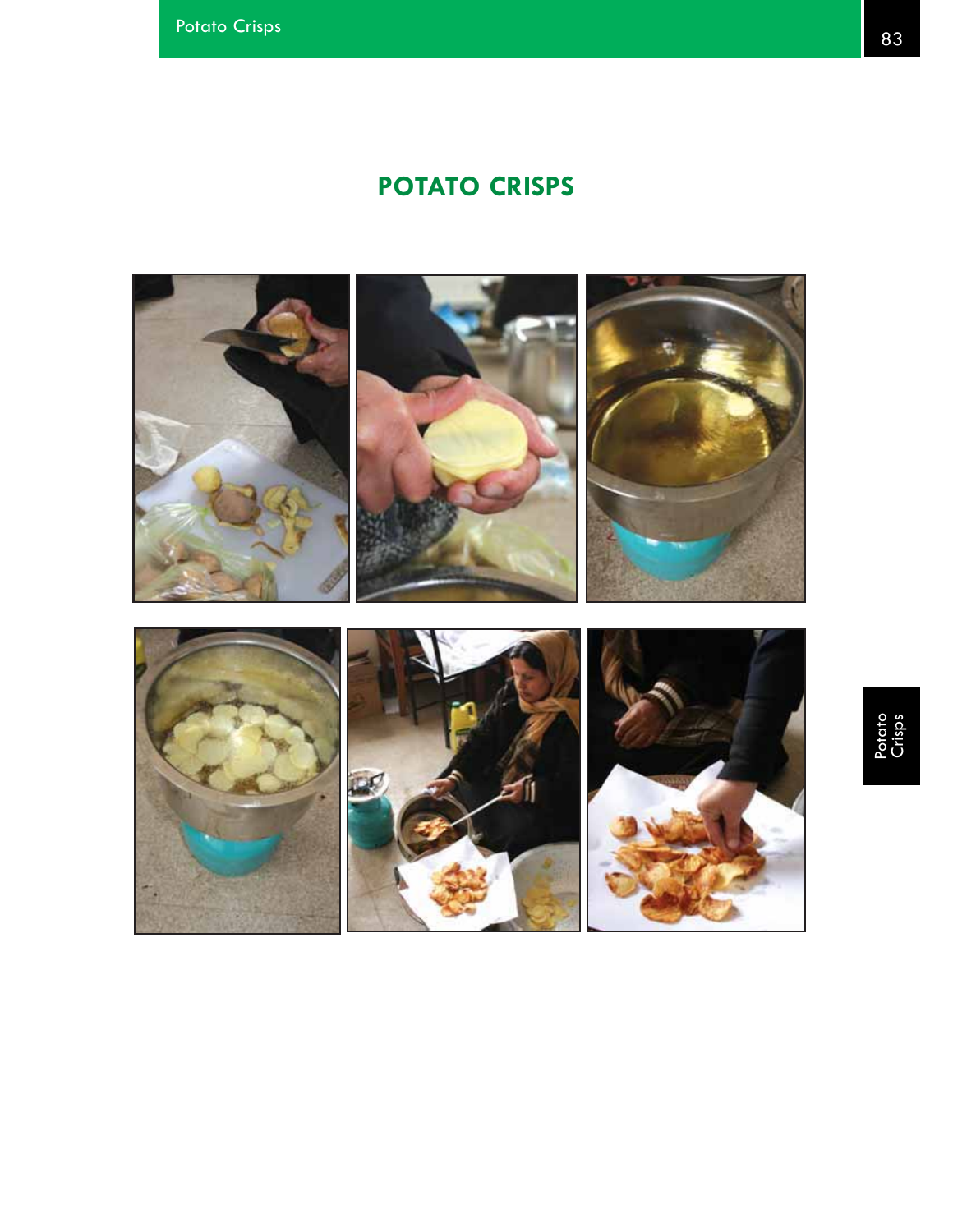# **Potato crisps**

Potato crisps are a popular snack food made by frying thin slices of potato in hot oil. Flavourings such as salt or chilli can be added to the crisps after they have been fried. They are best consumed soon after preparation. If you want to store them for any length of time, you need airtight bags for packaging.

# **Process outline for potato crisps**



Potato<br>Crisps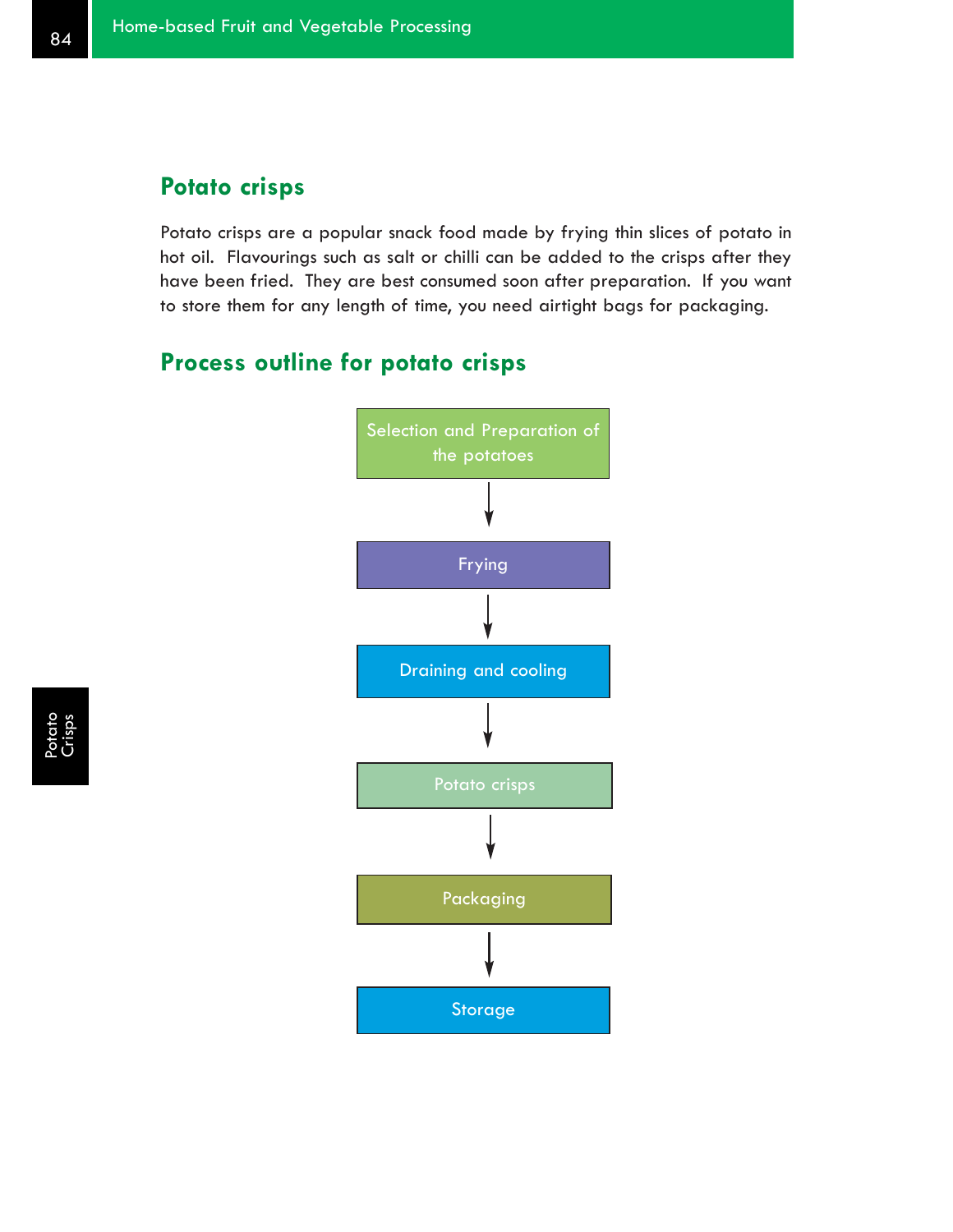# **Potato crisps – quality assurance and processing notes**

### **Ingredients**

**Potatoes** Oil Salt (optional)

### **Selection and preparation of potatoes**

Select good clean potatoes. If possible, select potatoes that have a high sugar content as they make a good golden colour crisp when they are fried. Wash the potatoes well. Peel and cut out any green parts or eyes that are present.

Slice the potatoes as thinly as possible. Make sure the slices are all the same thickness so they all cook at the same rate. Wash to remove the starch and dry before frying them.

### **Frying**

Heat the oil to 180-200°C in a large pan. Use a thermometer if you have one. If you do not have one you can test the oil to see if it is ready by placing one of the potato slices into the oil. It will sink to the bottom. If the oil is hot enough, the slice will rise to the surface. If the oil is too cold, the potato slice will stay at the bottom until the temperature is hot enough; then it will rise to the surface of the pan. This is the correct temperature for frying. If the potato piece sizzles and burns when you put it in the oil, the oil is too hot and should be allowed to cool before frying.

When the oil is hot enough add a few crisps at a time. Do not add too many at any one time as this lowers the temperature of the oil and the crisps take longer to cook. Fry the crisps until they are golden brown.

Important! The oil you use affects the taste, texture and keeping quality of the crisps. Do not use old oil that has been used for frying more than a 3 or 4 times. Each time you heat the oil it becomes damaged and eventually becomes rancid. Old rancid oil develops a strong flavour which will spoil the flavour of your crisps. New oil makes better quality products. It is best to use vegetable oil for frying although animal fat, can also be used.



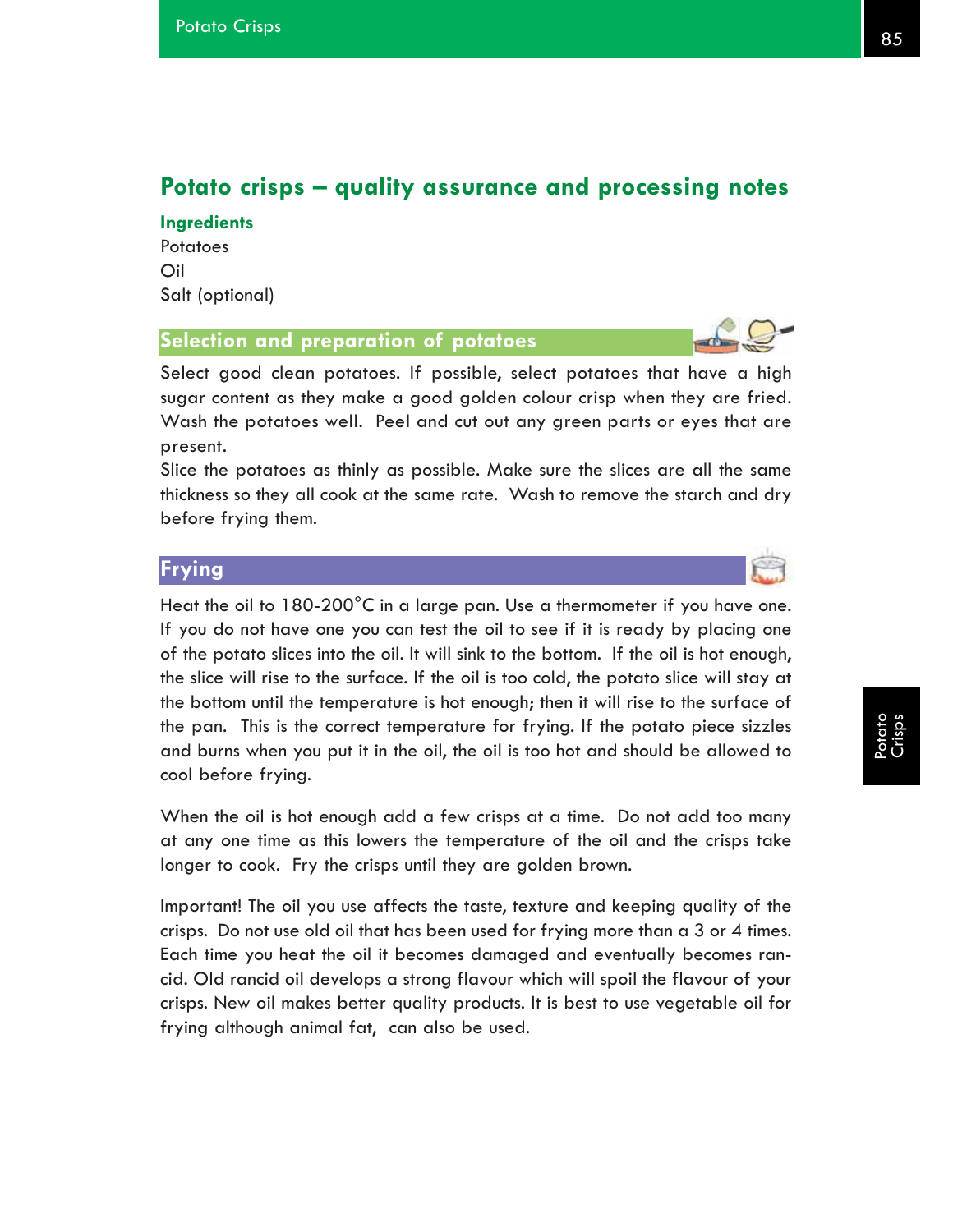# **Draining**

Remove the crisps from the hot oil. Drain on absorbent paper to remove any excess oil. Add flavourings such as salt or chilli if required.

It is important to drain the crisps to remove the excess oil. Poorly drained products leave a greasy film inside the packaging which looks unattractive and accelerates deterioration of the crisps.

# **Packaging**

Fried crisps rapidly absorb water from the surrounding air and soon become soft. They should be packaged as soon as they are cool. Do not seal in the packets before they are cool or condensation will form on the inside of the packet. The packaging must be air tight and moisture proof.

### **Storage**

Potato crisps should be stored in a cool dry place away from direct sunlight because they will soften if they are in a damp place. Crisps should be stored away from products with a strong taste or odour because they will pick up the taste from other products if they are stored together.

They should be consumed within one month of production.



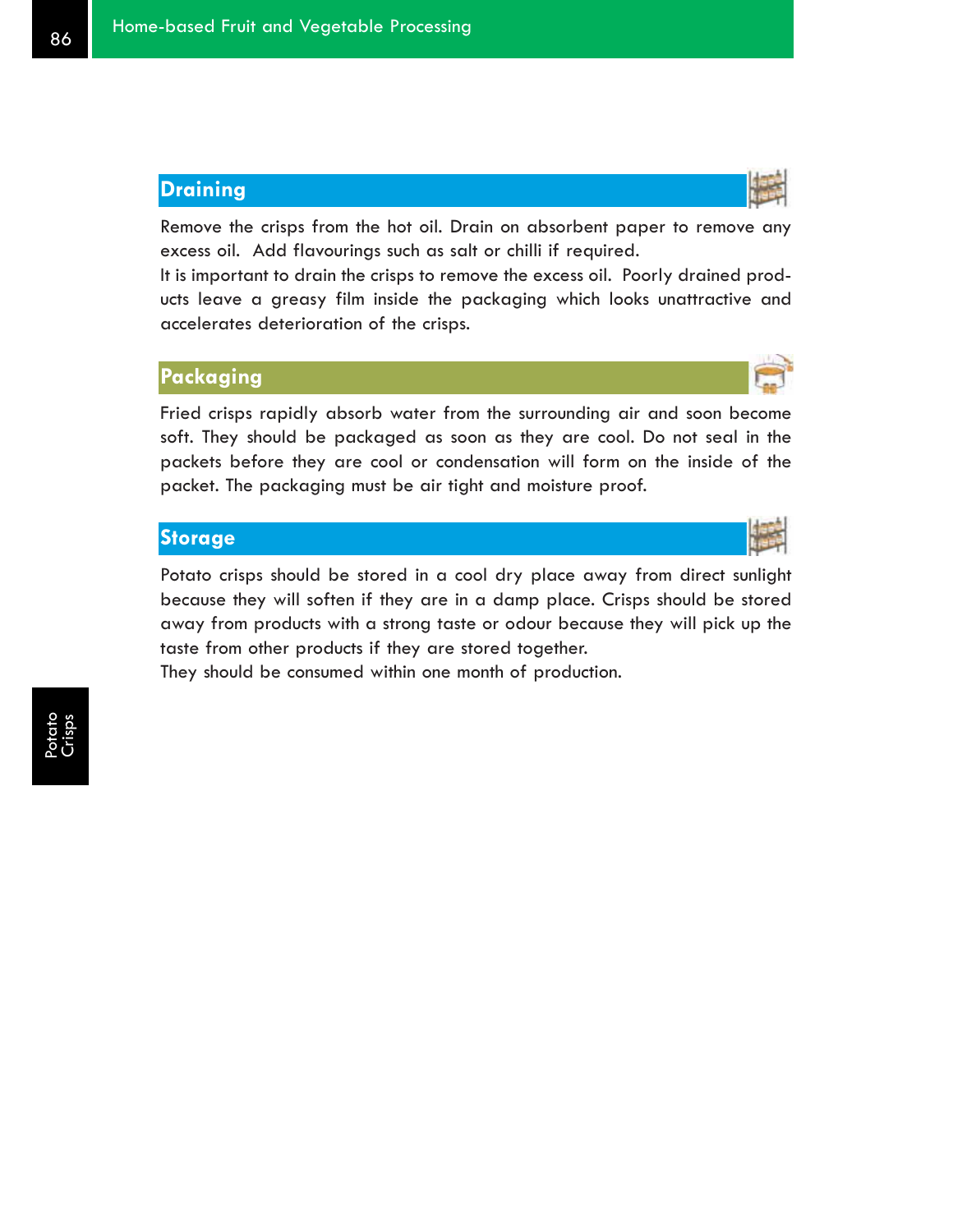# **MEASUREMENTS AND PREPARATION OF SOLUTIONS**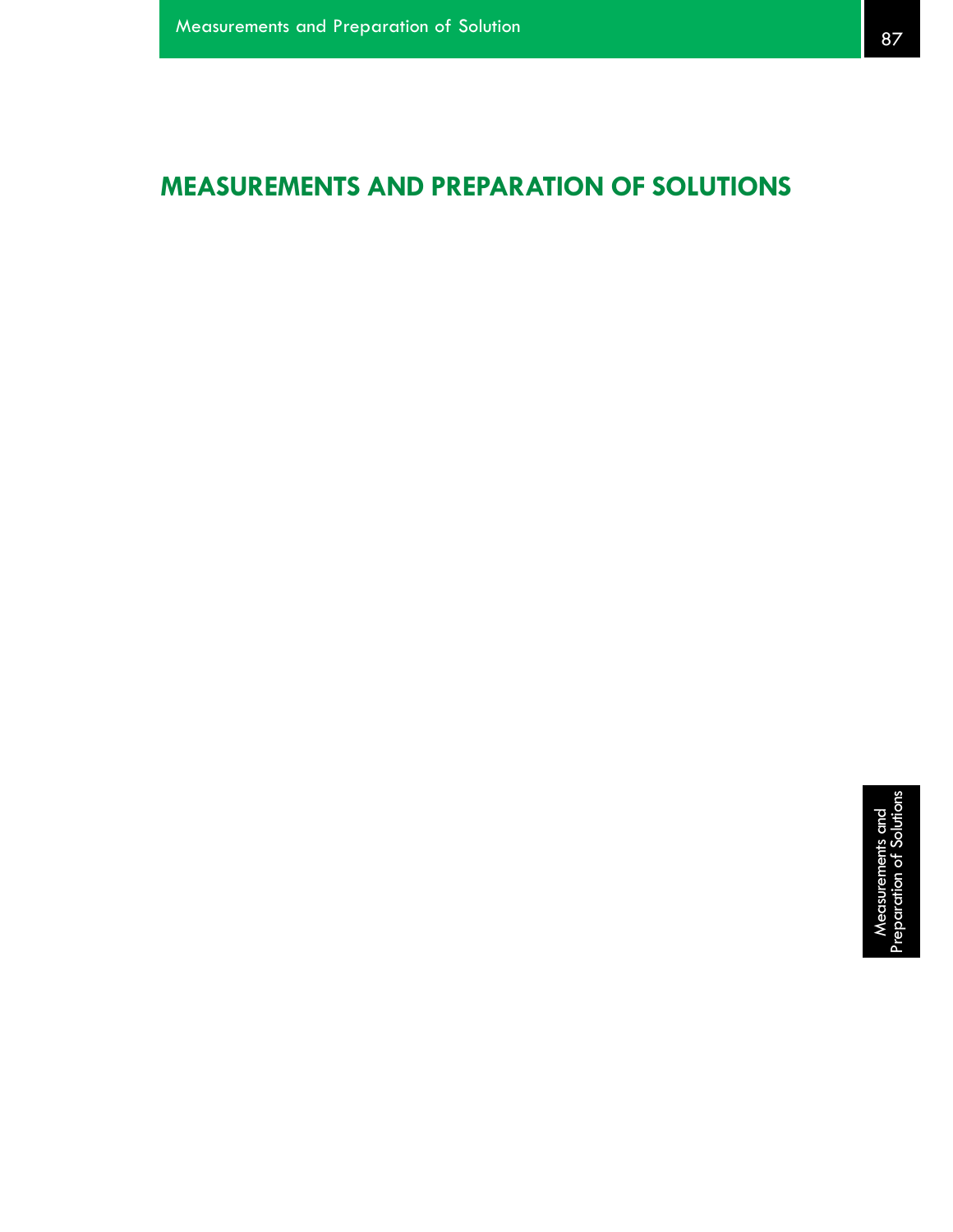# **Measuring ingredients**

For accurate measurements of ingredients, weighing scales are recommended. However, if these are not available, you can use containers found in the kitchen to measure out different amounts. For accuracy and consistency of the product, the same measure should be used for each batch of product that you make.

|                          | Approximate weight (g)          |                                   |                  |  |
|--------------------------|---------------------------------|-----------------------------------|------------------|--|
| <b>Ingredients</b>       | 1 teaspoon full<br>$(1$ tsp $)$ | 1 tablespoon full<br>$(1$ tbs $)$ | 1 cup (250ml)    |  |
| Salt                     | 7.0 <sub>g</sub>                | 21.0 <sub>g</sub>                 | 350 <sub>g</sub> |  |
| Sugar                    | 6.0 <sub>g</sub>                | 18.0 <sub>g</sub>                 | 300 <sub>g</sub> |  |
| Pectin                   | 3.5 <sub>g</sub>                | 10.5g                             |                  |  |
| Citric acid              | 7.0 <sub>g</sub>                | 21.0 <sub>g</sub>                 |                  |  |
| Sodium<br>metabisulpHite | 6.5g                            | 19.5g                             |                  |  |

# **Table 9: Approximate weight of different ingredients**

**IMAGE 28 - pictures in the table of the different measures - cup, teaspoon, tablespoon, pepsi bottle and others that are commonly used**

# **Table 10: Weight of volume of common containers**

| <b>Container</b>                              | Weight or volume       |
|-----------------------------------------------|------------------------|
| Cup (tea cup commonly used in<br>Afghanistan) | 250ml                  |
| Teaspoon                                      | 5mg or 5ml             |
| Tablespoon                                    | 15mg or 15ml           |
| Large pepsi bottle                            | 1.5 litres or 3 litres |
| Coke/pepsi can                                | 330ml                  |
| Oil plastic bottles                           | <b>CHECK</b>           |
| Ghee $/$ oil cans                             | <b>CHECK</b>           |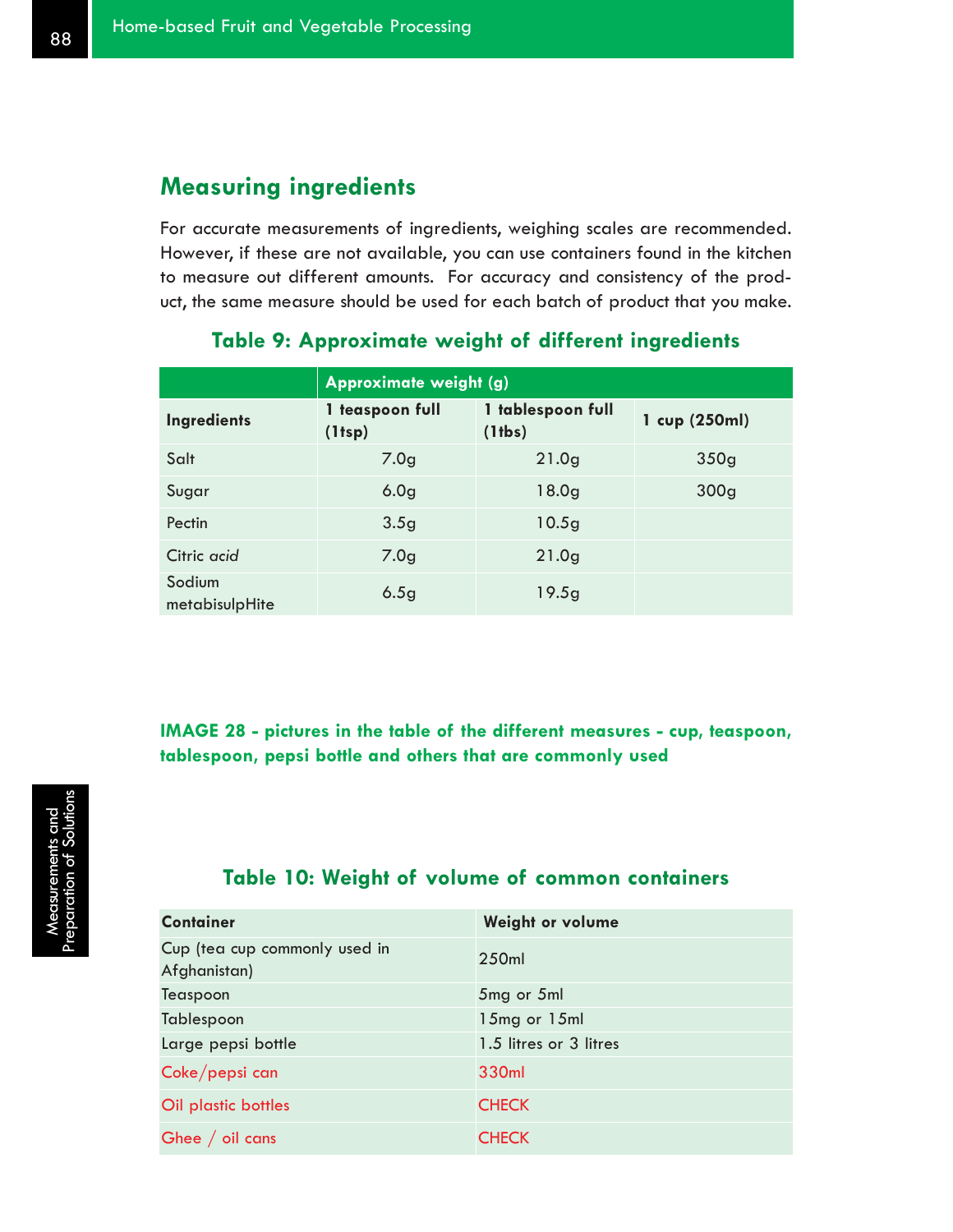# **Preparation of syrup or brine solutions**

Syrup or *brine* solution is made by dissolving sugar or salt in water. You should always weigh the amount of sugar or salt that is to be added to the water. You need to prepare the solution in a container, such as a measuring jug, that has volumes marked on it. For ease of calculation, it is best to use a measuring jug that can hold 1 litre of solution. If you are making a strong syrup or *brine*, you will need to heat the water to dissolve all the sugar or salt.

The following example explains how to make a 20% syrup. A 20% solution means that there is 20g sugar per 100g total syrup:

Weigh out 20g of sugar. The total weight of the syrup (which is only made from sugar and water) is going to be 100g. The sugar weighs 20g so the water must weigh (100g - 20g) = 80g (80g of water is equal to 80ml water).

You can use the same calculation to prepare a *brine* solution, but using salt instead of sugar.

The table 10 below provides amounts to prepare:

- 100ml (100g) of a 20% solution
- 1 litre (1000g) of  $40\%$  solution
- 3 litres (3000g) of 20% solution

# **Table 11: Calculations of ingredients for the preparation of syrups and brine solutions**

| Concentration<br>required $(\%$ of<br>sugar OR salt) | <b>Total weight of</b><br>final syrup or brine<br>solution | Amount of sugar or required (total<br>salt required | <b>Amount of water</b><br><u> weight – sugar or</u><br>salt) |  |
|------------------------------------------------------|------------------------------------------------------------|-----------------------------------------------------|--------------------------------------------------------------|--|
| 20%                                                  | 100 <sub>g</sub>                                           | 20 <sub>q</sub>                                     | 80g (100-20)                                                 |  |
| 40%                                                  | 1000g(1L)                                                  | 400 <sub>g</sub>                                    | 600g (1000-400)                                              |  |
| 20%                                                  | 3000g(3L)                                                  | $3 \times 200$ g = 600g                             | 2400g (3000-600)                                             |  |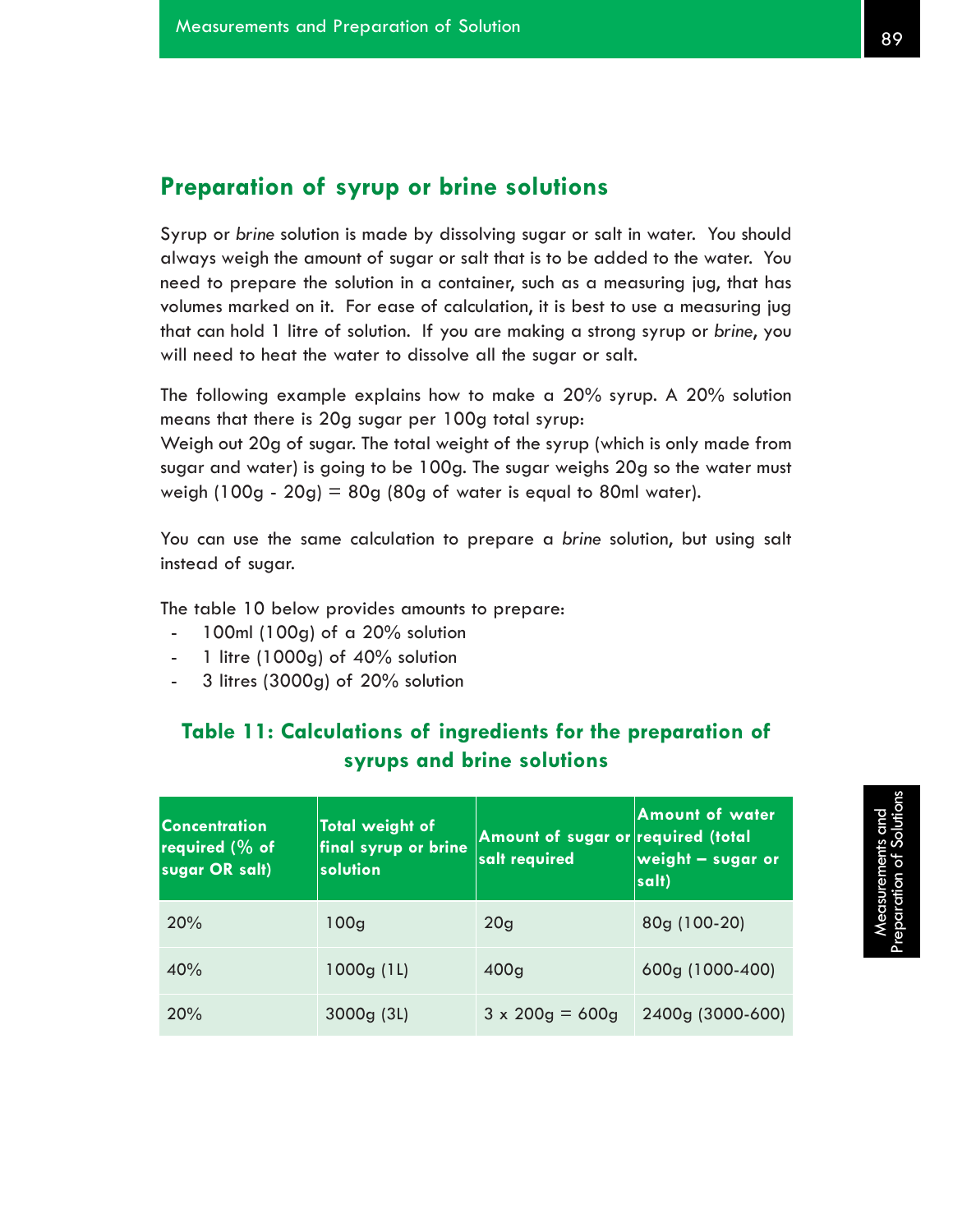### **A common mistake in calculating syrup concentrations**

Quite often, when people make a syrup or a *brine* solution, they assume that you add the given amount of sugar or salt to 1 litre of water. In fact the given amount of salt or sugar should be dissolved in a smaller amount of water and then the total volume made up to 1 litre.

For example, you need to make 3 litres of a 20% syrup. Based on the calculations above, you need to take 3x200 g (600g) sugar and dissolve this in 3000-600 (2400g) water.

A common mistake is to take (3x200g) 600g sugar and dissolve this in 3litres (3000g) water. If you do this, you end up with a total syrup weight of 3,600g The proportion of sugar in this is 600g out of a total of 3,600g, which is equal to 17% (600/3600 x100) instead of the 20% that you require.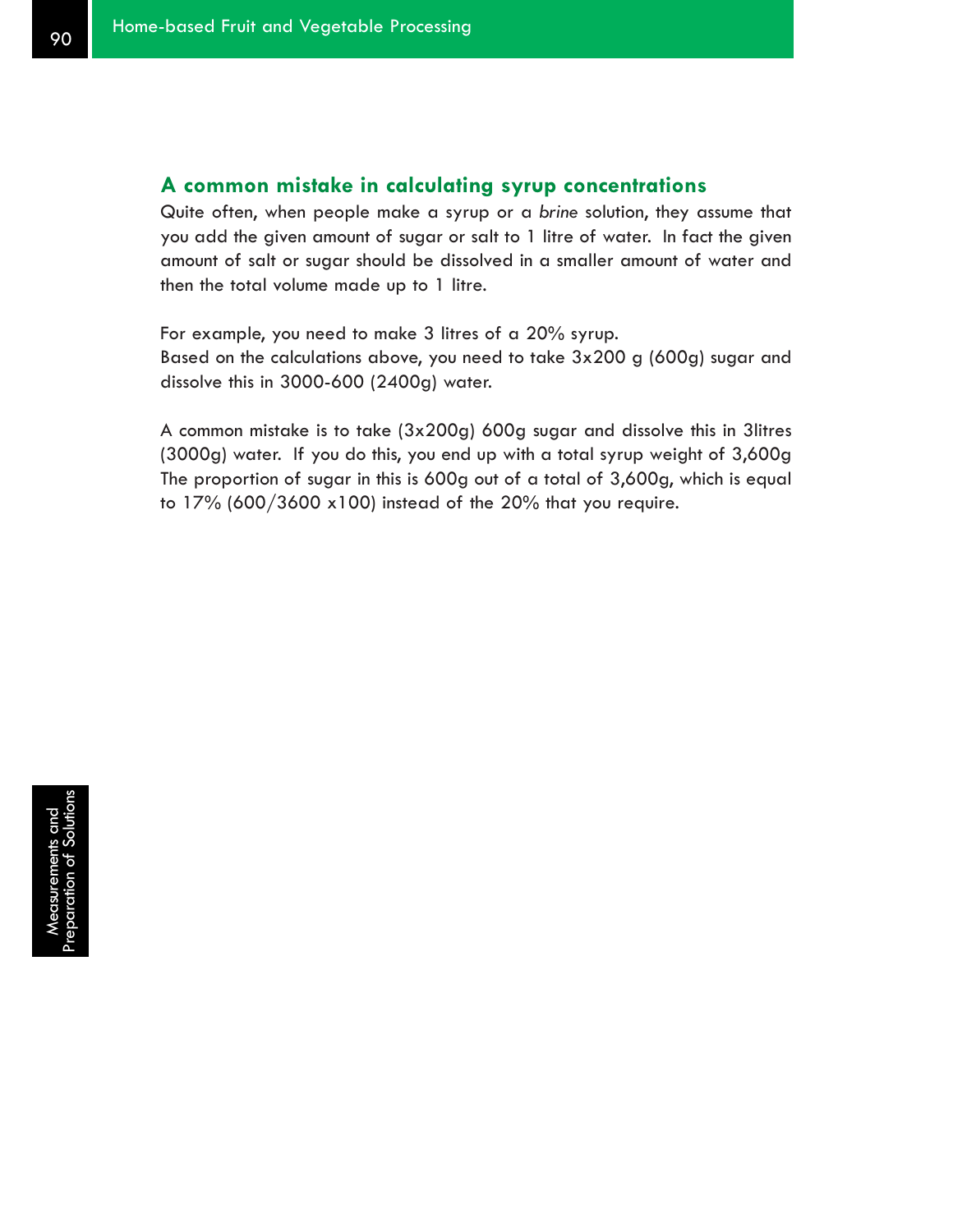# **Water chlorination**

Clean water is an essential part of food processing. Water is needed to clean the raw materials and the equipment and also for use as an ingredient in some processes.

Water can be made safe to use by boiling for 10-15 minutes. However, this is costly in terms of the amount of fuel needed and the time taken to sterilise large amounts of water.

An alternative method is to add *chlorine* to the water. *Chlorine* solutions of different strengths are needed for different purposes:

- <sup>z</sup> For water that is used for cleaning, a *concentration* of 60-100ppm *chlorine* is required.
- For water that is to be used for drinking or as an added ingredient, 0.5ppm *chlorine* is needed. If too much *chlorine* is added to drinking water, it can affect the flavour of the products.

Water is chlorinated by adding *sodium hypochlorite*, which has 50% available *chlorine*. If *sodium hypochlorite* is not available in the market, household bleach can be used. Household **bleach** contains between 3 and 6% available *chlorine*. But this will probably be more expensive

See the boxes below for detailed instructions.

### *Warning!*

*Chlorine kills most microbes, but is also a dangerous chemical. Care must be taken when making the solution. Wear gloves to avoid burning the skin. Do not get it in the eyes. Do not breathe in the fumes. Chlorine corrodes aluminium equipment, so use plastic buckets and spoons for mixing*

**Preparation of water for cleaning fruits, vegetables and equipment (cleaning solution)**

A chlorine solution of 100ppm should be used.

**Using bleach** Add 10ml (2 tsp) of bleach to 5 litres of water

**Using sodium hypochlorite** Add 200mg sodium hypochlorite to 1 litre of water

**ALLOW THE CHLORINATED WATER TO STAND FOR 30 MINUTES TO ALLOW CHLORINE TO REACT WITH THE WATER**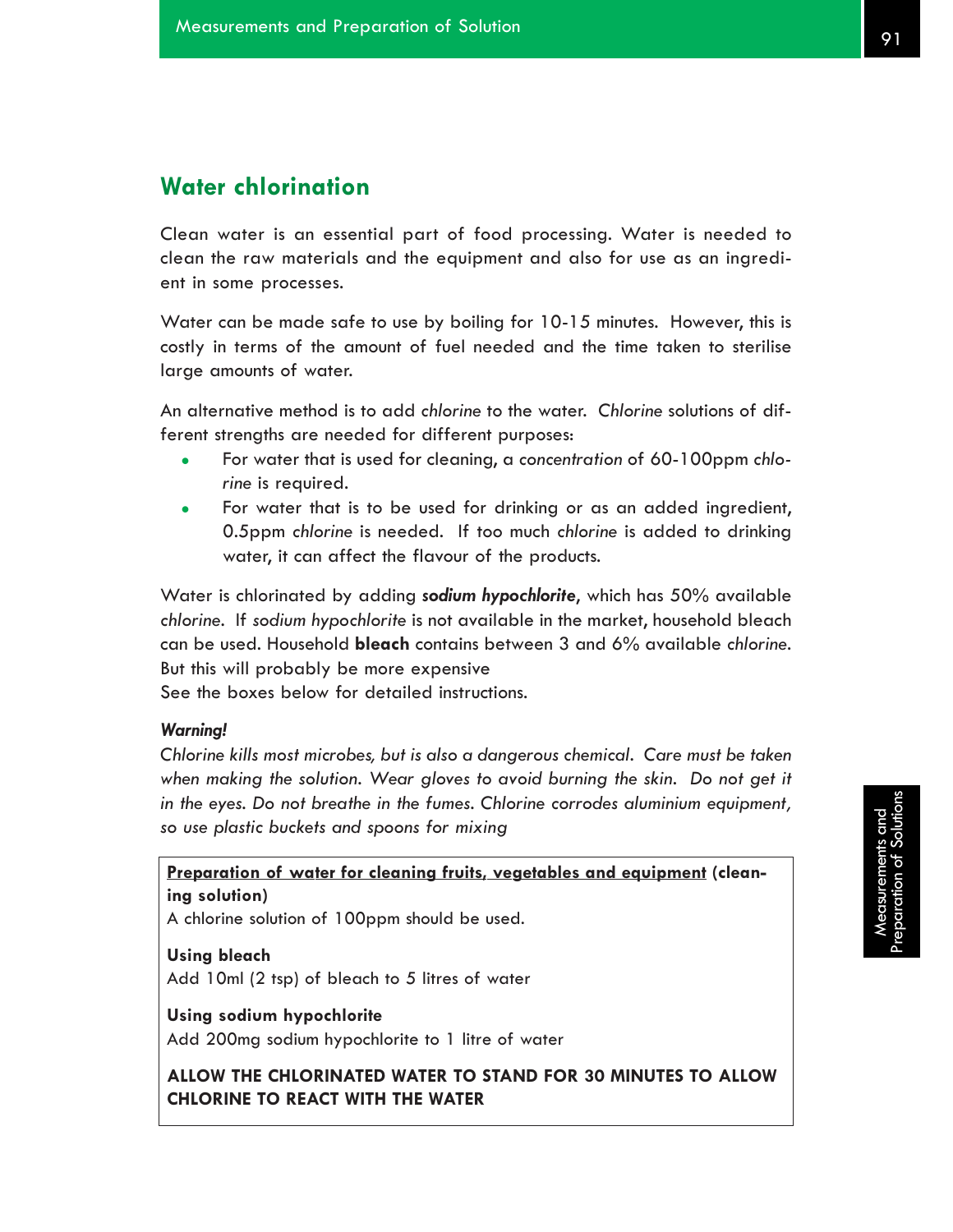### **Preparation of water to be used for drinking or in processing (as an ingredient)**

A 0.5ppm chlorine solution should be used.

#### **Using bleach:**

Prepare the cleaning solution described in the other box, and dilute it 200 times: Take 1 tsp (5ml) of the cleaning solution (100ppm chlorine) and add it to 1 litre of water.

**Using sodium hypochlorite** Add 5mg (1tsp) sodium hypochlorite to 5 litres of water.

**Using the chlorine solution available in pharmacies (which contains 0.5% sodium hypochlorite)** Add 2ml chlorine solution to 10 L of water.

**ALLOW THE CHLORINATED WATER TO STAND FOR 30 MINUTES TO ALLOW CHLORINE TO REACT WITH THE WATER**

# **Preparing a sulphite solution**

Sulphur dioxide is used during drying to help preserve the fruit and to prevent the colour fading. The gas can be produced by burning elemental sulphur, or by dissolving sodium metabisulphite (Na<sub>2</sub>S<sub>2</sub>O<sub>5</sub>) in water to make a sulphite solution.

The *concentration* of sulphur dioxide is usually expressed as ppm (parts per million). 1 ppm  $= 1$  part in 1,000,000. It is equivalent to the measurement of mg/kg (or mg per litre).

When sodium metabisulphite is dissolved in water, only about two thirds (2/3) of the weight of sodium metabisulphite is turned into sulphur dioxide. Therefore, to achieve a known final concentration of SO<sub>2</sub>, you have to dissolve 3/2 (1.5) times more weight of Na<sub>2</sub>S<sub>2</sub>O<sub>5</sub> than the final concentration you require.

For example, to achieve a *concentration* of 1000 ppm (mg/L), you have to dissolve 1000 x 1.5 (1500mg) of sodium metabisulphite in 1 litre of water.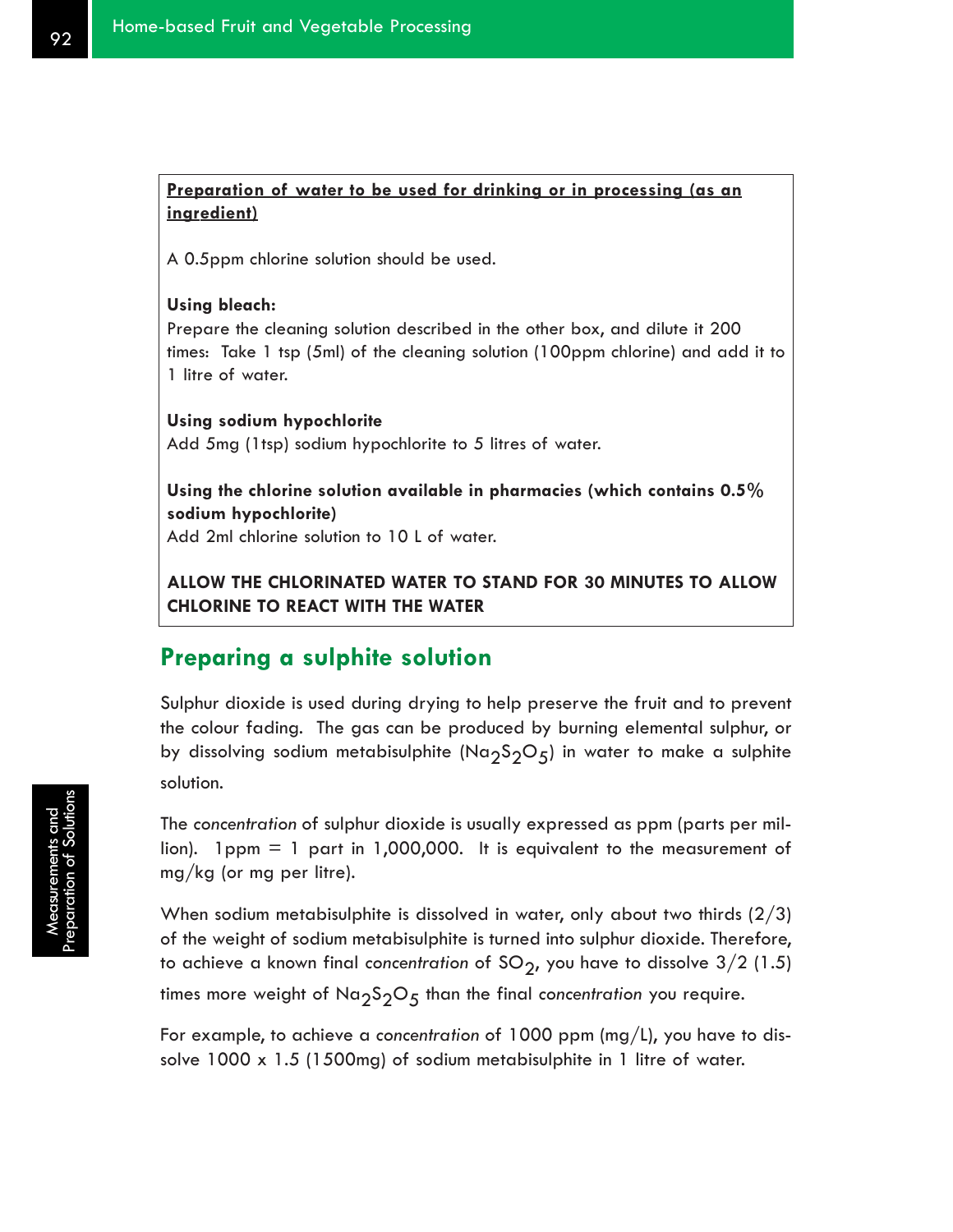To achieve a final concentration of 800ppm SO<sub>2</sub>, you have to dissolve 800 x 1.5 (1200mg) sodium metabisulphite in 1 litre of water.

It is always easier to work out how much of a powder needs to be added to 1 litre water (remember mg per litre give ppm) and then multiply this to get the final quantity you require.

For example if you need 3 litres of a 800ppm  $SO_2$  solution, you calculate that you need 1200mg to make 1 litre, therefore you will need 3 x 1200mg (3600mg) to make 3 litres.

The calculations for preparing a sulphur dioxide *concentration* are summarised in the table below.

| <b>Concentration of</b><br>$SO2$ required | <b>Amount of total</b><br><b>SO<sub>2</sub></b> solution<br>required | Amount of sodium Amount of<br>metabisulphite          | water      |  |
|-------------------------------------------|----------------------------------------------------------------------|-------------------------------------------------------|------------|--|
| 1000 ppm $(mg/L)$ 1L (1000g)              |                                                                      | 1500mg or 1.5g<br>$(1.5 \times 1000$ mg)              | 1L (1000g) |  |
| 800 ppm                                   | 1L (1000g)                                                           | 1200mg or 1.2 g<br>$(1.5 \times 800$ mg)              | 1L (1000g) |  |
| 800ppm                                    | 3L (3000g)                                                           | 3600mg or 3.6 g<br>$(=1.5 \times 800$ mg $\times 31)$ | 3L (3000g) |  |

# **Table 12: Amounts of sodium metabisulphite and water** required to prepare different concentrations of SO<sub>2</sub>.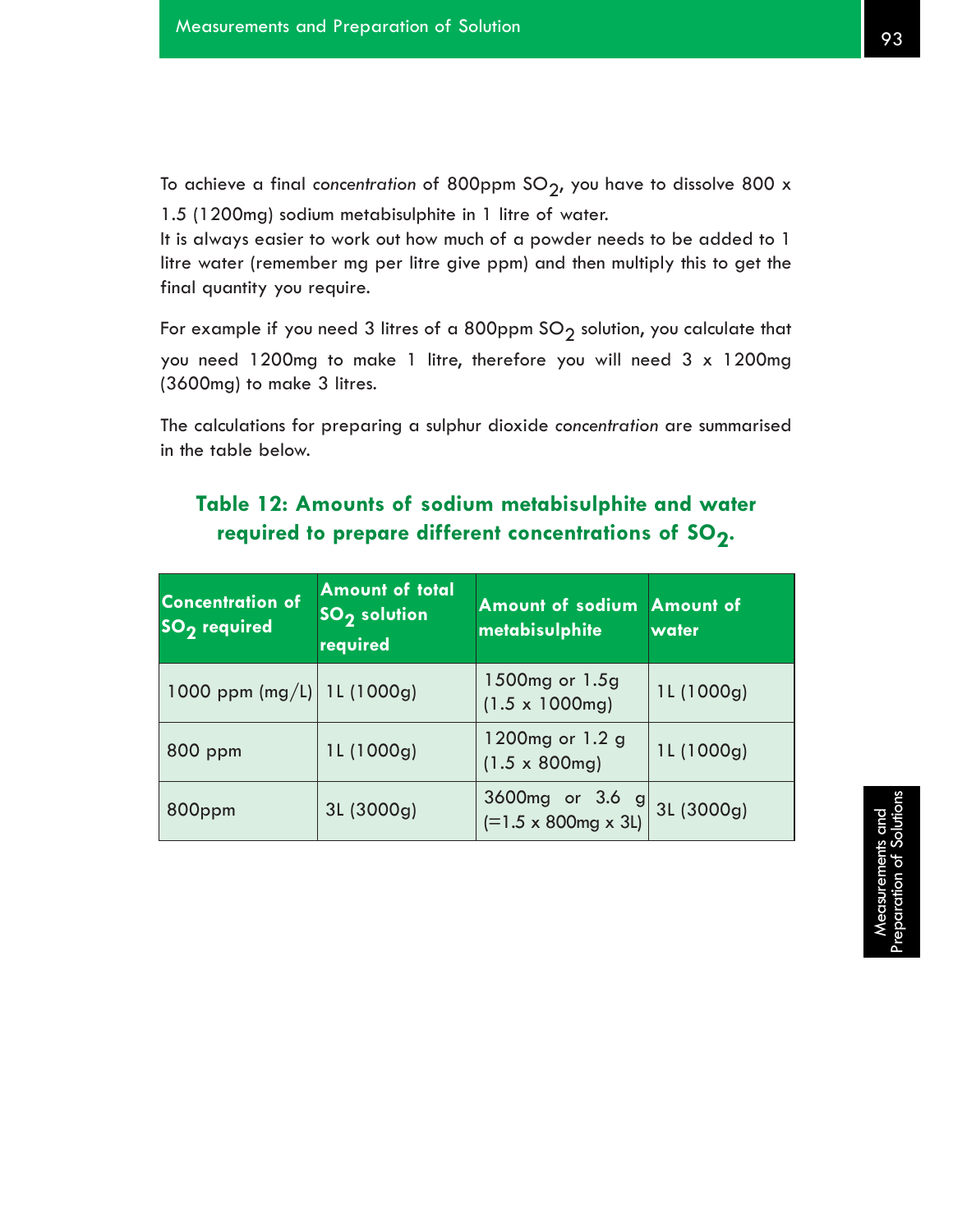# **The Pearson Square**

The *Pearson square* is a method that processors can use to calculate the amounts of **two** components that should be mixed together to give a final known *concentration*.

For example, it can be used to calculate the amounts of fruit pulp and sugar to make a jam. The method can only be used for blending two components. When more than two components are involved, it becomes more complex.

#### **Example of how to use the Pearson Square**

You wish to produce a fruit jam with a final sugar content of 68%. You use apricot puree (that contains 15% sugar), mixed with sugar (that contains 100% sugar).

1. Draw a rectangle



2. Label the two horizontal lines with the names of the two products to be blended (fruit puree and sugar)

**Apricot puree**



**Sugar**

3. Enter the sugar composition of each product in the rectangle as shown below:

### **Apricot puree**

| 15    |  |  |  |
|-------|--|--|--|
|       |  |  |  |
|       |  |  |  |
| $100$ |  |  |  |

Measurements and<br>Preparation of Solutions

Measurements and<br>reparation of Solutions

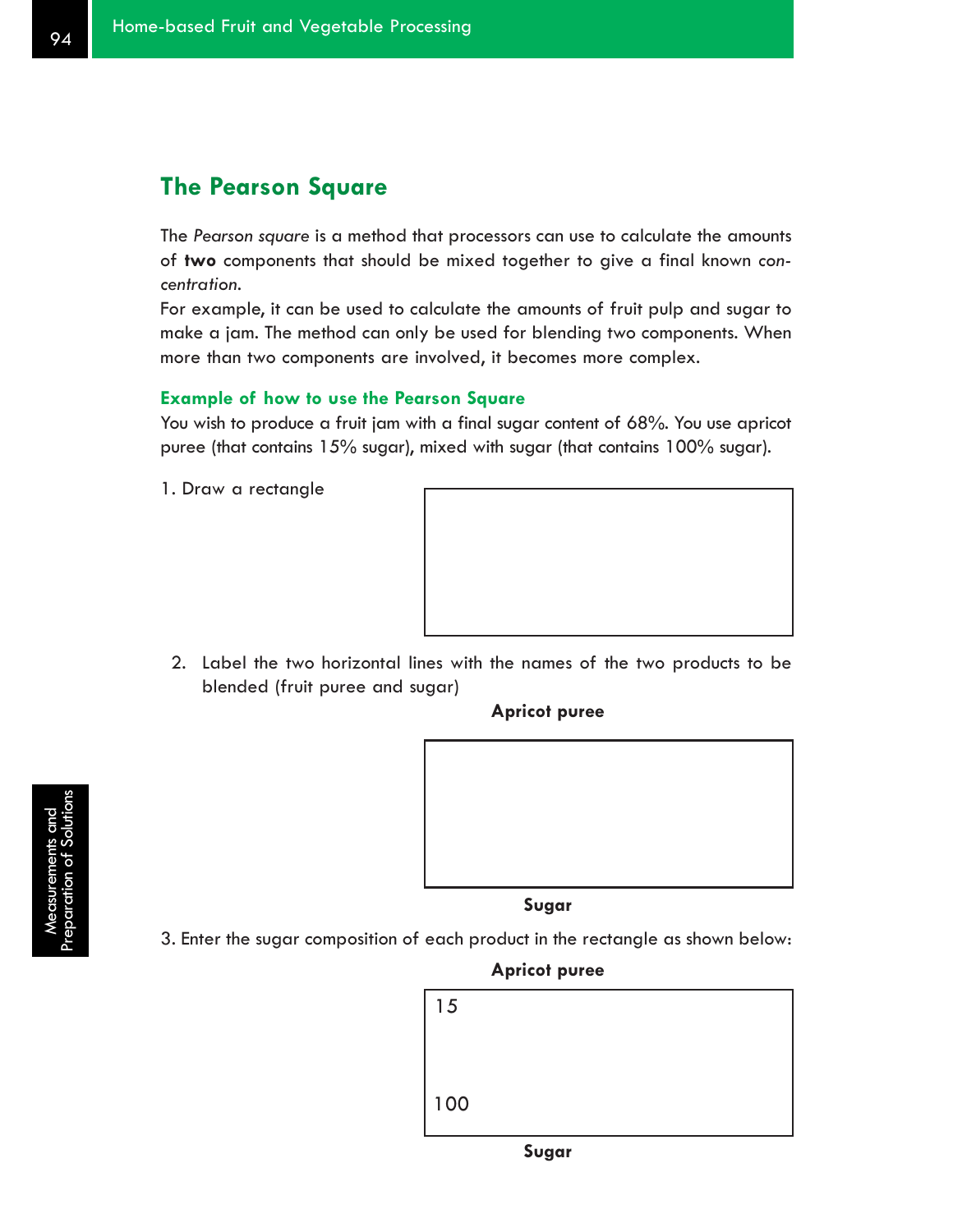4. Enter the required final *concentration* in the centre of the rectangle.



5. Mix the two components by crossing diagonally through the centre of the rectangle.



6. Following the arrows, subtract the smaller number from the larger one to give two new numbers (32 and 53) in the opposite corners of the rectangle. These numbers (32% apricot puree and 53% sugar) are the amounts that need to be mixed to give a fruit jam with a final sugar *concentration* of 68%.

Measurements and<br>Preparation of Solutions Measurements and<br>reparation of Solution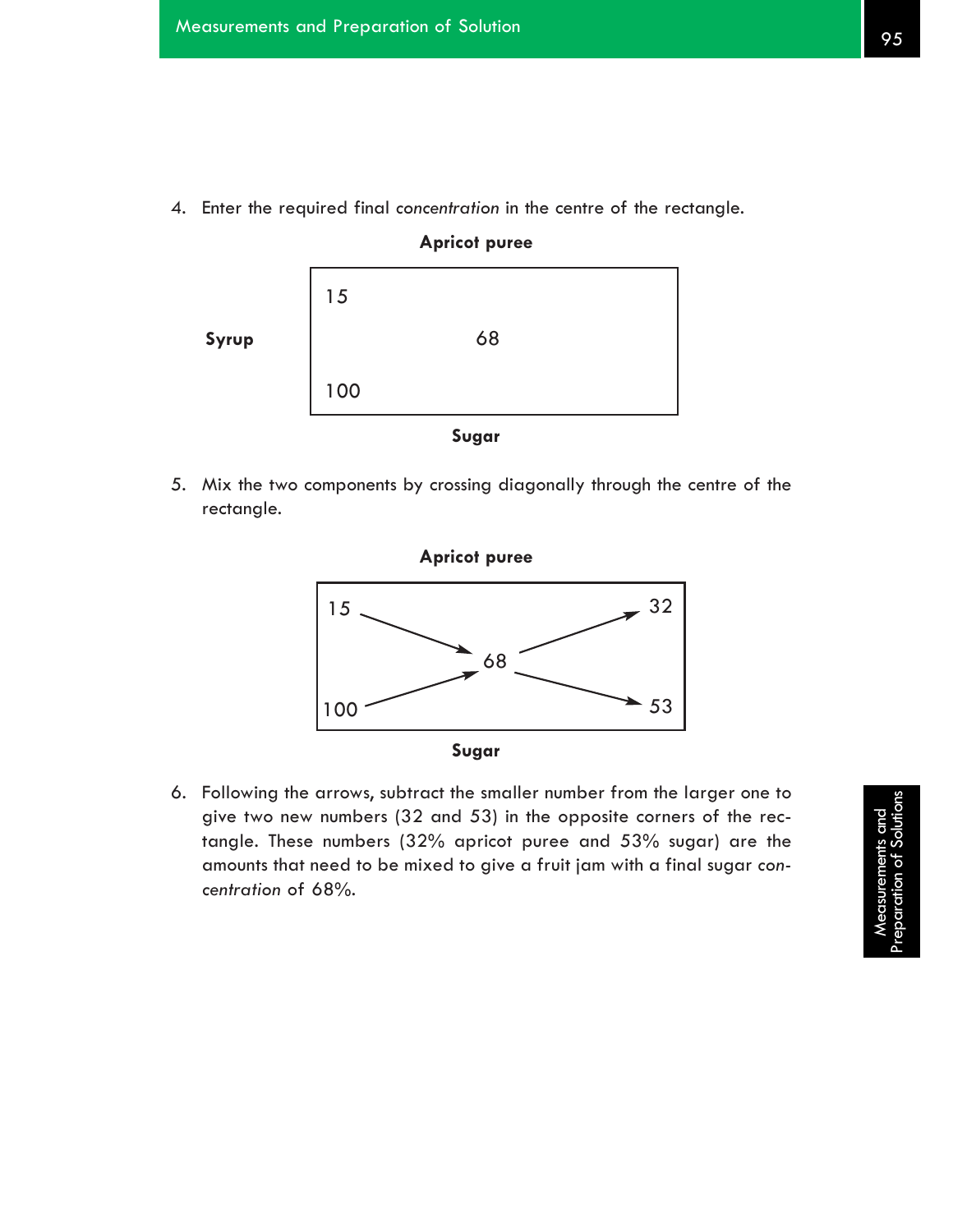# **Measuring the strength of vinegar**

You can test the strength (acidity) of your homemade vinegar by doing a simple *titration*. All you need is a few small glasses and jars, an eyedropper, a little baking soda (sodium bicarbonate), a small amount of commercial vinegar and some red cabbage or beetroot (you can also use dark coloured rose petals or a strong cup of tea as the indicator).

- In one small jar put a solution of baking soda in water. The amount does not matter, but it should be enough so that a little un-dissolved soda settles at the bottom of the jar after it has been mixed well.
- In the other jar, put some water that is left over from cooking beetroot or red cabbage. You want a strong purple colour: you can steam a head of cabbage or boil a beetroot in just a small amount of water.
- Next put a few millimeters of water in two glasses. The amount does not matter, but make certain you have the same amount in both glasses.
- Use the eyedropper to put enough drops of the purple liquid into the water in the glasses to give the water a definite colour. Again, be careful to put the same amount in each glass.
- Rinse the eyedropper in water, then in the store-bought vinegar. Then put seven drops of the store-bought vinegar into one of the glasses of coloured water which is your 'control' or standard.
- Rinse the eyedropper in water again, then in your homemade vinegar, and add seven drops of your homemade vinegar to the other glass – this one is your test glass.
- Rinse the eyedropper in water again, then in the baking soda solution. Put 20 drops of the baking soda solution in the 'control' glass (with storebought vinegar). Stir it with a glass rod or plastic spoon. The water will turn blue. The exact shade depends on the pH of your water.
- Add baking soda solution, one drop at a time (remember to count the drops as you add them) to the test glass. Stir after adding each drop. Do this until the colour of the water in the test glass exactly matches the colour of the water in the control glass. If you add a drop too much, no problem. Just don't count that one.
- When the colours of the two glasses match, the *acid* content of your homemade vinegar is equal to the number of drops of baking soda solution you put in the test glass divided by four.

For example: if you used 28 drops of solution, the acidity is 28 divided by 4, or 7%. But you require a 5% vinegar to make pickles.

How do you make it 5%?

You need to water it down. To make it 5%, subtract 5 from whatever your homemade vinegar tested: in our example, 7-5=2. Multiply that by the amount of vinegar (in ml) you are going to dilute. For instance if you have 250ml, 250 x  $2 = 500$ . Divide that by 5, and you get 100.

Add 100 ml of water to 250ml of 7% vinegar to make it 5% acidity.

Follow the method of the *Pearson square* (see page X above) to do this calculation.